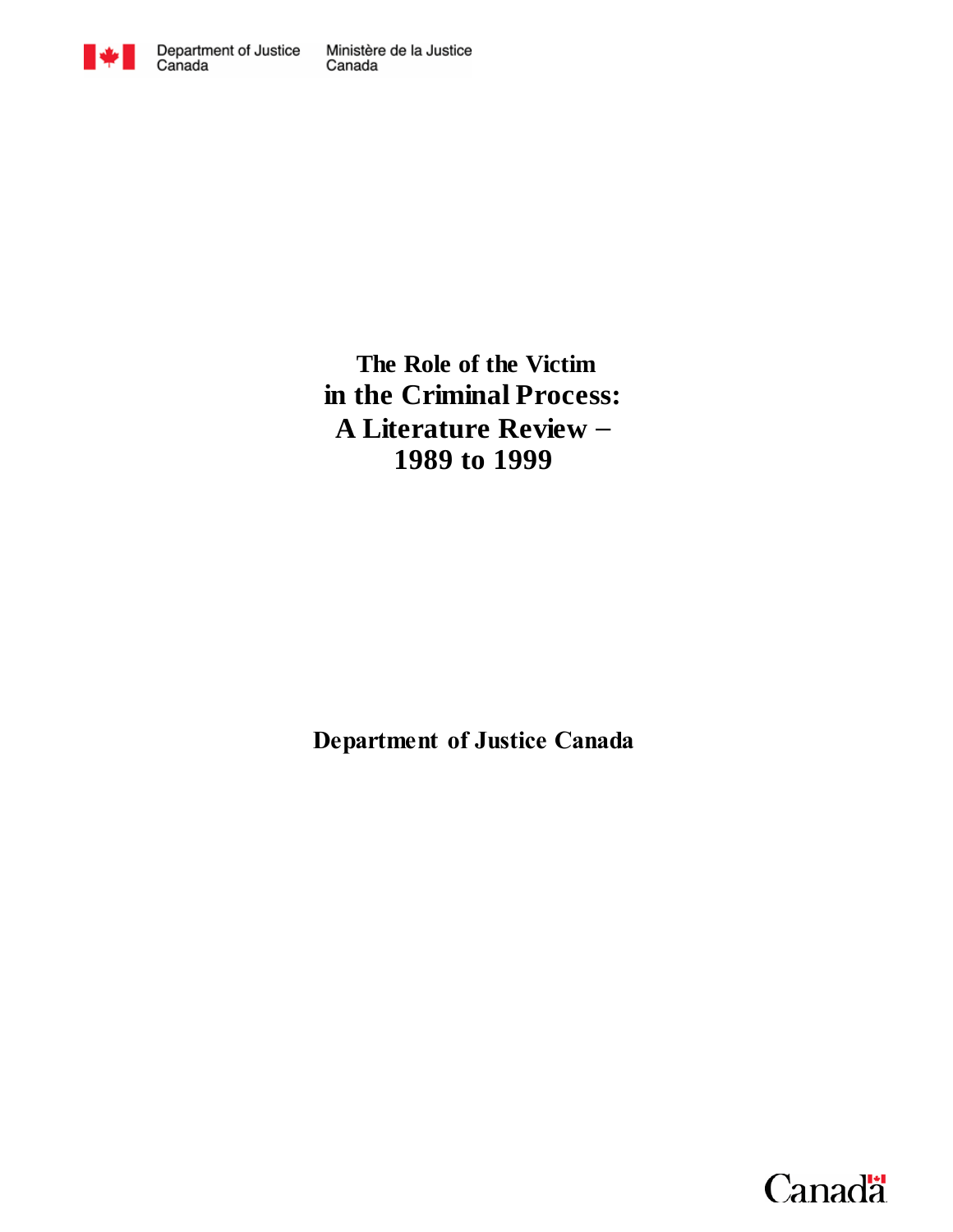VICTIMS OF CRIME RESEARCH SERIES The Role of the Victim in the Criminal Process: A Literature Review — 1989 to 1999

Alan N. Young Osgoode Hall Law School



August 2001

The views expressed in this report are those of the author and do not necessarily represent the views of the Department of Justice Canada.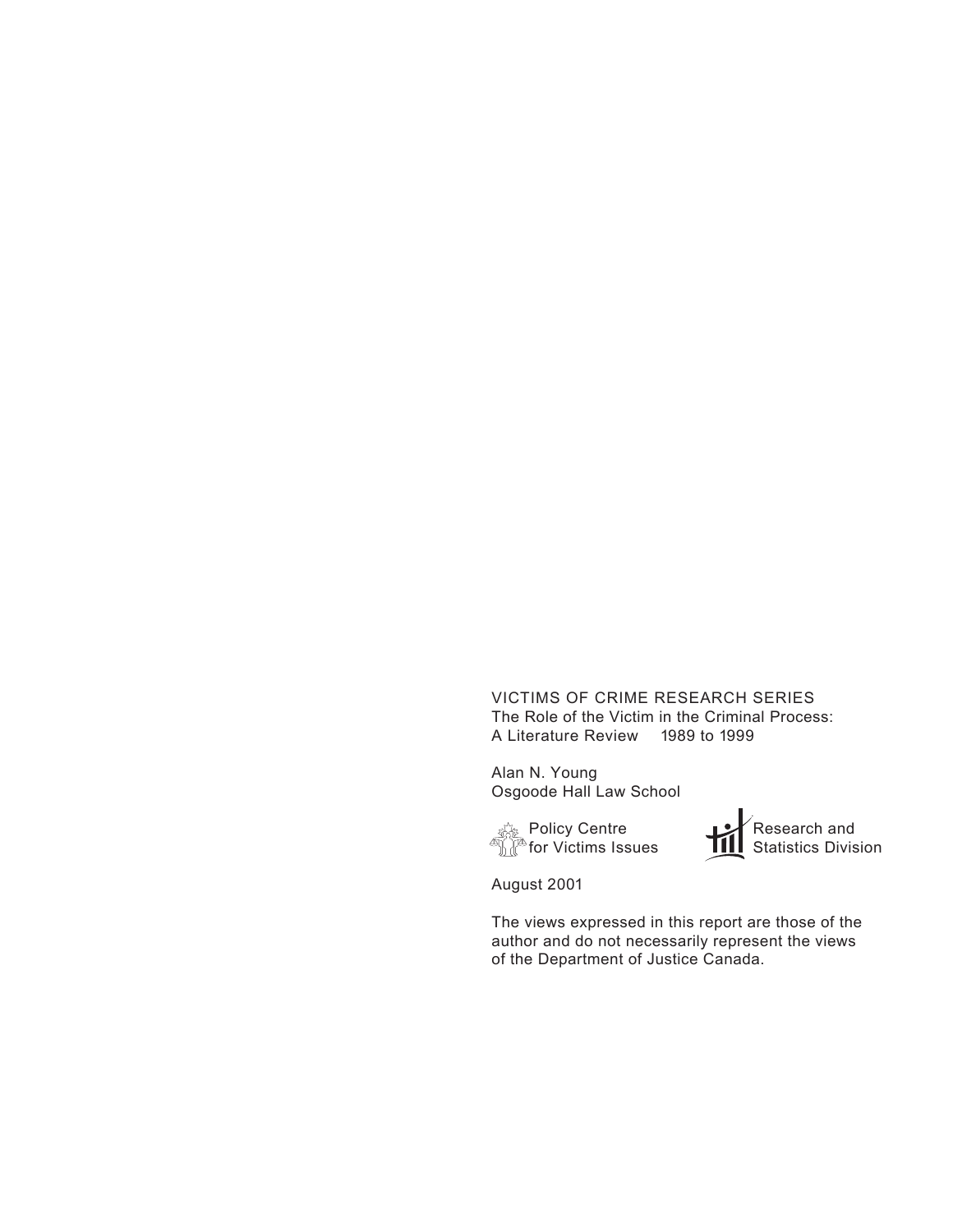# **Table of Contents**

|                                                            | Page |
|------------------------------------------------------------|------|
|                                                            |      |
|                                                            |      |
|                                                            |      |
|                                                            |      |
|                                                            |      |
|                                                            |      |
|                                                            |      |
|                                                            |      |
|                                                            |      |
|                                                            |      |
| 2.2.1 Historical Origins of Contemporary Criminal Justice5 |      |
| 2.2.2 Victims' Rights and Models of Criminal Justice 13    |      |
|                                                            |      |
|                                                            |      |
|                                                            |      |
|                                                            |      |
|                                                            |      |
|                                                            |      |
|                                                            |      |
| 3.2.1.3 Victim Impact Statements and                       |      |
|                                                            |      |
|                                                            |      |
|                                                            |      |
|                                                            |      |
|                                                            |      |
|                                                            |      |
|                                                            |      |
|                                                            |      |
|                                                            |      |
|                                                            |      |
|                                                            |      |
|                                                            |      |
|                                                            |      |
|                                                            |      |

 $\boxed{\textbf{1}}$ 

 $\mathbf i$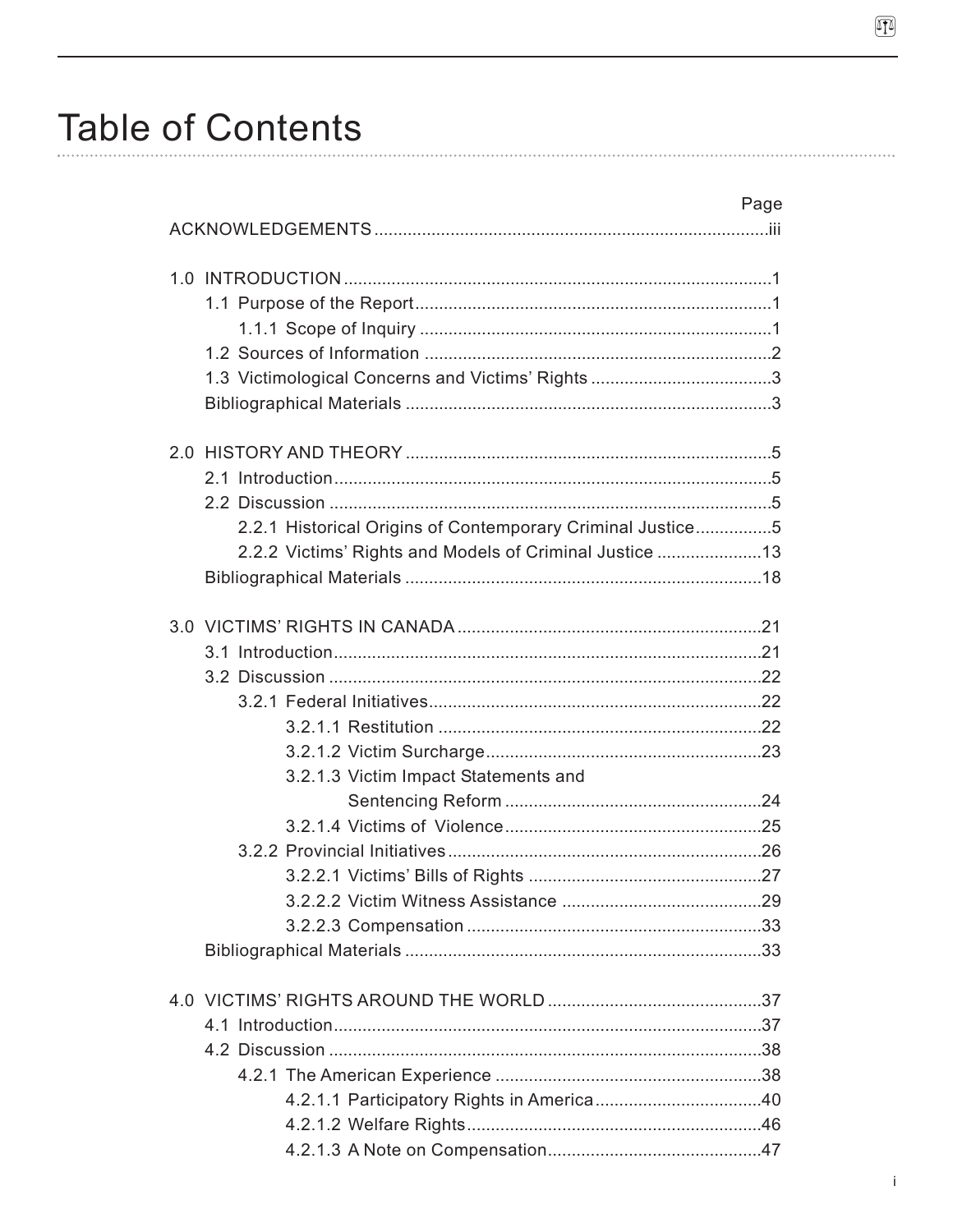|                                               | Page |
|-----------------------------------------------|------|
|                                               |      |
|                                               |      |
|                                               |      |
| 5.0 SOCIAL SCIENCE PERSPECTIVES, MEDIATION    |      |
|                                               |      |
|                                               |      |
|                                               |      |
| 5.2.1 Psychological Perspectives and the Role |      |
|                                               |      |
|                                               |      |
|                                               |      |
|                                               |      |
|                                               |      |
|                                               | 67   |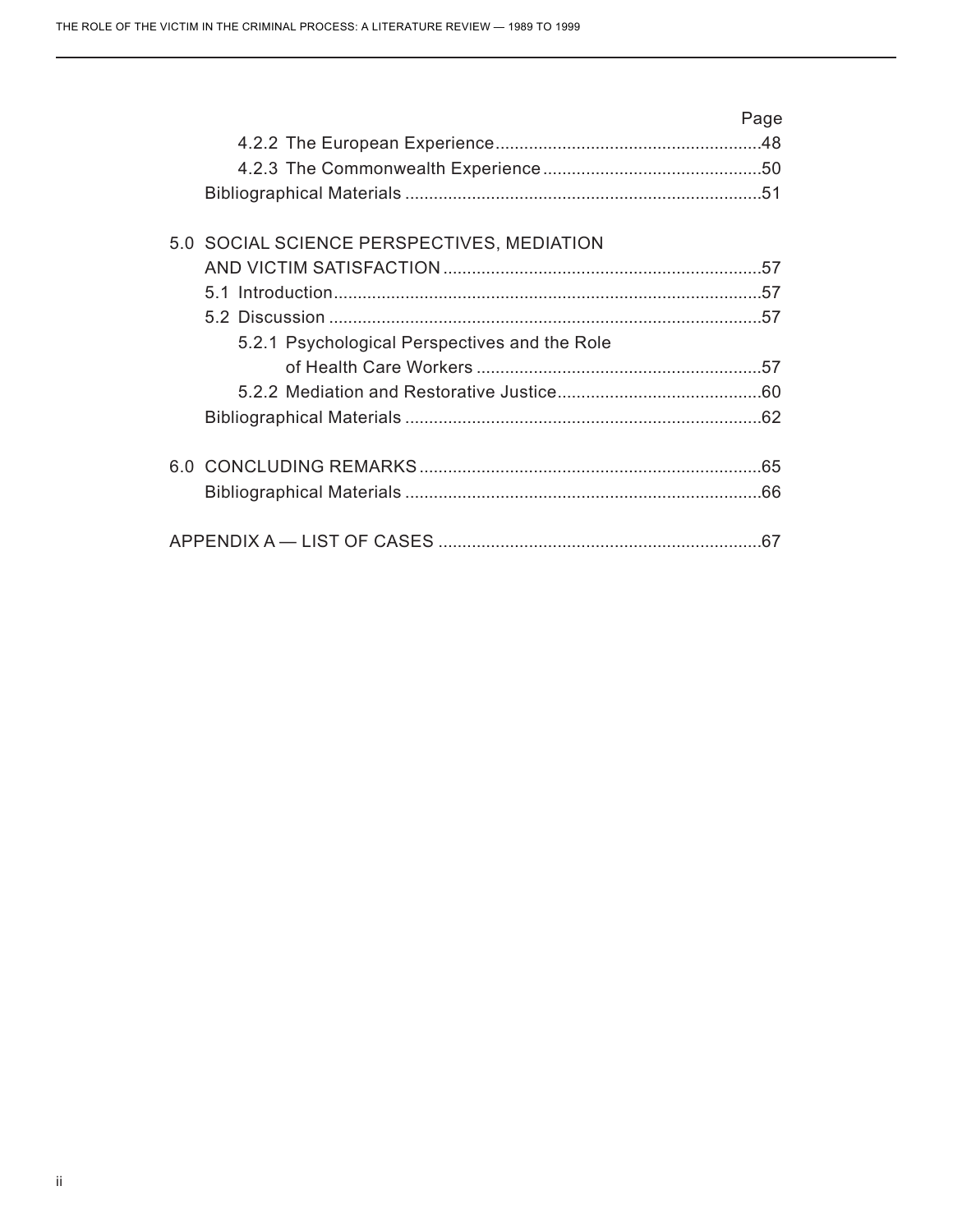# Acknowledgements

The author would like to thank Melody Duggan, Sue Froom, Angela Green-Ingham and Donna Trayling for their valuable research and administrative assistance.

 $\boxed{0}$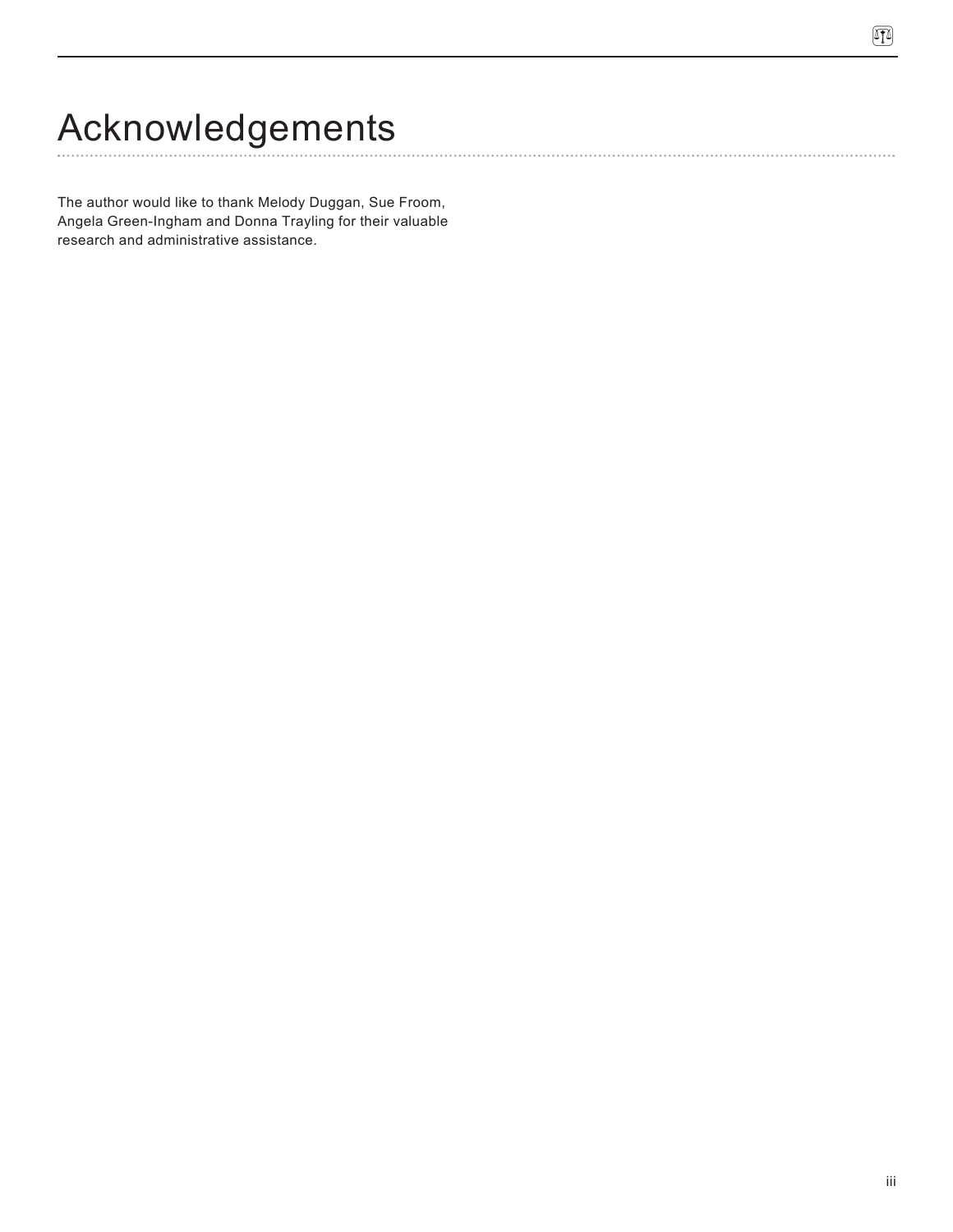# 1.0 Introduction

# 1.1 PURPOSE OF THE REPORT

ublic discontent appears to be an inevitable and constant response to institutionalized justice. In 1906 Roscoe Pound noted that "dissatisfaction with the administration of justice is as old as our own legal system" and that "discontent has an ancient and unbroken pedigree" (Pound, 1906:1)1. In 1989 an Environics Research survey commissioned by the Solicitor General of Canada reached the disconcerting conclusion that the prevailing public sentiment with respect to criminal justice was that the system was "ineffective", "impotent" and "perceived by many to be. . . a joke, not to be taken seriously" (Vienneau, 1989). It may be that this public assessment is an unfair critique because it is based upon a naive assumption that the institution of criminal justice is primarily responsible for the perceived increase in crime, especially violent crime in North America<sup>2</sup>. Nevertheless, this growing public disdain suggests that there is a pronounced "legitimacy crisis" in the administration of criminal justice.

In attempting to understand public discontent, it is impossible to ignore the growing body of literature that chronicles the plight of victims of crime. In 1987 the Canadian federal Minister of Justice encapsulated this entire body of literature with his assertion that "the victim of crime is often a forgotten person in our criminal justice system" (Cleroux, 1987). Much ink has been spilt in the 1990s over the plight of this forgotten participant in the criminal justice system resulting in numerous piecemeal reforms (see for example, Elias, 1986; Fattah, 1986; Victims' Rights Symposium, 1983–84; Hagan, 1983; Ziegenhagen, 1977). The reforms commenced with the creation of compensation schemes in the 1970s and have expanded to include victim-witness programs, social service referral programs, crisis intervention programs, victim advocacy programs and victim-offender mediation programs (Elias, 1986; Federal/Provincial Task Force, 1983).

Recognition of the plight of the victim first emerged in the 1960s with disturbing revelations concerning the treatment of rape victims in the criminal process. The 1970s was a decade of significant reform with respect to compensation for injury from crime and the 1980s was a decade of the institutionalization of victim participation in the process through the creation of rights and entitlements for victims. The 1990s was a

decade of taking stock of the rapid changes in the status of the crime victim, and this report serves to outline the academic literature produced during that decade. The literature review produced in this report is not intended to be a sterile catalogue of articles and books, but rather it is intended to be a compendious summary of recurring themes found in the literature. The ultimate objective is to review the literature with the intent of discovering if victims' rights reform has had any meaningful impact upon the criminal process and its unfortunate side effect of secondary victimization. The report will attempt to identify goals which have been achieved, goals which have not been realized and recommendations for enhancing the effectiveness of victims' rights projects.

There are a myriad of issues which can be explored with respect to victims of crime; however, this report will primarily focus upon the role of the victim within the criminal process. Developments with respect to the participatory rights of the victim in the process form the core component of the report; however, some time will be spent examining the literature relating to the victims' welfare rights (e.g., rights to counselling, financial assistance and protection). Social science perspectives will be briefly canvassed but will not be extensively discussed. In a nutshell, this review will attempt to determine if the extensive legal reforms of the 1980s have been the subject of favourable or critical assessment in the 1990s.

### 1.1.1 Scope of Inquiry

Initially, the literature review for the 1989–1999 time period was to focus on Canadian perspectives; however, it became readily apparent that Canadian scholars have taken little interest in the topic of victims' rights. By contrast, at the international level, especially in the US, the topic has been explored ad nauseam, and the available literature would fill a small auditorium. In fact, the topic of victims' rights has received so much academic attention in the US that legal casebooks have been published for teaching courses in victims' rights (see, for example, Beloof, 1999). Accordingly, it was decided to expand the scope of this inquiry to include reference to international developments. With respect to the American literature, the bibliographical listing is not intended to be exhaustive; the available material is simply too voluminous (and repetitive) to be encompassed in a report of

<sup>1</sup>In this address the author was speaking of dissatisfaction with the administration of civil justice; however, his attribution of discontent to factors such as the absence of a coherent legal philosophy and the game-like nature of adversarial justice apply with equal force to the administration of criminal justice.

<sup>&</sup>lt;sup>2</sup>I say "perceived increase" because representative surveys over the past 20 years have demonstrated the existence of a number of misperceptions about crime and justice. For example, in 1999, an Angus Reid survey found that 50% of the public believed that crime was increasing, while in fact it had been decreasing for seven years (Angus Reid Group). Most Canadians also over-estimate the percentage of crime that involves violence (see Doob & Roberts, 1982; Roberts, 1994). A significant proportion of the population also believe that leniency on the part of the criminal justice system is responsible for rising crime rates (see Roberts & Stalans, 2000, for a review).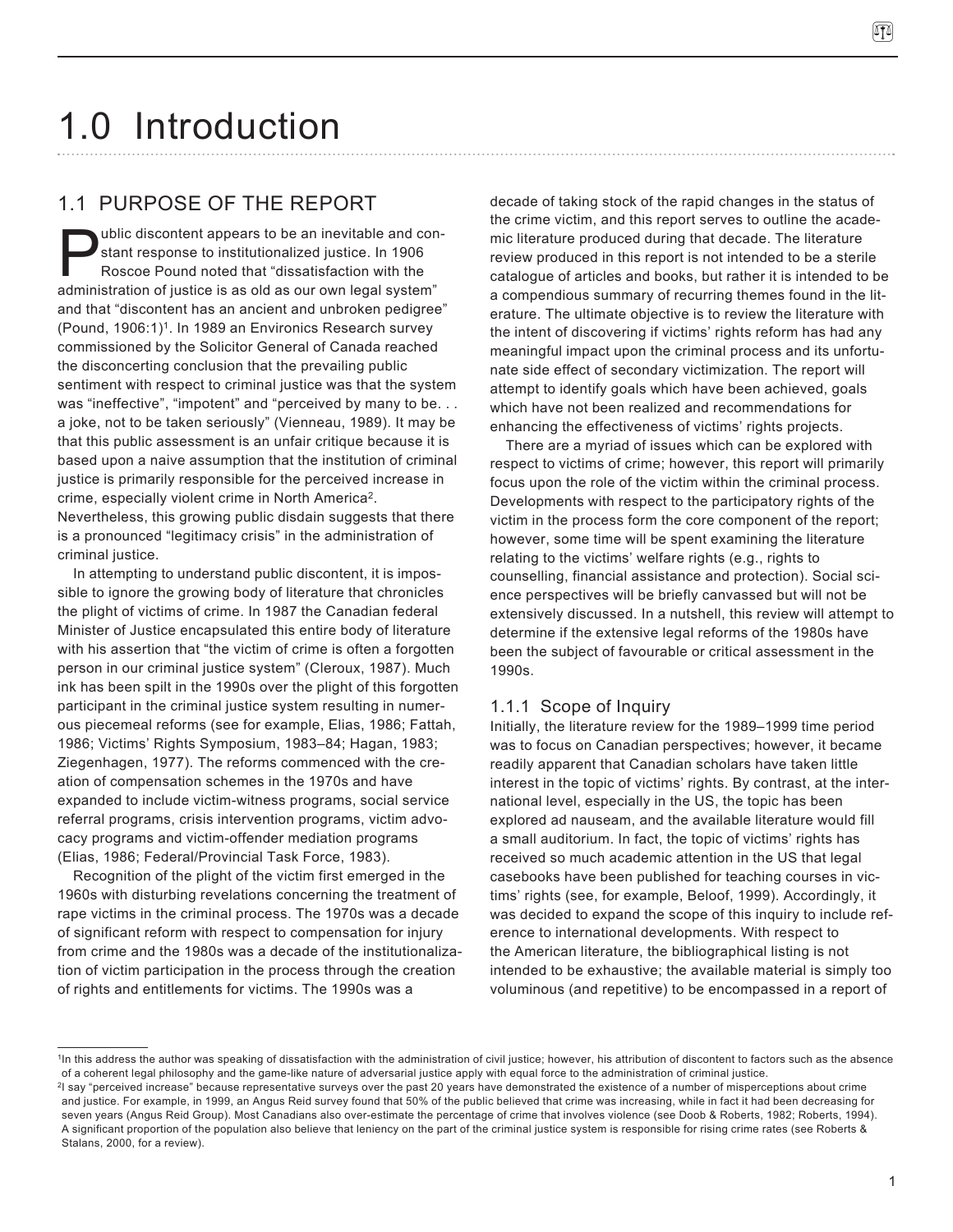this nature. In addition, it also became apparent that it was necessary to include in the bibliography, reference to seminal articles and texts published before 1989. As in any discipline, contemporary works can only be understood by reference to earlier publications, and to a limited extent the collected bibliography will include reference to works which the author believes had a significant influence on the contemporary literature.

The relative dearth of Canadian legal scholarship designed to explore and assess victims' rights issues remains a mystery. In contrast, the American scholarship may seem excessive. It is rare to find so many scholars all writing the same thing over and over again. In the American literature, scholarship and politics meet head-on and this has produced a prodigious amount of political rhetoric masquerading as legal or criminological scholarship. Andre Gide once said that "everything that needs to be said has already been said. But since no one was listening, everything must be said again" (Elias, 1993:1), and this statement perfectly describes the state of victims' rights literature in the US and around the world.

The American influence with respect to the evolution of victims' rights cannot be overstated. Although the bulk of empirical work evaluating the progress of the victims' rights movement is American in origin, caution must be exercised before readily extrapolating the conclusions into a Canadian perspective. Despite the common legal heritage, there are sufficient dissimilarities between the Canadian and American legal cultures to call into question the assumption that the American results would be replicated in Canadian studies. Professor Matti Joutsen, a prominent European scholar in the area of victims' rights, reflected on the exponential growth of American literature on the plight of the victim and noted the following:

Why did these first strands of victimology and the victim movement develop primarily in the US, and not in Europe? Possible reasons include the severity of the problem, the strength of research and an American activist tradition. . . It is true that people are victimized — and have problems as victims — everywhere in the world. However, the problems faced by victims in the criminal justice system in the US may well be greater than elsewhere. When this is combined with the sheer volume of victimization in the US, the problems may have become more visible. Second, the US has been the powerhouse of empirical (and, to a lesser extent, theoretical) criminology, and victimology-related sciences in general. Both academic and government funds are more widely available for research. The number of professional publications quickly spread the word of interesting phenomena and research results. Third — and this is the most nebulous reason — Americans may tend less than Europeans to wait passively for the government to define and deal with a problem. . . The common law tradition may make victims more prepared to assert their rights as citizens. There may also be a cultural factor: the tradition of self-help may make concerned citizens more prepared to organize ways of helping victims when the government seems unable (or unwilling) to do so. (Joutsen, 1991:785)

As will be discussed, the evolution of victims' rights in Canada and the US has followed a similar path; however, the motivations underlying these similar journeys were different. Nonetheless, an evaluation of the American experience is indispensable to understanding the research that needs to be conducted in Canada. Most of what has been done in Canada to empower victims is based upon assumptions regarding the needs of victims and the most effective way to address these needs. Much of the literature in the 1990s, whether Canadian or international, suggests that crime victims have not been successfully integrated into the criminal justice system — with the exception of some successful programs, victim dissatisfaction remains profound. Therefore, it is clear that it may be time to evaluate some of the assumptions we have relied upon in law reform measures adopted to date. To that end, the American literature must be reviewed in order to gain a sense of the type of evaluative studies that must be undertaken in Canada.

# 1.2 SOURCES OF INFORMATION

In preparing this report the literature was collected from many diverse sources: 1) the library catalogues at York University, The Library of Congress and the University of Toronto; 2) various periodical indexes including PsychInfo, Sociological Abstracts, Social Sciences Abstracts and Frances Index; 3) legal periodical indexes including Current Law Index, Index to Canadian Legal Literature — Journals and Text, Index to Canadian Legal Periodical Literature, Westlaw CJ-TP Criminal Justice; 4) Government websites; 5) Private Organization websites including International Victimology Website (www.victimology.nl/rechts.htm), Access to Justice Network (www.acjnet.org/victims), Office for the Victims of Crime (www.ojp.usdoj.gov/ovc), NOVA (www.try-nova.org), CAVEAT (www.caveat.org), Canadian Resource Centre for the Victims of Crime (www.crcvc.ca), Canadian Criminal Justice Association (home.iSTAR.ca/-ccja/angl/index/shtml).

Internet research posed unique problems in that an enormous amount of literature is contained in the websites of various victims' rights groups; however, it is impossible to truly ascertain the weight which should be given to these articles. (It should be noted that the International Victimology Website is one of the best sources for current evaluative studies by reputable scholars.) Nonetheless, Internet research raised an interesting question which is beyond the scope of this report; that is, what type of information does the public rely upon in developing opinions with respect to the role of the victim in the criminal process?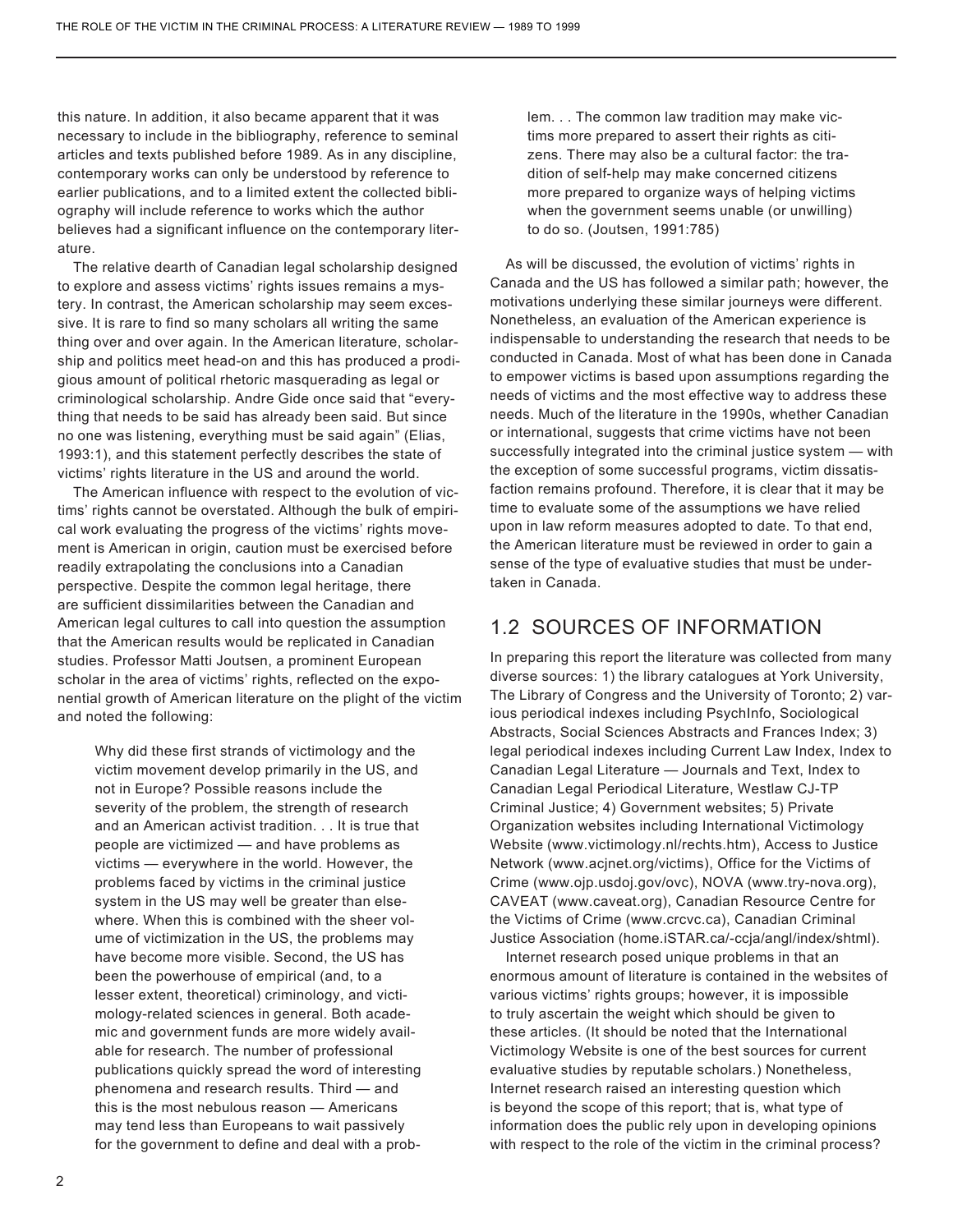The question arose as a result of the easy access to literature on the Internet as opposed to the obstacles presented by the collection of traditional, textual materials. In collecting the materials identified by the various indexes, it became apparent that a substantial amount of material was not readily available or accessible to the public. Even government document libraries did not have full collections of relevant government reports. Of course, materials on the Internet are readily accessible and it is these types of materials which are presumably being read by most members of the public.

This problem in collecting traditional scholarship raises the question of the impact that academic scholarship has on a movement which is populist in nature. Despite the volume of academic literature being produced at the international level, it may be the case that this literature is not accessible to the very audience being discussed in the literature. Clearly, popular media and Internet access is having a far more significant impact on public and victim perception of the criminal process, and a review of popular literature may provide greater insight into the paramount issue of victim satisfaction with the process. Although it is acknowledged that media hysteria can trigger moral panic that bears no relationship to the reality of an emerging social problem, it is recommended that a literature review of popular media be commissioned. The thorny topic of the relationship between victim perception and popular media presentation of crime issues is beyond the scope of this report.

Finally, it should be noted that, for ease of reference, there is a bibliographical listing located at the end of each of the chapters of this document. On occasion, reference is made to a book or article that is not directly related to victims' rights and as such the reference is not included in the bibliographical listings which are exclusively devoted to victims' rights literature. For these few incidental references, the citation for these books or articles is found directly in the body of the report closely following the quotation or reference. Also, where a reference to another source is made within a quotation, this reference will not be found in the bibliographical listings.

# 1.3 VICTIMOLOGICAL CONCERNS AND VICTIMS' RIGHTS

Another topic beyond the scope of this report concerns the insights gained from the pure academic discipline of victimology. Victimology is concerned with the relationship between offender and victim and the characteristics of each that can serve as predictors of future victimization. The birth of victimology in the 1940s may have been a contributing factor in the development of the victims' rights movement in the 1960s, but the academic discipline and the political movement are not similar entities. The literature reviewed for this report concerns the sole issue of crime victims and their involvement in the criminal process. Although some victimologists have studied this issue, the vast majority of victimological literature

relates to the study of the victim as social actor and not legal actor.

Accordingly, this report excludes from consideration the vast body of literature that relates to victimization surveys, crime prevention studies and victim-offender characteristics. In addition, there is a significant body of literature, including Canadian literature, dealing with the attributes of particularly vulnerable victims such as children, the elderly and battered women; however, a review of this literature is beyond the scope of this report. Although it is clear that victimological research should be an animating force behind law reform, it must be recognized that an ever-widening gap is developing between the academic discipline and the social movement. As Professor E. Fattah has noted:

At the First National Conference of Victims of Crime (held in Toronto, 1985) the victim movement was called the growth industry of the decade. In the United Kingdom it is considered the fastest-developing voluntary movement. Victim groups and associations are mushrooming all over North America and Europe. Inevitably, this fantastic growth has had a significant impact on victimology. Victimology meetings are no longer scholarly meetings where the findings of scientific research on victims are presented and discussed, they have become a forum for political and ideological rhetoric. They mirror the transformation of victimology from an academic discipline into a humanistic movement, the shift from scholarly research to political activism. . . Willingly or unwillingly, consciously or unconsciously, victim lobbyists are playing into the hands of the neo-conservatives and the neo-classicists and are helping propagate the ideas and philosophy of right-wing criminology. In such a climate, scientific inquiry into victim-offender interactions and the victim's contribution to the genesis of crime is likely to be summarily dismissed as an attempt to blame the victim. (Fattah, 1989:59–60)

Thus, pure victimological literature is left to be reviewed another day, and this report will focus exclusively on literature chronicling the role of the victim in the criminal process.

# BIBLIOGRAPHICAL MATERIALS

- Albrecht, J. (Ed.). (1991). Victims and Criminal Justice. Max-Planck-Institut.
- Beloof, D. (1999). Victims in Criminal Procedure. Durham: Carolina Academic Press.
- Cleroux, R. (1987, November 6). Sweeping Reforms Proposed in Payments to Crime Victims. The Toronto Globe and Mail, p. 2.
- Doob, A., & Roberts, J. (1982). Crime and the Official Response to Crime: Views of the Canadian Public. Ottawa: Department of Justice Canada.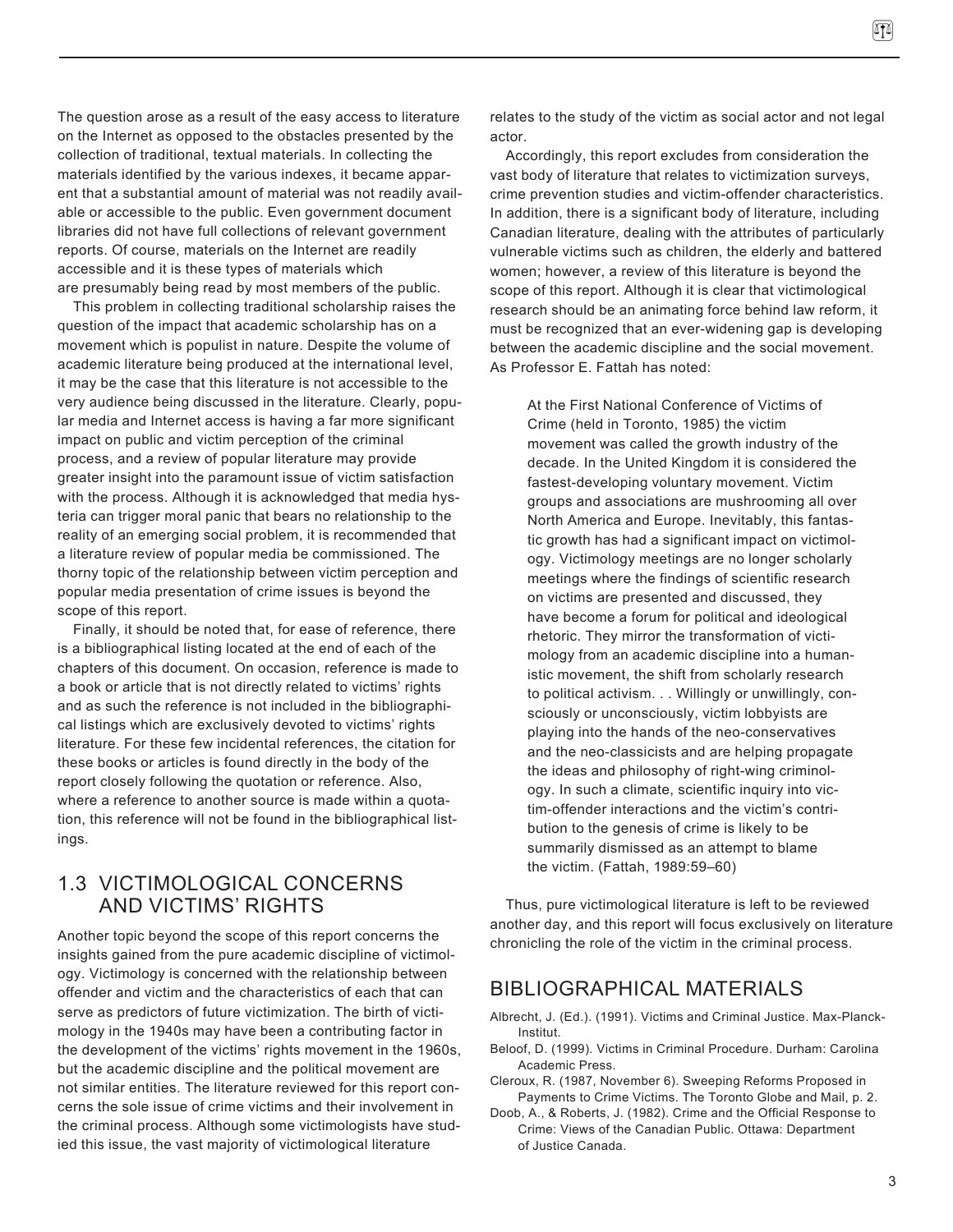Elias, R. (1986). The Politics of Victimization. New York: Oxford University Press.

- Elias, R. (1993). Victims Still: The Political Manipulation of Crime Victims. Newbury Park: Sage Publications.
- Fattah, E. (Ed.). (1986). From Crime Policy to Victim Policy. New York: St. Martins Press.
- Fattah, E. (1989). Victims and victimology: The facts and the rhetoric. Int'l Rev. Victimology, 1, 43.
- Federal/Provincial Task Force for Victims of Crime. (1983). Report of the Federal/Provincial Task Force for Victims of Crime. Ottawa: Supply and Services.
- Hagan, J. (1983). Victims Before the Law: The Organizational Domination of Criminal Law. Toronto: Butterworths.
- Joutsen, M. (1906). Changing victim policy: International dimensions. In G. Kaiser, M. Kurry & R. Pound, The Causes of Popular Dissatisfaction with the Administration of Justice. Chicago: American Judicature Society.
- Roberts, J. (1994). Public Knowledge of Crime and Justice. Ottawa: Department of Justice Canada.
- Roberts, J., & Stalans, L. (2000). Public Opinion, Crime and Criminal Justice. Boulder, Colorado: Westview Press.
- Victims rights symposium. (1983–1984). Pepperdine L. Rev. 11, 1.
- Vienneau, D. (1989, September 10). Justice system seen as a joke, federal study finds. The Toronto Star, p. A17.
- Ziegenhagen, E. (1977). Victims, Crime and Social Control. New York: Praeger.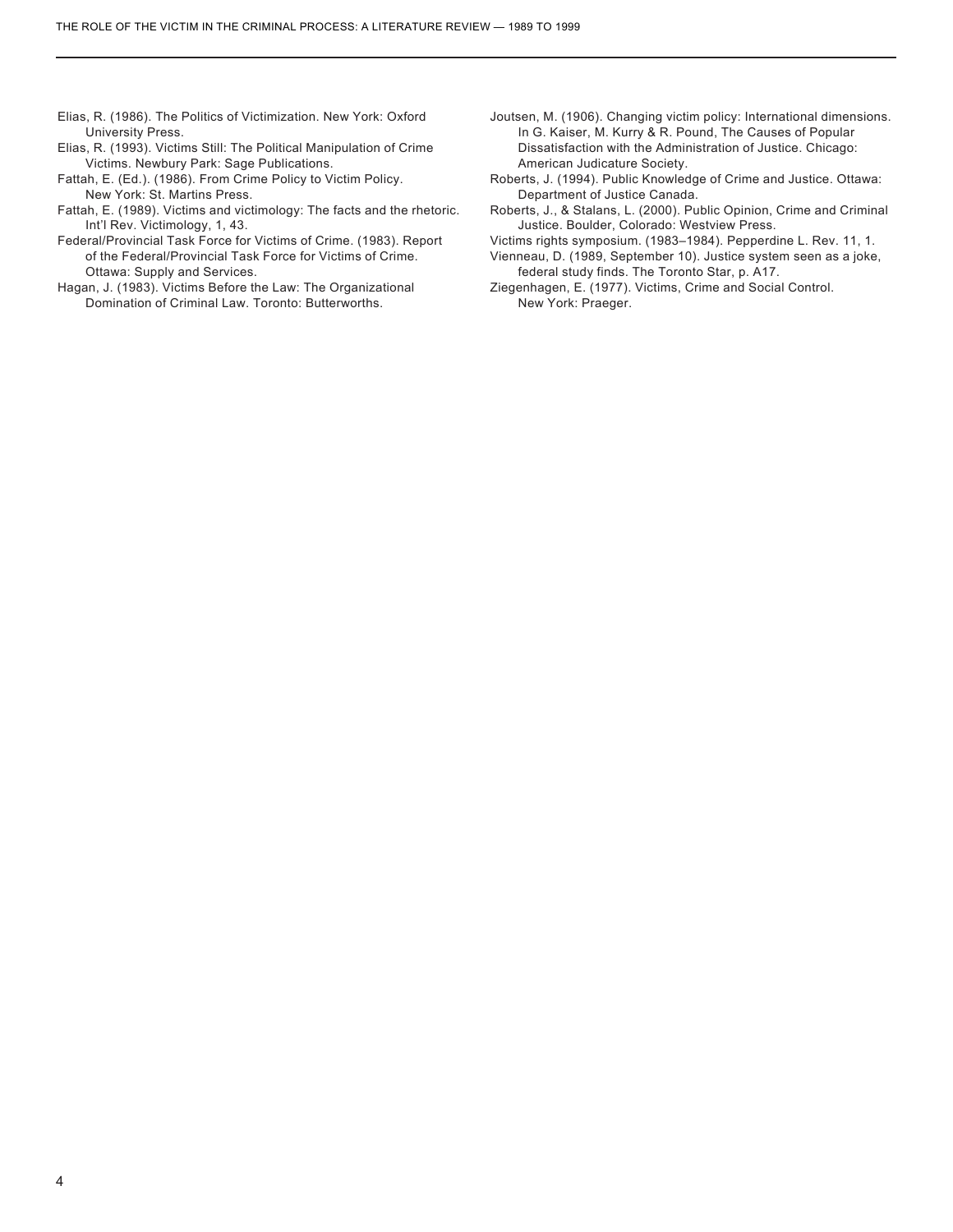# 2.1 INTRODUCTION

ost of the available literature relating to victims' rights concerns the proper theoretical understanding of the role of the victim. Beyond evaluating the proper sphere of victims' rights by the yardstick of philosophical theories of punishment, much of the commentary revolves around the historical position of the victim in the criminal process. It is often argued that historically the victim played a central and controlling role in the administration of criminal justice and therefore there are no theoretical obstacles to the re-integration of the victim in the process. Of course, this line of argument is based upon a genetic fallacy in that a proper historical foundation does not inexorably lead to the conclusion that there exists a proper contemporary foundation.

In reviewing the literature available on this topic, extensive reference has been made to pre-1989 articles and books as history and theory were the primary concerns of the early literature. By 1989, the historical and theoretical perspectives had been exhaustively canvassed, and very little new ground was broken in the 1990s. Nonetheless, the literature of the 1990s continued to explore these perspectives despite the fact that nothing unique or earth shattering was revealed in the contemporary writings. In the introduction to this report it was noted that much of the 1990s literature attempted to evaluate the projects and programs established in the 1980s for crime victims. Although there is a significant body of this evaluative literature, the majority of literature in the 1990s continued to dwell upon the theoretical concerns that had been exhaustively canvassed in previous decades.

Finally, it should be noted that the bibliographical listings provided herein contain articles which canvass theoretical issues but which may also contain concrete evaluations or concrete proposals for law reform. Accordingly, some of the listed readings will also be included in the bibliographical listings found in the other parts of this report.

# 2.2 DISCUSSION

Providing support and respect for those victimized by criminal acts, especially acts of violence, is a moral position that has been almost universally endorsed throughout the published literature. Nonetheless, there is great reluctance to convert this sympathy into structural legislative reform because law makers and legal professionals see the victim as an upstart who is trying to gain entry into an institution that is not designed for the remedy of private interests. Nothing could be farther from the truth. If one views the victim's role divorced of historical considerations then it is understandable that this player will be seen as an intruder. However, as Robert Elias has noted, "[w]hile we have recently isolated crime victims for

special attention, we have only rejuvenated their much more prominent past from a relatively long dormancy" (Elias, 1986:9). In fact, from the historical perspective it is the defence lawyer and the public prosecutor who are the historical upstarts; prior to the mid-19th century, criminal trials proceeded without the intervention of legal professionals except for the judge (Langbein, 1978).

## 2.2.1 Historical Origins of Contemporary Criminal Justice

The historical record reveals a fairly simple pattern in the evolution of Anglo-American and Canadian criminal process. Although greater elaboration will be provided at a later point, the simple historical pattern is aptly summarized by Professor William McDonald:

The age-old struggle of civilization has been to persuade people not to take justice into their own hands but rather to let their vengeance and righteous indignation be wrought by the law. Western civilization had by the Middle Ages succeeded in substituting private prosecutions for blood feuds. The next step was to replace private prosecution with public prosecution, while asking the victim to forego whatever satisfaction he might derive from personally prosecuting his transgressor and settling for the more intangible satisfaction of knowing that justice would be done. Now, the modern criminal justice system operates in an age of computers and instant telecommunications, disposing of large numbers of cases without trial and without bothering to give the victim even the minimal satisfaction of knowing what happened to his case and why. (McDonald, 1976:663–4)

In a brief report of this nature, I cannot do justice to the historical record (nor do I naively believe that history provides only one clear and incontrovertible narrative, although the literature appears to present a rather consistent historical perspective). However, the following summary does demonstrate the historical primacy of the victim.

The "golden age" (Schafer, 1977) of the victim lasted into medieval times. Prior to the 13th century revolution in legal process, all wrongdoing (with the exception of a few collective crimes relating to public order and religious taboo) was perceived as tortious (i.e., private) in nature. Procedural forms contemplated confrontation between accused and accuser, and legal remedies emphasized restorative justice. Sir Henry Maine (1861) characterized the original form and structure of criminal law as follows: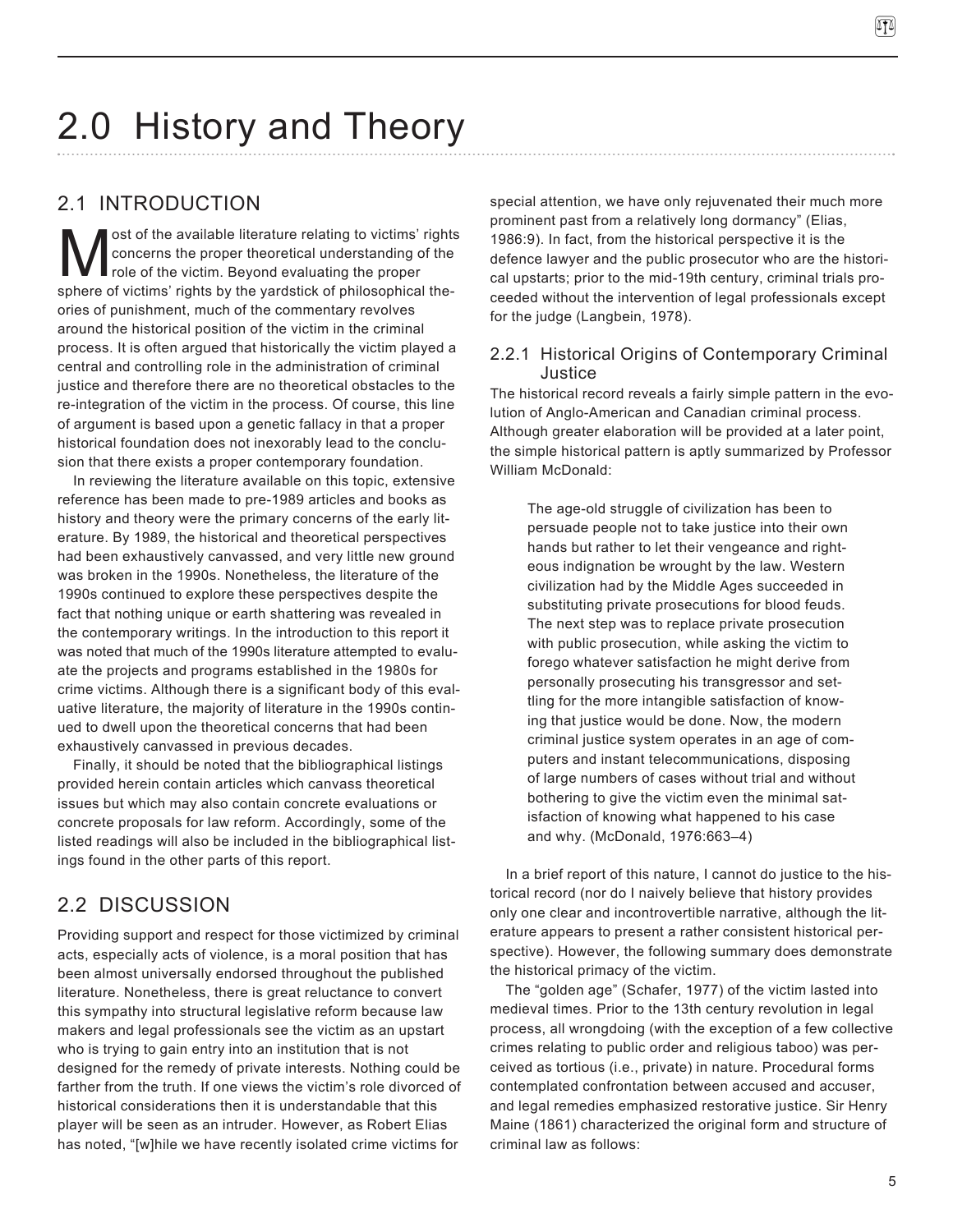Now the penal laws of ancient communities is not the law of crimes; it is the law of wrongs, or, to use the English technical word, of torts. The person injured proceeds against the wrong-doer by an ordinary civil action, and recovers compensation in the shape of money-damages if he succeeds. (Maine, 1861:328)

Early attempts at state regulation of the field of wrongdoing was largely premised upon eradication and containment of the blood feud (the "blood" refers to kinship ties and not to the barbarity of the feud). The first written law in England (between 600 and 615 A.D.) reflects this process of converting the feud into a system of composition in which every injury attracts a specified level of compensation. As this developing state set up tribunals for the assessment of injury and compensation, it required that offenders pay court and administrative costs on top of the designated compensatory award. Recourse to these tribunals was not mandatory, and the Norman invaders had to employ another artifice to curtail the disruptive impact of constant feuding. The Normans brought with them the Germanic conception of the King's Peace, and any injury to a person or in a place that was protected by the King's Peace converted the private injury into a public wrong. This conversion enabled the emerging state to take complete control over a conflict between accuser and accused, and resulted in the transformation of a compensatory award into a fine for the benefit of the royal coffers. Eventually the King's Peace covered all of England and all of its inhabitants. Professor Schafer concluded that this transformation of the law of wrongdoing into criminal law was nothing more than a power play in which the state enriched itself at the expense of the victim:

It was chiefly owing to the violent greed of feudal barons and medieval ecclesiastical powers that the rights of the injured party were gradually infringed upon, and finally to a large extent, appropriated by these authorities, who exacted a double vengeance, indeed, upon the offender, by forfeiting his property to themselves instead of to his victim, and then punishing him by the dungeon, the torture, the stake or the gibbet. But the original victim of wrong was practically ignored. (Schafer, 1977:15–16)

Historians are not clear on how this complete submergence of the law of wrongdoing into the law of crime occurred, but many historians agree with Professor Schafer that the creation of criminal law was an economic concern — in the 13th century judicial fines made up one-eighth of all revenue to the king. Two well-respected legal historians, Pollock and Maitland (1968), believe that greed was only one factor in this progression from tort to crime, and they list other factors such as the dilution of the ties of kinship, jurisdictional squabbles between church and king and the inequities found in the compensatory tariffs. However, other commentators believe that the creation of the law of crime was not a conscious process and was simply an incidental by-product of continual resort to royal tribunals for the assessment of compensatory awards.

Whatever the reasons may be, by the 14th century the victim was no longer the focus of attention, and compensation was not a stated purpose of the criminal process until its reemergence in Europe in the 19th century. The obliteration of the victim's interest in restorative or corrective justice was so complete that it took a 19th century statute to once again recognize the right of a victim's family to compensation in any case of wrongful death [Lord Campbell's Act 1846 (U.K.) c. 93]. Oddly enough, even though victim satisfaction became an irrelevancy in the criminal process, the common law still relied upon private enforcement and prosecution as the means for upholding the public order. Deep into the 19th century, responsibility for law enforcement fell upon the community and responsibility for prosecution fell upon the victim and his/her representative. Therefore, the victims were saddled with enforcement and prosecutorial responsibilities for a process that did not address their needs or their losses.

Victim participation was the paradigm of the adversarial trial and has been for close to one thousand years. A paradigm shift took place in the 19th century with the creation of the first public police force and public prosecutorial branch of government. These innovations were largely the product of "market-force" arguments (Cardenas, 1986). The inefficiency of private prosecution for a rapidly growing industrial state prompted the take-over of criminal law enforcement by agents of the state. Nils Christie sees the historical record as an example of the stealing of criminal conflicts from the real parties to the conflict, and he notes that "lawyers are particularly good at stealing conflicts" (Christie, 1977:4). The net product of this conflict-stealing is summarized by Professor Christie as follows:

So, in a modern criminal trial, two important things have happened. First, the parties are being represented. Secondly, the one party that is represented by the state, namely the victim, is so thoroughly represented that she or he for most of the proceedings is pushed completely out of the arena, reduced to the triggerer-off of the whole thing. She or he is a sort of double loser; first, vis-a-vis the offender, but secondly and often in a more crippling manner by being denied rights of full participation in what might have been one of the most important ritual encounters in life. The victim has lost the case to the state. (Christie, 1977:3–4)

The historical literature does not suggest that the state has no legitimate interest in defining and enforcing crime. It is always recognized that criminal wrongdoing does significantly affect the public order, and this dimension is not adequately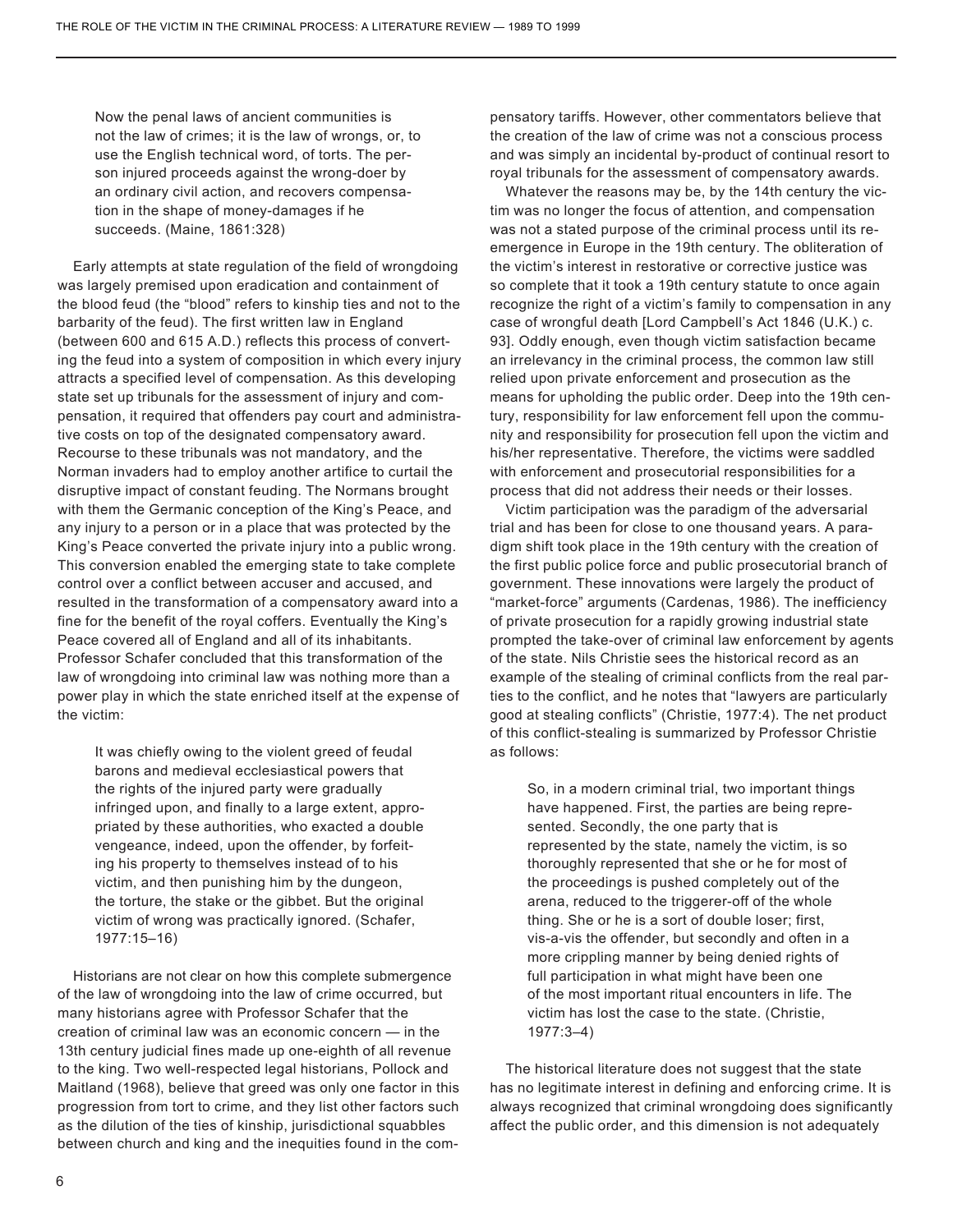reflected in private litigation. As Robert Nozick (1974) has contended:

Private wrongs are those where only the injured party need be compensated; persons who know they will be compensated fully do not fear them. Public wrongs are those people are fearful of, even though they know they will be compensated fully if and when the wrongs occur. (Nozick, 1974:67)

Criminal wrongdoing affects the public order. It thus engages a public interest that extends beyond any individual interest, because people will experience insecurity, fear and the erosion of trust notwithstanding the knowledge that their personal victimization can be compensated in a civil action. However, the critical point is that even once we recognize the public dimension of wrongdoing, most writers still contend that this does not erase the private interest calling for vindication. Twentieth-century criminal justice has allowed this private interest to be completely overrun by the state's interest, and we have forgotten Blackstone's simple insight that "the public good is in nothing more essentially interested than in the protection of every individual's private rights" (Blackstone's Commentaries 1803, Book I, Vol. II:139). Although criminal law engages a public interest beyond the interests of the victim, this does not justify or necessitate the treatment of the victim as "evidentiary cannon fodder, or witness or claimant, not of citizen with participatory rights and obligations" (Cavadino & Dignan, 1996:155).

Does the recognition or re-discovery of the victim's compelling private interest inevitably lead to the re-emergence of private prosecution or full victim participation in a public prosecution? Not necessarily. Most commentators acknowledge that private prosecution is still the cornerstone of our legal heritage but go on to also recognize that despite its availability it is rarely employed. Therefore, most commentators agree that it is reasonable to conclude that public prosecution will remain the norm even in an era in which the victim's private interests are recognized. However, the outstanding question still subject to debate in the literature is whether victim participation entails the right to exercise some degree of control over the process despite the delegation of prosecutorial responsibility to a public official.

In discussing victim participation, most writers only consider participation at the sentencing stage. Some writers advocate participation and control at the pre-trial stage (Kennard, 1989; Welling, 1987, 1988), but fewer writers consider participation at the trial stage even though there is a considerable amount of literature chronicling the ways in which European victims participate in criminal trials (see Chapter 4.0 of this report). Unlike the European process, the Anglo-American-Canadian trial process is divided into two distinct phases: the guilt/innocence determination and the sentencing phase. It appears that most Anglo-American-Canadian scholars assume that victim participation and control would be somewhat muted at the trial phase for the

simple reason that the trial process is governed by distinct constitutional norms. Legal guilt is distinct from factual guilt and the victim, as surrogate prosecutor, is more driven to establish factual guilt regardless of whether factual guilt is consistent with legal guilt as defined by our common law and constitutional heritage. The bottom line is that in creating the institution of public prosecutors we have entrusted these public servants with the task of identifying the perpetrator of a crime in a manner in accordance with law. Procedural control over the trial process will remain with the prosecutor even in an era of recognition of victims' interests as the commentators do not appear to think that the victim can contribute to the actual trial process in a constitutionally sound manner.

However, once the state has proved in a manner in accordance with law that it has identified and apprehended the true perpetrator then the victim's interests need no longer remain dormant and invisible. At this stage of the proceedings, the presumption of innocence has been ousted and there is no longer the danger that private interests would skew the delicate process of determining legal guilt or innocence. The sentencing process serves as an expression of the community's denunciation of the criminal act and surely the person most directly and dramatically affected by the criminal act should have meaningful input into the expression of this sentiment. Accordingly, many writers conclude that active and meaningful participation by the victim at the sentencing stage should be the norm. It is, however, important to understand from the outset that no consensus exists in the literature as to whether providing the victim with some procedural control over the sentencing phase of the process entails more than lastminute input via a victim impact statement. For others, it is argued that sentencing is directly affected by both the charging process and the plea bargaining process, and therefore procedural control at the sentencing phase will entail some degree of control at these pre-trial stages (Kennard, 1989; Starkweather, 1992).

The arguments in favour of victim participation in the criminal process have been endlessly repeated in the literature of the 1970s, 80s and 90s. Conveniently, Professor Erez has recently provided this summary of the position advocated in this vast body of literature. She states that:

Supporters of the victim's right to participate in the criminal justice process have presented various moral, penological and practical arguments in its favour. Some argue that the effectiveness of sentencing will increase if victims convey their feelings, and that the process will become more democratic and reflective of the community's response to crime (Rubel, 1986). Victim participation will provide recognition of the victim's wishes for party status and individual dignity (Henderson, 1985). It will also remind judges, juries and prosecutors that behind the 'state' is a real person with an interest in how the case is resolved (Kelly, 1987). Victim integration will, it is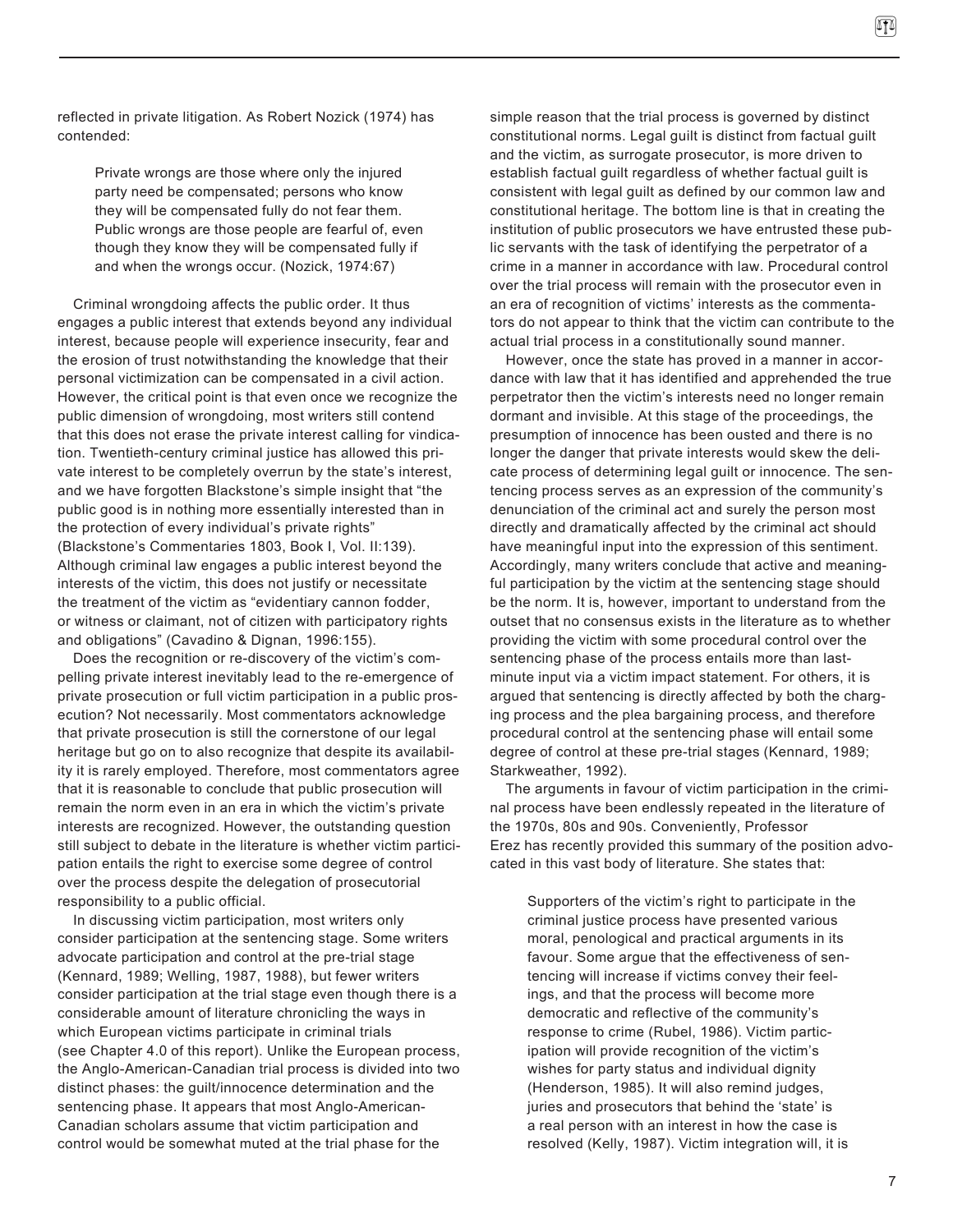said, result in increased victim co-operation with the criminal justice system, thereby enhancing system efficiency (McLeod, 1986), while the provision of information on the harm suffered by the victim will increase proportionality and accuracy in sentencing (Erez, 1990). Fairness also dictates that when the court hears, as it may, from the offender, the offender's lawyers, family and friends, the person who has borne the brunt of the offender's crime should be allowed to speak (Sumner, 1987). (Erez, 1994:18)

Professor Erez also provides a summary of the arguments against increased victim participation:

The objections to victim input in sentencing center mostly on legal arguments concerning the appearance of justice and actual justice, and on practical concerns (Erez, 1990). Some argue that allowing victims' input will undermine the court's insulation from unacceptable public pressures (Rubel, 1986) or will result in substituting the victim's subjective approach for the "objective" one practised by the court (Victorian Sentencing Commission, 1988). Conceivably, similar cases could be disposed of differently, depending upon the availability of a VIS to the judge (Hall, 1991). Allowing victims to express their wishes concerning the offender will also inject a source of inconsistency and disparity in sentencing dependent on the "resiliency, vindictiveness or other personality attributes of the victim" (Grabosky, 1987). Because victims are thought to be as often vindictive as forgiving, their participation will result in both disparate treatment and increased sentence severity (Hall, 1991). Opponents of victim integration in the criminal justice process often portray the victim as a vindictive individual whose main objective in providing input will be to ensure severe punishment of the offender. With regard to the victim's statement of opinion (on the disposition of the offender) it has been argued that the victim's opinion is "irrelevant to any legitimate sentencing factor, lacks probative value in a system of public prosecution, and is likely to be highly prejudicial" (Hellerstein, 1989). (Erez, 1994:19)

Although the arguments in favour of victim participation have been advanced far more often than the arguments made by detractors, we have not yet seen full victim participation at the sentencing phase in most jurisdictions. In 1988 the Canadian Criminal Code was amended to allow for the introduction of victim impact statements, but even with the availability of this forum for presenting information to the court, the victim's interests remain largely invisible even at this stage.

Academics and lay people may accept the legitimacy of victim participation, but legal professionals have been more influenced by the arguments made by the detractors. Lawyers and judges appear lukewarm in embracing victim participation and this has been justified on the basis that it contradicts the justifiable goals of sentencing. Some think that the victim's interest is so inextricably linked to vengeance that it cannot be accommodated in a modern and civilized criminal process.

Even if the philosophical objections of legal professionals are unfounded, sociological perspectives suggest that legal professionals will be resistant to increased victim participation due to institutional demands and the reluctance to consider institutional change (Erez & Laster, 1999; Davis, Kunreuther & Connick, 1984). Professor Erez has noted:

Reports from jurisdictions that have introduced victim participatory rights suggest that allowing victims' input into sentencing decisions does not raise practical problems or serious challenges from the defense. Yet there is a persistent belief to the contrary, particularly among legal scholars and professionals. The disagreement between social scientists and legal scholars concerning the appropriateness of victim input into sentencing, or its possible effects, is due primarily to the socialization of the latter group in a legal culture and structure that do not recognize the victim as a legitimate party in criminal proceedings. This belief is reinforced by the practice of different methods of study and argument by legal scholars, compared to their counterparts in social sciences. (Erez, 1994:28–9)

For legal professionals, the pursuit of dispassionate justice does not readily accommodate the emotional needs of crime victims. This is reflected in the British Columbia Court of Appeal's analysis of the victim impact statement. The Court stated:

[Victim impact statements] do not purport, and I do not believe they were ever intended, to require the sentencing court to take a retributive approach when sentencing an offender. . . This court concluded that there is no role for revenge in a principled system of sentencing. . . Such a system requires a balanced, objective approach, separate and detached from the subjective consideration of retribution. The dilemma of the sentencing court is to balance a proper consideration of the consequences of a criminal act against the reality that the criminal justice system was never designed or intended to heal the suffering of the victims of crime. [R. v. Sweeney (1992), 71 C.C.C. (3d) 82 at 95 (B.C.C.A.)]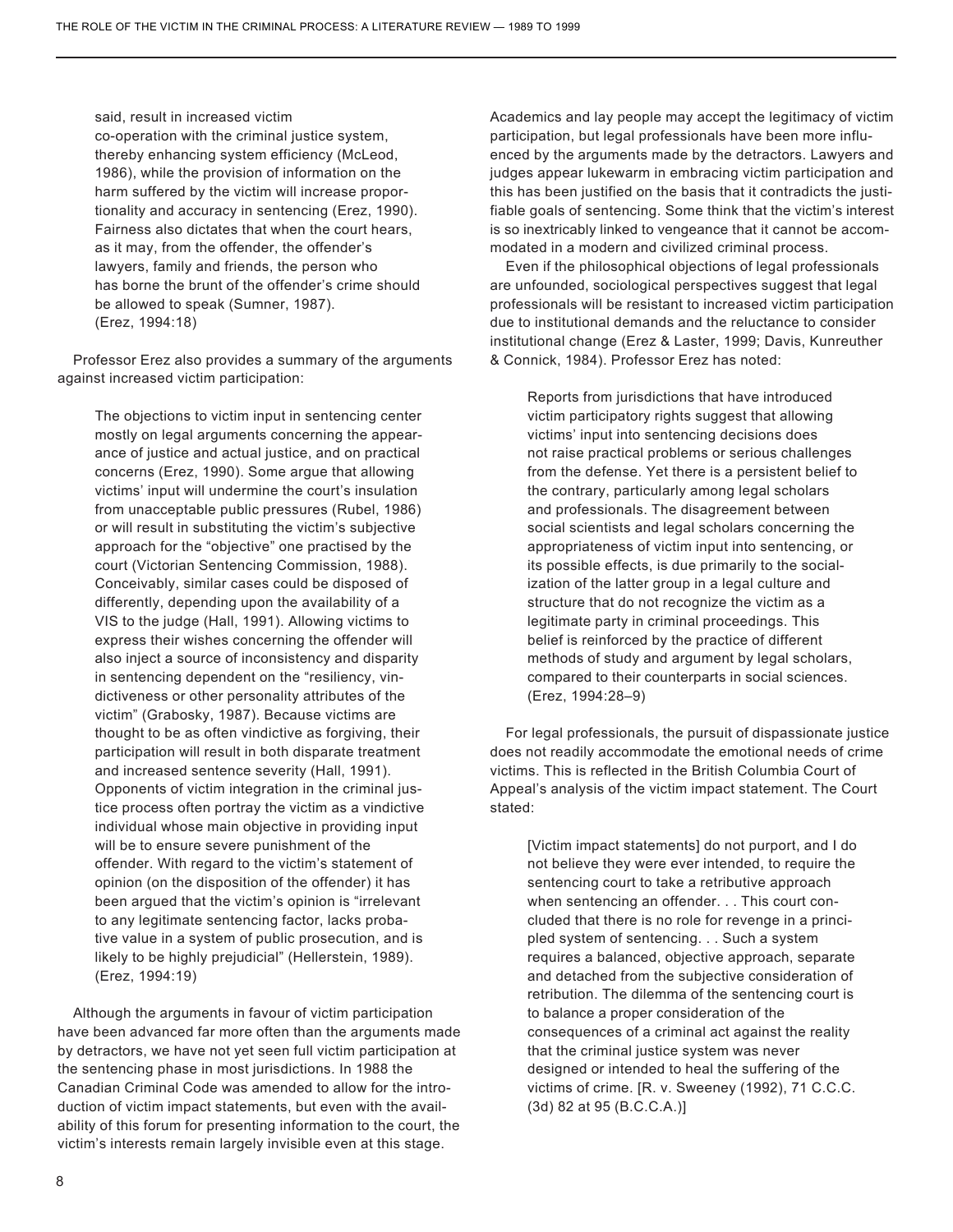Arguably, this excerpt reflects the deep lack of understanding that courts have with respect to theories of punishment. Retribution is dismissed as mere vindictive savagery, and the court is then left with pure utilitarian justifications for punishments which do not readily accommodate the interests of victims (utilitarian justifications such as rehabilitation and deterrence speak to the 'good' of society at large and not to individual or private interests). A more realistic characterization of sentencing theory is found in these often-quoted words of the Ontario Court of Appeal:

The true function of criminal law in regard to punishment is in a wise blending of the deterrent and reformative, with retribution not entirely disregarded, and with a constant appreciation that the matter not merely concerns the Court and the offender but also the public and society as a going concern. [R. v. Willaert (1953), 105 C.C.C. 172 at 176 (Ont. C.A.)]

This comment was made in 1953 when the deterrent and reformative aspects of sentencing were ascendant. Since then these utilitarian justifications have come under attack with deterrence being viewed as a weak theory due to its incapability of being verified or falsified, and rehabilitation being dismissed as an unattainable ideal. Under the current approach to the 'wise blending' of sentencing principles, retribution has once again resurfaced as the predominant justification for punishment but it is masked in semantic word games so as to avoid the perplexing question of how to reconcile retribution with our moral aversion to vengeance. In R. v. M (C. A.) the Supreme Court of Canada endorsed the importance of taking a retributive stance at sentence and held as a matter of law that there does not exist a 20 year maximum ceiling for sentencing crimes of violence. The Court stated:

It has been recognized by this Court that retribution is an accepted, and indeed, important, principle of sentencing in our criminal law. . . Retribution, as an objective of sentencing, represents nothing less than the hallowed principle that criminal punishment, in addition to advancing utilitarian considerations related to deterrence and rehabilitation, should also be imposed to sanction the moral culpability of the offender. In my view, retribution is integrally woven into the existing principles of sentencing in Canadian law through the fundamental requirement that a sentence imposed be "just and appropriate" under the circumstances. Indeed, it is my profound belief that retribution represents an important unifying principle of our penal law offering an essential conceptual link between the attribution of criminal liability and the imposition of criminal sanctions. . .

The legitimacy of retribution as a principle of sentencing has often been questioned as a result of its unfortunate association with "vengeance" in common parlance. . . As both academic and judicial commentators have noted, vengeance has no role to play in a civilized system of sentencing. Vengeance, as I understand it, represents an uncalibrated act of harm upon another, frequently motivated by emotion and anger, as a reprisal for harm inflicted upon oneself by that person. Retribution in a criminal context, by contrast, represents an objective, reasoned and measured determination of an appropriate punishment which properly reflects the moral culpability of the offender, having regard to the intentional risk-taking of the offender, the consequential harm caused by the offender, and the normative character of the offender's conduct. . .

Retribution, as well, should be conceptually distinguished from its legitimate sibling, denunciation. Retribution requires that a judicial sentence properly reflect the moral blameworthiness of the particular offender. The objective of denunciation mandates that a sentence should also communicate society's condemnation of that particular offender's conduct. In short, a sentence with a denunciatory element represents a symbolic, collective statement that the offender's conduct should be punished for encroaching on our society's basic code of values as enshrined within our substantive criminal law. [R. v. M (C.A.) (1996), 105 C.C.C. (3d) 327 at 366–9 (S.C.C.)]

Whether we now call retribution by the names of denunciation, public revulsion or just deserts, the re-emergence of retributive sentencing requires us to rethink the age-old problem of the relationship between the victim and retribution. By returning to retributive justifications for punishment we have provided a principled foundation for the introduction of victim's interest into the criminal process because it is only the recent utilitarian justifications of deterrence and rehabilitation that, by definition, exclude private interests as irrelevant to the cost-benefit analysis that characterizes those practices. Retributive thinking revolves around fundamental notions of the restoration of balance and a proportionate response to injury, and this penological perspective invites, indeed embraces, victim participation in the process.

A great deal of the literature grappling with the relationship between victims' rights and retributive theory was written prior to 1989 and for the most part scholars concluded that retributive theory and victim participation are philosophically compatible. In the 1990s this issue was revisited in an extensive debate over the justifiability of introducing victim impact statements in capital sentencing cases. With the death penalty looming in the background, the issue of victim participation within a retributive framework triggers fears of lynch-mob justice. However, with the US Supreme Court ruling that victim impact statements are properly admissible at a capital sen-

9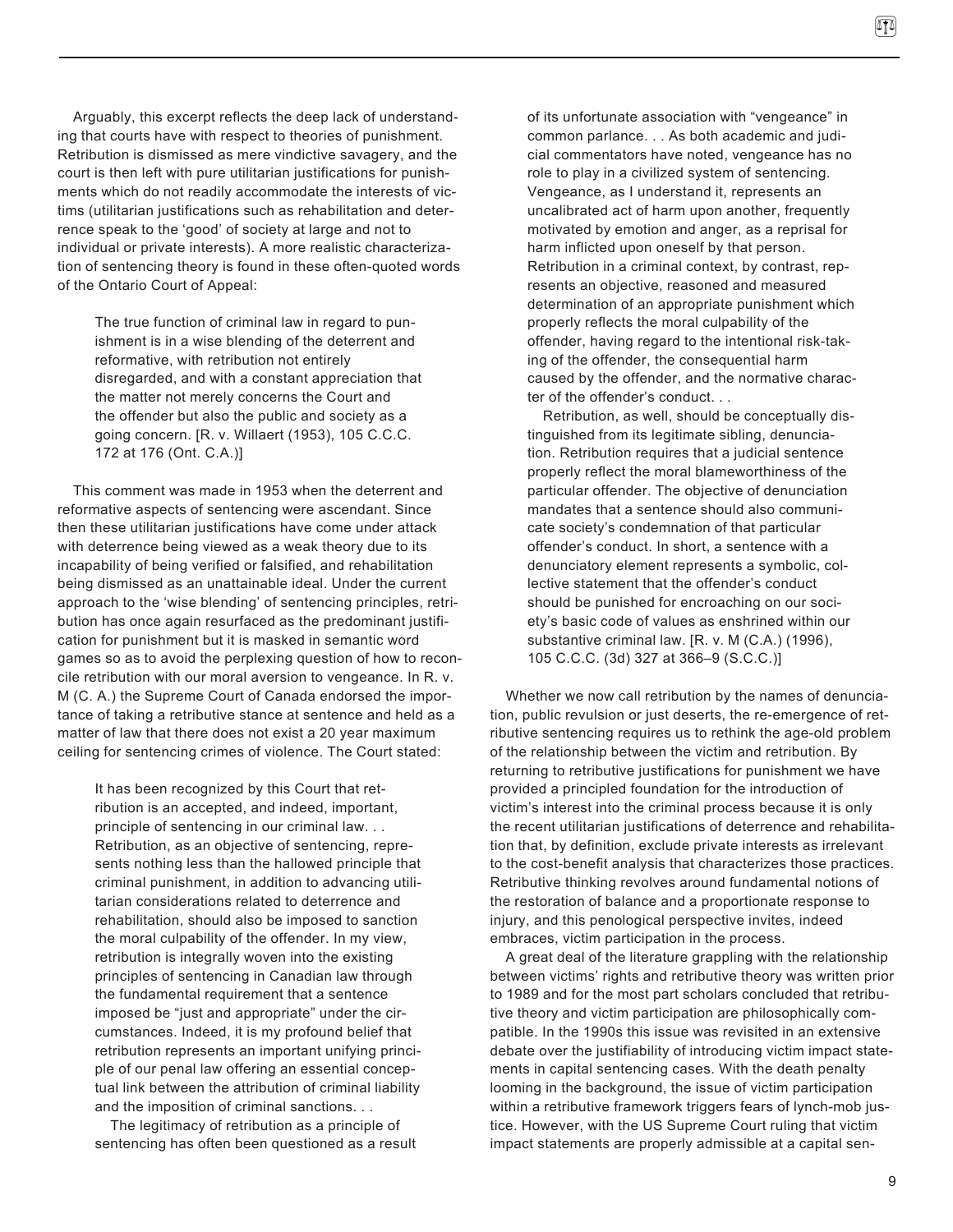tencing hearing in 1991 (Payne v. Tennessee 111 S. Ct. 2597), many commentators followed suit and concluded that victim impact evidence is "ethically permitted in a theory of retribution" (Sperry, 1992; Cronille, 1993).

Regardless of whether or not victim participation fits neatly within current penological theory, some lawyers and criminologists suggest that we must be hesitant to encourage this input because victim participation will invariably result in harsher sentences. Considering that North American sentencing practices are significantly harsher than European approaches, and that our prisons are already overcrowded, a general increase in sentence severity would be an undesirable development. However, neither the empirical evidence nor the case law conclusively show that victim impact statements to date have resulted in longer sentences (see Chapters 3.0 and 5.0 of this report). In fact, it has even been argued that "if victims' actual injuries were systematically ascertained, hostility, and accordingly, severity of punishment, would decrease" (Zeigenhagen, 1977). In 1989, Karen Kennard wrote:

That observers may assume that crime victims are motivated by a desire for vengeance is understandable. However, commentators have pointed out that no evidence supports the assumption that victims uniformly seek harsh penalties. In fact, the evidence is to the contrary.

A 1981 case study of one hundred criminal cases found that, when victims of various crimes were given the opportunity to select from several viable sentencing alternatives, all but one were willing to accept alternatives to incarceration. In addition, a study of 417 sexual assault victims in a metropolitan Ohio county revealed that victims who implicitly recognized that they had played some role in the offense had a slight tendency to make lenient sentencing recommendations. Moreover, when the defendant was not a repeat offender, these victims' recommendations of leniency influenced the judge's ultimate sentencing decision.

Finally, the experimental program in Florida that permitted crime victims to sit in on pretrial settlement conferences revealed that victims generally did not demand the maximum authorized punishment and most often concurred with the disposition the attorneys proposed. The available evidence therefore suggests that involving crime victims in the criminal disposition process will not necessarily encourage retributive attitudes. If anything, many victims may exercise their influence in the direction of leniency. (Kennard, 1989:446–7)

As will be discussed later, there has been little evidence in the literature of the 1990s to call into question the conclusion reached in the 1980s that victims of crime are not

unduly harsh and punitive in their approach to sentencing. In general, it has been concluded that victim participation has little impact on sentencing outcomes.

On the other hand, opinion polls indicate that the majority of Canadians believe that sentences are insufficiently harsh [A. Reid, 1992], and this leads us naturally to assume that members of the public who have been victimized would demand harsher sentences if they are given greater input into the process. However, more detailed and controlled studies (Roberts & Doob, 1989) demonstrate that public perceptions of leniency are unduly influenced by media misrepresentations, and that when people are given greater information about a case their punitive response becomes muted:

The lesson to be drawn from the research is clear: public reactions to actual sentencing decisions are not as uniformly negative as one might expect. . . In fact, there was evidence that in some cases the public may be less, not more, punitive than judges. (Roberts & Doob, 1989:501)

The 1989 Roberts and Doob study compared official incarceration rates with the rate of incarceration that would have resulted had members of the public acted as sentencing judges. The study demonstrated that while the sentencing decisions of the public would have resulted in 81,863 admissions to prison, judges actually sent 92,415 offenders from the same offender group to prison.

The literature suggests that victim satisfaction is more related to process than to outcome. The consequence of this is that victims may not be advocating disproportionately punitive sentences. Being treated with dignity and respect is more important than seeing that the offender is punished as severely as legally possible. As Professor Fattah has noted:

At the outcome stage, again, it appeared that process was more important than the actual result of the case. Perhaps surprisingly in our study, victims were often quite happy if the police did not catch the offenders, provided that they felt that the police had been interested and had kept them informed. They wanted, however, to be told the outcome clearly and fully — to know that enquiries were no longer continuing. Victims were, again, not particularly punitive either in the sentence that they would wish their offender to get or in their reactions to the sentence that those offenders who were convicted finally received. Their suggested sentences seemed to be very much within current English sentencing practice. (Fattah, 1986:214)

Once again, the assumption that victims will be unjustifiably punitive is based upon a lack of appreciation of the historical and political evolution of criminal justice. In a comprehensive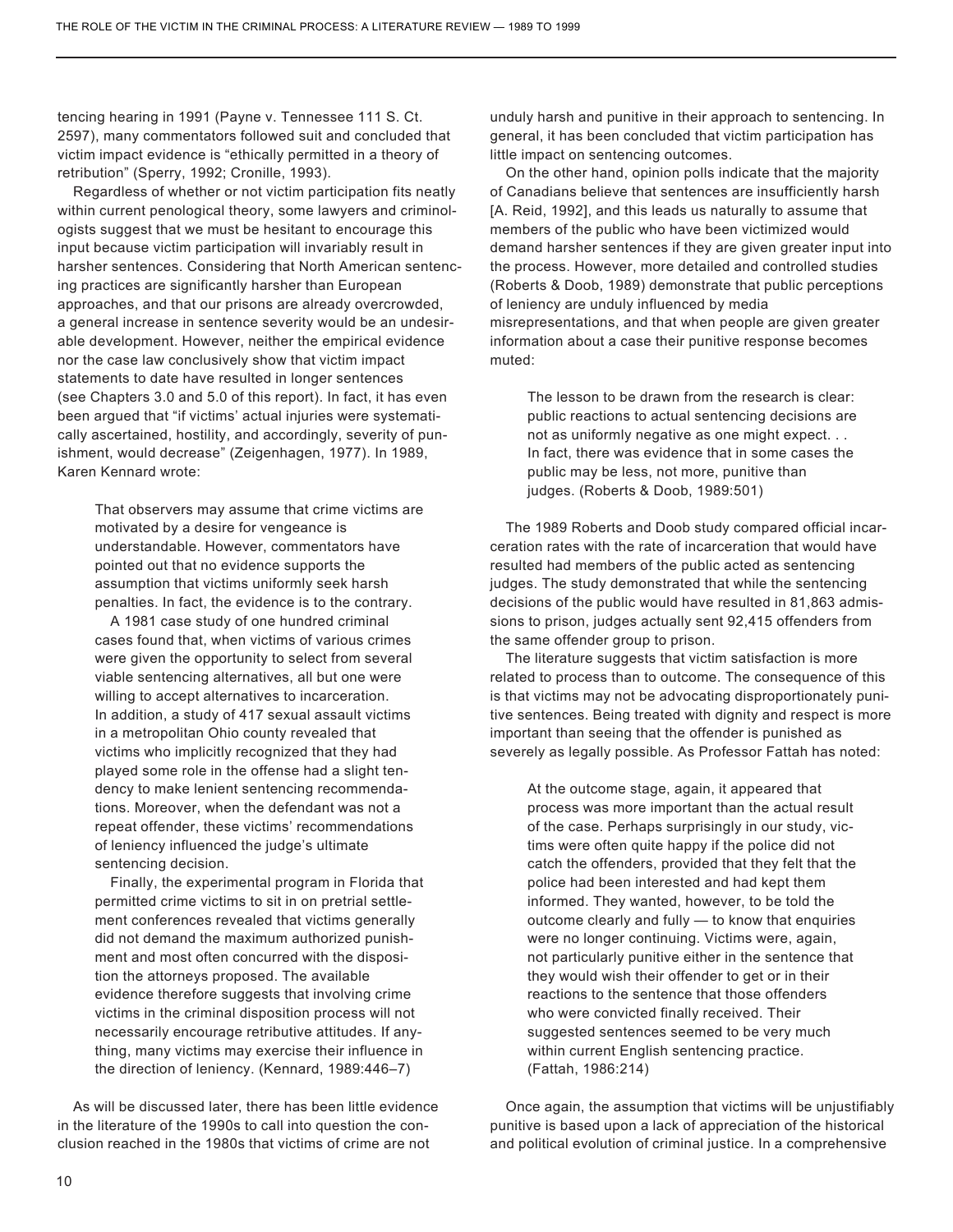study of the history of penal practices, Graeme Newman (1985) concludes that there are two models of punishment: the reciprocity model and the obedience model. The former describes the proportionate responses of victims of wrongdoing and the latter describes the repressive response of a state undertaking the difficult exercise of social control through legal regulation. The most barbaric punishments are found in attempts by the state to compel legal obedience through the use of deterrent sanctions. By 1820 there were over 250 capital offences (mostly for property crimes) and it is clear that execution for property offences served state interests and was not dictated by the interests of victims.

One need not rely exclusively on the historical record of beheading, disemboweling and public execution for collective crimes (i.e., crimes such as treason or heresy that challenge the public order or the administration of justice) to prove that the state is responsible for the most vindictive and punitive responses to crime. In contemporary times, we can see that a 'victimless' crime (e.g., a narcotics offence) attracts the severest penalties next to homicide, or that judicial sentencing tariffs commonly are increased on the basis of furthering state interest in general deterrence. Tariff sentencing for robbery was created in the 1980s in Alberta and Nova Scotia and this punitive approach was premised upon the abstract notion of general deterrence and not on the concrete demands of actual victims.

It is not entirely true that the state is the fearsome, vindictive player and that the victim will always be moderate and forgiving. The important point to understand is simply that individual victims do not clamor for immoderate and disproportionate responses to crime. On occasion, an individual victim will be motivated by unbridled vengeance; however, the historical record convincingly demonstrates that sentencing excess is more often than not a product of state terror or mob violence. Mob or group violence is characteristically motivated by racial, ethnic or religious fervor. Individual victims who are not overwhelmed by group membership do not generally advocate lawless lynch-mob justice. It is fear of mob violence, not individual vindictive responses, which led to the creation of an impersonal and professional system of justice:

Maintaining the boundary between the courtroom and ordinary life is a central part of what legal process is all about. Distinctive legal rules of procedure, jurisdiction, and evidence insist upon and define law's autonomous character — indeed constitute the very basis of a court's authority. The mob may have their faces pressed hard against the courthouse windows, but the achievement of the trial is to keep those forces at bay, or at least to transmute their energy into a stylized formal ritual of proof and judgment. (Gerwitz, 1996:863)

In the early 1990s popular media reported on a phenomena related to the victims' rights movement. Community representatives sought standing to provide community impact

evidence at sentencing hearings of prostitutes and drug dealers who worked the streets of the community. Surprisingly, this novel sentencing development has not attracted academic attention. In the one article chronicling the rise of community involvement in sentencing, the author expresses the concern that "enlarging its [the community's] role at sentencing only further tips the scales in favor of vigilante justice and against the criminal defendant" (Long, 1995:229).

It has also been suggested that victim input can lead to sentencing disparity, with crimes against worthy, high-status victims attracting severe sanctions and crimes against the disadvantaged and lower socio-economic class attracting lesser sanctions. This fear is well founded but is irrelevant to the issue of victim input. Sentencing disparity exists as a result of our reliance upon discretionary sentencing structures, and the solution to this problem lies not in the muzzling of victims but in a movement towards more determinate sentencing structures. In fact, in 1987 the Canadian Sentencing Commission recommended the establishment of sentencing guidelines to reduce disparity; however, the recommendation appears to have been ignored (Canadian Sentencing Commission, 1987). This recommendation should be revisited in the era of victim participation in sentencing because it has been found that victim impact statements have little effect upon sentences in American jurisdictions that have moved towards presumptive, determinate sentencing (Hellerstein, 1989; Hall, 1991).

If victim participation cannot influence sentencing practices then it may be argued that there is no point in wasting court time with this practice. This argument misses the point because it evaluates the value of victim input on instrumental grounds. The argument fails to recognize that victim participation is inherently valuable because of the due process value of fostering dignity through participation in a decision making process that has direct relevance to one's welfare interests. It is clear that a "lack of personal participation causes alienation and a loss of that dignity and self-respect that society properly deems independently valuable" (Mashaw, 1976:49).

Participation is intrinsically valuable. The perception of some degree of control empowers and strengthens the individual. At a trivial level, studies have shown that dental patients can endure more pain when they are falsely advised that the mere press of a button will make the pain stop. On a more significant level, it is clear that providing an individual with some degree of control and autonomy is an important first step in the healing process. Victim participation is the first step in regaining self-esteem lost as a result of criminal victimization. Kilpatrick and Otto (1987) aptly outline the importance of participation in reducing crime-related psychological harm:

Finally, it should be noted that equity theory places heavy emphasis on the relative treatment of the victim and criminal. From this perspective, equity can be restored by improving victim treatment, increasing punishment of criminals, or some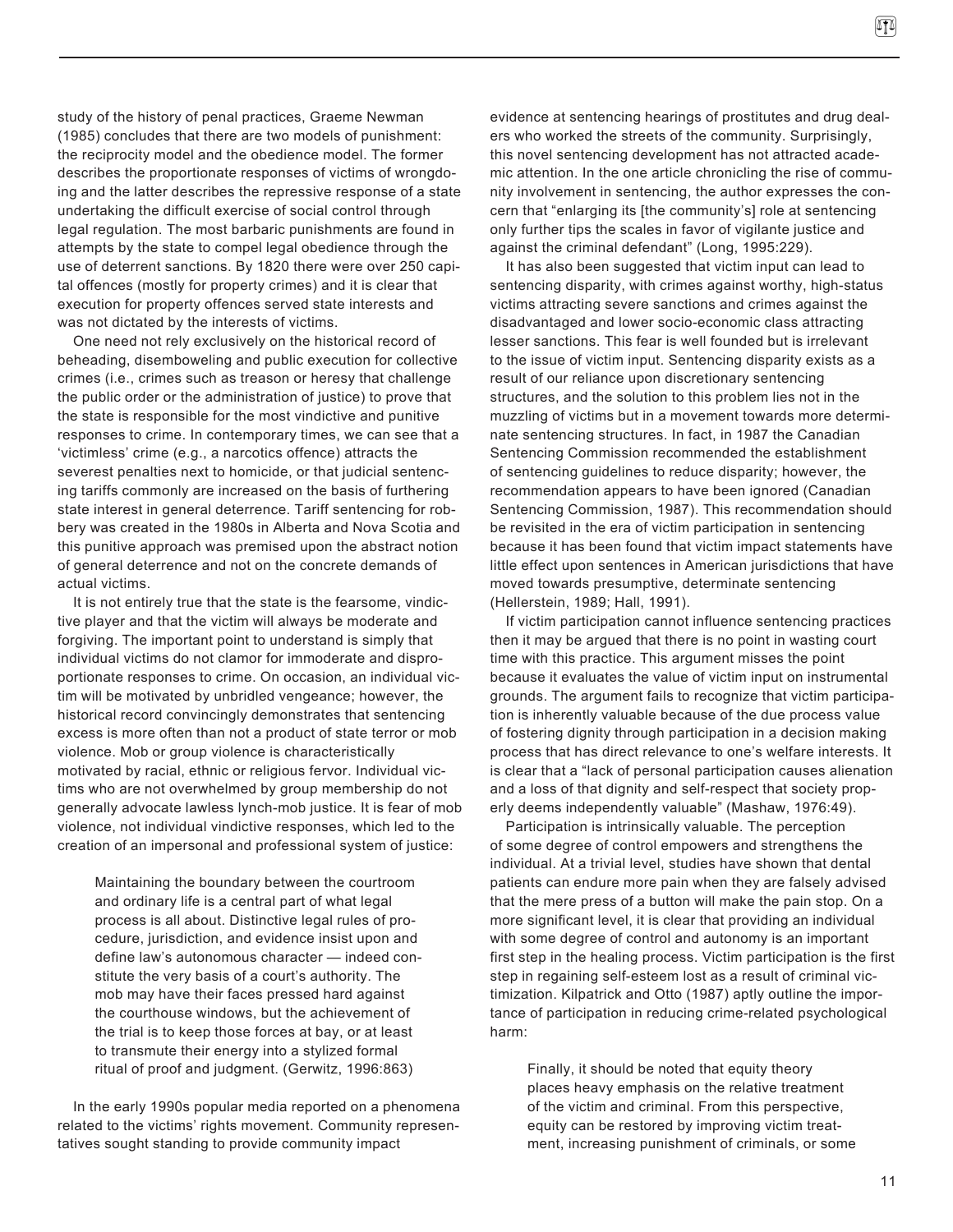combination of the two. Thus, it is not necessary to compromise the rights of defendants in order to increase the rights of the victims. From the perspective of learned helplessness theory, ample reasons exist for predicting that criminal justice system treatment of the victims would affect the victims' perceptions of control and helplessness and, thus, their psychological well-being. Specifically, a criminal justice system that provides no opportunity for victims to participate in proceedings would foster greater feelings of helplessness and lack of control than one that offers victims such rights. Since this theory emphasizes perceived rather than actual helplessness and control, offering victims an opportunity to participate, thereby giving them control over the choice of whether to participate, is more important psychologically than whether they actually participate. However, the theory also predicts that victim perceptions of helplessness and lack of control are maximized by raising the expectation that a right to participate exists, the victim electing to exercise that right, and then being denied that right. (Kilpatrick & Otto, 1987:19)

A recurring theme in the popular media in relation to victim dissatisfaction with the process revolves around personal tragedies wherein the victims did not agree with a plea resolution agreement and felt excluded from the plea bargaining process. Nonetheless, victim participation in plea bargaining has not generated a great deal of support and most government reports fall short of recommending mandatory victim input for plea bargaining. However, the commentators do recognize that plea bargaining is a serious problem for victims' rights advocates:

The primary reason that impact-oriented reforms have faltered is that the great majority of criminal cases are disposed of through guilty pleas negotiated prior to trial. Plea negotiations are not public, and victims traditionally have been excluded from participation. Experimental attempts to involve crime victims in plea negotiations have been infrequent. Moreover, when attempted, these programs have tended to create a rubber-stamp procedure in which the victim essentially acquiesces to a bargain already negotiated by the prosecutor and the defense attorney. The programs have not given victims who participate any opportunity to influence the outcome of their cases.

Consequently, it is not surprising that victims do not consistently report that their participation in negotiations increased their satisfaction with the criminal justice system. (Kennard, 1989:418)

The disapproval of plea bargaining by victims groups even led California to ban plea bargaining in the lower courts; however, a study of this reform concluded that plea bargaining surfaced in other forms and in other forums (McCoy, 1993; Brown, 1994).

In analyzing the relationship between plea bargaining and a retributive approach to sentencing, it has been suggested that, divorced of mandatory victim input, plea bargaining is inconsistent with the theory of retributive sentencing:

Victims have been gaining many new rights in the criminal system. These gains have been attributed mainly to victims' desires for revenge or retaliation. However, victim participation in the plea-bargaining process is appropriate under a just deserts theory of retribution. Victim participation in plea bargaining would protect a victim's interest in both financial and psychic restitution without encroaching on the interests of the traditional plea bargain parties — judge, defendant, and prosecutor.

The present plea bargain system undermines the retributive theory of just deserts by excluding considerations of a victim. The defects in plea bargaining can be cured and reconciled with just deserts retribution by (1) requiring a prosecutor to provide a victim with a written statement setting forth a proposed plea offer and other information relevant to a victim's case, (2) requiring a prosecutor to consult with victims before a plea proposal is made to the defendant, (3) giving a victim and an offender an opportunity for reconciliation, and (4) giving a victim the right to be heard at a plea hearing. (Starkweather, 1992:877–8; see also Fenwick, 1997)

The academic enterprise of struggling to provide a proper penological foundation for victims' rights has spawned a large body of literature which has reformulated the nomenclature and philosophical underpinnings of a retributive theory of justice (Cavadino & Dignan, 1996; Sebba, 1996). Whether it is called "reconciliation" (Marshall 1985; Umbreit, 1985; Galaway & Hudson, 1990), "reparative justice" (Dignan, 1992), "relational justice" (Baker & Burnside, 1994) or "restorative justice" (Cragg, 1992; Zehr, 1990), the focus has been on emphasizing the "restoring the balance" function of retributive justice. Reflected in the steady growth of mediation and alternatives to criminal courts, restorative justice is an attempt to heal the wounds attendant upon victimization and to instil a feeling of accountability within the offender. In 1999, the Law Commission of Canada released a report on restorative justice and they begin by outlining the shortcomings of the current criminal process even with the progressive reforms in favor of the victim: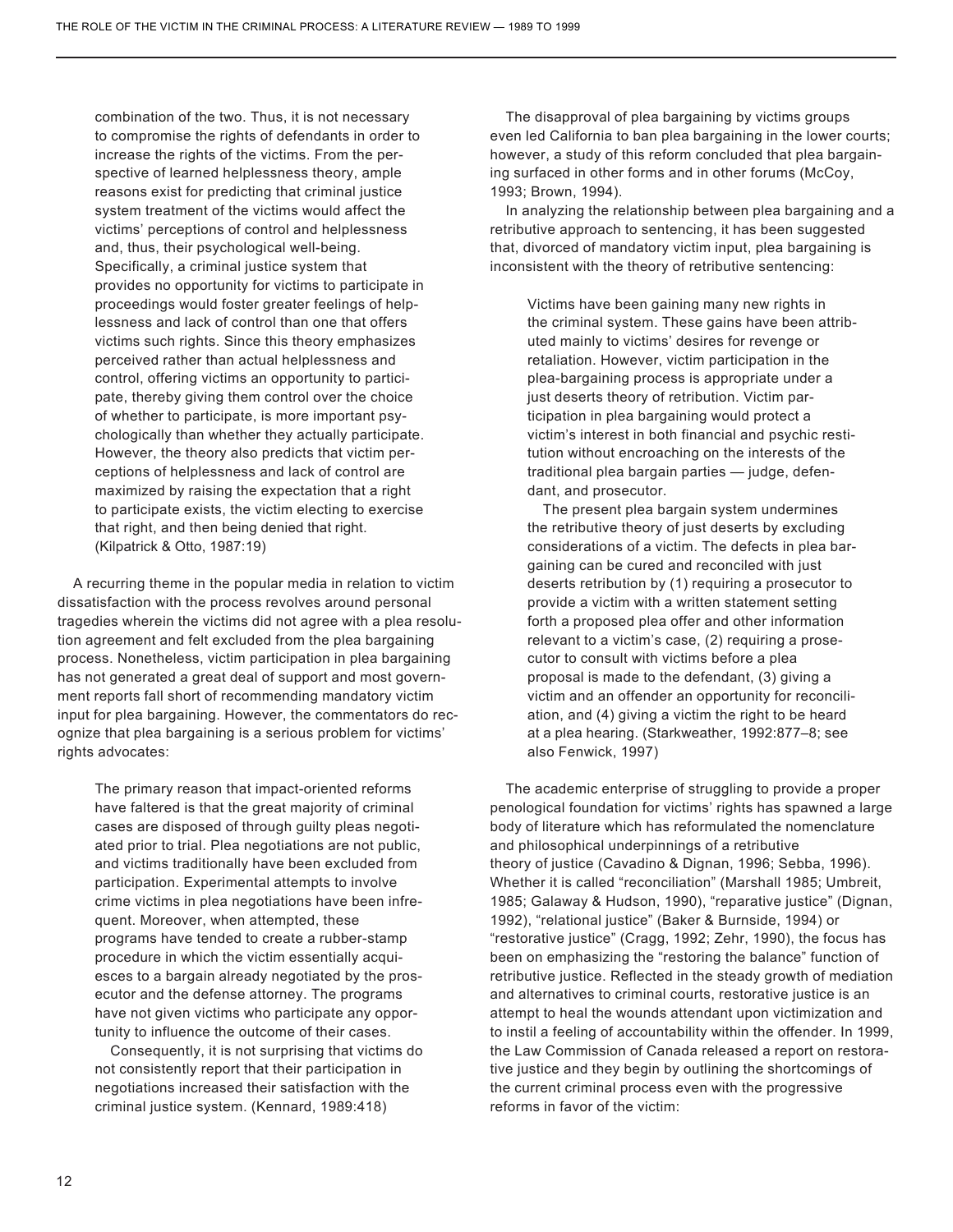Many positive steps have been taken to assist victims. For example, victim impact statements may now be introduced in court. Victim/witness support programs have also been introduced in many jurisdictions. The goal of these programs is to assist victims and witnesses in understanding the trial process and to help avoid re-victimization. Nonetheless, neither alters the structural position of victims within the system. Victims remain on the outside looking in, rather than being engaged as direct and active decisionmakers.

The current criminal process also does not always do justice for offenders. It encourages many to be passive and to plead guilty in order to receive the most lenient sentence possible. Their crime is objectified and abstracted from the context in which it took place. Offenders' actions are cast in terms of violations of the Criminal Code rather than as violations of others. The offenders lawyer uses the law to distance the offender as far as possible from the conflict. Offenders are rarely provided the opportunity to develop an appreciation of the impact their actions have on the lives of victims, and seldom are they asked to repair any damages they have caused. Because it offers few incentives for offenders to accept responsibility for their actions, the trial process does little to instill in them respect for the law or respect for others. (Law Commission of Canada, 1999:18–19)

The report continues by providing the following description of the theory and practice of restorative justice:

> Restorative justice is an approach to resolving conflict that places much attention on the physical, economic, emotional, psychological and spiritual elements of the conflict. As such, it can be wellsuited to achieving justice within a diverse population. Sentencing circles, for example, operate in many Aboriginal communities in Canada. Sentencing circles allow victims, offenders, community elders, other community members and court officials to discuss together the consequences of a conflict and to explore ways of resolving the aftermath. Restitution for damages and reintegrating the wrongdoer into the community are high priorities. Community members play an active role in assisting the victim and the wrongdoer with the healing process. Youth justice committees operate similarly to sentencing circles, although they are also used for non-Aboriginal offenders as well as Aboriginal offenders. . .

Restoration has different meanings for victims, offenders, and the community. For victims,

restoration has a healing component. It may involve restoring victims' sense of control over their lives by providing them the opportunity to express their anger, to get answers to questions they may have about the incident and to re-establish order and predictability in their lives. For offenders, restoration involves accepting responsibility for their actions by repairing the harm they have caused. This also means addressing the issues that contribute to their propensity to engage in harmful behavior. This may require dealing with anger management or chemical dependency. For the community, restoration involves denouncing wrongful behavior and reaffirming community standards. Restoration also includes ways of reintegrating offenders back into the community. (Law Commission, 1999:26–7)

## 2.2.2 Victims' Rights and Models of Criminal **Justice**

Struggling to find a proper theoretical model to provide a foundation for victims' rights, Professor Roach in 1996 proposed a third model of criminal process. For decades, academic commentators extolled the descriptive and prescriptive virtues of Professor Herbert Packer's two models of the criminal process. In The Limits of the Criminal Sanction (1968) Professor Packer outlines the assembly-line crime control model with its focus on the repression of crime in an efficient manner and the obstacle-course due process model with its focus on civil liberties and reliability of verdict as opposed to efficiency of process. Professor Roach proposed:

The crime control and due process models of criminal justice are no longer sufficient to describe the modern criminal justice system. A third model, the victim rights model, should be added to the mix. This model is complex and multi-faceted. It involves calls for more laws and prosecutions, greater sensitivity to the accused, such as battered women, who claim to be the true victims, a greater role for the victim in the accused's trial and more services and support for victims. Providing the victim a role and support in the criminal trial has the potential to correct the closed and sometimes insensitive nature of both the due process and crime control models. On the other hand, there is a danger that crime victims will receive only a symbolic stake in the criminal process and that the use of the criminal sanction in their name will not improve their lives. There may also be divisive competition among victims for preference from policy makers. (Roach, 1996:21)

Unfortunately, Professor Roach's formulation of a third model is rather nebulous; however, in 1999 he published the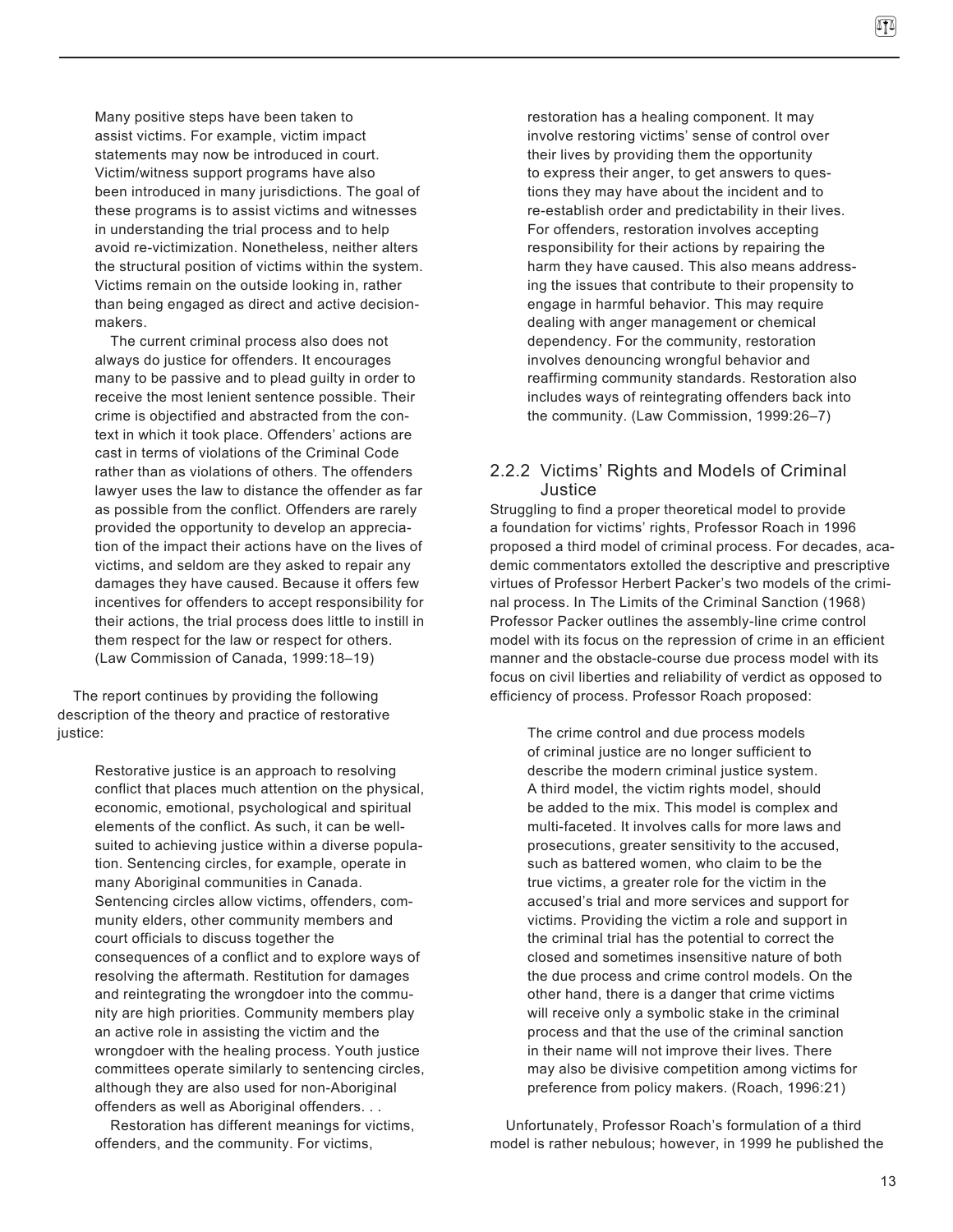first and, thus far, only academic text on victims' rights in Canada (Roach, 1999b). In this book, his third model is clarified and analysed in a more nuanced manner. He suggests that there are two formulations of the victims' rights model of the criminal process — the punitive approach and the nonpunitive or restorative approach. He describes the punitive approach as follows:

A punitive victims' rights model resembles the crime control model by assuming that the enactment of a criminal law, prosecution, and punishment controls crime. Some victims' advocates demonstrate the same enthusiasm for the criminal sanction that characterizes the crime control model. This may represent the capture of victims' rights by professionalized interests in crime control or the domination of victims' advocacy groups by those who have experienced the most serious of crimes. The nature of criminal justice politics, which are often mobilized by well publicized and horrible cases of violence, lead some to conclude that it is "unrealistic to expect victim advocacy to spearhead the movement toward re-integrative shaming". Victim advocacy is often focused on creating new criminal laws in the hope that they will prevent future victimization. Feminist reforms of sexual assault laws and new laws targeting the sexual abuse of children are designed not only to protect the privacy and integrity of victims, but to make convictions easier to obtain. Victim impact statements and victim involvement at sentencing and parole hearings are often directed towards greater punishment. Much more directly than due process, victims' rights can enable and legitimate crime control. (Roach, 1999b:30–31)

He then described the non-punitive model of victims' rights as follows:

A concern about victims does not produce an inescapable dynamic towards reliance on the criminal sanction and punishment. An alternative direction is away from the roller coaster of relying on an inadequate criminal sanction and countering due process claims, and towards the prevention of crime and restorative justice once crime has occurred. Both the processes of prevention and restoration can be represented by a circle. One manifestation of the circle may be the gated community with its own private police force. Another example would be successful neighbourhood watch or the self-policing of families and communities. Once a crime has occurred, the circle represents the processes of healing, compensation, and restorative justice. Normatively, the circle

model stresses the needs of victims more than their rights, and seeks to minimize the pain of both victimization and punishment.

A non-punitive approach is not deferential to traditional crime control strategies and agents, but unlike the punitive model de-centers their importance. Families, schools, employers, town planners, insurers, and those who fail to provide social services and economic opportunities are also responsible for crime. The challenge is to jump traditional jurisdictional lines and not to diffuse responsibility too thinly. Crime prevention can be achieved through social development to identify and provide services for those at risk of crime. Early childhood intervention targeting disruptive and anti-social behavior and poor parenting skills may help prevent future crime as well as blur bright line distinctions between victims and offenders. At the same time, more immediate forms of crime prevention including target hardening, better lighting, information exchange among bureaucracies, and changing high risk activities also play a role. Public health approaches focus much more on the victim than do traditional criminal justice responses which attempt to deter and punish offenders. Unlike in the punitive model, there is little concern about blaming offenders or victims. Following a public health approach, the non-punitive model recognizes that offenders and victims often come from similar populations and that these populations are disproportionately exposed to harms other than crime. Crime prevention may evolve into a more comprehensive approach to safety, security, and well-being which does not make hard and fast distinctions between the risk of victimization by crime and other harms and risks.

Once a crime has been committed, the focus is on reducing the harm it causes through healing, compensation, and restorative justice. The circle can be closed without any outside intervention as crime victims take their own actions to heal and attempt to prevent the crime in the future. More prosaically, the circle of restoration may simply be a claim on an insurance policy which returns the money to the policy-holder invested in insurance premiums. When the victim does report crime, the circle can be represented by a process of restorative justice which allows the offender to take responsibility for the crime and attempt to repair the harm done to victims. This is often achieved through informal proceedings such as Aboriginal healing circles, family conferences, and victimoffender reconciliation programs in which all of the actors are seated in a circle. All of these interventions are united by their concern for the welfare of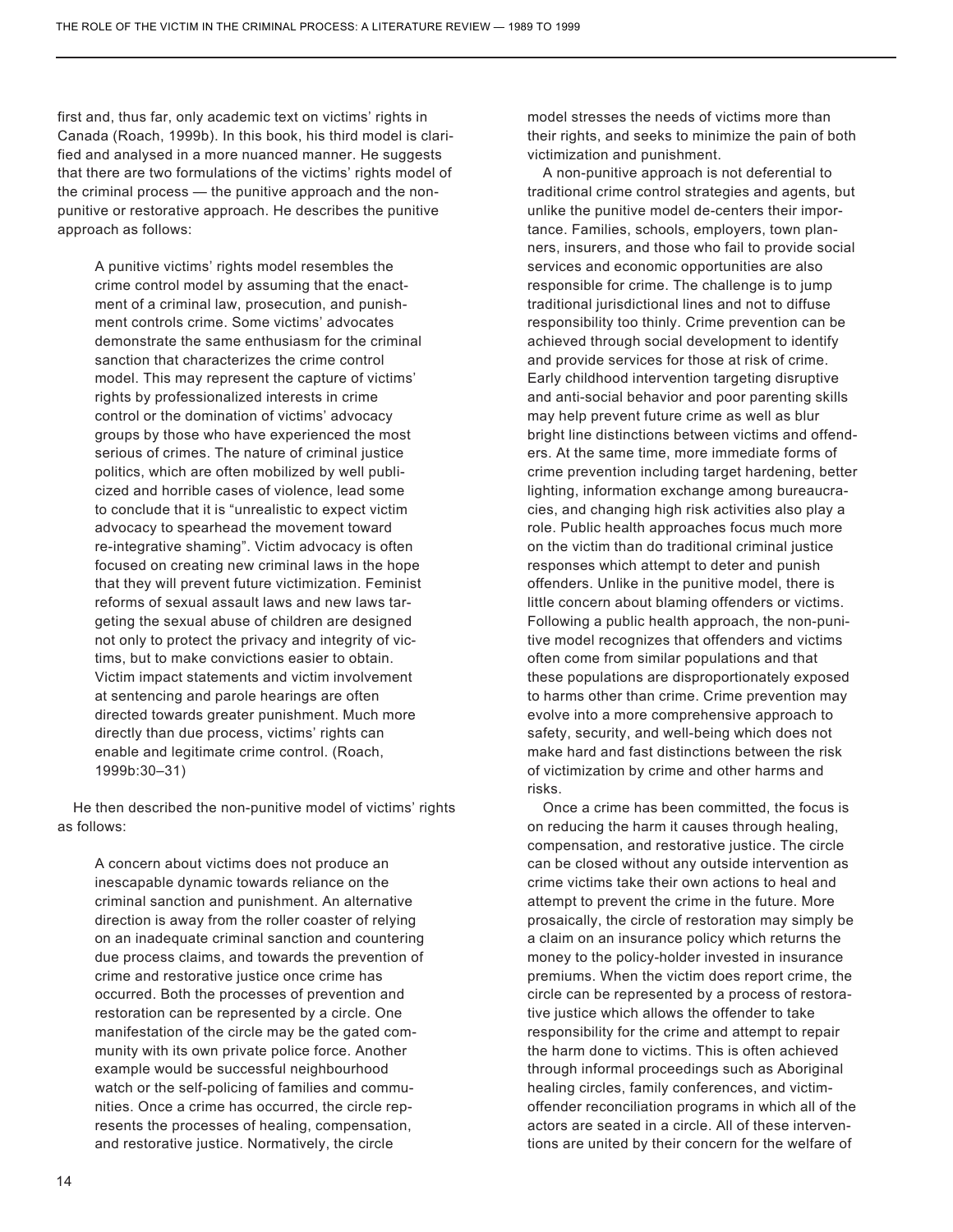both offenders and victims, informal non-punitive approaches, and wide community participation. The key players in these circles should be the victim, offender, and their families and supporters not police, prosecutors, defense lawyers or judges who may appropriate their dispute. Victims play the most crucial role and this gives them some of the power to decide whether to accept apologies and plans for reparation. In a punitive victims' rights approach, however, they can only make representations to legislators, judges, and administrators who retain the ultimate power to impose punishment. (Roach,1999b:33–4)

Although the formulation of the punitive and non-punitive model of victims' rights is informative, it is interesting to note that in this first ever academic book on victims' rights in Canada, Professor Roach only devotes one chapter to victims' rights. Many of the other chapters largely explore the issue of whether or not increased protection for victims is achieved at the expense of the accused's rights. Whether the penal philosophy underlying victims' rights is called retributive or restorative, there still exists a recurring refrain in the literature that complete realization of victims participatory rights will only serve to eviscerate the constitutional rights of accused persons (Acker, 1992). There is a sense that without proper constraints the victims' rights movement will prejudice civil liberties. Professor Hall, an advocate for victims' rights in the 1980s, expresses caution about the steady growth of victims' rights in the 1990s:

Many years ago I, along with a small group of others, urged that victims of crime be given more considerate and compassionate treatment by criminal justice officials. Pleas were made to afford victims opportunities to be more significant actors in the criminal justice system. Many positive and sweeping changes described here and elsewhere have occurred in a relatively short period of time. While we should applaud the general thrust of these efforts, the time has come to signal the call for a proper balance between victim and offender.

It is axiomatic that crime victims are important participants in the criminal justice system and that they must not be the recipients of uncaring or insensitive treatment. However, with regard to criminal case dispositions, we must move cautiously and prudently in deciding the kind of information that we should solicit from victims for consideration by judges in imposing sentence. The victim impact statement is an appropriate conduit through which certain data should flow to court officials. The VIS contents, however, should be restricted to factual descriptions of harm suffered by the victim so that a reasonably accurate measure of the defendant's culpability is obtained. Victim participation statutes calling for the victim's opinion or recommendation as to case disposition are ill-conceived measures triggering far more harmful consequences that their meager benefits. They should not be enacted. Where legislatures have already approved such measures, they should be rescinded. (Hall 1991:265–6)

Despite the claims of well-intentioned lawyers, victim participation, in most circumstances, will not serve to erode the accused's right to due process, nor will it transform the sentencing process into a ceremony of cruelty. There are sufficient statutory and constitutional safeguards to ensure that victims' rights will not trump the accused's rights. To date, only one area of conflict has arisen where the rights of victims appeared to irreconcilably clash with the rights of accused persons. Primarily in the area of sexual assault we find an irreconcilable clash between the victim's right to privacy and the accused's right to full answer and defence. With respect to the production of third party counselling records (R. v. O'Connor, [1995] 4 S.C.R. 411) and with respect to the rape shield law (R. v. Darrach, [2000] 2 S.C.R. 443; R. v. Seaboyer, [1991] 2 S.C.R. 577), the Supreme Court of Canada attempted to fashion a compromise solution; however, the truth remains that one can never perfectly balance the right to full answer and defence and the right to privacy. With the exception of this narrow but significant clash of interests, the recognition of victims' rights has not been gained at the expense of the rights of the accused.

The fear of trampling upon fundamental constitutional rights relates solely to the growth of participatory rights for the victim and is not directed to welfare rights which are provided outside of the context of the criminal trial. As Professor Black has stated:

If victim participation disserves penal policy, if only by cluttering an already crowded stage with walk-ons, it does not really serve the interests of victims, nor those of the far larger class of potential victims — all of us. The truth is we punish criminals for reasons unrelated to the immediate interests of victims.

If victims need services, by all means let us provide them; afford them compensation and rehabilitation. But it is much easier for a legislature to concoct new "rights" than to fund new services. Few victims may exercise their rights anyway, but the politicians claim credit for the gesture of bestowing them. Courtroom rituals like victim allocution are sops. The self-styled victims' rights advocates point with pride to these rights, but of no jurisdiction can it be said, as it can of Britain: "Victims' support schemes are sensible, effective, and soundly constructed; they are now quite hand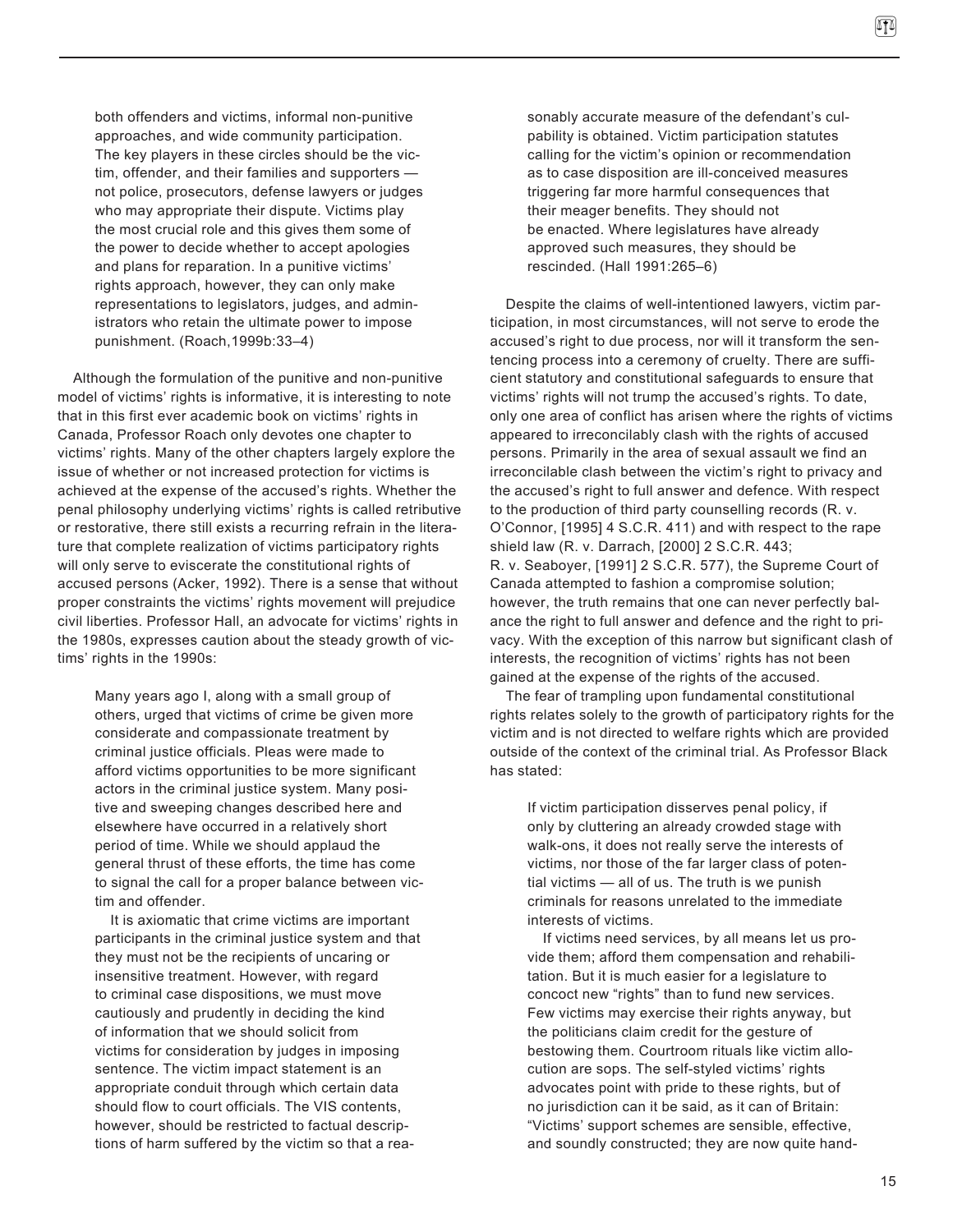somely endowed by the State; and many victims of crime are well served. " Crime victims have been made the pawns of law-and-order campaigns — ironically so since their best interests are ill-served by other aspects of the get-tough package. (Black, 1994:239–240)

The last comment in the quotation reflects another growing concern in the literature of the 1990s. Putting aside any question of philosophical justification, many writers have expressed concern that the victims' rights movement has been hijacked by a conservative, law and order platform (Mosteller, 1998; Henderson, 1998). Unwittingly, crime victims have been unduly influenced by conservative claims that an increasing punitive response to offenders is the only mechanism to curb victimization. Professor Fattah has noted:

Crime victims are not the first group whose cause is exploited by unpopular governments seeking a higher rating in public opinion polls, by opportunistic politicians seeking electoral votes, or by incompetent public officials trying to detract attention from their failure to control crime or to reduce its incidence. Showing concern for crime victims acts as a cover-up to the inefficiency of the system, and its inability to prevent victimization. Demanding that something be done to help and to alleviate the plight of victims masks society's unwillingness to deal squarely with the problem of crime. In times of growing concern about crime, showing sympathy for the victim and committing a handful of dollars to victims' programs and services relieves the pressure on politicians to confront social injustices, ethnic conflict, inequalities in wealth and power, and the frustrations of seeing too much and having too little. (Fattah, 1989b:57)

Not only has recent literature suggested that victims have become political pawns, but in addition, there has been a recent slew of very negative literature that has cast victims in a more sinister light. With Professor Alan Dershowitz' coining of the phrase "abuse excuse" there has been a movement towards disparaging the claims of victims by viewing their claims as an endless clamour for entitlements which are not deserved. Professor Best notes:

The growing attention to victims has not gone unnoticed. Robert Hughes remarks: "As our 15th century forebears were obsessed with the creation of saints and our 19th century ancestors with the production of heroes. . . so are we with the recognition, praise, and when necessary, manufacture of victims. Contemporary critics complain that our society fosters crybabies,

complaints, excuses, pique, busy-bodies, meddlers, 'the moral prestige and political spoils of victimhood [and] whining rights in the victimization bazaar'; that the 'route to moral superiority and premier griping rights can be gained most efficiently through being a victim'". (Best, 1999:138; see also Sykes, 1991)

Despite the critical claims listed herein, the vast majority of literature, especially American, advocates support for current victims' rights initiatives. Since the 1960s virtually every jurisdiction has continued to explore and propose reform measures to improve the plight of crime victims. The short history of major American developments with respect to victims' rights reform in the US is reflected in this brief summary:

In 1982, the US Presidential Task Force on Victims of Crime made 69 recommendations for governments, lawyers, mental health specialists and six other groups of Americans. These recommendations included a constitutional amendment to give victims, "in every criminal prosecution, the right to be present and to be heard at all critical stages of judicial proceedings". The Task Force reported after high profile hearings held with victims, victim advocates, researchers and the legal community.

In 1983, the US administration introduced the guidelines for all federal investigative and legal personnel. It required victims to be informed about all stages in the prosecution and mandated "consultation with the victim" in the criminal process. At the US Federal legislative level the 1982 Victim and Witness Protection Act provided for written "Victim Impact Statements", compulsory consideration of restitution, harsher penalties for threatening witnesses, state accountability for grossly negligent release of offenders, access by victims to criminals' royalties and for legal personnel guidelines for victim and witness assistance. In 1984 the Victims of Crime Act provided funding for compensation and services to reinforce the earlier legislation. (Waller, 1985:9)

From this point in the mid-1980s the volume of victims' rights legislation grew exponentially with the enactment of statutory Bills of Rights for victims, state constitutional amendments enshrining constitutional rights for victims and the contemporary debate raging about amending the American Constitution to recognise victims' fundamental rights.

The history in Canada follows a similar pattern except that "the interest in crime victims in Canada came mostly from governments, whereas in the US it was a populist movement" (Roach, 1999b:281). Paul Rock recounted how victims' rights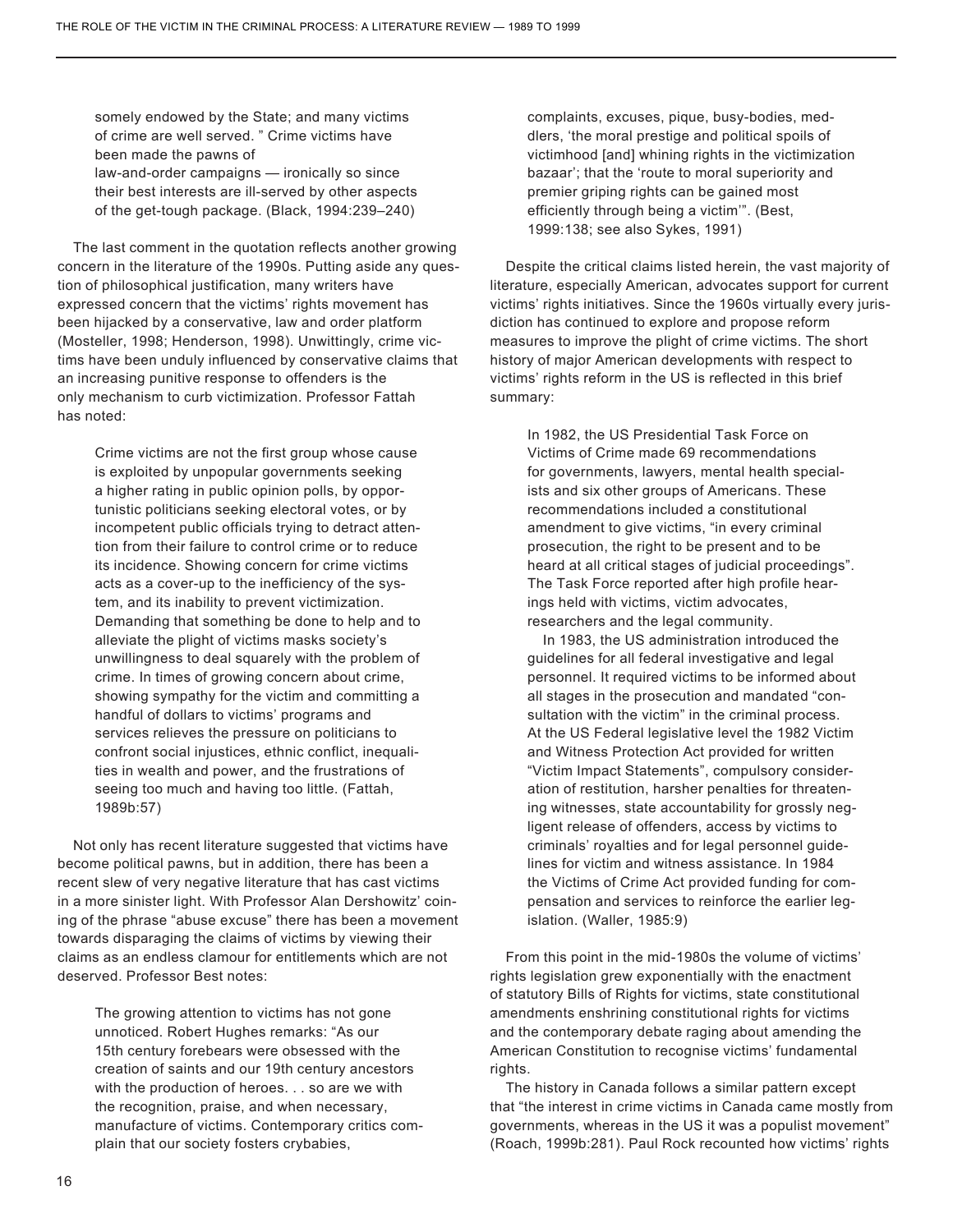were raised at the 1979 Federal-Provincial Conference on Ministers Responsible for Criminal Justice by the provincial ministers and this compelled the Federal government to enter the debate. Rock contends that the federal government recognition of the issue of victims' rights was a key starting point but that the victims' rights movement in Canada primarily grew as a result of three factors: a loose coalition of Canadian feminists organizations; Canadian victim assistance programs and the American victims' rights movement (Rock, 1986).

The most significant development in Canada, as in the US, was a 1983 Federal-Provincial Task Force which made numerous recommendations with respect to the victim. Professor Waller outlines the recommendations as follows:

The Federal-Provincial Task Force made 79 recommendations to improve justice for victims. If implemented, they would make major improvements in emotional and practical assistance for victims. However, there were few relating to the criminal process. Those that did, focussed on more efficient property return, information about the trial date and outcome, and notification about release from custody. Recommendations were made requiring the consideration of restitution and an opportunity for the victim to make representations. An undefined Victim Impact Statement was to be included in the presentence report. (Waller,1985:12; see also Waller, 1990; Barfknecht, 1985)

Most jurisdictions around the world have proposed similar law reform measures and welfare measures in aid of victims. The uniformity of approach is partly a reflection of the fact that many countries are signatory to the 1985 United Nations Declaration on the Basic Principles of Justice for Victims of Crime and Abuses of Power (see Chapter 4.0 of this report). This declaration is a statement of general principles and it contains few concrete details with respect to implementation. Stated at a high level of generality it is virtually impossible to criticize proposals of this nature for affording victims greater respect and dignity. The thrust of these principles was adopted by the Federal/Provincial/ Territorial Ministers responsible for justice.

## CANADIAN STATEMENT OF BASIC PRINCIPLES

OF JUSTICE FOR VICTIMS OF CRIME In recognition of the United Nations Declaration of Basic Principles of Justice for Victims of Crime, Federal and Provincial Ministers Responsible for Criminal Justice agree that the following principles should guide Canadian society in promoting access to justice, fair treatment and provision of assistance for victims of crime.

- 1) Victims should be treated with courtesy, compassion and with respect for their dignity and privacy and should suffer the minimum of necessary inconvenience from their involvement with the criminal justice system.
- 2) Victims should receive, through formal and informal procedures, prompt and fair redress for the harm which they have suffered.
- 3) Information regarding remedies and mechanisms to obtain them should be made available to victims.
- 4) Information should be made available to victims about their participation in criminal proceedings and the scheduling, progress and ultimate disposition of the proceedings.
- 5) Where appropriate, the view and concerns of victims should be ascertained and assistance provided throughout the criminal process.
- 6) Where the personal interests of the victim are affected, the views or concerns of the victim should be brought to the attention of the court, where appropriate and consistent with criminal law and procedure.
- 7) Measures should be taken when necessary to ensure the safety of victims and their families and to protect them from intimidation and retaliation.
- 8) Enhanced training should be made available to sensitize criminal justice personnel to the needs and concerns of victims and guidelines developed, where appropriate for this purpose.
- 9) Victims should be informed of the availability of health and social services and other relevant assistance so that they might continue to receive the necessary medical, psychological and social assistance through existing programs and services.
- 10) Victims should report the crime and cooperate with the law enforcement authorities.

The literature of the 1970s and 1980s debated the proper role and function of the victim, and despite some remaining philosophical objections, a consensus emerged that affording rights to victims was a sound state policy. Article after article implored legislatures to develop fresh perspectives which would be responsive to the needs of victims. By the end of the 1980s law-makers around the world embraced victims' rights in principle, and the question for the 1990s should have changed to one of exploring implementation of the principle. In reviewing the American experience, Professor Tobolowsky wrote:

Unlike the situation existing prior to the Task Force Work (pre-1982), the relevant inquiry is no longer whether victims should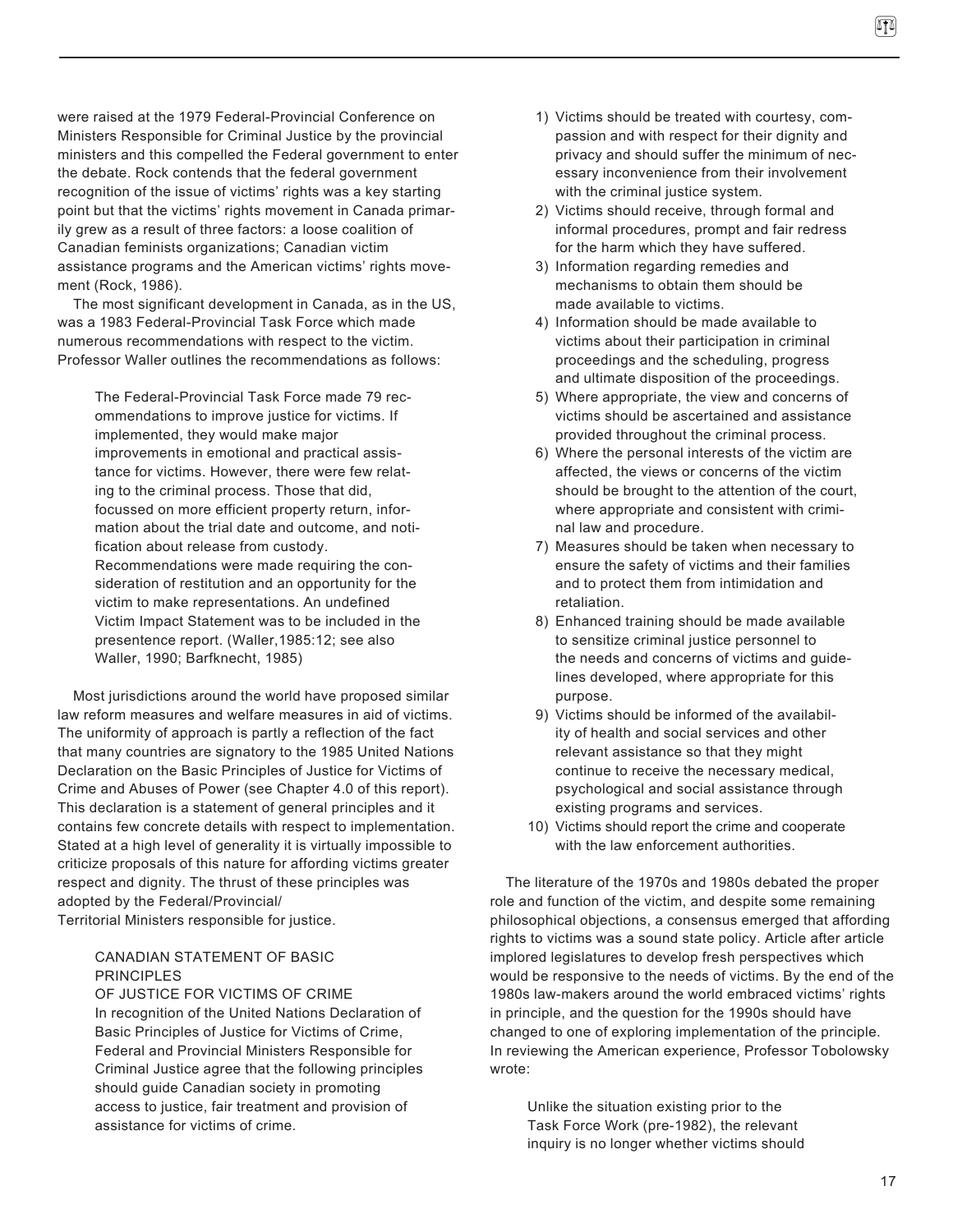have participatory rights in the criminal justice process. The incredibly rapid adoption of constitutional and legislative victim rights provisions over the last fifteen years ensures that victims will have a participatory role in the criminal justice process. The relevant current focus therefore must be to ensure that these victim participatory rights are appropriate and meaningful in the context of the varied individual and societal interests involved in criminal prosecutions. (Tobolowsky, 1999:103)

The question that remains is whether the 1990s witnessed the concrete realization of these ideals or whether the Statement of Basic Principles remains an unrealized aspiration. With respect to the American experience, Robert Elias concluded that:

For all the new initiatives, victims have gotten far less than promised. Rights have been unenforced or unenforceable, participation sporadic or ill-advised, services precarious and underfunded, victims needs unsatisfied if not further jeopardized, and victimization increased, if not in court, then certainly in the streets. Given the outpouring of victim attention in recent years, how could this happen? (Elias, 1993:45)

The remainder of this report will explore whether Elias' indictment of victims' rights initiatives is well-founded, or whether law reform efforts around the world have actually begun to yield tangible results.

# BIBLIOGRAPHICAL MATERIALS

#### Pre-1990

- Aynes, R. (1984). Constitutional considerations: government responsibility and the right not to be a victim. Pepperdine L. Rev., 11, 63.
- Barfknecht, D. (1985). Concerns of Canada's victims rights movement. Can. Community L. J., 8, 83.
- Cardenas, J. (1986). The crime victim in the prosecutorial process. Harv. J. of Law and Public Policy, 9, 357.
- Carrington, F., & Nicholson, G. (1989). Victims' rights: An idea whose time has come — Five years later: The maturing of an idea. Pepperdine L. Rev., 17, 1.
- Christie, N. (1977). Conflicts as property. British J. of Criminology, 1, 1.
- Clarke, P. (1986). Is there a place for the victim in the prosecution process? Canadian Criminology Forum, 8, 31.
- Davis, P. (1989). The crime victim's right to a criminal prosecution: a proposed model stature for the governance of private criminal prosecutions. De Paul L. Rev., 38, 329.
- Davis, R., Kunreuther, F., & Connick, E. (1984). Expanding the victim's role in the criminal court dispositional process: The results of an experiment. The Journal of Criminal Law and Criminology, 75, 491.
- Elias, R. (1986). The Politics of Victimization: Victims, Victimology, and Human Rights. New York City: Oxford University Press.
- Fattah, E. (Ed.). (1986). From Crime Policy To Victim Policy. New York City: St. Martin's Press.
- Fattah, E. (1989b). Victims and victimology: The facts and the rhetoric. Int'l Review of Victimology, 1, 43.
- Federal-Provincial Task Force on Justice for Victims of Crime. (1983). Justice for Victims of Crime Report. Ottawa: Supply and Services.
- Galaway, B., & Hudson, J. (1981). Perspectives On Crime Victims. St. Louis: The C. V. Mosby Company.
- Gittler, J. (1984). Expanding the role of the victim in criminal prosecution. Pepperdine L. Rev., 11, 117.
- Grabosky, P.N. (1987). "Victims" in Zdenkowski. The Criminal Injustice System. Sydney: Pluto Press.
- Hagan, J. (1983). Victims Before the Law: The Organizational Dominion of Criminal Law. Toronto: Butterworths.
- Hellerstein, D. (1989). The victim impact statement: Reform or reprisal? Am. Crim. L. Rev., 27, 391.
- Henderson, L. (1985). The wrong of victims' rights. Stanford L. R., 37, 937.
- Kelly, D.P. (1987). Victims. Wayne L. R., 34, 69.
- Kennard, K. (1989). The victim's veto: A way to increase victim impact on criminal case dispositions. Calif. L. Rev., 77, 417.
- Kilpatrick, D., & Otto, R. (1987). Constitutionally guaranteed participation in criminal proceedings for victims: Potential effects on psychological functioning. Wayne L. Rev., 34, 7.
- Langbein, J. (1978). The criminal trial before the lawyers. U of Chicago L. R., 45, 263.
- Marshall, T.F. (1985). Alternatives to Criminal Courts: The Potential for Non-Judicial Dispute Settlement. Aldershot: Gower.
- Mashaw, J.(1976). The Supreme Court's due process calculus. U. of Chicago L. R., 44, 28.
- McDonald, W. (1976). Towards a bicentennial revolution in criminal justice: The return of the victim. Am. Crim. L. Rev., 13, 649.
- McLeod, M. (1986). Victim participation at sentencing. Criminal Law Bulletin, 22, 501.
- Newman, G. (1985). The Punishment Response (2nd ed.). Albany: Harrow and Heston.
- Roberts, J., & Doob, A. (1989). Sentencing and public opinion: Taking false shadows for true substances. Osgoode Hall L. J., 27, 491.
- Rock, P. (1986). A View From the Shadows: The Ministry of the Solicitor General of Canada and the Making of the Justice for Victims of Crime Initiative. Oxford: Clarendon Press.
- Roland, D. (1989). Progress in the victim reform movement: No longer the 'forgotten victim'. Pepperdine L. Rev., 17, 35.
- Rubel, H. (1986). Victim participation in sentencing proceedings. Crim. L. Q., 28, 226.
- Schafer, S. (1977). Victimology: The Victim and His Criminal. Reston: Reston Publishing.
- Sumner, C.J. (1987). Victim participation in the criminal justice system. Australian and New Zealand J. of Criminology, 20, 195.
- Umbreit, M. (1989). Crime victims seeking fairness not revenge: Toward restorative justice. Federal Probation, 53, 52.
- Umbreit, M. (1985). Crime and Reconciliation. Nashville: Abington Press.
- Waller, I. (1989). Justice even for the crime victim: Implementing international standards. Int'l Rev. of Victimology, 1, 89.
- Waller, I. (1985). Victim v. Regina v. Wrongdoer: Justice. Can. Com. L. J., 8, 1.
- Waller, I. (1988). The Role of the Victim in Sentencing and Related Processes. Ottawa: Department of Justice Canada, Research and Development Directorate, Policy, Programs and Research Branch.
- Welling, S. (1987). Victim participation in plea bargains. Washington U. L. Q., 65, 301.
- Welling, S. (1988). Victims in the criminal process: A utilitarian analysis of victim participation in the charging decision. Arizona L. Rev., 30, 85.

Fattah, E. (Ed.) (1989a). The Plight of Crime Victims in Modern Society. New York City: St. Martin's Press.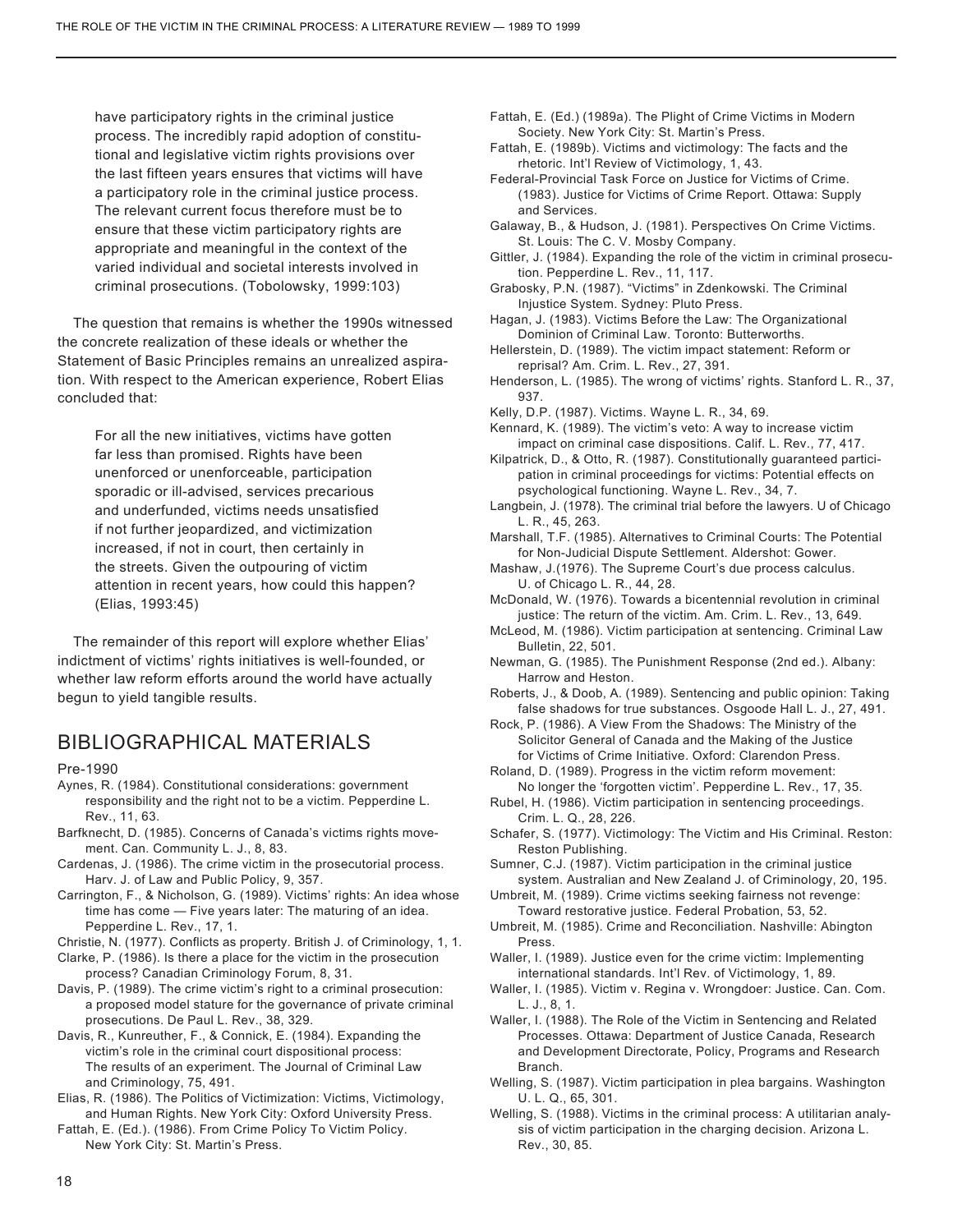- Wright, M., & Galaway, B. (Eds.). (1989). Mediation and Criminal Justice: Victims, Offenders, and Community. London: Sage.
- Victorian Sentencing Commission. (1988). Sentencing: Report of the Committee. Melbourne: Author.
- Ziegenhagen, Eduard A. (1977). Victims, Crime, and Social Control. New York: Praeger.

#### 1990

- Erez, E. (1990). Victim participation in sentencing: Rhetoric and reality. Journal of Crim. Justice, 18, 19.
- Galaway, B., & Hudson, J. (Eds.). (1990). Criminal Justice, Restitution and Reconciliation. Monsey: Willow Tree Press.
- Polito, K. (1990). The rights of crime victims in the criminal justice system: Is justice blind to the victims of crime? New England Journal on Criminal and Civil Confinement, 16, 241.
- Waller, I. (1990). Victims, safer communities and sentencing. Can. J. Crim., 32, 461.
- Zehr, H. (1990). Changing Lenses: A New Focus for Crime and Justice. Scottsdale: Herald Press.

#### 1991

- Giliberti, C. (1991). Evaluation of victim impact statement projects in Canada: A summary of the findings. In G. Kaiser, H. Kury & J. Albrecht (Eds.), Victims and Criminal Justice. Freiburg: Max-Planck Institute.
- Hall, D. (1991). Victims' voices in criminal court: The need for restraint. Am. Crim. L. Rev., 28, 233.
- Joutsen, M. (1991). Changing victim policy: International dimensions. In G. Kaiser, H. Kury & J. Albrecht (Eds.), Victims and Criminal Justice. Freiburg: Max-Planck Institute.
- Kaiser, G., Kury, H., & Albrecht, J. (Eds.). (1991). Victims and Criminal Justice: Legal Protection, Restitution, and Support. Freiburg: Max-Planck-Institut für ausländisches und internationales Strafrecht.
- Sykes, C. (1991). A Nation of Victims. New York: St. Martin's.
- Waller, I. (1991). Report on the implementation of the basic principles embodied in the United Nations declaration on victims. Int'l Review of Victimology, 2, 65.
- Weitekamp. (1991). Recent developments on restitution and victimoffender reconciliation in the USA and Canada: An Assessment. In G. Kaiser, H. Kury & J. Albrecht (Eds.), Victims and Criminal Justice. Max-Planck Institute.

#### 1992

- Abramovsky, A. (1992). Victim impact statements: Adversely impacting upon judicial fairness (Victims' Rights Symposium). St. John's Journal of Legal Commentary, 8, 21.
- Acker, J. (1992). Social sciences and the criminal law: Victims of crime — Plight vs. rights. Criminal Law Bulletin, 28, 64.
- Bendor, C. (1992). Defendants' wrongs and victims' rights. Harvard Civil Rights-Civil Liberties L. Rev., 27, 219.
- Cragg, W. (1992). The Practice of Punishment: Towards a Theory of Restorative Justice. London: Routledge.
- Davis, G. (1992). Making Amends: Mediation and Reparation in Criminal Justice. London: Routledge.
- Dignan, J. (1992). Repairing the damage: Can reparation be made to work in the service of diversion. British Journal of Criminology, 32, 453.
- Fattah, E. (1992). From crime policy to victim policy: Reorienting the justice system. Can. J. Crim., 34, 110.
- Gegan, S., & Rodriguez, N. (1992). Victims' roles in the criminal justice system: A fallacy of victim empowerment? (Victims' Rights Symposium). St. John's Journal of Legal Commentary, 8, 225.
- Gerwurz, D., & Mercurio, M. (1992). The victims' Bill of Rights: Are victims all dressed up with no place to go? (Victims' Rights Symposium). St. John's Journal of Legal Commentary, 8, 251.
- Karmen, A. (1992). Who's against victims' rights? The nature of the opposition to pro-victim initiatives in criminal justice (Victims' Rights Symposium). St. John's Journal of Legal Commentary, 8, 157.
- Messmer, H., & Otto, H.U. (Eds.). (1992). Restorative Justice on Trial: Pitfalls and Potentials of Victim-Offender Mediation: International Perspectives. Boston: Kluwer Academic Publishers.
- Peerenboom, R.P. (1992). Victim harm, retributivism and capital punishment: A philosophical critique of Payne v. Tennessee. Pepperdine L. Rev., 20, 25.

Roberts, J. (1992). Public opinion, crime and criminal justice. In M. Tonry (Ed.), Crime and Justice: A Review of Research. Chicago: University of Chicago Press.

- Rowland, J. (1992). Illusions of justice: Who represents the victim? (Victims' Rights Symposium). St. John's Journal of Legal Commentary, 8, 177.
- Schneider, G. (1992). Victim impact statement: A victim's steam valve. Crim. Justice J., 14, 407.
- Sperry, W. (1992). Victim impact evidence with a retributive system of justice. Creighton L. Rev., 25, 1275.
- Starkweather, D. (1992). The retributive theory of 'just deserts' and victim participation in plea bargaining. Indiana L. J., 67, 853.
- Viano, E. (Ed.). (1992). Critical Issues in Victimology: International Perspectives. New York: Springer.

#### 1993

- Ashworth, A. (1993). Some doubts about restorative justice (response to article by D. Van Ness). Crim. L. Forum, 4, 277.
- Cornille, S. (1993). Retribution's 'harm' component and the victim impact statement: Finding a workable model. U. Dayton L. Rev., 18, 389.
- Elias, R. (1993). Victims Still: The Political Manipulation of Crime Victims. Newbury Park: Sage Publications.
- Goddu, C. (1993). Victims' rights or a fair trial wronged. Buffalo L. Rev., 41, 245.
- McCoy, C. (1993). Politics and Plea Bargaining: Victims' Rights in California. Philadelphia: University of Pennsylvania Press.
- Van Ness, D. (1993). New wine and old wineskins: Four challenges of restorative justice. Crim. L. Forum, 4, 251.

#### 1994

- Baker, N., & Burnside, J. (Eds.). (1994). Relational Justice: Repairing the Breach. Winchester: Waterside Press.
- Black, R. (1994). Forgotten penological purposes: A critique of victim participation in sentencing. Am. J. Jurisprudence, 39, 225.
- Brown, J. (1994). Politics and plea bargaining. Hastings L. J., 45, 697.
- Davis, R., & Smith, B. (1994). Victim impact statements and victim satisfaction: An unfulfilled promise? J. Crim. Justice, 22, 1.
- Erez, E. (1994). Victim participation in sentencing: And the debate goes on. . . Int'l Rev. Victimology, 3, 17.
- Sebba, L. (1994). Sentencing and the victim: The aftermath of Payne. Int'l Rev. Victimology, 3, 141.
- Tontodonato, P., & Erez, E. (1994). Crime, punishment and victim distress. Int'l Rev. Victimology, 3, 33.

#### 1995

- Consedine, J. (1995). Restorative Justice: Healing the Effects of Crime. Lyttelton: Ploughshares Publications.
- Fenwick, H. (1995). Rights of victims in the criminal justice system: Rhetoric or reality? Crim. L. Rev., 843.
- Fletcher, G. (1995). With Justice for Some: Victims' Rights in Criminal Trials. Reading: Addison-Wellesley.
- Kenney, J.S. (1995). Legal institutions and victims of crime in Canada: An historical and contemporary review. Humanity and Society, 19, 53.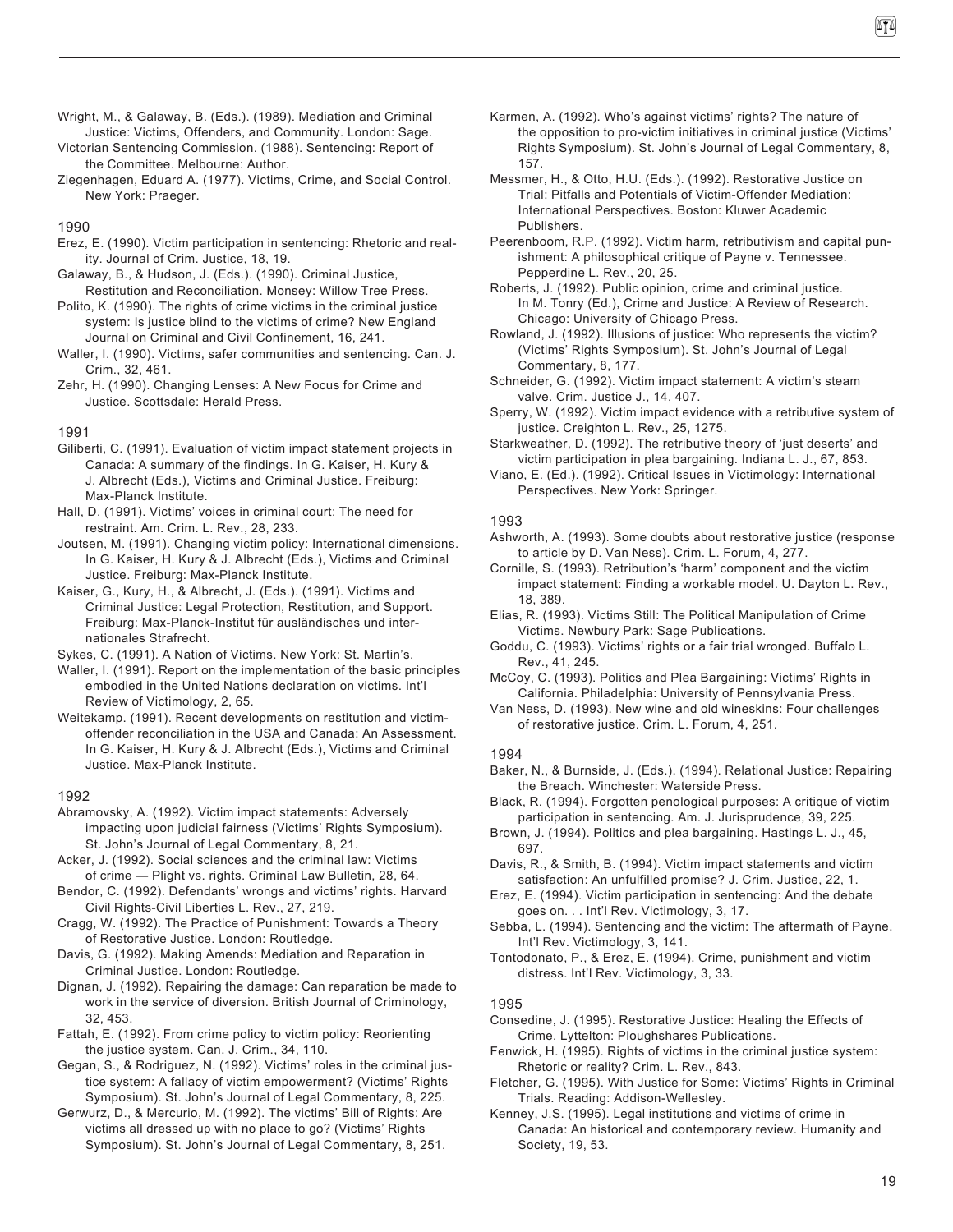Long, K. (1995). Community input at sentencing: Victims' rights or victims' revenge. Boston U. L. Rev., 75, 187.

1996

- Bandes, S. (1996). Empathy, narrative, and victim impact statements. U. Chicago L. Rev., 63, 361.
- Cavadino, M., & Dignan, J. (1996). Towards a framework for conceptualising and evaluating models of criminal justice from a victim's perspective. Int'l Rev. Victimology, 4, 153.
- Gerwitz, P. (1996). Victims and voyeurs at the criminal trial. Northwestern L. R., 90, 863.
- Joseph, K. (1996). Victim-offender mediation: What social & political factors will affect its development? Ohio State Journal on Dispute Resolution, 11, 207.
- Karmen, A. (1996). Crime Victims: An Introduction to Victimology. Belmont: Wadsworth.
- MacKay, R.E. (1996). Victimology and rights theories. Int'l Rev. Victimology, 4, 183.
- Roach, K. (1996). For a victim rights model of criminal justice. Policy Options, 17, 1.
- Sebba, L. (1996). Third Parties: Victims and the Criminal Justice System. Columbus: Ohio State University Press.
- Taylor, S. (1996). Victim-offender reconciliation program A new paradigm toward justice (Alternative Dispute Resolution Symposium). U. Memphis L. Rev., 26, 1187.
- Viano, E. (1996). Stereotyping and prejudice: Crime victims and the criminal justice system. Studies on Crime and Crime Prevention, 5, 182.
- Walther, S. (1996). Reparation and criminal justice: Can they be integrated? Israel L. Rev., 30, 316.
- Wemmers, J. (1996). Victims in the Criminal Justice System. Monsey, New York: Criminal Justice Press.
- Wright, M. (1996). Justice for Victims and Offenders: A Restorative Response to Crime (2nd ed.). Winchester: Waterside Press.

1997

- Cavadino, M., & Dignan, J. (1997). Reparation, retribution and rights. Int'l Rev. Victimology, 4, 233.
- Davis, R., Lurigio, A., & Skogan, W. (Eds.). (1997). Victims of Crime (2nd ed.). Thousand Oaks: Sage Publications.
- Fenwick, H. (1997). Procedural rights of victims of crime: Public or private ordering of the criminal justice process. Modern L. Rev., 60, 317.
- Nettleton, H., Walklate, S., & Williams, B. (1997). Three models of probation involvement with victims of crime. Liverpool L. Rev., 19, 203.
- Sarat, A. (1997). Vengeance, victims and the identities of law. Social and Legal Studies, 6, 163.
- Sebba, L. (1997). Will the 'victim revolution' trigger a reorientation of the criminal justice system? Israel L. Rev., 36, 379.
- Tobolowsky, P. (1997). Constitutionalizing crime victim rights. Crim. L. Bulletin, 33, 395.
- Van Ness, D. (1997). Restoring Justice. Cincinnati: Anderson Publishing.

#### 1998

- Henderson, L. (1998). Co-opting compassion: The federal victims' rights amendment. St. Thomas L. R., 10, 579.
- Kennedy, L., & Sacco, V. (1998). Crime victims in context. Can. J. Crim., 41, 348.
- Mosteller, R. (1998). Victims' rights and the constitution: moving from guaranteeing participatory rights to benefiting the prosecution (Symposium: Thoughts on death penalty issues 25 years after Furman v. Georgia). St. Mary's L. J., 29, 1053.
- White, A. (1998). Victims' rights, rule of law and the threat to liberal jurisprudence. Kentucky L. J., 87, 357.

#### 1999

- Beloof, D. (1999). Victims in Criminal Procedure. Durham: Carolina Academic Press.
- Best, J. (1999). Random Violence: How We Talk about New Crimes and New Victims. Berkley: University of California Press.
- Erez, E. (1999). Who's afraid of the big bad victim? Victim impact statements as victim empowerment and enhancement of justice. Criminal Law Review, 545.
- Erez, E., & Laster, K. (1999). Neutralizing victim reform: Legal professionals' perspectives on victims and impact statements. Crime & Delinquency, 45, 530.
- Law Commission of Canada. (1999). From Restorative Justice to Transformative Justice. Ottawa: Author.
- Lucken, K. (1999). Victims and the criminal justice system: The vagaries of integration. Int'l Rev. Victimology, 6, 137.
- Presser, L., & Lowenkamp, C. (1999). Restorative justice and offender screening. J. Crim. Justice, 27, 333.
- Roach, K. (1999a). Four models of the criminal process. J. Crim. Law and Criminology, 89, 671.
- Roach, K. (1999b). Due Process and Victims' Rights: The New Law and Politics of Criminal Justice. Toronto: University of Toronto Press.
- Tobolowsky, P. (1999). Victim participation in the criminal justice process: Fifteen years after the president's task force on victims of crime. New England Journal on Criminal & Civil Confinement, 25, 21.
- Wasik, M. (1999). Reparation: Sentencing and the victim. Crim. L. Rev., 470.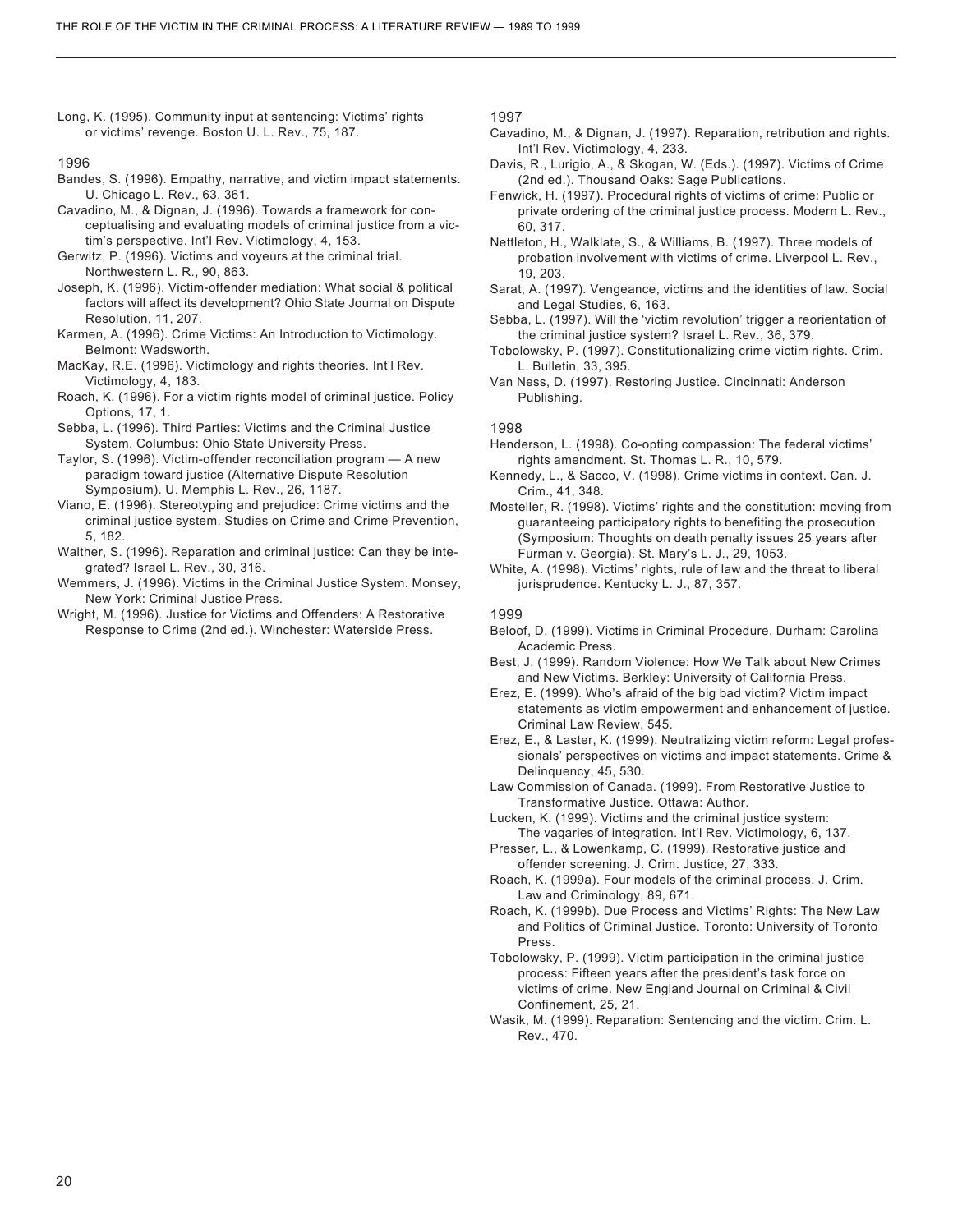# 3.0 Victims' Rights in Canada

# 3.1 INTRODUCTION

oth in Canada and abroad the first official legislative act designed to address the plight of victims was the creation of compensation boards. Although governmental compensation has an ancient pedigree stemming back to the Babylonian Code of Hammurabi (approximately 1775 B.C.), the gradual conversion of the law of wrongdoing into the law of crime erased all memory of the victim's private interest and compensation was left to the individual initiative of victims in launching civil suits. New Zealand was the frontrunner by establishing the first legislative scheme in 1963 for state compensation to those injured by crime (in fact, this scheme was amended in 1972 to create the most comprehensive compensation scheme in the nature of no-fault insurance). In 1963 Britain established a royal commission to study the issue and by 1964 Britain established its first compensation scheme. California followed suit in 1965 and in 1969 Alberta established the first Canadian legislative scheme for victim compensation. By 1988 similar schemes had been enacted in all Canadian provinces.

Within the criminal process itself, the Criminal Code had contained for the past thirty years provisions allowing for compensation/restitution as part of the sentencing process; however, these provisions have been underutilized and limited in scope of operation. Due to the unique structure of Canadian federalism, the Federal government has limited jurisdiction respecting compensation and thus compensation within the process is limited to damage awards that are readily ascertainable and relate to quantifiable and concrete losses. Needless to say, the provincial schemes do not suffer from the same constitutional restrictions, and the provincial entry into the compensation field propelled provinces into the general field of the provision of welfare rights to crime victims.

Building on the welfare model of victims' rights, other government social services were extended to victims. Beyond the compensation schemes of the 1970s, most provincial jurisdictions began to offer victim-witness programs, social service referral programs, crisis intervention programs, victim advocacy programs and victim-offender mediation programs. In 1988 the Federal government lent some assistance to the development of provincial programs by amending the Criminal Code to require the imposition of a small victim surcharge to be applied to provincial victim assistance schemes.

Spread throughout the country is a patchwork quilt of victim services. Clearly, these programs must be nurtured and expanded; however, as already discussed, this report will not exhaustively canvas the welfare model of victims' rights (as reflected in various provincial programs) as the focus will be on the rights-based model of empowerment through participation in the process. Nonetheless, reference to the

provincial provision of services is unavoidable for the simple reason that the vast majority of studies (almost all commissioned by the federal and provincial governments) concern the provision of welfare services. The issue of participatory rights forms a large part of the platform of political activism, but surprisingly, has received little academic attention. In terms of government studies, participatory rights have also received little attention except for an extensive evaluation of the utilization of victim impact statements in Canadian courts.

In general, there is a dearth of Canadian literature discussing the role of the victim in the criminal process. Although this report is designed to review literature produced between 1989–1999, on occasion it will be necessary to refer to pre-1989 literature due to the absence of any contemporary work. There appears to be one catalyst for academic attention and this is the constitutional challenge to legislation that is designed, directly or indirectly, to protect the interests of victims. Constitutional challenges to the rape shield law or the production of counselling records produced an outpouring (by Canadian standards) of law review articles, and scholars were compelled to address victims' rights issues. However, without the spectre of a constitutional challenge looming in the background, few Canadian academics have chosen to explore victims' rights issues. By way of contrast, criminologists and victimologists in Canada have produced an impressive array of literature dealing with victimological concerns that are beyond the scope of this report.

As alluded to in the introduction to this report, the collection of the identified literature was fraught with obstacles as many articles and reports are simply unavailable. Certain Department of Justice Canada reports were difficult to locate possibly due to the fact that they had been archived or out of print. Difficulties were also experienced in locating documents from other government departments. Ironically, the following statement was found while reviewing the literature for this report:

In 1982 a National Victim Resource Centre was established in Ottawa. Phase one of the project, a basic collection of literature about victims and victimization, was completed in 1983. During phase two, records on new government funded victim research and demonstration projects were added, as well as more descriptions of written materials. In 1984 detailed information was added on victims services operating across Canada. The Federal government has approved operation of this data collection on an experimental purpose until March of 1986. (Barfknecht, 1985:84)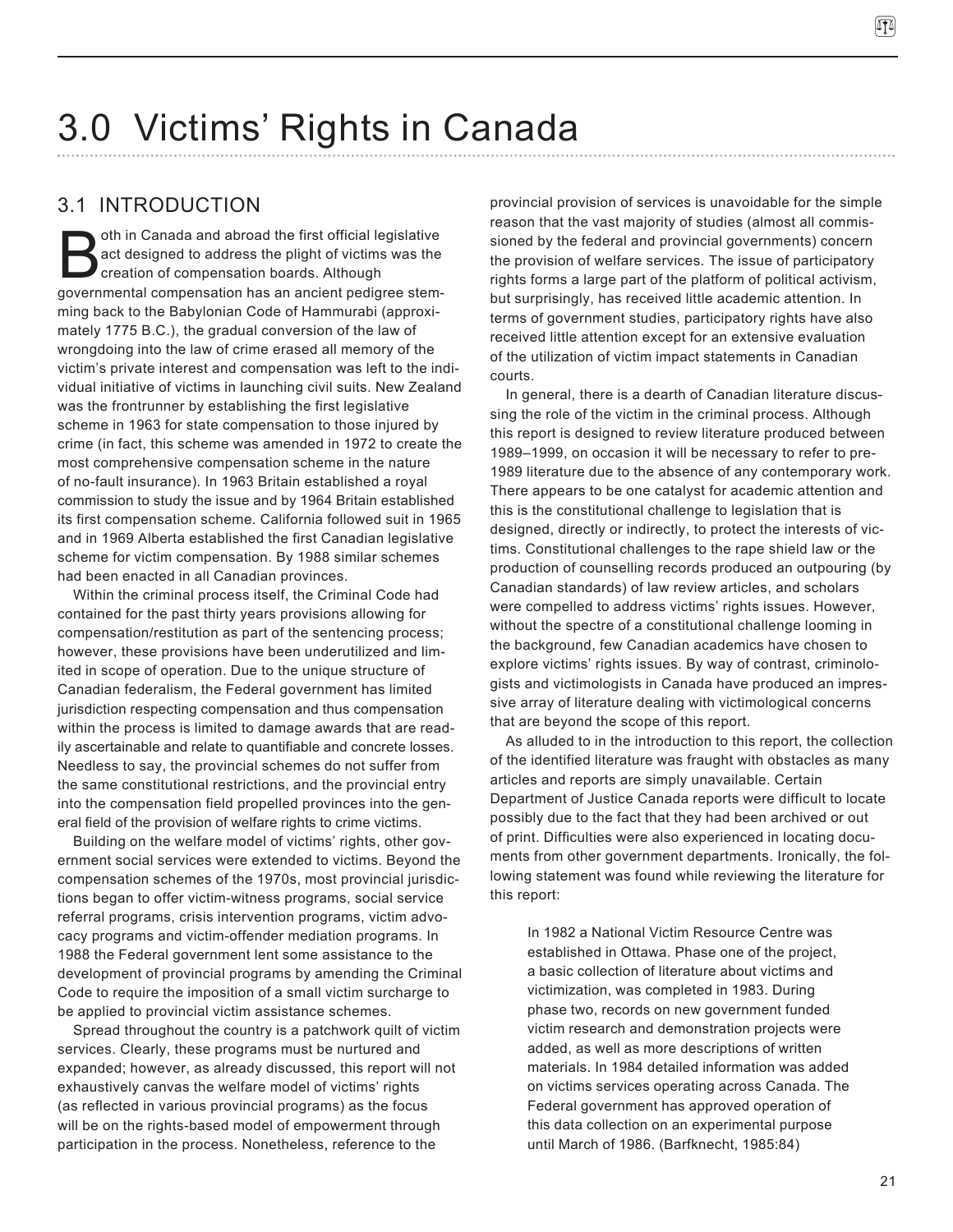Although attempts were made to establish this data collection centre, no central repository for literature pertaining to victims' rights currently exists. The Department of Justice Canada has commissioned literature reviews (Meredith, 1984) and inventory reviews of public legal education materials relating to crime prevention and victims (Gill, 1994); however, materials included in these bibliographical listings were often difficult to retrieve.

Although there does exist a considerable body of Canadian literature dealing with restorative justice and mediation within the criminal process, these topics will not be discussed in this part of the report. Numerous mediation programs have been initiated in Canada and to a certain extent mediation programs are an important component of the restorative aspects of the victims' rights movement. However, this part of the report will not discuss Canadian developments with respect to restorative justice as the general topic of mediation is discussed in Chapter 5.0 of this report dealing with social science perspectives.

# 3.2 DISCUSSION

## 3.2.1 Federal Initiatives

In October 1998, the House of Commons Standing Committee on Justice and Human Rights released a report, Victims' Rights — A Voice, not a Veto, in which the Committee reflected on progress to date and the need for further reform. They begin the analysis with the conventional assumptions that most politicians make, regardless of whether or not the assumptions are supported by a solid, empirical foundation. Despite the absence of a solid empirical foundation, these assumptions are constantly echoed by victims who are asked to provide testimony before government standing committees. The testimony inexorably leads to the following conclusion drawn by the Standing Committee on Justice and Human Rights:

To summarize, victims ask for a voice, not a veto over, what happens at each stage of the criminal justice process. They ask for information and notification — about how the criminal justice system functions, about the programs and services available to them, and about the various stages of the case in which they are involved. They argue that they are entitled to be treated with dignity. They urge the provision of adequate financial, human, and other resources to programs intended for victims of crime. They identify as a critical problem the uneven availability of victims' programs and services both between provinces and territories, and within them. In their view, addressing all of these issues will restore the imbalance they see in the criminal justice system. (Standing Committee, 1998:2)

The report contains 17 recommendations to strengthen existing provisions that serve to protect victims' interests. However the Committee did not recommend any reform which could be characterized as novel or innovative. It may be that conventional wisdom suggests that the Federal government lacks extensive constitutional authority to establish dramatic reform (Pilon, 1995a), and the Committee did note that we must recognize the "primary role of the provinces and territories in relation to victims in the criminal process" (Standing Committee, 1998:12). The constitutional shortcomings may be somewhat overstated considering that the provisions for restitution [R. v. Zelensky (1978) 41 C.C.C. (2d) 97 (S.C.C)] and the provisions for the victim surcharge have been upheld as a valid exercise of Federal criminal law power [R. v. Crowell (1992) 76 C.C.C. (3d) 413 (N.S.C.A)]. Nonetheless, the Committee called for a "coordinated strategy between all levels of government" (Standing Committee, 1998:6) with recognition of the provinces' leading role, and this may account for the rather modest nature of the reforms initiated in 1998.

The following discussion will focus on the state of Federal victims' rights reform as it applies in four areas: 1) Restitution; 2) Victim Surcharge; 3) Victim Impact Statements and Sentencing Reform; 4) Victims of Violence.

### 3.2.1.1 Restitution (Sections 738–741.2 & 491.2 of the Criminal Code)

Restitution as a sentencing option has been available for decades, yet somehow this restorative sanction has remained obscure, both in terms of practical implementation and academic commentary. Restitution within the Canadian criminal process is limited by constitutional principle to readily ascertainable damages. In 1967 it was noted that "these sections are rarely used by our courts, except as a condition of the imposition of a suspended sentence" and that the reluctance to employ this sanction continued due to two related factors: difficulties in assessing loss and concern that the assessment is properly in the realm of the civil courts (Burns 1992:12–13). In his book Criminal Injuries Compensation (1992), Professor Burns devotes only 20 pages to this topic and he confirms that the available evidence suggests that restitution within the criminal process is largely ineffective.

Recognizing the shortcomings within the law, the Federal government has twice amended the Criminal Code to strengthen the regime. In 1988 the law was amended to allow the prosecutor to apply for restitution and relieve the victim of this burden. In 1995 the law was amended and the categories of potential recovery were expanded, especially with respect to assisting victims of domestic violence. Notwithstanding these developments, the assessment of restitution remains unchanged — "complex and underused and available only in cases of ascertainable damages" (Roach, 1999:298). In 1998, the Standing Committee on Justice and Human Rights reviewed the current regime and made only one recommendation in this regard — "to assist the Provinces. . . in the development of strategies and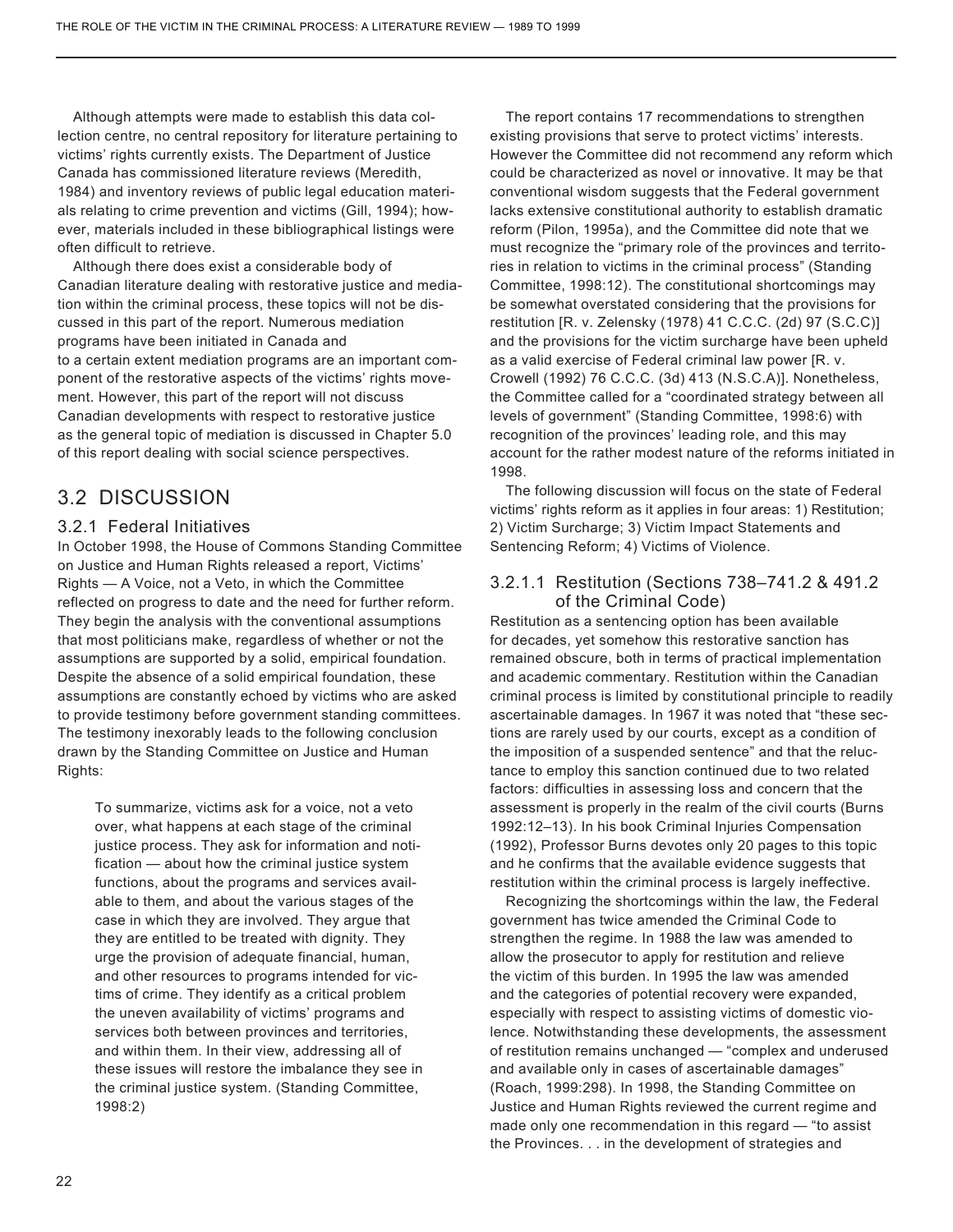resources to enable local agencies to help victims in the enforcement of restitution orders" (Standing Committee, 1998:34).

The available literature is consistent in tone and opinion (Muir, 1984; Ontario Legislative Assembly, 1994; Weitekamp, 1991). In 1986 the following observation was made:

Whether or not restitution is a "natural response", there appears to be a number of reasons why judges are reluctant to use the existing provisions and legislators are reluctant to impose more effective ones — reasons involving the nature of the criminal process, the objectives of sentencing, constitutional division of powers, and sometimes no doubt a combination of ignorance and inertia. Judge Cartwright. . . in R. v. Kalloo. . . commented:

> "those few Crown counsel who are even aware of the existence of this section which allows the victim of an indictable offence to apply for an order to satisfy loss or damage to property caused in the commission of a crime are equally indifferent to its application".

He went on to suggest that if the Attorney General were paid by commission on completed restitution orders, "blood would be flowing from stones" all over Ontario. (Clarke, 1986:36)

In the scant literature from the 1990s commentators remain "skeptical" notwithstanding the reforms enacted in 1995 (Gaudreault, 1997; Renaud, 1996; Weitekamp, 1991). It is somewhat surprising that so little attention has been paid to restitution in light of the fact that the absence of restitution remains a contributor to victim dissatisfaction (Bonta et al., 1983; see Chapter 5.0 of this report). For example, the early literature clearly identified the return of property as a basic need of a crime victim. In the 1980s the restoration provisions of the Criminal Code were amended to include a provision (s. 491.2) allowing the police to promptly return stolen property, or a victim's property seized as evidence, by modifying the traditional rules of evidence and deeming a photograph of the property to be admissible evidence. Although the amendment appears responsive to victims' needs, there is not one reported or unreported case on this provision, nor is there any discussion of the provision in the academic literature.

## 3.2.1.2 Victim Surcharge (Section 737 of the Criminal Code)

Section 737 of the Criminal Code came into force in July 1989. The creation of the victim surcharge was designed to collect revenue for provincial victim assistance programs. The surcharge could not exceed 15% of any fine imposed, or \$35.00 if no fine was imposed, and the Criminal Code dictates that

the proceeds "shall be applied for the purposes of providing such assistance to victims of offences as the Lieutenant Governor in Council of the Province in which the surcharge is imposed may direct from time to time".

The only reference to this development in the academic literature is a brief comment introducing the concept of a victim surcharge (Libman, 1990), and a footnote in an article in which the program is criticized because of the failure of the province of Ontario to earmark the proceeds for victim services (Young, 1993). The difficult implementation of this reform is described in this summary of the experience in Ontario:

Currently, Ontario is the only province which does not have a designated fund into which revenues from the surcharge can be paid; rather, revenues from the surcharge are paid in the Consolidated Revenue Fund. The lack of a specific fund has resulted in some judges refusing to impose the victim fine surcharge. Judges have been doing this either by invoking the provision in the Code which allows them to waive the surcharge if its imposition would cause financial hardship to the offender or the offender's dependents, or by reducing the fines imposed at sentencing on which the surcharge is calculated so that the total revenue collected is the same as it would have been before the surcharge came into effect. (Ontario Legislative Assembly, 1994:15)

The Province of Ontario remedied this omission and s. 737 withstood constitutional challenge in 1992 [R. v. Crowell (1992) 76 C.C.C. (3d) 413 (N.S.C.A.)] but problems remained. In 1998, the Nova Scotia Department of Justice noted that the expected revenue collected was less than anticipated (Standing Committee, 1998). This latter criticism is rather surprising in light of a study which concluded that "Nova Scotia is one of the provinces in which the surcharge has been fairly trouble-free" (Axon & Hann, 1994:84).

A 1992 study of the victim surcharge in British Columbia showed that the surcharge was applied in only 10% of eligible cases (Roberts, 1992). The lack of compliance appeared to be due to philosophical objection and resistance from the judiciary and, as in Ontario, the failure to establish a designated victims' fund into which to apply the proceeds. The author also noted the dearth of readily available data in most jurisdictions, and despite general compliance in the Maritimes there is resistance and disparity in other provinces. In particular, there is very low compliance with the surcharge provisions when judges impose non-fine dispositions, and in 1990, the collected surcharge revenues were only 40% of the projected revenues.

A 1994 study commissioned by the Department of Justice Canada echoes the 1992 findings (Axon & Hann, 1994). Collected revenues across Canada were lower than expected with only 15% of the potential actually imposed and only 2.7%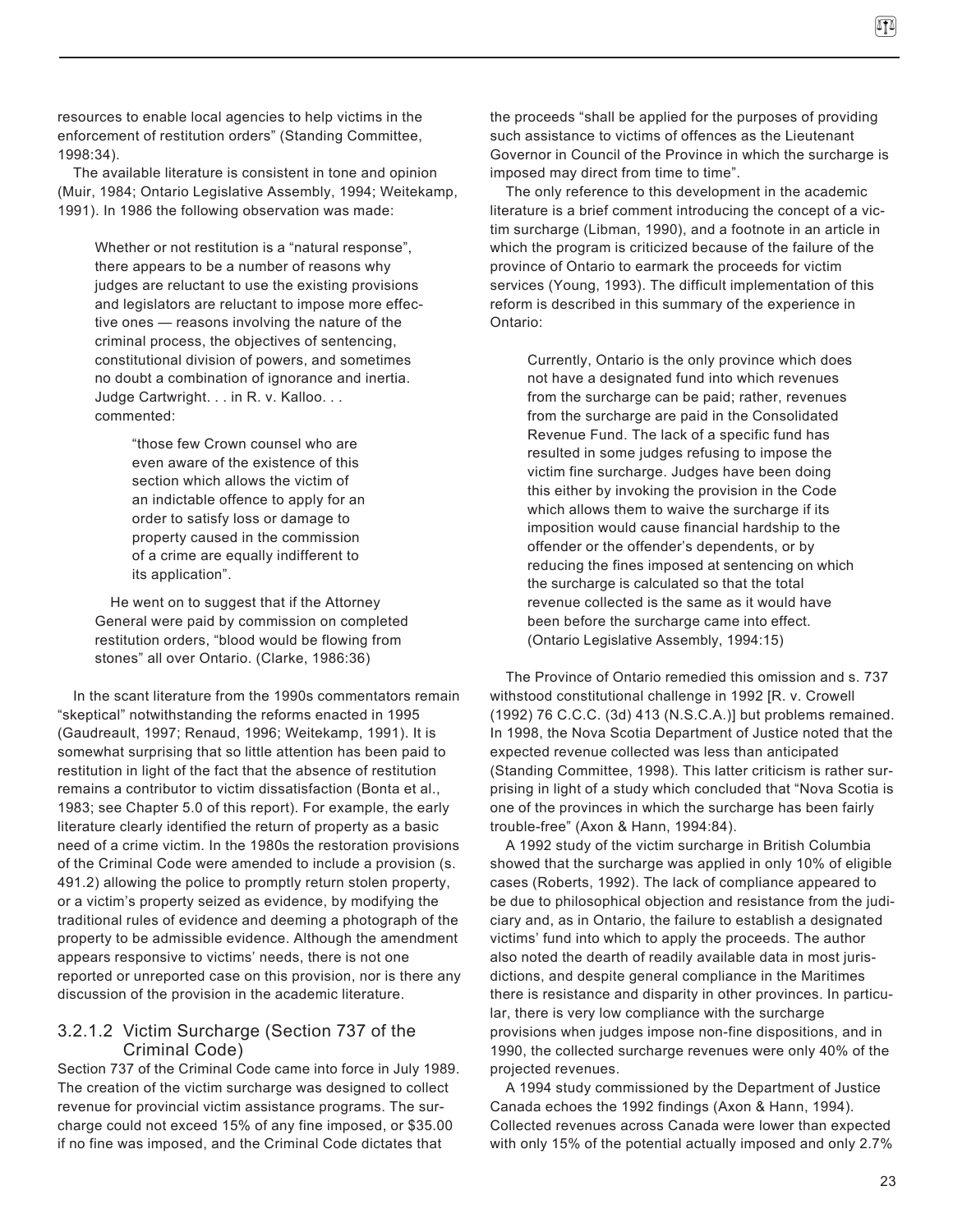actually collected. The lowest compliance rate was found with respect to non-fine dispositions with some judges simply forgetting and some thinking it is unreasonable to impose surcharges when imposing custodial sentences. Institutional resistance was confirmed with some judges and prosecutors reporting that they felt the surcharge was an inappropriate way to generate revenues for victims. At the time of this study many provinces had still not created designated funds for victim services and this may account for the low rate of compliance reported in the early part of the 1990s.

The surcharge has not been the subject of any detailed discussion since the publication of the 1992 and 1994 reports. However, Parliament did amend s. 737 in 1999 to strengthen the surcharge. The surcharge was raised to \$50.00 (summary conviction offences) or \$100.00 (indictable offences) for nonfine dispositions, judges were given the power to raise the maximum surcharge where "appropriate in the circumstances", and the surcharge was now to be imposed automatically in all cases.

### 3.2.1.3 Victim Impact Statements and Sentencing Reform (Section 722 of the Criminal Code)

In 1988, there were three significant reforms: the introduction of victim impact statements, the prioritization of restitution over the fine, and the creation of the victim surcharge. Some reforms appear doomed to failure due to limited resources or a lack of political and legal will. In contrast, the introduction of the victim impact statement does not impose an enormous fiscal burden upon the government and as such should not be doomed to failure, yet studies suggest that the victim impact statement has not had a dramatic impact on the sentencing landscape.

Since 1988, there have been several reforms that provide a stronger foundation for the introduction of victim impact statements. In 1995, Parliament enacted within the Criminal Code a statement of the fundamental purposes of sentencing, and for the first time there is explicit recognition that sentencing also serves the interests of victims. Section 718 includes as two of the six stated objectives of sentencing that punishment is "to provide reparations for harm done to victims or to the community and to promote a sense of responsibility in offenders, and acknowledgment of the harm done to victims and the community". In addition, in 1999, s. 722 of the Code was amended to permit the victim to deliver the statement orally in open court, if so desired, and by requiring the judge to inquire whether or not the victim has been advised of his/her right to make this statement. Finally, the Corrections and Conditional Release Act, S.C. 1992, c. 20, was amended to permit introduction of these statements at parole hearings, and the Young Offenders Act, R. S. C. 1985, Y. 1, was amended in 1995 to allow the introduction of these statements in Youth Court (s. 14(2)(b)). Finally, in 1995 the Criminal Code was amended to allow these statements at "faint hope" hearings. According to s. 745.6, prisoners serving life terms with parole ineligibility in excess of 15 years may apply for a jury review of their parole eligibility date. Victim participation at these hearings was extended in 1999 to include a right to make an oral statement.

In exploring the utility of victim impact statements, the Solicitor General Canada commissioned a study in 1985 to determine how these statements would impact upon sentencing judges. It was determined that the impact was modest, but that the statements did have a tendency to raise the tariff for crimes of violence but not for property crimes (Solicitor General Canada, 1985). In 1988, a two-year study of a pilot project involving victim impact statements in Winnipeg was published. The findings revealed little of great significance, save for the opposition demonstrated by law enforcement and judicial officials to the introduction of these statements (Clarke, 1988). In the Introduction to this report, reference was made to professional opposition to victim law reform and it is not surprising that two of the three academic articles on victim impact in Canada were written by defence lawyers who were concerned about the potential for these statements to inflame the court (Rubel, 1986; Skurka, 1993). The concerns expressed by defence lawyers have been addressed in an article which concludes that victim impact statements would not lead to more punitive sentencing (Young, 1993). This conclusion was based upon the existing empirical evidence in the US and a Department of Justice Canada study in 1990 which concluded that "victims do not seem to use these statements as a retributive tool and there is no evidence to suggest that statements are vengeful in nature" (Focus Consultants et al., 7, 1990:29).

The Department of Justice Canada conducted five pilot projects in Victoria, North Battleford, Winnipeg, Calgary and Toronto prior to the enactment of the legislation in 1988. The findings revealed great disparity with respect to the use of victim impact statements, with a low of 14% of cases in Calgary and a high of 83% in Toronto. As mentioned above, victims did not see the filing of the statement as a retributive tool; however, contrary to expectations, use of the statement in court did not lead to a greater level of satisfaction with the process. It appeared from the study that the process of completing the statement (and perhaps being able to discuss the matter with probation officers or other officials) is what leads to greater satisfaction with the process, and that the ultimate use of the statement is not a primary consideration for victim satisfaction. Victims who participated in the program expressed higher levels of satisfaction with the administration of justice than those who did not participate; however, all victims still expressed concerns over the provision of information concerning the progress of their cases (Focus Consultants et al., 1990).

The results of these Canadian victim impact statement pilot projects were summarized in a European collection of articles dealing with victims' rights and the author concluded that the studies teach us two lessons. First, they dispel the myth that victims are seeking vengeance at sentencing and second: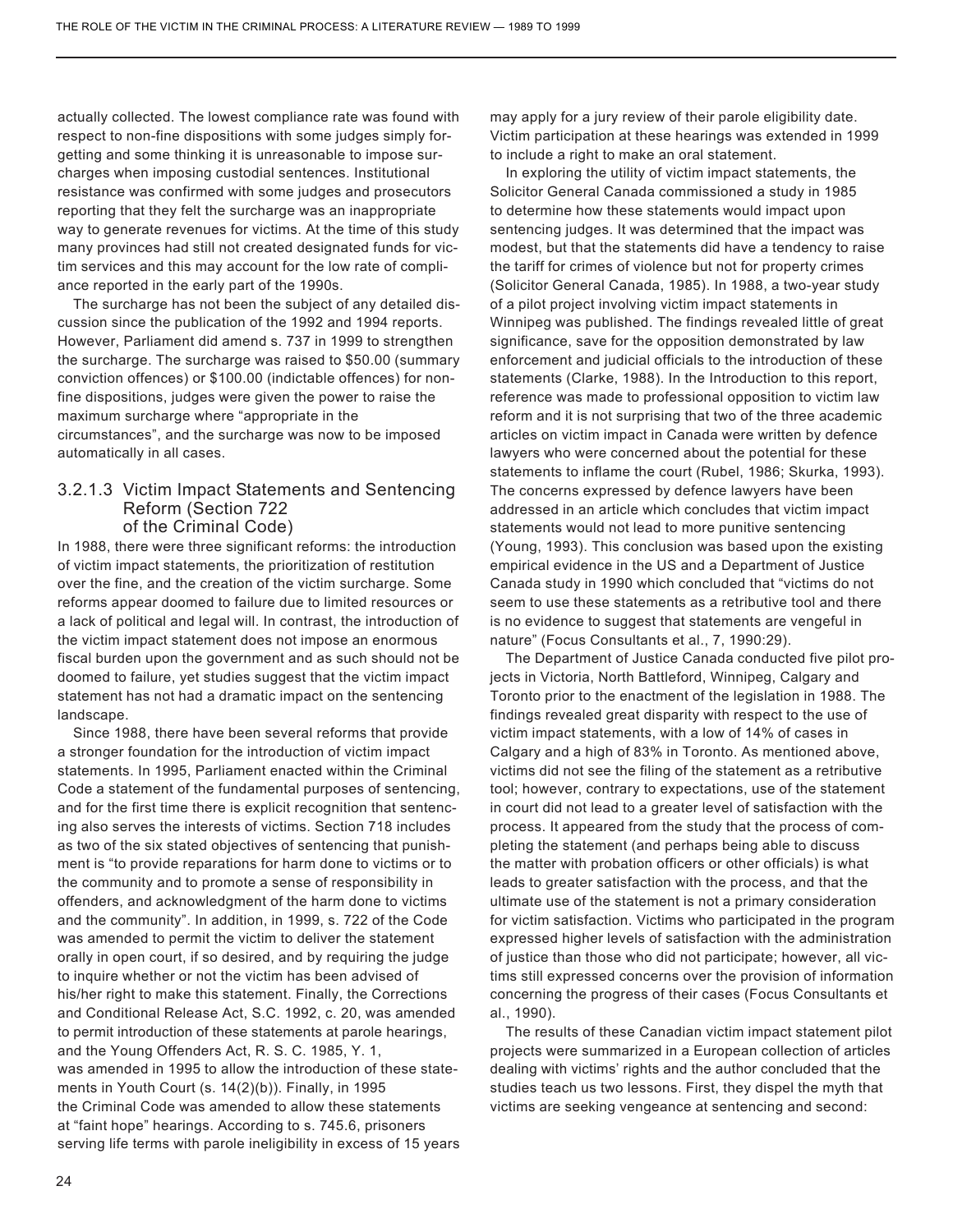. . . the research has dispelled any illusions about the overall utility of the VIS to the criminal justice system. Completing a statement does not necessarily lead to greater victim satisfaction with the system, nor does it increase the victims' willingness to cooperate with the systems in the future. Completing a statement does not, by itself, make the victims feel better about how the system is handling their case. They want to be informed about the progress of their case and they want information on how the criminal justice system operates. (Giliberti, 1991:717)

In 1992, the Department of Justice Canada commissioned another study involving an assessment of victim impact statements in British Columbia. The author found that statements were only completed in 2–6% of cases and then only filed in 1–2% of cases proceeding through the system. Judges expressed limited experience with the victim impact statement but the judiciary also found the admission of the statement not to be problematic and felt that its admission increased their awareness of victims' needs and concerns. As would be expected, defence counsel expressed concern over the negative impact these statements have for their clients, especially offenders charged with sexual assault or murder (Roberts, 1992).

The 1999 amendments requiring sentencing judges to make inquiries as to whether the victim has been advised of the right to tender a victim impact statement may lead to an increase in utilization and impact. To date, however, "victim impact statements have not emerged as a major criminal justice issue in Canada", and "low rates of victim participation might in part be explained by an understandable reluctance of crime victims to expose their suffering to adversarial challenge" (Roach, 1999b:291). The most recent discussion of these statements expresses support for the objectives underlying the program but recommends further research:

More research needs to be done, but victimimpact statements appear to be a symbolic and punitive reform. Even in the infrequent cases in which they are introduced, the traditional reluctance of judges to base the sentencing on victims' suffering may not have changed. Crime victims were directed to put their hopes in punishment, only to be frequently disappointed. Nevertheless, allowing victims to explain the impact of the crime was an important form of procedural justice that could promote closure for the victim and accountability for the offender. (Roach, 1999b:292)

## 3.2.1.4 Victims of Violence

During the 1970s, 80s and 90s there has been a gradual and systematic effort to make the judicial process more responsive to victims of violence. With respect to violence against children and women there have been significant changes

made to the substantive definitions of sexual offences and the archaic procedural and evidentiary obstacles to conviction. In addition, court process has been significantly modified to reduce the secondary victimization experienced by victims who appear as witnesses at trial. The achievements have been significant and the law reform effected with respect to victims of violence is consistent with developments in most Western liberal democracies.

With respect to sexual violence against women and children, the following list represents the major procedural and evidentiary changes enacted within the Criminal Code to facilitate effective prosecution for these offences:

- s. 276 "rape shield" law to screen evidence of past sexual conduct
- s. 276.2 exclusion of jury and public upon hearing s. 276 application
- s. 276.3 publication ban with respect to s. 276 hearing
- s. 278.1 "O'Connor" applications and the provisions to protect the privacy of private and confidential records of third parties (e.g., victims)
- s. 486(1) exclusion of public; although not designed solely for sexual offence prosecution, the terms of the power are ideally suited for these cases especially offences against children  $(s. 486(1.1))$
- s. 486(1.2) with respect to complainants under the age of 18, they may testify accompanied by support person
- s. 486(2.1) with respect to complainants under the age of 18, they may testify behind a screen or by closed-circuit television
- s. 486(2.3) in most cases an unrepresented accused is not permitted to cross examine child witness
- s. 486(3) publication ban on the name and identity of complainant in sexual offences
- s. 486(4.1) publication ban re: identity of victim/witness for any offence
- s. 715.1 with respect to complainants under the age of 18, a pre-trial videotape of their testimony may be introduced at trial
- s. 715.2 with respect to complainants suffering from mental or physical disability, a pre-trial videotape of their testimony many be introduced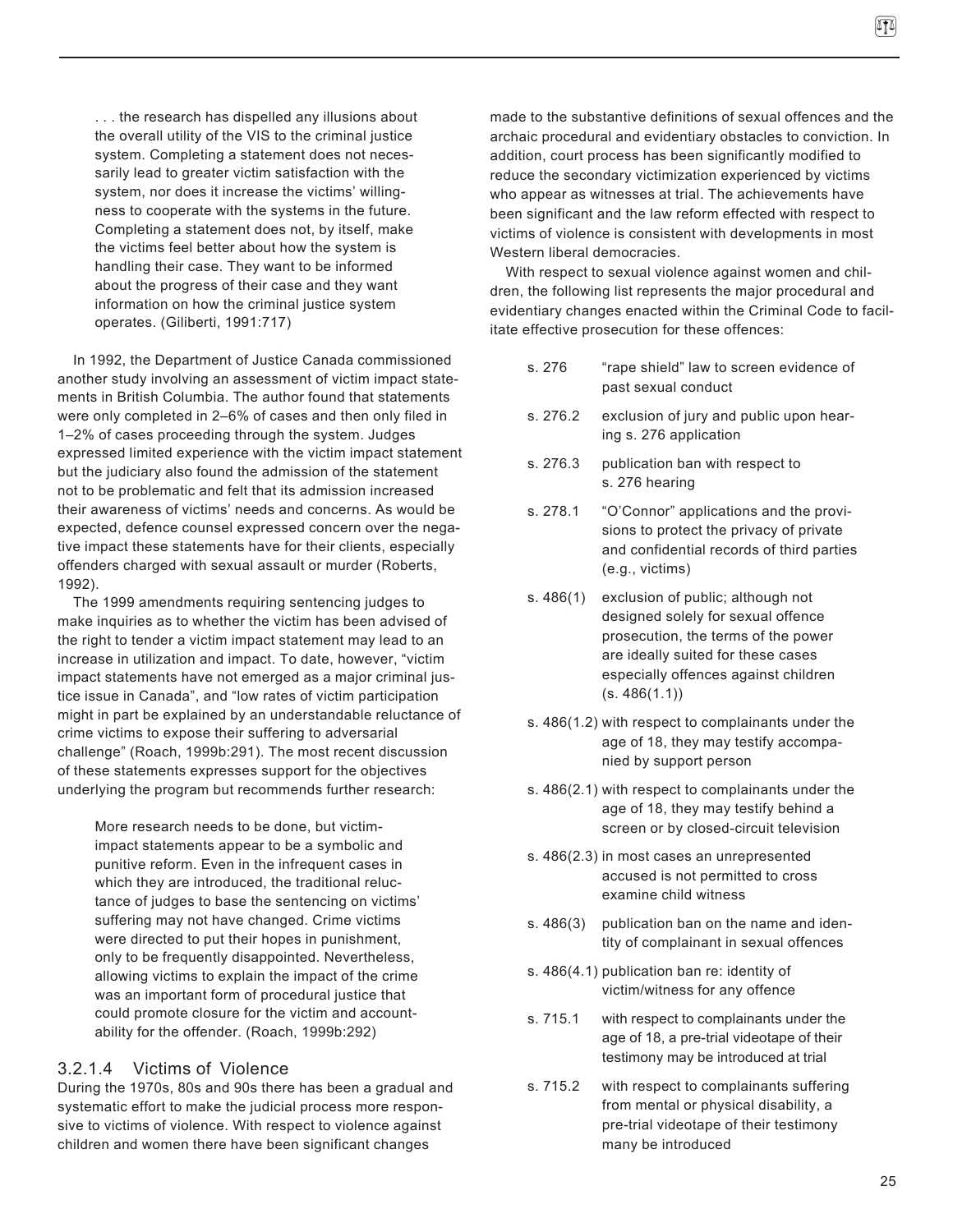In addition to these procedural reforms, Parliament has enacted legislation criminalizing stalking (criminal harassment, s. 264) and legislation allowing for the imposition of restraining orders against potential child sex offenders (s. 161 and s. 810.1). Most recently, Parliament has passed legislation requiring that judges and police consider victims' safety in making any determination as to judicial interim release (s. 515(10)(b)).

It is in the area of protection for victims of violence that we find a considerable, by Canadian standards, body of academic literature. The process of generating academic interest follows a consistent pattern; legislation is passed with little or no academic response, but as soon as the legislation is subject to constitutional attack the commentators become intrigued. In R. v. Seaboyer (1991) 66 C.C.C. (3d) 321 (S.C.C.), the rape shield law was declared unconstitutional and this spawned a series of articles, both critical and praiseworthy (Cogswell, 1992; Acorn, 1991; Allman, 1992; Boyle & MacCrimmon, 1991; Schwartz, 1994; Delisle, 1992; Shaffer, 1992).

In R. v. O'Connor (1995) 44 C.R. (4th) 1 (S.C.C.), the Supreme Court of Canada placed restrictions on access to confidential records of complainants, and this too spawned an outpouring of comments (Alderson, 1996; Holmes, 1996; Busby, 1997; Van Dieen, 1997; Holmes, 1997; Epp, 1996–7; Feldthusen, 1996; Neufeld, 1995; Peters, 1996; Young, 1996; Mitchell, 1996; MacCrimmon, 1996; Bennett, 1996; Struesser, 1996). The literature discussing the "O'Connor" application reflects an expression of ideology with victims' rights advocates expressing concern over the relevancy of any private record, due process advocates expressing concern over impairment of full answer and defence and most others simply applauding the Court for delicately balancing competing interests with respect to this difficult issue.

Ultimately, Parliament modified the judicially-created "O'Connor" procedure by making access to private records more difficult (s. 278.1), and recently, the Supreme Court of Canada in R. v. Mills (1999) 139 C.C.C. (3d) 321, upheld these restrictions on access as being constitutionally sound. Academic commentators are intrigued by the dialogue between courts and legislatures with respect to the constitutional limits which should be imposed upon law reform efforts for victims of violence; however, it does not appear that academic commentary sparks the dialogue. The academic literature did not trigger the recent "O'Connor amendments", and the legislative reversal of the Daviault decision dealing with the defence of extreme intoxication was not precipitated by academic commentary and principled debate. In Daviault (1994) 33 C.R. (4th) 165 (S.C.C.), the Supreme Court of Canada created a defence of 'extreme intoxication' which could apply in rare cases to cases of sexual assault (previously, intoxication was never considered a defence to sexual assault). Despite the fact that this constitutional decision did not attract an outpouring of academic commentary, Parliament quickly responded and enacted s. 33.1 to prevent intoxication from being

considered a defence to sexual assault and other crimes of violence.

As mentioned in the Introduction to this report, there is a large body of criminological writings on women and children as victims of violence; however, a review of this literature is beyond the scope of this report. Nonetheless, there is one area relating to victims of violence which has attracted some academic attention and is indirectly within the scope of this report as it engages issues concerning interaction with legal process. There has been a considerable amount of writing devoted to the issue of compensating battered women and women victimized by violence (Langer, 1991; Weigers, 1994; Van Ginkel, 1990; Des Rosiers, 1992; Feldthusen, 1993; Mosher, 1994; Sheehy, 1994). In general, these articles are critical of stereotypical thinking which has presented obstacles to recovery through civil suit or application to a criminal injuries tribunal, and they are uniformly supportive of judicial developments which have facilitated civil suits for sexual violence (e.g., the judicial relaxation of limitation periods for incest victims). In fact, this is one of the only areas of law relating to victims' rights which has generated a legal textbook outlining the process for initiating civil actions for childhood sexual abuse (Neeb & Harper, 1993). It is interesting to note that, as discussed earlier, there is very little literature dealing with restitution within the criminal process yet the goal of compensating victims of sexual violence attracts a great deal of academic attention. This may be a reflection of a lack of confidence in the criminal justice system to respond to victims' financial needs and a preference for civil actions and administrative remedy.

## 3.2.2 Provincial Initiatives

The provision of welfare rights is the primary activity engaged in by provincial governments. As the focus of this report is the victim's role in the criminal process, the discussion of victim assistance with respect to social, psychological and financial assistance will be brief. The provincial initiatives intersect with the federal ones in three ways:

- 1) the enactment of Victims' Bills of Rights in every province which appear to guarantee certain entitlements with respect to participation and involvement in the administration of criminal justice;
- 2) the provision of victim-witness assistance programs to help victims understand the operation of the criminal justice system; and
- 3) the creation of administrative tribunals in most provinces to provide compensation for injury caused by crime.

In contrast to the limited discussion of Criminal Code restitution in the literature, there is a significant body of literature discussing and analysing provincial compensation schemes. This focus in the literature may reflect both the importance to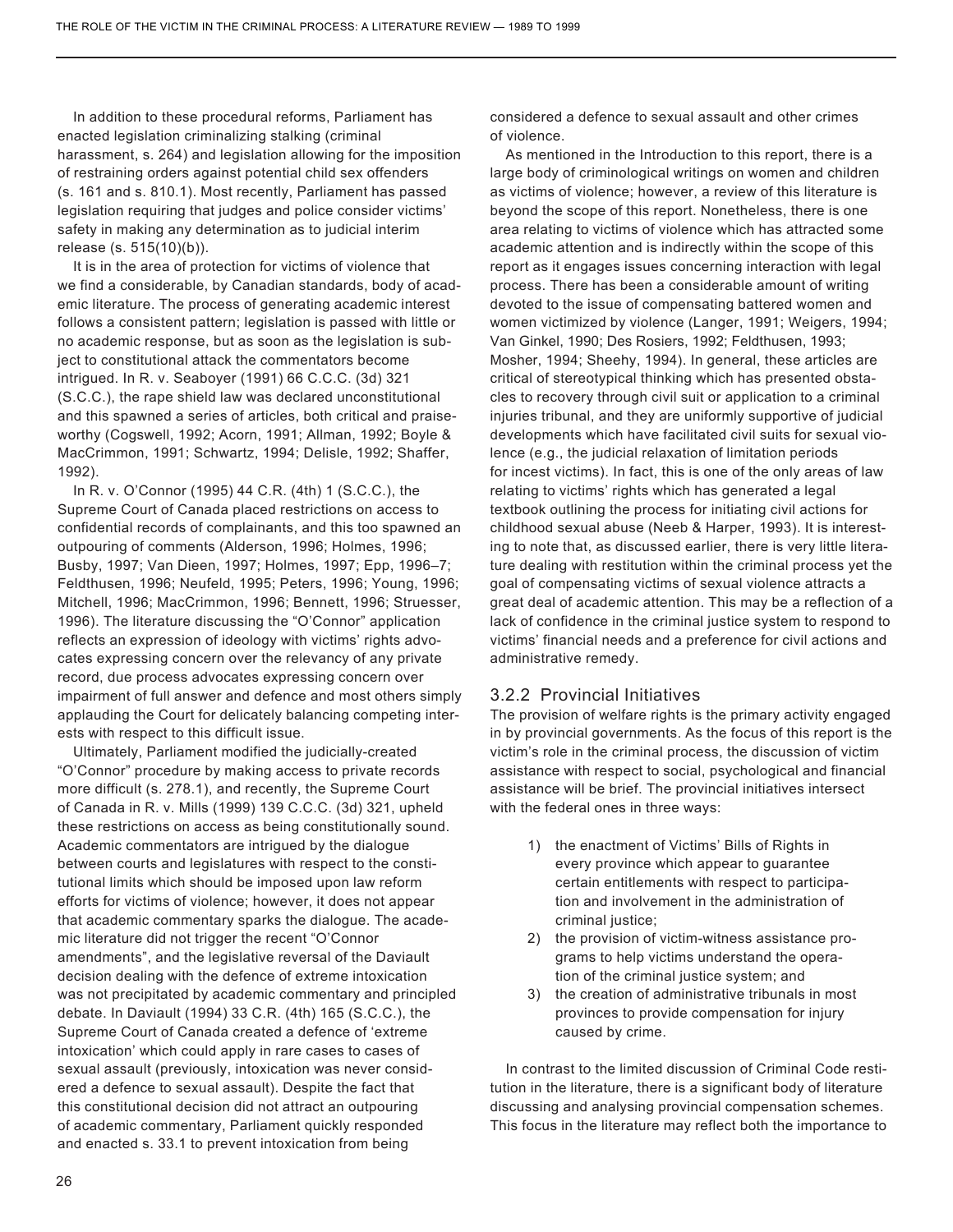Provincial legislation governing compensation and enacting statutory rights are as follows:

PROVINCIAL AND TERRITORIAL LEGISLATION Alberta Victims of Crime Act, S.A. 1996, Chapter V-3.3

British Columbia Victims of Crime Act, S.B.C. 1995, c. 47 Criminal Injuries Compensation Act, R.S.B.C. 1979 c. 83; amended by S.B.C. 1995, c. 36

#### Manitoba The Victims' Rights and Consequential Amendments Act, S.M. 1998, c. 44

New Brunswick Victims' Services Act 1987, S.N.B. 1987 CV-21 as amended by S.N.B. 1996, c. 36

Newfoundland Victims of Crime Services Act, R.S.N. 1990 c. V-5

Northwest Territories Victims of Crime Act, R.S.N.W.T. 1988 c. 9

Nova Scotia Victims' Rights and Services Act, S.N.S. 1989 c. 14

## Ontario

Victims' Bill of Rights, S.O. 1995 c. 6

Compensation for Victims of Crime Act, S.O. 1990 c. 24

Victims' Rights to Proceeds of Crime Act, S.O. 1994 c. 39

Prince Edward Island

Victims' of Crime Act, R.S.P.E.I. 1988 c. V-3.1 Victims of Family Violence Act, S.P.E.I. 1996 c. 47

Quebec

Crime Victims Compensation Act, 1994 S.Q. c. 1- 6

## Saskatchewan

Victims of Crime Act, S.S. 1995 c. 4-6. 011 Victims of Domestic Violence Act, S.S. 1994 c. V-6. 02

## Yukon

Victim Services Act, S.Y. 1992 c. 15; repealed by S.Y. 1997 c. 11 and replaced with Crime Prevention and Victim Services Trust Act, S.Y. 1997 c. 11

Some of the provinces publish annual reports detailing the operation of their compensation schemes and other victim services. The reports are not analytical in nature and usually

provide raw data in terms of applications reviewed or granted and monies spent on various projects. The annual reports available in government document libraries in Toronto were: 1) Newfoundland, Annual Report of the Newfoundland Crimes Compensation Board; 2) Nova Scotia, Victim Service Activity Report; 3) Prince Edward Island, Annual Report: Victims of Crime Act; 4) Alberta, Victims of Crime Fund — Annual Report; 5) New Brunswick; Annual Report: Compensation for Victims of Crime Act. In addition, most justice departments in most provinces maintain a website providing information about provincial services. A Directory of Services for Victims of Crime can be obtained for purchase from the Canadian Criminal Justice Association (ccja@star.ca).

# 3.2.2.1 Victims' Bills of Rights

Victims' Bills of Rights build upon and borrow from the basic principles outlined in the 1985 U.N. Declaration on Basic Principles of Justice for Victims of Crime and Abuse of Power (see Chapter 4.0 of this report). With some minor variations, virtually every Bill of Rights in Canada, the US or Europe contains identical guarantees with respect to notification and modest consultation in the criminal process. Although there are some variations on the theme, for the most part all Bills of Rights, whether statutory or constitutional, address some, or all, of these rights:

- 1. To be informed of the final disposition of the case;
- 2. To be notified if any court proceeding for which they have received a subpoena will not occur as scheduled;
- 3. To receive protection from victim intimidation and to be provided with information as to the level of protection available;
- 4. To be informed of the procedure for receiving witness fees;
- 5. To be provided, whenever practical, with a secure waiting area not close to where the defendants wait;
- 6. To have personal property in the possession of law enforcement agencies returned as expeditiously as possible, where feasible, photographing the property and returning it to the owner within ten days of being taken;
- 7. To be provided with appropriate employer intercessions that loss of pay and other benefits resulting from court appearances will be minimized.

Although Professor Waller wrote, "in 1986, Manitoba made world history by being the first jurisdiction to place principles [from the U.N. Declaration] into its own law" (Waller, 1990:463), it appears that while Manitoba was clearly the first Canadian jurisdiction to pass a victims' Bill of Rights, it may have just been following the lead of many American jurisdictions which had proposed or enacted similar legislation.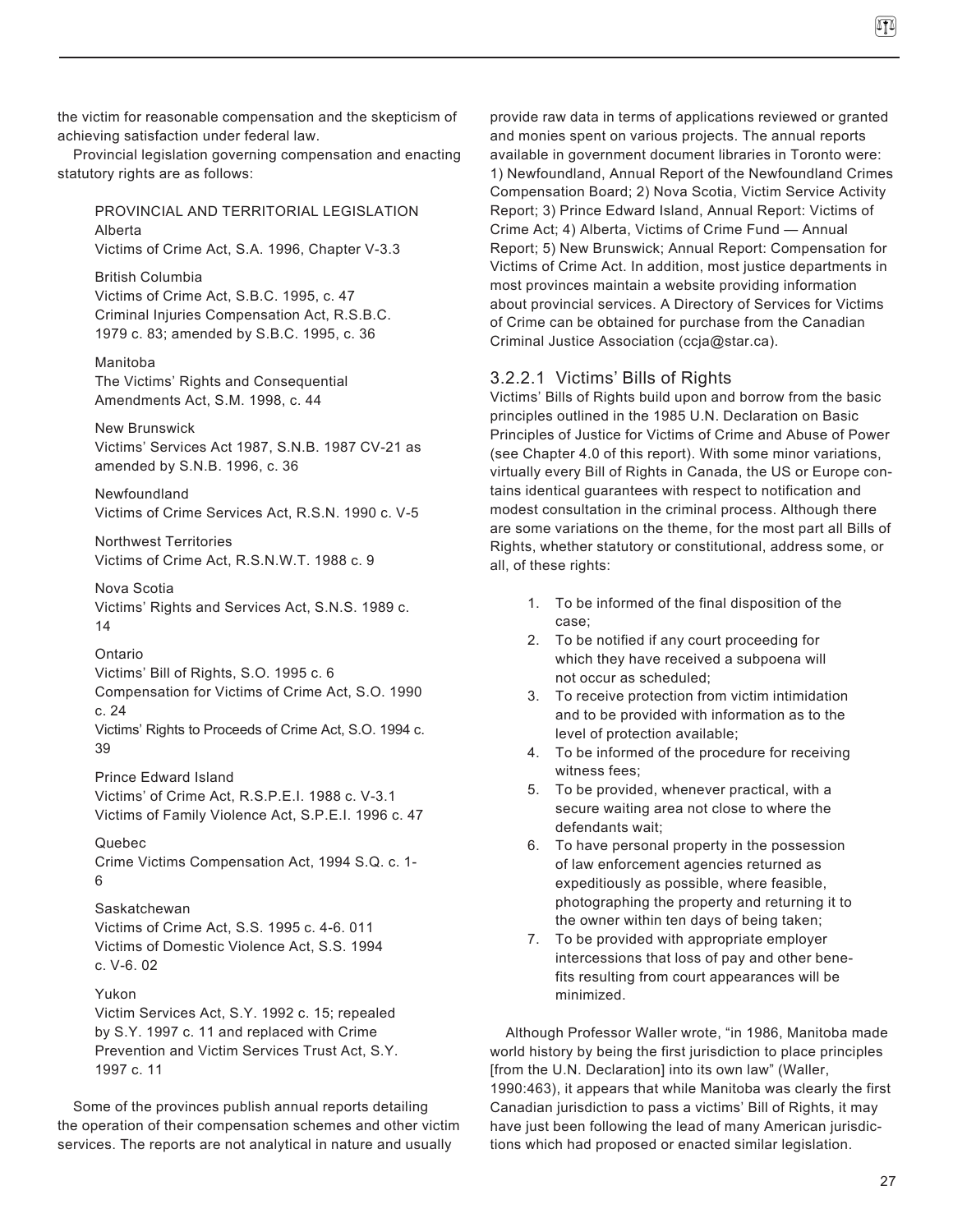Building on the theme of empowering the victim by providing rights of participation and notification, the various provincial schemes have minor differences but are more or less similar in nature (though not quite as comprehensive) to the following provision as taken from section 2 of the Ontario legislation. This provision provides a fairly representative listing of the various rights which have been secured by victims in North America:

- 2. (1) The following principles apply to the treatment of victims of crime:
	- 1. Victims should be treated with courtesy, compassion and respect for their personal dignity and privacy by justice system officials.
	- 2. Victims should have access to information about,
		- i. the services and remedies available to victims of crime,
		- ii. the provisions of this Act and of the Compensation for Victims of Crime Act that might assist them,
		- iii. the protection available to victims to prevent unlawful intimidation,
		- iv the progress of investigations that relate to the crime,
		- v. the charges laid with respect to the crime, and if no charges are laid, the reasons why no charges are laid,
		- vi. the victim's role in the prosecution,
		- vii. court procedures that relate to the prosecution,
		- viii. the dates and places of all significant proceedings that relate to the prosecution,
		- ix. the outcome of all significant proceedings, including any proceedings on appeal,
		- x. any pre-trial arrangements that are made that relate to a plea that may be entered by the accused at trial,
		- xi. the interim release and, in the event of conviction, the sentencing of an accused,
		- xii. any disposition made under section 672.54 or 672.58 of the Criminal Code (Canada) to make representations to the court by way of a victim impact statement.
	- 3. A victim of a prescribed crime should, if he or she so requests, be notified of,
		- i. any application for release or any impending release of the convicted person, including release in accordance with a program of tempo-

rary absence, on parole or on an unescorted temporary absence pass, and

- ii. any escape of the convicted person from custody.
- 4. If the person accused of a prescribed crime is found unfit to stand trial or is found not criminally responsible on account of mental disorder, the victim should, if he or she so requests, by notified of,
	- i. any hearing held with respect to the accused by the Review Board established or designated for Ontario pursuant to subsection 672.38 (1) of the Criminal Code (Canada),
	- ii. any order of the review Board directing the absolute or conditional discharge of the accused, and
	- iii. any escape of the accused from custody.
- 5. Victims of sexual assault should, if the victim so requests, be interviewed during the investigation of the crime only by police officers and officials of the same gender as the victim.
- 6. A victim's property that is in the custody of justice system officials should be returned promptly to the victim, where the property is no longer needed for the purposes of the justice system.
- (2) The principles set out in subsection (1) are subject to the availability of resources and information, what is reasonable in the circumstances of the case, what is consistent with the law and the public interest and what is necessary to ensure that the resolution of criminal proceedings is not delayed.

With the exception of one brief reference to the enactment of these Bills of Rights (Roach, 1999), there has been no academic commentary on their operation. The American Bills of Rights have been the subject of endless commentary, but primarily as a necessary component of the debate as to whether these rights warrant being entrenched in the Constitution. Even without the benefit of academic analysis, it is apparent that these schemes, though noble in spirit, do not permit meaningful participation for the following reasons:

1) There exists no remedy for lack of compliance with the notification requirements. Therefore, prosecutors or police (it is not clear which institution will be responsible) can violate the law with impunity. Virtually every scheme contains a provision similar to s. 2(5) of the Ontario legislation which states: "No new cause of action, right of appeal, claim or other remedy exists in law because of this section or anything done or omitted to be done under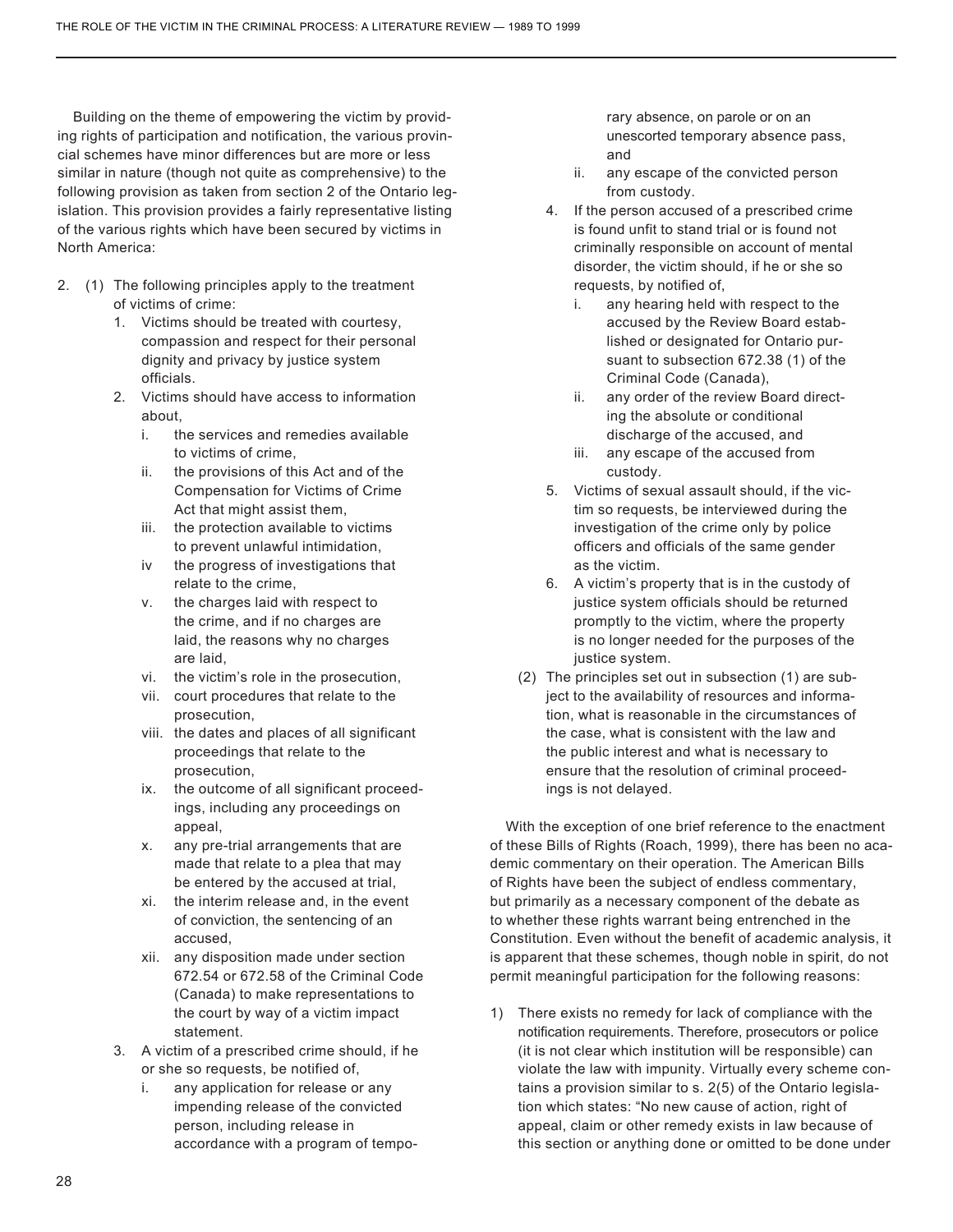this section". The B.C. legislation does provide some relief by having violations come within the mandate of the Ombudsman, and recently, Manitoba amended its legislation to allow for a grievance procedure with complaints being directed to the Director of Victim Support Services for investigation.

2) Even if notification is complied with, there is no incentive for the victim to get involved in the process because the legislation does not allow the victim to override an exercise of prosecutorial discretion. The British Columbia legislation appears to provide some form of review or remedy for violation of enumerated rights by stating that the Ombudsman Act applies. However, the Ombudsman is not entitled to investigate any

prosecutorial decisions relating to the approval of a prosecution, the declining of a prosecution, any issue relating to delay in the prosecution, any decision to stay a prosecution and the "exercise of any other aspect of prosecutorial discretion". Therefore, the Ombudsman can review and investigate a claim that a prosecutor insulted a victim but he/she cannot investigate a claim that a prosecutor struck a 'sweet deal' with the accused and allowed a negotiated plea to a much-reduced charge.

- 3) Not only does the victim not have any 'veto' power over critical decisions which affect the victim, but the legislation does not generally mandate the right to participate in the proceedings. For example, British Columbia, New Brunswick and Prince Edward Island have weak provisions that require the victims' views to be heard to the extent that it is "appropriate and consistent with criminal law and procedure". Due to the fact that the Federal government has constitutional authority over 'criminal law and procedure' it may be argued that provincial legislation cannot expand upon victim participation in any meaningful way until the Federal government determines whether the criminal process should include a form of participation greater than the victim impact statement.
- 4) The legislative schemes do not provide for legal representation except for s. 3 of the British Columbia legislation which allows for a state-appointed lawyer for the victim in relation to production or disclosure of the victim's personal and private information. Legal representation is an integral component of the effective implementation of rights. Victims are now provided with a wide-range of legal rights but are never provided with the benefit of independent legal advice to assist in the exercise of the rights.

Although Victims' Bills of Rights have yet to generate any critical discussion, there has been one recent court case in which the proper interpretation of the Ontario Bill of Rights was brought into question (Vanscoy and Even v. Her Majesty the Queen in Right of Ontario, [1999] O.J. No. 1661 (OntSupCtJus). Two crime victims had claimed that their rights had been violated because they were not notified of pending court dates and not consulted with respect to plea

resolution agreements. They sought declarations under the Charter of Rights and Freedoms that section 2(5) of the Act (the provision barring civil suit for violations of the Act) violated s. 7 (fundamental justice) of the Charter. It was argued that the creation of a right without a remedy violated principles of fundamental justice. The judge dismissed the application on the basis that the Bill of Rights did not actually provide any rights for which a remedy should be provided. The court stated:

I conclude that the legislature did not intend for s. 2(1) of the Victims' Bill of Rights to provide rights to the victims of crime. . . The Act articulates a number of principles, whose strength is limited not only by precatory language, but also by a myriad of other factors falling within the broad rubrics of availability of resources, reasonableness in the circumstances, consistency with the law and public interest, and the need to ensure a speedy resolution of the proceedings. Finally, even if there was an indefensible breach of these principles, the legislation expressly precludes any remedy for the alleged wrong. While the Applicants may be disappointed by the legislature's efforts, they have no claim before the courts because of it. (Vanscoy and Even v. Her Majesty the Queen in Right of Ontario, [1999] O.J. No. 1661 (OntSupCtJus))

### 3.2.2.2 Victim Witness Assistance

In terms of victim assistance, the range of available services is broad and varies from province to province. Victim assistance can be provided in many different ways, although there are two characteristic modes of delivery: through a victimwitness program which serves to guide victims through the complexities of the criminal process, or through counselling and financial aid provided by social welfare agencies. The 1980s witnessed a series of evaluative studies of victim services in various Canadian jurisdictions, but in the 1990s the evaluations were few and far between. In addition, most evaluative studies concern the provision of welfare services and very little has been explored in relation to victim-witness programs and satisfaction with the administration of criminal justice.

In 1984, a study was conducted into the impact of the Winnipeg Victim/Witness Assistance program (Brickey, 1984) and victims reported that the program was valuable in providing answers to legal process questions and in reducing the stress from the impersonal nature of court process. It was recommended that the program be expanded. Since this study, the bulk of other studies have focussed upon the provision of welfare services. However, in 1987, a review of the Yukon Victim-Witness Assistance Program found this program to be effectively serving its target population although many victims were unaware of the service and as such it was underutilized.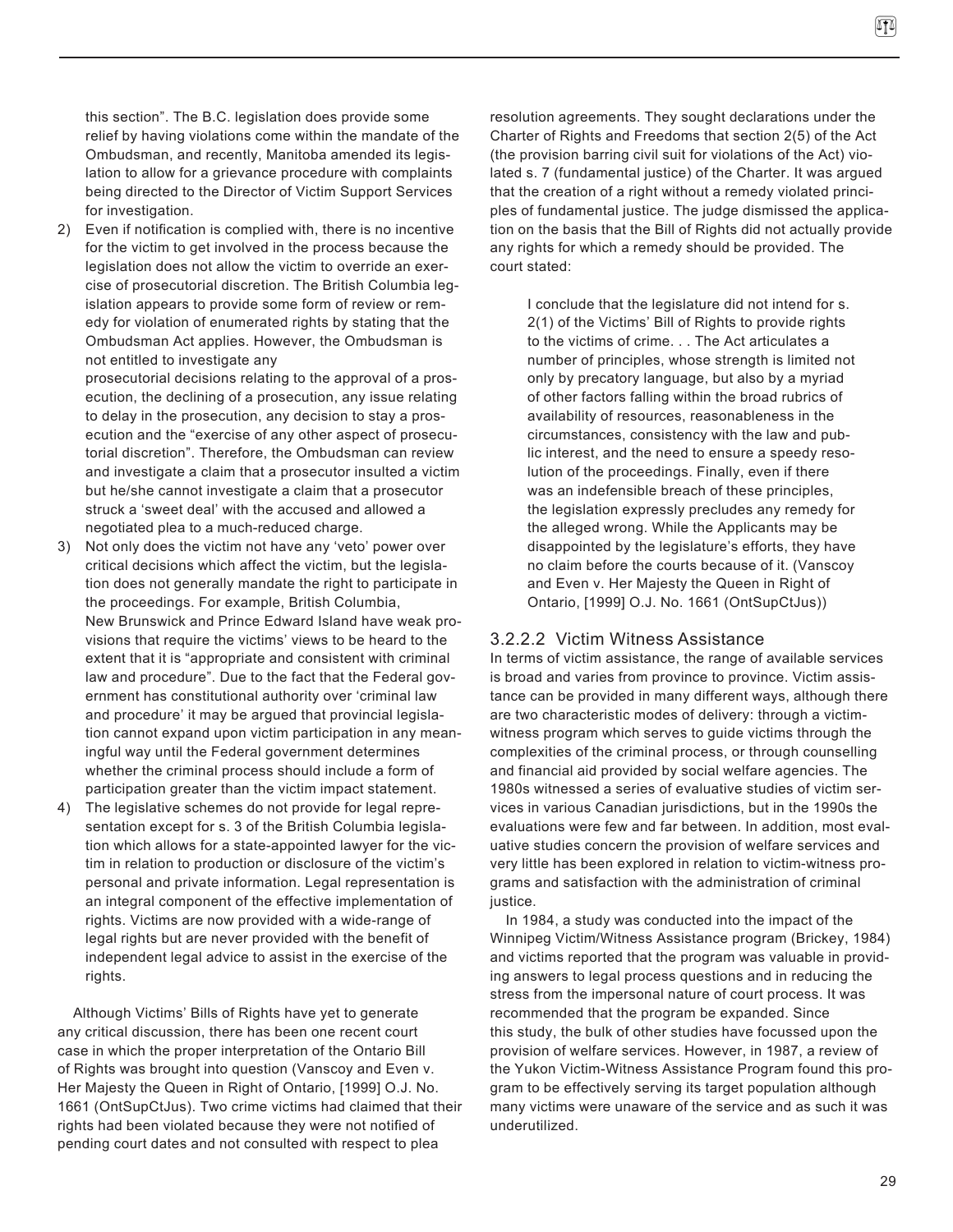Meredith, examined victim assistance programs in Richmond, British Columbia and found relatively high levels of victim satisfaction with services provided by the police; however, concern was expressed over unmet needs with respect to the provision of information concerning case progress and victim services. He concluded, "overall, the general surveys conducted for this report do not indicate that current procedures and services of the criminal justice and social service systems in Richmond are leaving important needs of crime victims unmet. . . With few exceptions, the individuals involved believed that the criminal justice system had treated them well. . . The portrait painted in this report has not been one of brutalized victims shabbily treated by the police and the courts" (Meredith, 1984:57).

Stuebing (1984), evaluated the experiences, concerns, problems and needs of 402 crime victims in Red Deer, Alberta. He identified five general sources of dissatisfaction:

- 1) treatment of witnesses;
- 2) perceived leniency;
- 3) the handling of the case by the prosecutor;
- 4) lack of information before trial;
- 5) failure to be given opportunity to testify.

In addition, he identified five areas in need of improvement:

- 1) a more systematic and complete provision of information to victims and witnesses of crime;
- 2) less inconsistency and arbitrariness in the provision of crisis response and follow-up service to victims;
- 3) further development and elaboration of the CP/PCR unit (Crime Prevention/Police Community Relations Unit);
- 4) regular in-service training to enhance police awareness of victims' needs and commitment to victim-oriented initiatives and;
- 5) greater utilization of present opportunities for restitution and compensation as well as reexamination of the present lim tations on the use of these practices.

Similarly, Weiler and Desgagné reviewed the role of the victim as witness and concluded that victim services were deficient except for services provided for victims of sexual abuse. The report stated:

Developments in victim services in the social development field appear to be largely limited to those specialized victim programs and training initiatives for professional staff dealing with sexual abuse and family violence matters. There is little evidence to suggest that major initiatives have been undertaken by those responsible for the facilitation and development of victim services in

encouraging or supporting developments attuned to the range of personal care and financial service requirements of victims in general. This reality is in sharp contrast to the strong support and interest expressed in surveys and conferences since 1980 among many organizations within the social development field. It is in contrast to the continued concerns expressed by many leaders representing police, the crown and courts that more direct responsibility for many required social services of victims be assumed by the existing social development network. These factors, coupled with the general interest in avoiding unnecessary duplication of services and improving the effectiveness of use of the existing service system, suggest a number of questions which merit consideration. Who should be responsible for financing and administration of the range of social development based services for victims such as mental health counseling? How are these services to be planned and developed? By whom? What relationship is to be developed between those responsible for the criminal justice and social development systems in the planning, development and coordination of these services? (Weiler & Desgagné, 1984:55)

Muir (1984; 1986), studied the provision of victim services in Calgary. She identified two concerns — proper notification of court process and compensation. Ironically, the need for compensation or restitution was expressed by legal professionals and not generally by victims; however, the low level of expressed financial need may be a product of "low awareness about the various kinds of compensation available" (Muir, 1984b:74). She also examined the Victim/Crisis Unit in which a special division of the police staffed with volunteers provided both crisis intervention and social service referrals. The services provided by this unit were favourably received by victims and a higher level of satisfaction was reported by victims who utilized this service as compared to victims who did not use the service. Muir (1986) provided some recommendations for improving police provision of welfare services and in particular, she recommended proper training for the police with respect to victims' issues and creating a mechanism to "bridge the gap" between services available in the community and the service provided by the police at the scene.

The importance of the relationship between police and community services is underscored by a Canyltec Social Research report (1987) which found that provision of services by neighbour volunteers as opposed to police headquarters volunteers led to increased victim satisfaction. Although the data did not fully support a preference for neighbourhood provision of services, it did suggest that further studies be conducted to determine if the informal and neighbourhood-based service delivery model would be more effective than the conventional police headquarters service. Currie (1987) also con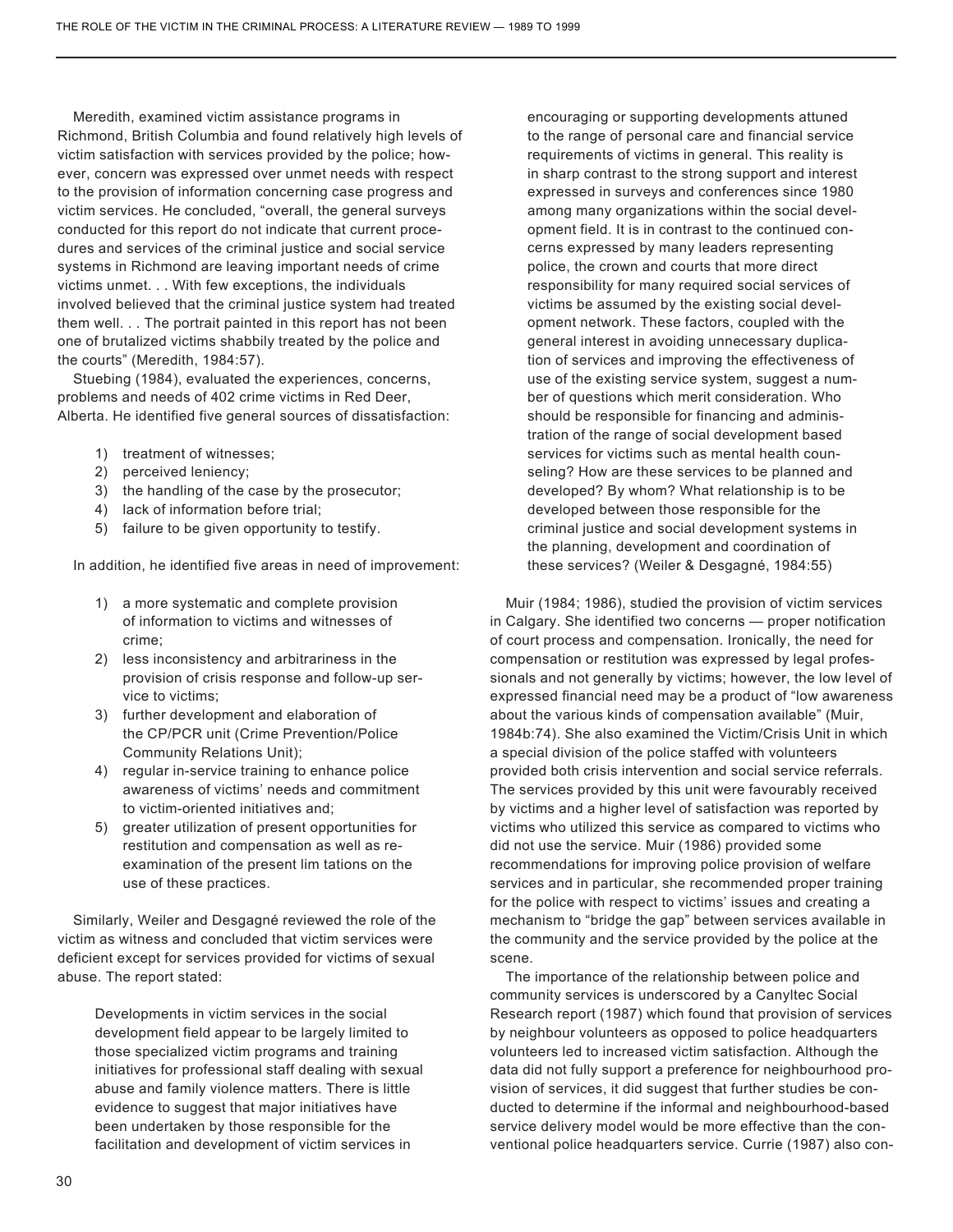cluded, in reviewing the Victim Support Worker Program in Vancouver (services for child sexual assault victims), that a community based program provides the most effective form of support. Finally, a 1992 review of the Child Victim-Witness Support Program in Toronto concluded that child welfare and criminal justice systems both lack adequate data to provide a rational basis for planning effective programs. With the increase in child testimony (as a result of changes to the Canada Evidence Act which facilitates the evidence of children), it has been concluded that the criminal justice system is ill-equipped to deal with these children and further education of criminal justice officials is indispensable in order to find effective ways to accommodate the special needs of child witnesses (Campbell Research, 1992).

Bragg reviewed the early victim assistance studies and concluded that victims had three basic needs and that these needs should be attended to by a co-ordinated effort of various social agencies, and not solely by the police. With respect to the needs of victims, she stated:

From these studies, the Research Division was able to accumulate considerable information regarding the needs of victims, and the level of services available to meet those needs. It seems that, in general, there are three types of needs for services as reported by victims. Immediately following an incident, victims express a need for emotional support, a sympathetic ear, and for those severely traumatized, a need for counselling. These crisis needs are usually met by friends and relatives. Professional help may be provided by crisis units of police departments, and various social services agencies such as transition houses or crisis centres. Wife assault victims may require emergency shelter, emergency transportation to a place of safety, and emergency financial aid for those who seek shelter away from home. These needs are usually met through friends or relatives, and sometimes through transition houses. In addition to the above-mentioned needs, some victims of crime also report the need for emergency medical aid or emergency home repair.

The second type of services desired by victims is follow-up services, usually in the form of information. For victims in general, this is more frequently cited than the need for crisis services. Most victims would appreciate more information on the progress of the case. Property crime victims are also interested in acquiring crime prevention information and assistance in speedy recovery of property. The majority of victims are unaware of the services that are provided by different agencies for victims of crime and would appreciate information on the availability of services in the community. This is especially true of wife assault victims who also require information on legal options and procedures.

For those victims who are subpoenaed as witnesses, they report a third type of need, which is court related. Witnesses are usually mystified by the court process, the role of the witness and their rights. They also would like to find out about the outcome of the case (as most are not informed after the case is concluded). (Bragg, 1986:4–5)

With respect to planning for the future, Bragg noted:

There has also been a change in the type of programs the research projects are involved in. An important finding from some of the earlier studies is that victims have multiple needs and that separate criminal justice and community agencies in isolation are not likely to meet the needs of victims adequately. This finding had led to the development of coordinated efforts to assist victims. Given this perspective, while recognizing the mandate of the Ministry with regard to policing, current projects are usually part of the coordinated programs rather than concentrating on victim assistance as linked to the police. (Bragg, 1986:16)

In 1991, a Department of Justice Canada study was conducted of victims' needs and services in Nova Scotia (Murphy, 1991). Finding a disparity in the delivery of services the report recommended giving funding priority to rural victims, the elderly, children and victims of sexual abuse or domestic assault. The study recommended the creation of province-wide standards for service requirements and suggested that a victim advocate or case worker be provided to the victim to facilitate access to services.

The 1998 Annual Report of the Victims' Services Division in Nova Scotia (Victims' Services Division (N.S.), 1998) reviewed various models for the provision of victim assistance and concluded that the best model of service delivery would be one based within the Department of Justice Canada but administered by staff which was independent of criminal justice officials.

Drawing upon a report completed by victims' rights groups (The Canadian Resource Centre of Victims of Crime), the Victim Services Division reached the following conclusion with respect to service delivery models:

Regional Victims' Services was established in 1992 following a research study into the needs of victims of crime. In his 1991 report, Victims' Needs and Service in Nova Scotia, Dr. Christopher Murphy stated that, "The province of Nova Scotia, through Victims' Services Division. . . has a formal responsibility to deliver services and protect victims' rights throughout the province."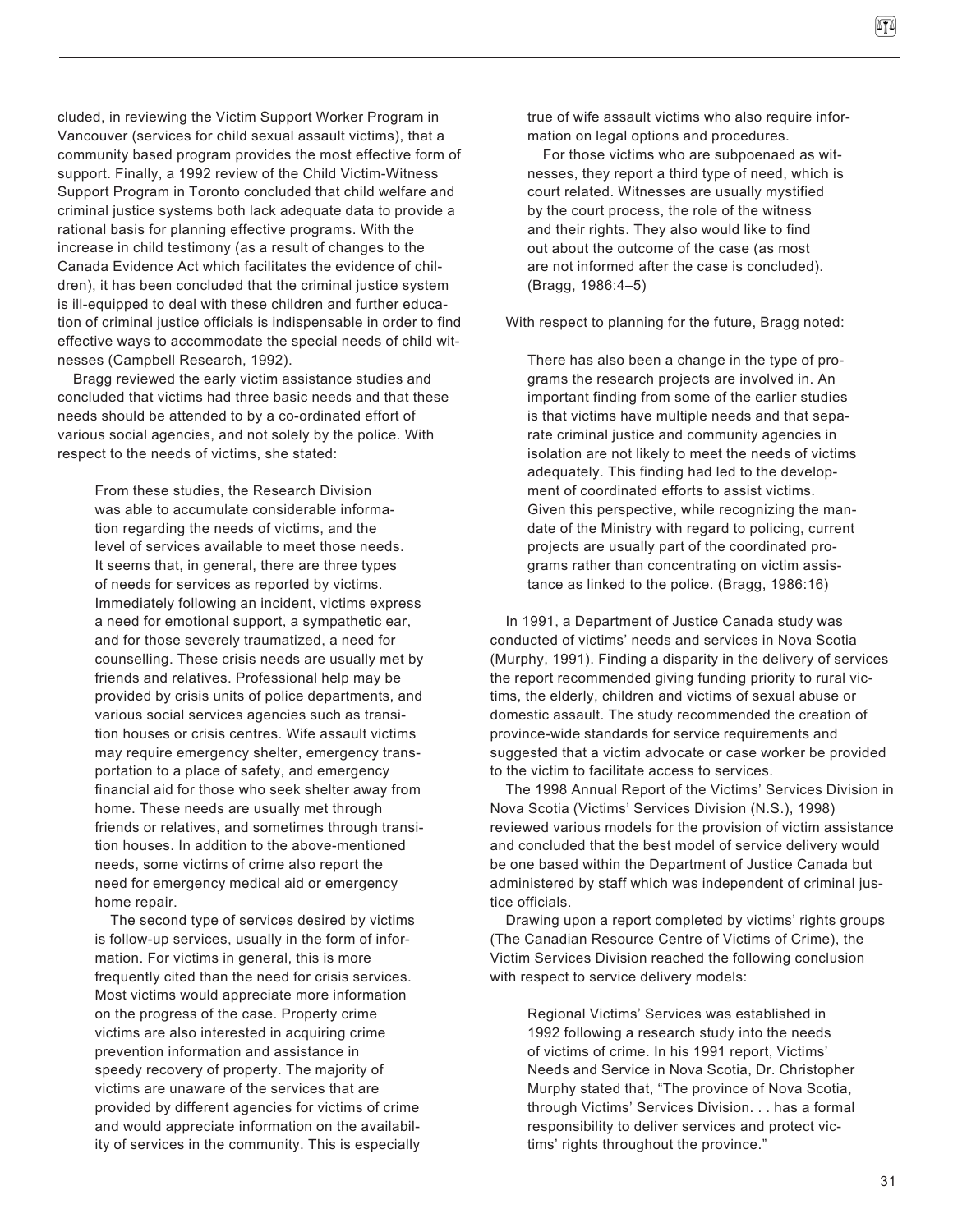Following consideration of the various models of service delivery, Dr. Murphy recommended adopting a system-based approach. The service was to be located within the Department of Justice, but independent of line-functions (i.e., Courts, Police, Prosecution Services, Corrections), thus enabling staff to take on an advocacy role within the system. In addition, the program would have strong links with the community to interface with other services to victims of crime.

At the time a system-based model of delivery was considered somewhat of a hybrid. Existing models were usually police-based, Crown/court or community based. Subsequently, the model has become well recognized. In a recent report on services to victims, Balancing The Scales: The State of Victims' Rights in Canada (produced by the Canadian Resources Centre of Victims of Crime, 1998) four types of delivery models were identified:

- 1. Police based victim services: usually located in police departments, these types of programs are designed to help the victims as soon as possible after their contact with the justice system begins. The types of services that police based programs may include are: death notification, information about the justice system, information about the investigation, assistance with victim impact statements and criminals injuries compensation applications, referrals, etc.
- 2. Crown/court based victims/witness services: usually located in courthouses, and work very closely with the Crown's office. The emphasis is on court preparation. The types of services offered may be: information about court process, tours of courthouse, emotional support throughout the court process, facilitate meetings with Crown, work with child witnesses/victims, etc. Obviously, victims usually only have contact with the Crown/court based programs if the police identify and arrest a suspect.
- 3. Community based victim services: these types of programs are usually not government operated, but may benefit from government funding. These programs also usually specialize in the types of victims they deal with, i.e., sexual assault centres, domestic violence transition homes, etc.
- 4. System based services: this is a relatively new approach to providing assistance to victims in that it is not "police" or "crown" based but "system" based. This means that the victim only has to go to one place to get the types of services they can access from both

police and crown based programs. The system based model has been adopted by both PEI and Nova Scotia. (Canadian Resource Centre: 6-7)

In the discussion on the different models of victim services the report of the Canadian Resource Centre of Victims of Crime concluded:

Probably the model victim service is one that can assist different types of victims through the system. For example, what domestic violence victims need is different from what the parents of a murdered child need. The model service is also one that can provide assistance and information on all the rights that victims have such as: compensation programs, what the provincial act says, what protection the Criminal Code offers young witnesses and sexual assault victims, what services are available in the community, etc. The service should also help victims communicate with both police and Crown. (Canadian Resource Centre: 6- 7)

Finally, there have been some recent studies of the Saskatchewan Victims of Domestic Violence Act. This legislation was passed in 1995 to provide special protective mechanisms for victims of domestic violence. Emergency Intervention Orders can be obtained from the court to issue restraining orders and removal orders from the matrimonial home. Victim assistance orders can be obtained from the Court of Queen's Bench to provide greater access to longterm financial remedies, and warrants of entry can be issued to allow the police to enter a home to remove a cohabitant from the premise and collect evidence of victimization. A 1996 evaluative study indicated that awareness of the program was minimal and that the police and courts did not have an effective system for tracking cases (Prairie Research, 1996). A 1999 follow-up study indicated that the Emergency Intervention Orders were effectively providing short-term protection, but that, due to lack of training, longer term remedies by way of a victim assistance order have not been effective (Prairie Research, 1999).

# 3.2.2.3 Compensation

As with many social welfare schemes, provincial crime compensation schemes have been attacked as "radically underinclusive and under siege" (Roach, 1999a:300), but in the 1990s little was written on this topic and the available literature is generally more descriptive than prescriptive. Faieta (1989), and Bailey (1989), provide general outlines of the operation of various compensation schemes with emphasis on Ontario. Burns (1992), provides a detailed guide to the operation of all the provincial schemes and his overall assessment of their operation is encouraging: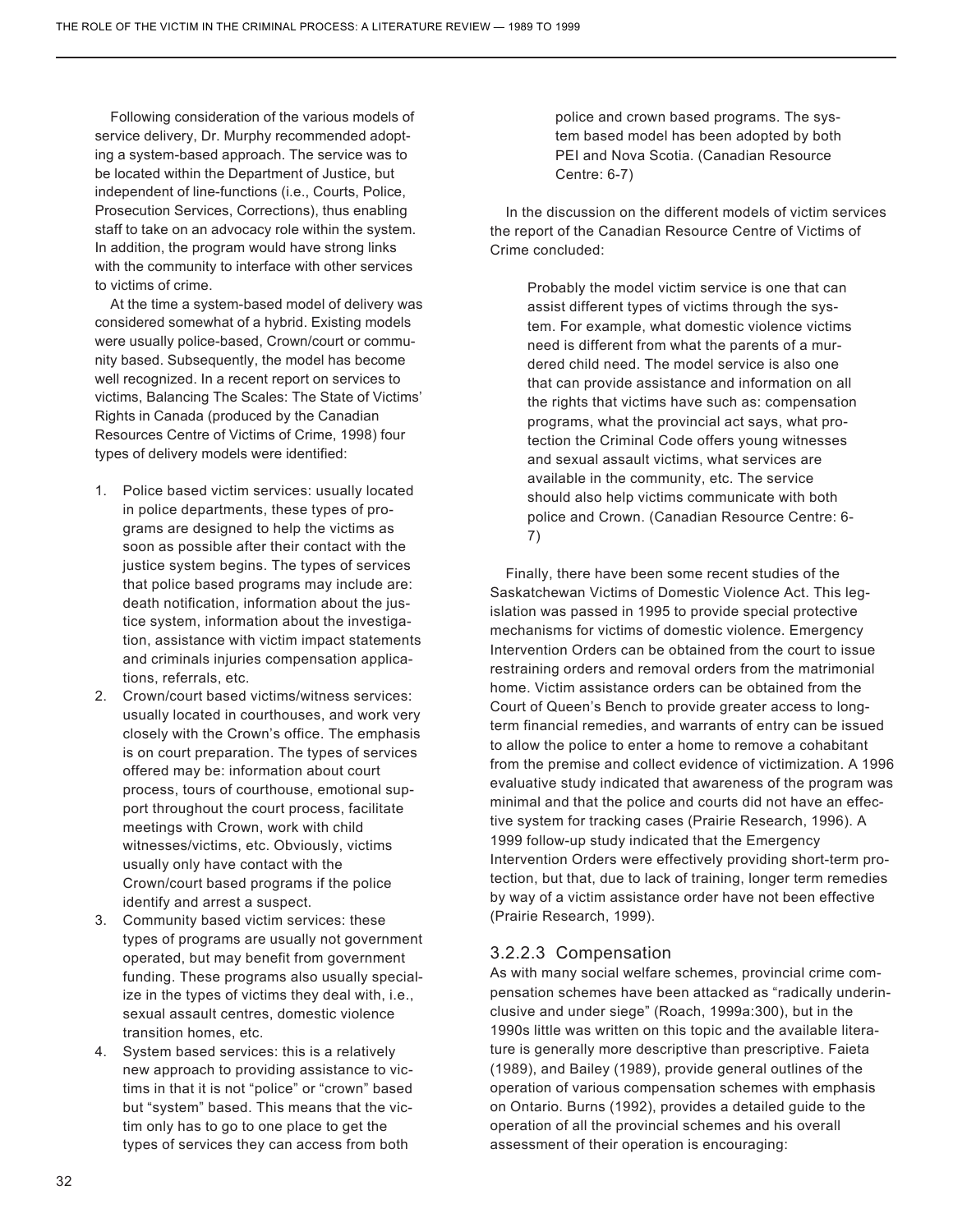The schemes are still relatively new and their administrators have been functioning under statutory guidelines that have been sometimes ambiguous and at times very narrow. There can be no doubt that the schemes have proved their worth. Countless crime victims have been and continue to be granted compensation for injuries they sustained as a result of their victimization. The fact that many of the schemes appear to have arbitrary inclusionary rules for recovery of compensation may be an argument for expanding their scope rather than disbanding them on the grounds of social inequity. . . At this stage, however, the schemes have evolved in terms of jurisdiction and practice to a point that apparently continues to satisfy the bulk of the public, the legislators and (presumably) the administrators themselves. Given the resources and the opportunity to gain access to them, the schemes should largely satisfy most of the victims of violent crime as well. (Burns, 1992:367–8)

It may be that the problems respecting compensation arise primarily as a result of a low level of awareness of the nature and function of the provincial service. A 1984 study by the Federal Solicitor General (Solicitor General Canada, 1984) found that only 13% of victims had been informed of their right to seek criminal compensation. This study reviewed victim awareness of seven urban jurisdictions, and it was concluded that fiscal restraint could be achieved through eligibility requirements and ceilings upon awards, and that fiscal restraint should not be achieved by uneven and arbitrary distribution of awareness and information.

Beyond these largely descriptive articles and books, there is also a significant body of literature of a critical nature exploring the failure of compensation boards to recognize the gendered nature of violence against women. Critical of decisions which have denied compensation to battered women, these articles make compelling arguments for the restructuring of the criteria of eligibility (Hughes, 1993; Langer, 1991; Weigers, 1994; Sheehy, 1994). The commentaries argue that the tribunals often engage in "blaming the victim", and this has resulted in the rejection of meritorious applications from battered women and prostitutes. In the 1980s, an assessment of compensation in Quebec confirmed that 21.7% of applications were rejected due to the victim's fault (Baril et al., 1984). Complaints were also made in relation to the overly bureaucratic approach taken by the tribunal to the processing of claims. The 1994 Ontario Standing Committee on Administration of Justice did not cite "blaming the victim" as a recurring problem but did cite inordinate delay and inadequate levels of compensation as significant concerns (Ontario Legislative Assembly, 1994).

# BIBLIOGRAPHICAL MATERIALS

# (1) Academic Literature

# Pre-1990

Bailey, S. (1989). Pennies from heaven: The Ontario Criminal Injuries Compensation Board. Journal of Law and Social Policy, 5, 112. Barfknecht, D. (1985). Concerns of Canada's victims rights move-

ment. Can. Community L. J., 8, 83. Bonta, J., Motiuk, L., & Sonnichsen, P. (1983). Restitution in correctional half-way houses: victim satisfaction, attitudes, and recidivism. Can. J. Crim., 25, 277.

Carter, R. (1987). Only the good deserve compensation: A comment on R. ex rel. Foy v. Crimes Compensation Board of Saskatchewan. Sask. L. Rev., 51, 163.

Clarke, P. (1986). Is there a place for the victim in the prosecution process? Can. Criminology Forum, 8, 31.

Dittenhoffer, T., & Ericson, R. (1983). The victim-offender reconciliation program: A message to correctional reformers. U. T. L. J., 33, 315.

Drennan-Searson, P., Waller, I., & Weiler, R. (1987). The Victims' Movement in Canada and Abroad. Its Implication for Psychiatrists. [York University Library, HV 6250. 3 C3 D73.].

Faieta, M. (1989). The Ontario Criminal Injuries Compensation Board: Application by victims of spousal assault. Advocates' Soc. J., 2, 9.

Gunn, R., & Minch, C. (1989). Sexual assault: The dilemma of disclosure and the question of conviction. J. Law & Society, 4, 202.

Riedel, K. (1989). The Victim's Guide to the Canadian Justice System. Scarborough: Centennial College Press.

Rubel, H. (1986). Victim participation in sentencing proceedings. Crim. L. Q., 28, 226.

- Stark, J. (1985). The Rights of Crime Victims. Toronto: Bantam Books.
- Trudelle, J. (1984). Crime Victims Compensation in Quebec. Montreal: Legal Information Research Group, McGill University.

# 1990

Laflamme-Cusson, S. (1990). The declaration of the victim in court: Evaluation of an experiment in Montreal law courts. Criminologie, 23, 73.

Libman, R. (1990). Legislative update — Bill C-89: victim fine surcharges. J.M.V.L., 2, 121.

- McGilliwray, A. (1990). Abused children in the courts: Adjusting the scales after Bill C-15. Manitoba L. J., 19, 549.
- Van Ginkel, D. (1990). Finally compensating the victim. Can. J. Fam. L., 8, 388.
- Waller, I. (1990). Victims, safer communities and sentencing. Can. J. Criminology, 461.

# 1991

Acorn, A. (1991). R. v. Seaboyer: Pornographic imagination and the springs of relevance. Const. Forum, 3, 25.

Boyle, & MacCrimmon. (1991). R. v. Seaboyer: A lost cause. C. R. (4th). 7, 225.

Giliberti, C. (1991). Evaluation of Victim Impact Statement Projects in Canada: A Summary of the Findings. In G. Kaiser, H. Kury & J. Albrecht (Eds.), Victims and Criminal Justice. Freiburg: Max-Planck Institute.

Langer, R. (1991). Battered women and the Criminal Injuries Compensation Board. Sask. L. Rev., 55, 453.

Weitekamp, E. (1991). Recent developments on restitution and victim-offender reconciliation in the USA and Canada: An assessment. In G. Kaiser, H. Kury & J. Albrecht (Eds.), Victims and Criminal Justice. Freiburg: Max-Planck Institute.

Viens, C. (1989). Le projet de loi, C-89: 'Justice pour les victimes d'actes criminels'. Droit Criminal, 133.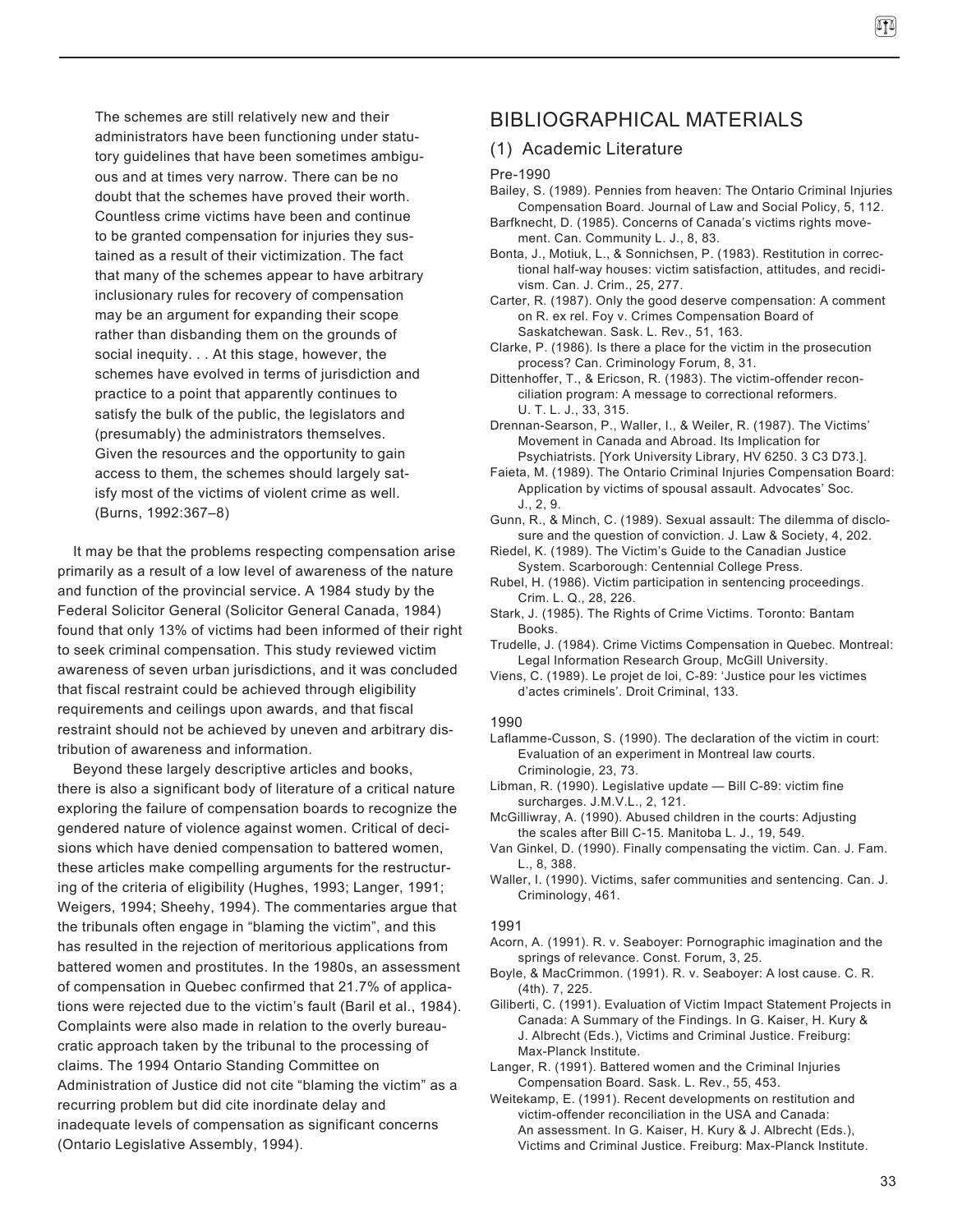#### 1992

- Allman, A. (1992). A reply to R. v. Seaboyer: A lost cause. C.R. (4th), 10, 153.
- Burns, P. (1992). Criminal Injuries Compensation (2nd ed.). Toronto: Butterworths.
- Castel, J. (1992). The use of screens and closed-circuit television in the prosecution of child sexual abuse cases: Necessary protection for children or a violation of the rights of the accused? Can. J. Fam. L., 10, 283.
- Cogswell, C. (1992). The issue of relevance in R. v. Seaboyer. Dal. J. Leg. Studies, 1, 197.
- Delisle, R.J. (1992). Potential Charter challenges to the new rape shield law. C.R. (4th), 13, 390.
- Des Rosiers, N. (1992). Limitation periods and civil remedies for childhood sexual abuse. Can. Fam. L. Q., 9, 43.
- Shaffer, M. (1992). R. v. Seaboyer: A case comment. C. J. W. L., 5, 207.

#### 1993

- Bala, N. (1993). Criminal Code amendments to increase protection to children and women: Bills C-126 and C-1. C. R., 21, 465.
- Feldthusen, B. (1993). The civil action for sexual battery: Therapeutic jurisprudence? Ottawa L. Rev., 25, 203.
- Hughes, P. (1993). How many times a victim? L. (A.) v. Saskatchewan (Crimes Compensation Board), and Pigeau v. Crowell. C.J.W.L., 6, 502.
- Neeb, J., & Harper, S. (1993). Civil Action for Childhood Sexual Abuse: A Practical Guide. Toronto: Butterworths.
- Skurka, S. (1993). Two scales of justice: The victim as adversary. Criminal Law Quarterly, 35, 334.
- Young, A. (1993). Two scales of justice: A reply. Criminal Law Quarterly, 35, 355.

#### 1994

- Corbett, M.C., & Sonnen, A. (1994). Disclosure of complainants' records in sexual assault trials. Crim. L. Q., 37, 37.
- Coughlan, S.G. (1994). Sexual assault complainants and psychiatric records: keeping exceptions to confidentiality truly exceptional. Health L. J., 2, 135.
- Mosher, J. (1994). Challenging limitation periods: Civil claims by adult survivors of incest. U.T.L.J., 44, 169.
- Schwartz, H. (1994). Sex with the accused on other occasions: The evisceration of the rape shield law. C.R. (4th), 31, 232.
- Sheehy, E. (1994). Compensation for women who have been raped. In J. Roberts & R. Mohr (Eds.), Confronting Sexual Assault: A Decade of Legal and Social Change. Toronto: University of Toronto Press.
- Wiegers, W. (1994). Compensation for wife abuse: Empowering victims? U.B.C.L. Rev., 28, 247.

#### 1995

- Neufeld, A. (1995). A(L.L.) v. B. (A.): A case comment on the production of sexual assault counselling records. Sask. L. Rev., 59, 335.
- Pilon, M. (1995a, November 24). Victims' Rights Legislation and the Canadian Constitution. Ottawa: Library of Parliament.
- Pilon, M. (1995b, August 15). Victims' Rights and Services. Ottawa: Library of Parliament.
- Valverde, M., MacLeod, L., & Johnson, K. (Eds.). (1995). Wife Assault and the Canadian Justice System. Toronto: Centre for Criminology.

#### 1996

- Alderson, D. (1996). R. v. O'Connor and Bill C-46: Two wrongs don't make a right. Crim. L.Q., 39, 181.
- Bennett, E. (1996). Disclosure of complainants medical and therapeutic records. Can. Crim. L. Rev., 1, 17.
- Cameron, J. (1996). Tradition and change under the charter: The adversary system, third party interests and the legitimacy of criminal justice in Canada. In J. Cameron (Ed.), The Charter's Impact on the Criminal Justice System. Scarborough: Carswell.
- Feldthusen, B. (1996). Access to the private therapeutic records of sexual assault complainants. Can. Bar Rev., 75, 537.
- Holmes, H. (1996). Access to third party records: Does R. v. O'Connor make a difference. C.R. (4th), 44, 144.
- MacCrimmon, M. (1996). Trial by ordeal. Can. Crim. L. Rev., 1, 31.
- Mitchell, G. (1996). Abuse of process and the Crown's disclosure obligation. C.R. (4th), 44, 130.
- Peters, M. (1996). Third party disclosure under O'Connor: Defence concerns. C.R. (4th), 44, 1.
- Renaud, G. (1996). The reformed Code of Criminal Restitution: Some observations. Advocate, 54, 725.
- Renaud, G. (1996). Rules Governing Restitution Orders. Ontario Appeal Cases, 87, 385.
- Struesser, L. (1996). General principles concerning disclosure. Can. Crim. L. Rev., 1, 1.
- Young, A. (1996). When titans clash: The limits of constitutional adjudication. C.R. (4th), 44, 152.

#### 1997

- Busby, K. (1997). Discriminatory uses of personal records in sexual violence cases. C.J.W. L., 9, 148.
- Cooper, J., & Lewis, G. (1997). Community notification of high risk sex offenders: The Manitoba model. U.N.B.L.J., 46, 171.
- Doueck, H., Weston, E., Filbert, L., Beekhuis, R., & Redlich, H. (1997). A child witness advocacy program: Caretakers and professionals' views. J. Child Sexual Abuse, 6, 113.
- Epp, J.A. (1996–1997). Production of confidential records held by a third party in sexual assault cases: R. v. O'Connor. Ottawa L. Rev., 28, 191.
- Gaudreault, A. (1997). Restitution measures: A promising aspect of the recent sentencing reform. Justice Rep., 12, 9.
- Hanna, C. (1997). Living with risk: The American experience with sex offender legislation. U.N.B.L.J., 46, 153.
- Holmes, H. (1997). An analysis of Bill C-46, production of records in sexual offence proceedings. Canadian Crim. L. Rev., 2, 71.
- Nielson, L. (1997). Spousal abuse, children and the courts: The case for social rather than legal change. Can. J. Law and Society, 12, 101.
- Van Dieen, J. (1997). O'Connor and Bill C-46: Differences in approach. Queen's L.J., 23, 1.

#### 1999

Kaukinen, C., & Colavecchia, S. (1999). Public perceptions of the courts: An examination of attitudes toward the treatment of victims and accused. Can. J. Crim., 41, 365.

Macfarlane, B., & Keating, H. (1999). Horrific video tapes as evidence: Balancing open court and victims' privacy. Crim. L.Q., 41, 413.

- Roach, K. (1999). Due Process and Victims' Rights: The New Law and Politics of Criminal Justice. Toronto: University of Toronto Press.
- Umbreit, M. (1999). Victim-offender mediation in Canada: The impact of an emerging social work intervention. Int'l Social Work, 42, 215.

# (2) Government Reports

#### Pre-1990

- Baril, M., Laflamme-Cusson, S., & Beauchemin, S. (1984). Crime Victims Compensation: An Assessment of the Quebec JVAC Program. Ottawa: Department of Justice Canada.
- Bragg, C. (1986). Meeting the Needs of Victims: Some Research Findings. Ottawa: Solicitor General, Ministry Secretariat.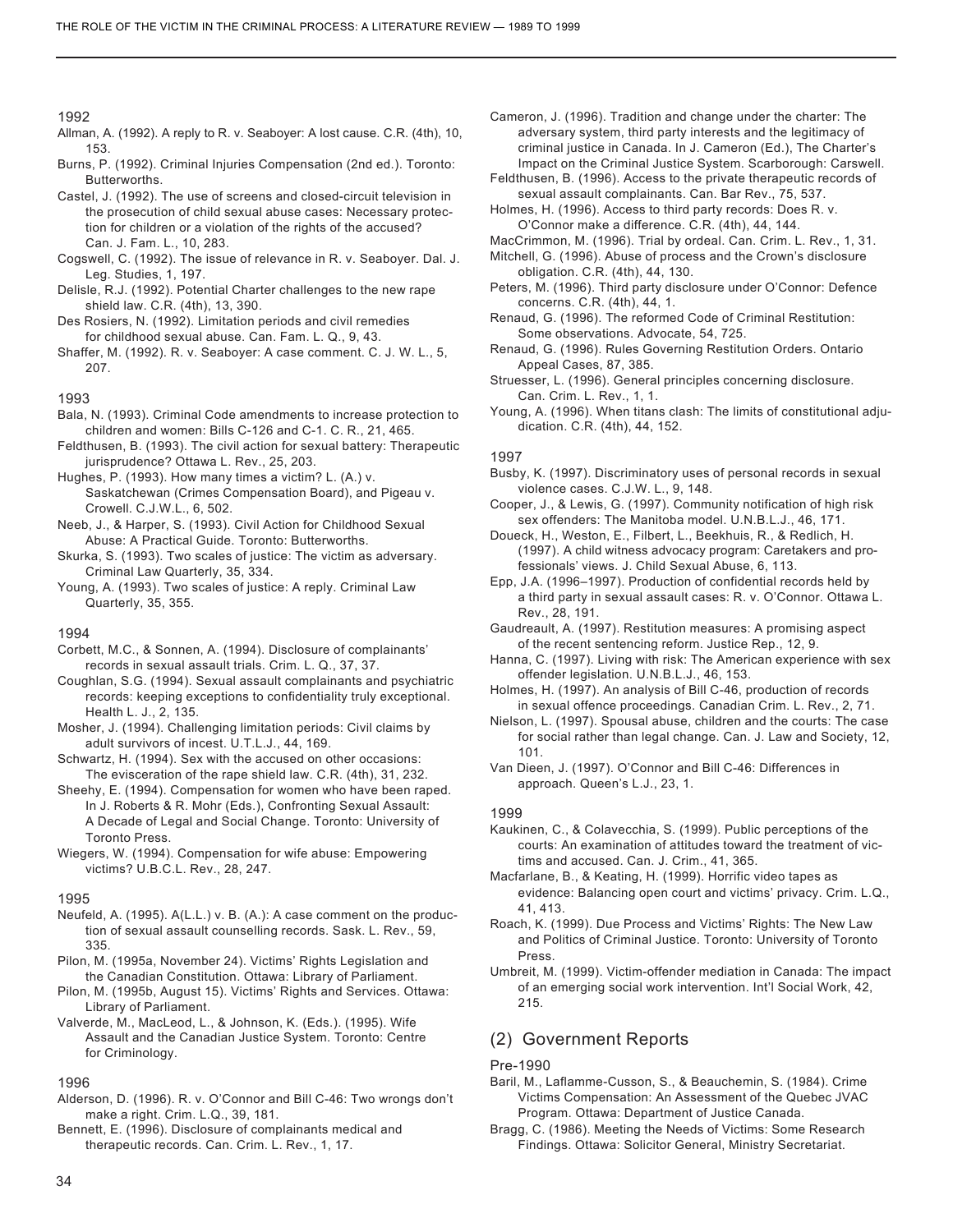Brickey, S. (1984). Winnipeg Victim/Witness Assistance Program: Background Report. Ottawa: Research Division, Ministry of the Solicitor General Canada.

Brickey, S., & Guest, A. (1984). The Evaluation of the Winnipeg Victim/Witness Assistance Program, Crime Victims (Working Paper No. 8.). Ottawa: Department of Justice Canada.

British Columbia Ministry of Attorney General. (1987). Victims Assistance Program: Balancing the Scales for Victims of Crimes: Discussion Paper. Victoria: Author.

Canadian Sentencing Commission. (1987). Sentencing Reform: A Canadian Approach. Ottawa: Ministry of Supply and Services Canada.

Canyltec Social Research Corporation. (1987). An Evaluation of Two Approaches to Delivery of Police Based Victim Assistance: Neighbourhood-Focussed vs. Headquarters Based. Ottawa: Research Division, Ministry of the Solicitor General Canada.

Clarke, T. (1988). Winnipeg Victim Impact Statement Pilot Project: Final Report, January 20, 1986 – March 31, 1988. Winnipeg: Manitoba Victim/Witness Advisory Board.

Conway, E.R. (1987). The P.E.I. Committee on Victims of Crime: Report for the Victims of Crime Monitoring & Evaluation Study. P. E. I. Department of Justice and Programmes Branch, Solicitor General Canada.

Conway, E., & Mayne, C. (1987). Final Report for the Victims of Crime Monitoring & Evaluation Study, Prince Edward Island. Volume 1, Charlottetown: P. E. I. Committee on Victims of Crime.

Currie, J. (1987). A Review of the Victim Support Worker Program. Ottawa: Department of Justice Canada, Research and Development Directorate, Corporate Policy and Programs Sector.

Department of Justice Canada. (1987). New Brunswick. Dept of Justice. Annual Report, Compensation for Victims of Crime Act for the Period April, 1986 to March 31, 1987 [Fredericton] N.B.

Department of Justice Canada (1988). After Sexual Assault: Your Guide to the Criminal Justice System. Ottawa: Communications and Public Affairs.

Gdalevitch, R. (1988). Responses to Criminal Victimization. Ottawa: National Library of Canada.

Greaves, P. (1988). Victims of Violent Crimes: A Study of Victim Services in Ottawa and their Treatment of Post-Traumatic Stress Disorder. Ottawa: National Library of Canada.

Jehu, D. (1987). An Intervention Program for Women who were Sexually Victimized in Childhood or Adolescence: Final Report. Ottawa: Family Violence Prevention Division, Health and Welfare Canada.

Lane, E.B., & McLaughlin, B.(1989) Review of the Yukon Victim-Witness Administration Program. Ottawa: Research Section, Department of Justice Canada.

Manitoba Attorney General. (1989). An Integrated Approach to Crime Prevention and Victims Assistance: A Discussion Paper. Winnipeg: Author.

Meredith, C. (1984). Final Report of the Study for the Planning of Victim Assistance Services in Richmond, B. C. Volume II. Solicitor General, Ministry Secretariat.

Meredith, C. (1984). Overview and Annotated Bibliography of the Needs of Crime Victims. Ministry of the Solicitor General Canada.

Muir, J. (1984a). Victim Services in Calgary — The program, the Research. Ottawa: Research Division, Ministry of the Solicitor General Canada.

Muir, J. (1984b). Evaluation, Calgary's Victim/Crisis Unit: A Summary of Evaluation Findings and Discussion of Issues. Ottawa: Ministry of the Solicitor General Canada.

Muir, J. (1984c). Crime Victims' Needs in Calgary. Ottawa: Research Division, Ministry of the Solicitor General Canada.

Muir, J. (1986). A Model Victim Service Program for Police Officers. Research Division, Ministry of the Solicitor General Canada.

National Parole Board. (1989). Victims: Questions and Answers on Parole. Communications Division, National Parole Board.

Ontario Ministry of the Solicitor General. (1988). Information for Victims and Witnesses of Crime. Toronto: Author.

Ontario Ministry of the Attorney General. (1988). Victim/Witness Assistance Program: We Help You Feel More Comfortable with the Court Process. Toronto: Author.

Solicitor General. (1989). An Evaluation of Two Approaches to Delivery of Police-based Victim Assistance: Neighbourhood-Focussed vs. Headquarters-based. Ministry Secretariat.

Solicitor General. (1984). Awareness and Use of Crime Compensation Programs. Statistics Division, Programs Branch.

Solicitor General. (1985). The Final Report of the Study for the Planning of Victim Assistance Services in the St. John's Metropolitan Area and Corner Brook, Newfoundland. Ministry Secretariat.

Solicitor General. (1984). Final Report of the Study for the Planning of Victim Assistance Services on P.E.I. Volume 1. Ministry Secretariat.

Solicitor General. (1984). Who are the Victims? Ministry Secretariat. Solicitor General of Canada. (1985). Victim Impact Statements.

Stuebing, W.K. (1984). Victims and Witnesses: Experiences, Needs and Community/Criminal Justice Response. Ottawa: Department of Justice.

Waller, I. (1987). The Role of the Victim in Sentencing and Related Processes. Department of Justice.

# 1990

Dodd, J. (1990). Responding to Victims of Crime: Information for Police in Prince Edward Island, Charlottetown: Community Legal Information Association of Prince Edward Island.

Focus Consultants et al. (1990). Victim Impact Statements in Canada, Vol. 1–7. Ottawa: Department of Justice.

#### 1991

Advisory Board on Victims' Issues. (1991). Victims of Crime in Ontario: A Vision for the 1990s.

CS/RESORS Consulting Ltd. (1991). The Impact of Legislative Change on Survivors of Sexual Assault: A Survey of Front Line Agencies. Ottawa: Department of Justice Canada.

MacLeod, F. (1991). Volunteer Management: Victims Support Worker Handbook. Justice Institute of B.C.

Murphy, C. (1991). Victims Needs and Services in Nova Scotia Research Project. Ottawa: Research and Development Directorate, Corporate Policy Programs and Research Sector, Department of Justice Canada.

Prince Edward Island Department of Health and Social Services. (1991). Annual Report, Victims of Crime Act, R.S.P.E.I. 1988, Cap. V-3.1. Charlottetown: Prince Edward Island Department of Justice.

Quong, P. (1991). Victims of Crime: Victim Support Worker Handbook. Victim Assistance Program, Justice Institute of B.C.

Weiler, R., & Desgagné, J.G. (1984). Victims and Witnesses of Crime in Canada. Department of Justice.

Campbell Research Associates, Social Data Research Limited. (1992). Program Review of the Child Victim-Witness Support Project. Ottawa: Department of Justice Canada.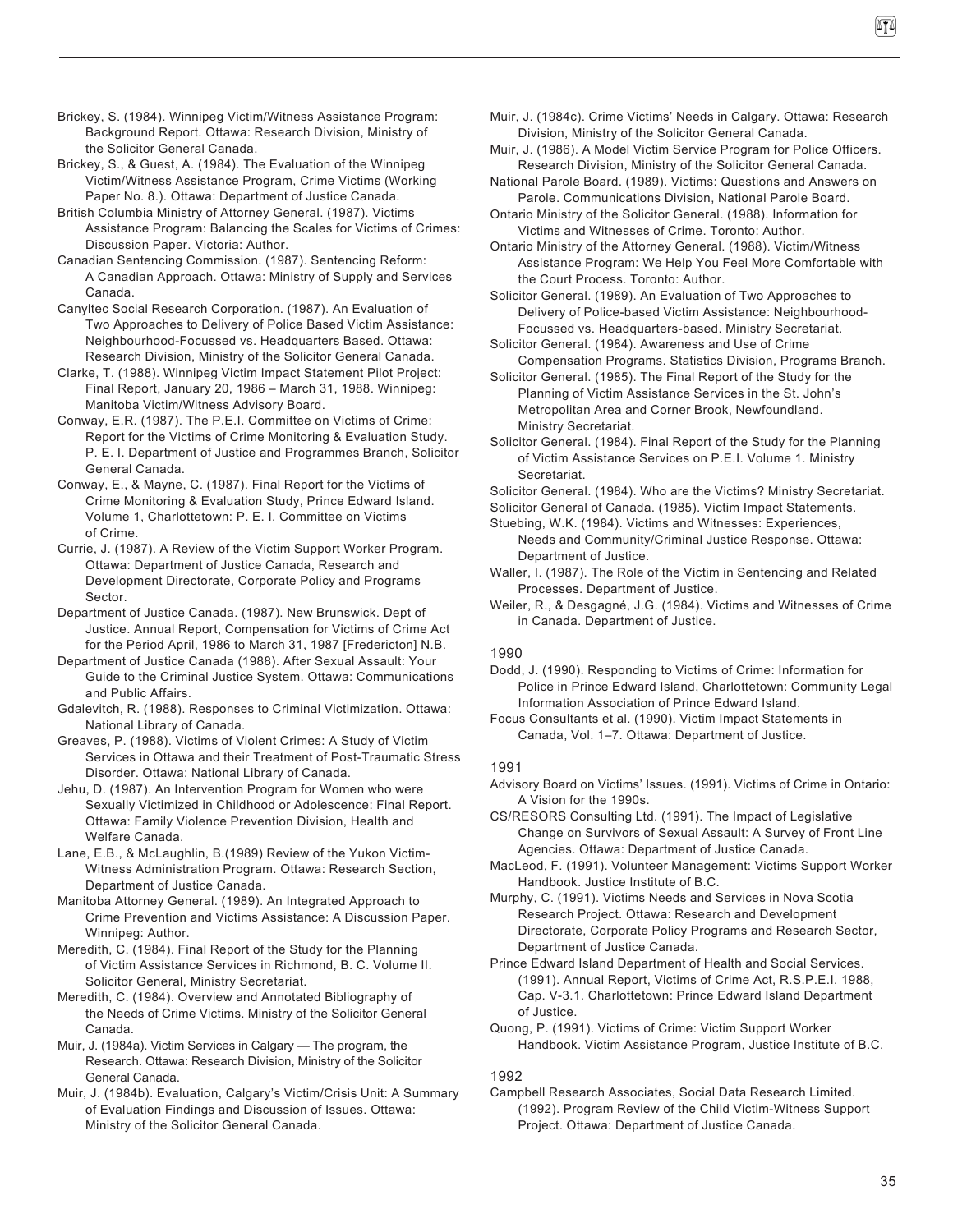- Markesteyn, T. (1992). The Psychological Impact of Non-sexual Criminal Offences on Victims. Ottawa: Solicitor General, Ministry Secretariat.
- Roberts, T. (1992). Assessment of the Victim Impact Statement in British Columbia. Ottawa: Department of Justice Canada.

#### 1993

Standing Committee on Administration of Justice. (1993). Report under Standing Order 125 on Victims of Crime. Toronto: Standing Committee on Administration of Justice.

#### 1994

- Axon, L., & Hann, B. (1994). Helping Victims Through Fine Surcharges. Ottawa: Research and Statistics Directorate, Corporate Management, Policy and Programs Sector, Department of Justice Canada.
- Gill, R. (1994). Inventory of Public Legal Education and Information Materials and Programs Related to Crime Prevention and Victims. Ottawa: Department of Justice Canada.
- Ontario Legislative Assembly, Standing Committee on Administration of Justice. (1994). Report under Standing Order 125 on the Relationship Between Victims of Crime and the Justice System in Ontario: Current Status and Improvements. Toronto: Standing Committee on Administration of Justice.

1996

- Prairie Research Associates. (1996). Review of Saskatchewan Victims of Domestic Violence Act. Ottawa: Research Statistics and Evaluation Directorate, Policy Sector, Department of Justice Canada.
- Prince Edward Island Dept. of Provincial Affairs and Attorney General. (1995–1996). Annual Report Victims of Crime Act, R.S.P.E.I. 1988, Cap V-3.1. Charlottetown: Prince Edward Island Dept. of Provincial Affairs and Attorney General.

#### 1998

- Government of Canada. (1998). Response to the Fourteenth Report of the Standing Committee on Justice and Human Rights — A Voice not a Veto. Ottawa: Government of Canada.
- Victims' Services Division (N.S.). (1998). Activity Report April 1, 1997 — March 31, 1998. Nova Scotia Department of Justice.

#### 1999

Prairie Research Associates. (1999). A Further Review of Saskatchewan Victims of Domestic Violence Act. Ottawa: Research and Statistics Division, Policy Sector, Department of Justice Canada.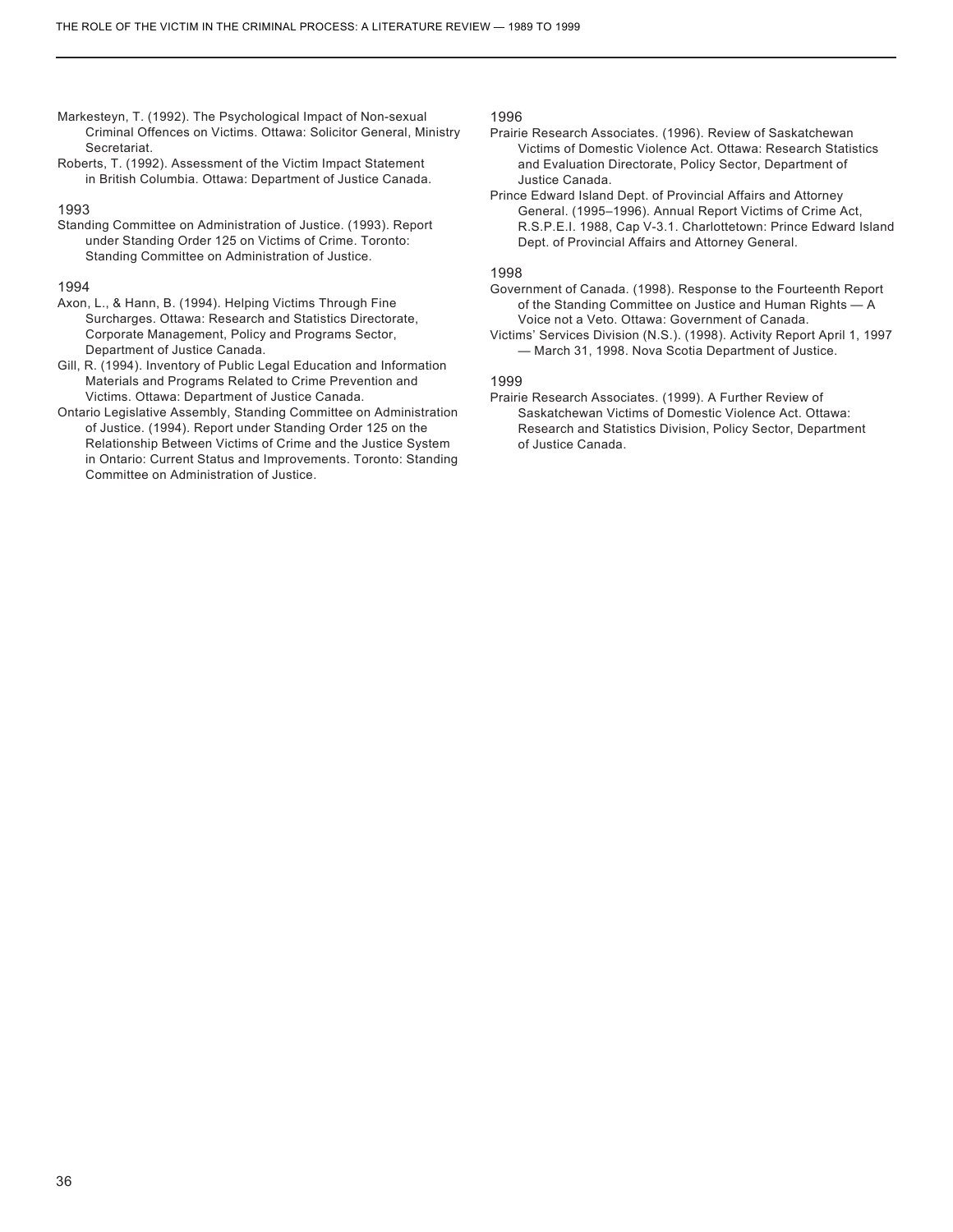# 4.0 Victims' Rights Around the World

# 4.1 INTRODUCTION

arlier this century, common law and civil law jurisdictions were considered mutually exclusive paradigms for administering justice. With the development of comparative law studies this century, many common law jurists started to explore the unique features of the civil law, 'inquisitorial' system of criminal justice to determine if this mode of justice could address some of the shortcomings and failures of adversarial justice. Consistent with the trend is a burgeoning body of comparative literature on victims' rights with a view to determining the most effective and efficient manner of implementing these rights.

For the most part, the victims' rights reforms around the world are remarkably uniform. Of course, there are variations on the theme, but putting aside the unique "adhesion" procedures in most European countries (a process whereby the victim becomes a secondary prosecutor in the criminal process), all jurisdictions have adopted some form of victims' rights model (including compensation schemes, victim assistance programs, or participatory rights through victim impact statements and victims' Bills of Rights). As would be expected, the Commonwealth jurisdictions present the most relevant data for the purpose of comparison with Canada. The similar common law heritage, the use of administrative guidelines as opposed to legislation to promote victims' rights and the discretionary sentencing regimes all contribute to an identity of legal culture which facilitates comparative analysis. The American experience shares the same common law heritage but there are differences in legal culture and legal process (especially the rise of determinate and presumptive sentencing) which may prevent drawing helpful conclusions from this experience. Many American commentators have expressed regret over the unduly politicized nature of the victims' rights debate (Henderson, 1998; Mosteller, 1998), and the prolific outpouring of literature on a Federal constitutional amendment for victims has rendered much of this literature irrelevant from a Canadian perspective.

The European experience is clearly premised upon the most dissimilar legal culture; however, some of the unique components of the civil law tradition may serve to dispel some of the reservations and concerns expressed by legal professionals in common law jurisdictions regarding the increase in victim participatory rights. Many lawyers would argue that whether or not victims' rights have received international recognition as a human right, the adversarial trial process will collapse if victims can override prosecutorial decisions or if victims are allowed to participate in trial proceedings. To counter this doom and gloom prognosis, it is instructive to look at the European experience. First, most European jurisdictions allow for some form of judicial review of prosecutorial

decisions. For example, in the Netherlands and Greece a victim can have a court review a prosecutor's decision not to proceed with a prosecution. Second, most jurisdictions have followed the lead of France in creating an action civile in which the victim can attach his/her civil claim to the criminal prosecution and thus participate as an equal with legal representation and the right to cross-examine. Even when the victim does not have an independent, civil cause of action, some jurisdictions allow the victim to participate as a 'secondary' prosecutor. For example, in Germany the nebenklage procedure allows victims of serious violent crime to participate at the trial with a state-funded lawyer. To date, none of the criminal justice systems of these jurisdictions have collapsed under the weight of victim involvement and the German experience with the nebenklage procedure demonstrates that very few victims actually take the opportunity to participate as a 'secondary' prosecutor. For the most part, European crime victims are content to leave carriage of the prosecution to public officials, but the fact that they know they can participate, if the need arises, appears to lead to greater satisfaction with the process.

European crime victims can, and do on occasion, participate in criminal trials, and this should counter the dire prediction that victim involvement will lead to chaos within the justice system. It is not fear of collapse but fear of institutional adjustment that compels most legal professionals to fight against any further incursions into the process by victims. It must still be recognized that there are certain structural and constitutional components of our adversarial trial system that would not allow for a simple transplant of the European conception of victim as secondary prosecutor. For example, the constitutional division between criminal law (federal) and civil law (provincial) would not readily permit for the attachment of a 'parasitic' civil claim onto an existing criminal prosecution. Furthermore, the European process is judge-driven (i.e., the judge, and not the lawyers, presents the case) and the introduction of another lawyer into this process to represent the victim does not necessarily lengthen or complicate trials as European lawyers do not have as large a role to play as their Anglo-American-Canadian counterparts. There is a legitimate concern that in our adversarial system, with its focus on lawyers and the value of rigorous advocacy, the introduction of a represented victim into the process could serve to lengthen a trial process which already appears bloated and inefficient.

The reason why victim law reform has taken similar forms around the world is due to the fact that most of the reform was predicated upon the 1985 United Nations Declaration of Basic Principles of Justice for Victims of Crime and Abuse of Power (a document co-sponsored by Canada). Further uniformity was achieved in Europe with the passage of the 1983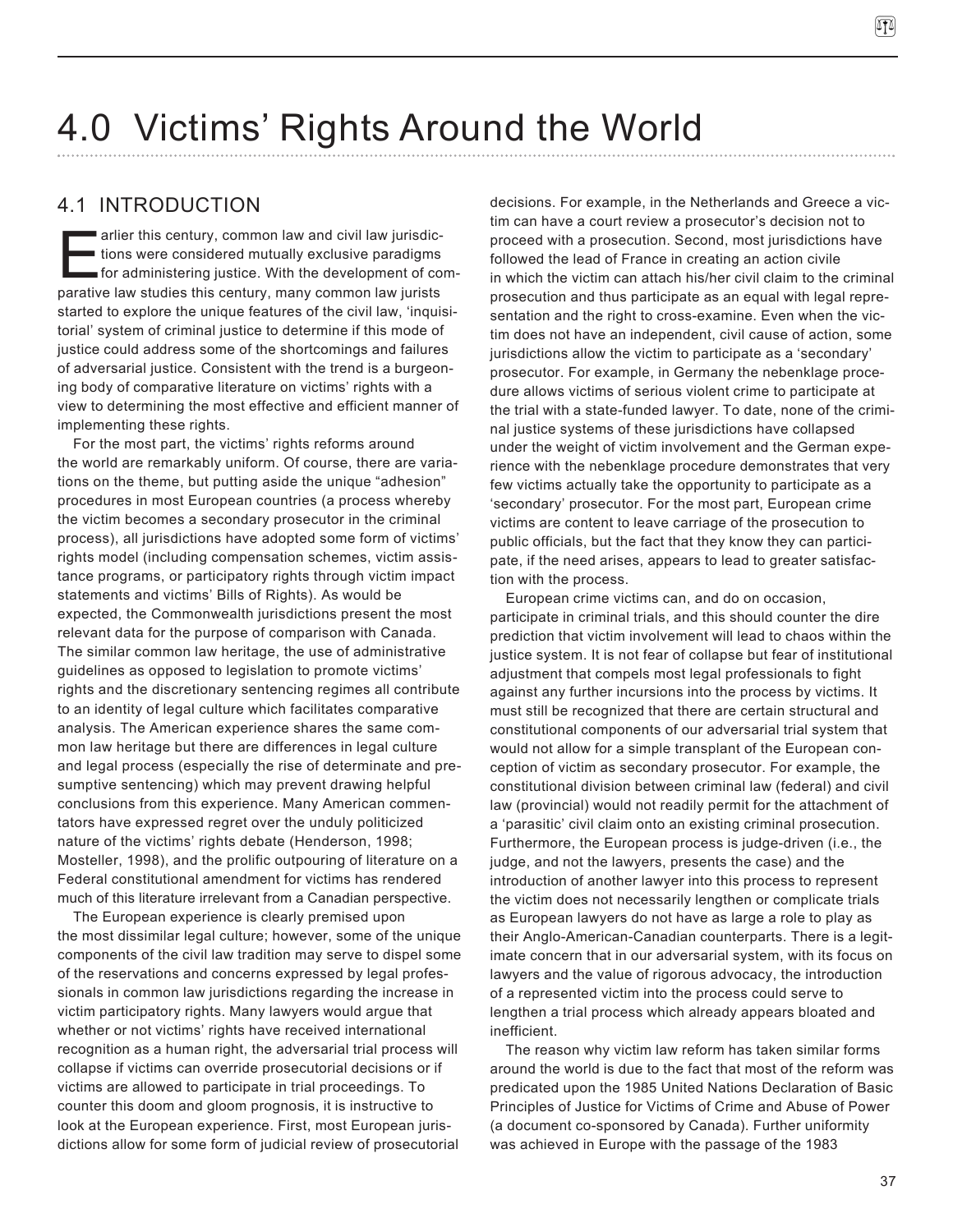European Convention on the Compensation of Victims of Violent Crime and the 1985 Recommendation R(85) (The Position of the Victim in the Framework of Criminal Law and Procedure) of the Committee of Ministers of the Council of Europe (Muller-Rappard, 1990). In many ways this latter policy is simply the European counterpart of the North American Victims' Bills of Rights. The convergence of victims' rights reform around the world is underscored by the 1998 publications of a United Nations Guide for Policymakers on the Implementation of the United Nations Declaration and the United Nations Handbook on Justice for Victims (both documents are available on the International Victimology Website — www.victimology.nl/rechts.htm). These implementation guides recognize some regional variation in the establishment of programs for victims, but, for the most part, the documents suggest the establishment of fairly uniform practices.

Although this report will focus upon the common threads among the jurisdictions, it is important to keep in mind the significant differences. In particular, there appears to be a larger and more developed volunteer infrastructure in place outside Canada for the provision of victims' services and rights. Victim Support in England and the National Organization for Victim Assistance in the US (Maguire & Shapland, 1997; Young, 1990) are examples of non-governmental agencies that make a significant contribution to the provision of victims' rights and services. Victims' rights associations do exist in Canada, e.g., CAVEAT (www.caveat.org), Canadian Resource Centre for Victims of Crime (www.crcvc.ca), MADD Canada (www.madd.ca), but compared to volunteer agencies in other jurisdictions, these Canadian counterparts make only a modest contribution to the provision of services and rights. In drawing comparisons between Canada and other jurisdictions, it is unclear to what extent the prominence of private agencies in other jurisdictions serve to confound the comparative analysis.

With respect to the available literature for this part of the report, it must be noted that the bibliographical listings are not intended to be exhaustive. Unlike the Canadian review, less reliance was placed upon the collection and review of government reports, and with respect to European literature, the report is restricted to literature available in the English language. As mentioned earlier, the American literature is not only voluminous but it is endlessly repetitive. Accordingly, not all available American material is listed and the bibliographical listings attempt to primarily capture leading articles and a selective sample of the literature on various topics which have attracted an endless outpouring of academic commentary.

# 4.2 DISCUSSION

# 4.2.1 The American Experience

The prolific nature of American academic writing in the area of victims' rights revolves around two key issues:

- 1. victim impact statements in capital cases (Boudreaux, 1989; Hellerstein, 1989; Bendor, 1992; Clarke & Block, 1992; Ewing, 1992; Fahey, 1992; Sperry, 1992; Cornille, 1993; Loverdi, 1993; McLeod, 1993; Sebba, 1994; Vital, 1994; Luginbuhl & Burkhead, 1995; Mullholland, 1995; Dugger, 1996; Phillips, 1997; Logan, 1999); and,
- 2. the value of enshrining victims' rights in the Constitution (Calcutt, 1988; Eikenberry, 1989; Dixon, 1991; Wegryn,1993; Cassell, 1994; Scott, 1994; Weed, 1995; Barajas & Nelson, 1997; Koskela, 1997; Caissie, 1998; Mosteller, 1998; Henderson, 1998).

It is these topics which have led to the conflation of law and politics and has led to victims' rights being perceived as another political platform for law and order priorities instead of being perceived as a matter of legal principle. The short history of victim impact statements in the US underscored the political ideology that has dominated debate. In 1987, the US Supreme Court ruled that victim impact statements were not admissible in a capital sentencing hearing because they were inflammatory, irrelevant to the issue of the offender's moral culpability and not capable of meaningful rebuttal by the accused [Booth v. Maryland, 107 S. Ct. 2529 (1987)]. Four years later, the Court reversed this decision in a rhetorical flourish that included statements such as: "Justice, though due to the accused, is due to the accuser also" and "by turning the victim into a faceless stranger at the penalty phase of a capital trial [our earlier decision in 1987] deprives the state of the full moral force of the evidence and may prevent the jury from having before it all the information necessary to determine the proper punishment for first degree murder" [Payne v. Tennessee, 111 S. Ct. 2597 (1991)].

This rapid volte-face can only be explained by the "hydraulic pressure" of public opinion and political aspirations to effectively serve crime victims. Although the academic literature contains irresolute debates over the proper penological theory to justify victim evidence, it is clear that the Supreme Court's reversal was not predicated upon this literature or an evolving penological perspective. The Supreme Court of the US paved the way for victim impact evidence to be introduced on the delicate issue of whether to order the death penalty, and since then, victim impact evidence has been entered in many trials with little restriction and little guidance from the judiciary. Victim impact evidence is also introduced at parole hearings across the country and initial indications suggest that release upon parole was less likely when the victim tendered an impact statement (Bernat et al., 1994). The current American situation with victim evidence in capital cases is summarized in the following, rather disconcerting statement:

Some eight years after Payne was decided, it is now readily apparent that victim impact evidence is here to stay, and, indeed, will likely come to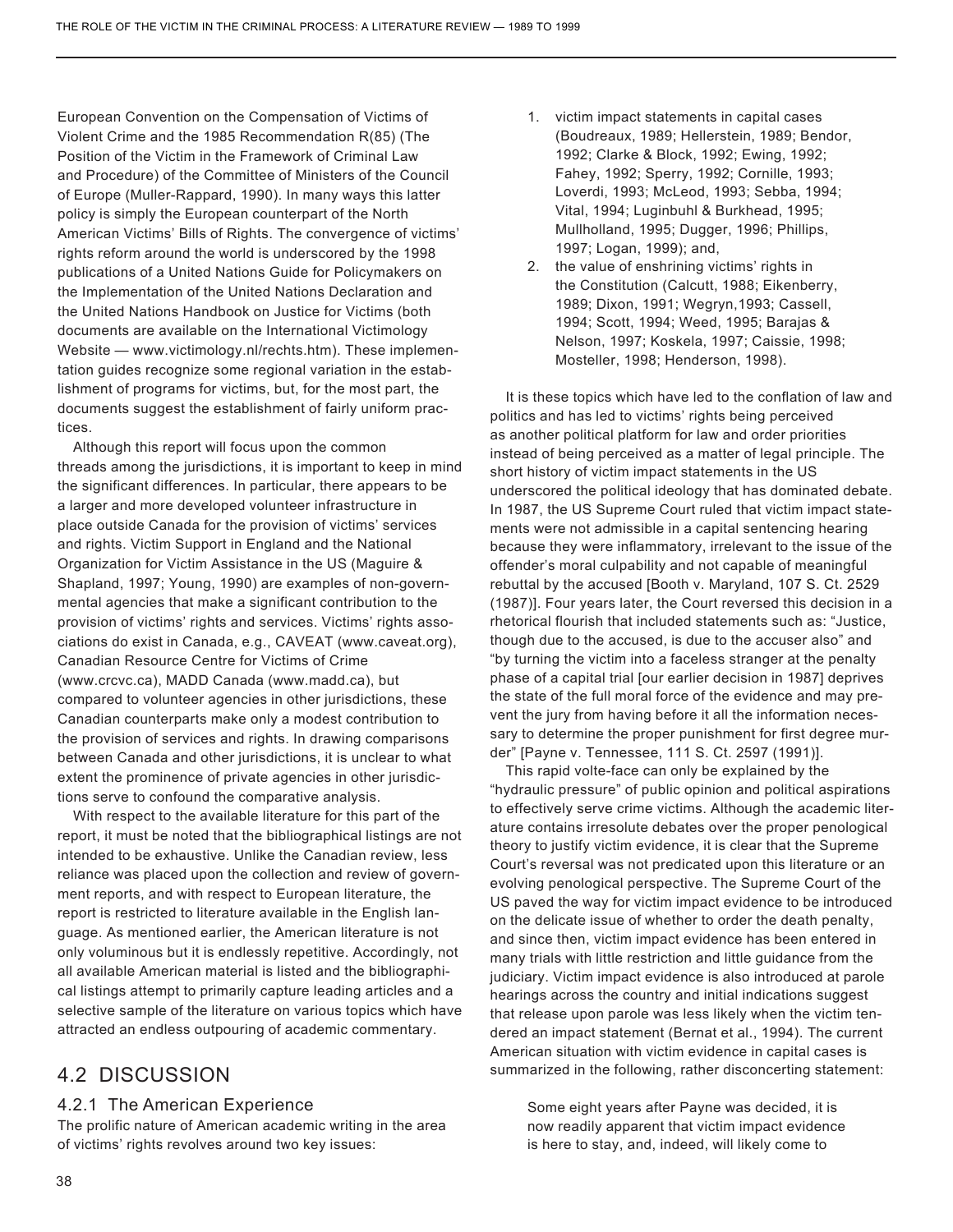enjoy even broader use in capital trials. At the same time, it is also clear that the increasing use of the emotionally potent testimony is occurring in a context almost entirely free of procedural controls and substantive limits, raising the specter of a return to the era of unfettered decision making condemned over 25 years ago by the Supreme Court in Furman v. Georgia. Death penalty jurisdictions, eager to give a "voice" to otherwise silenced murder victims, have exhibited a glaring inability (or unwillingness) to address the most basic questions associated with victim impact evidence, including: Who should be qualified to testify? What are the legitimate bounds of "impact"? What is the basic purpose of impact evidence? And how should it bear on jurors' death penalty decision? The absence of answers to these basic questions has, on a regular basis, led to the admission of highly prejudicial and plainly improper evidence in capital prosecutions nationwide. (Logan, 1999:176)

Commentators have always been alert to the political dimensions of victims' rights reform (McCoy, 1993), but the transparency of the political infiltration of the debate can be found in the voluminous writings on the value of a victims' rights constitutional amendment. An amendment to the 6th Amendment of the American Constitution (the trial rights of the accused) was proposed in 1982 by the President's Task Force on Victims of Crime which would have guaranteed the victim "the right to be present and to be heard at all critical stages of the proceedings". Despite the failure to entrench victims' rights within the American Constitution in the 1980s, recent years have seen victims' rights groups succeed in having enacted amendments to 29 state constitutions and in introducing such an amendment in Congress in 1996. The following amendment was raised for consideration in Congress in 1996 (and there have been countless revisions since):

# VICTIMS' RIGHTS CONSTITUTIONAL AMENDMENT (SENATE JOINT RESOLUTION 52)

#### Section 1

To ensure that the victim is treated with fairness, dignity, and respect, from the occurrence of a crime of violence and other crimes as may be defined by law pursuant to section 2 of this article, and throughout the criminal, military, and juvenile justice processes, as a matter of fundamental rights to liberty, justice, and due process, the victim shall have the following rights: to be informed of and given the opportunity to be present at every proceeding in which those rights are extended to the accused or convicted offender; to be heard at any proceeding involving sentencing, including the

right to object to a previously negotiated plea, or a release from custody; to be informed of any release or escape; and to a speedy trial, a final conclusion free from unreasonable delay, full restitution from the convicted offender, reasonable measures to protect the victim from violence or intimidation by the accused or convicted offender, and the notice of the victims' rights.

### Section 2

The several States, with respect to a proceeding in a State forum, and the Congress, with respect to a proceeding in a United States forum, shall have the power to implement further this article by appropriate legislation.

In introducing this proposed amendment, President Clinton stated:

When someone is a victim, he or she should be at the center of the criminal justice process, not on the outside looking in. Participation in all forms of government is the essence of democracy. Victims should be guaranteed the right to participate in proceedings related to crimes committed against them. People accused of crimes have explicit constitutional rights. Ordinary citizens have a constitutional right to participate in criminal trials by serving on a jury. The press has a constitutional right to attend trials. All of this is as it should be. It is only the victims of crime who have no constitutional right to participate, and that is not the way it should be. Having carefully studied all of the alternatives, I am now convinced that the only way to fully safeguard the rights of victims in America is to amend our Constitution and guarantee these basic rights — to be told about public court proceedings and to attend them; to make a statement to the court about bail, about sentencing, about accepting a plea if the victim is present, to be told about parole hearings to attend and to speak; notice when the defendant or convict escapes or is released; restitution from the defendant; reasonable protection from the defendant and notice of these rights. (Remarks by the President at announcement of Victims' Rights Constitutional Amendment, June 25, 1996, The Rose Garden)

The political nature of this debate is transparent, and, accordingly, this report will not outline the various arguments made in support, or in opposition, to constitutional amendments and victim impact statements. Instead, this report will briefly assess the current status and effectiveness of legislation which provides participatory rights and, to a lesser degree, welfare rights.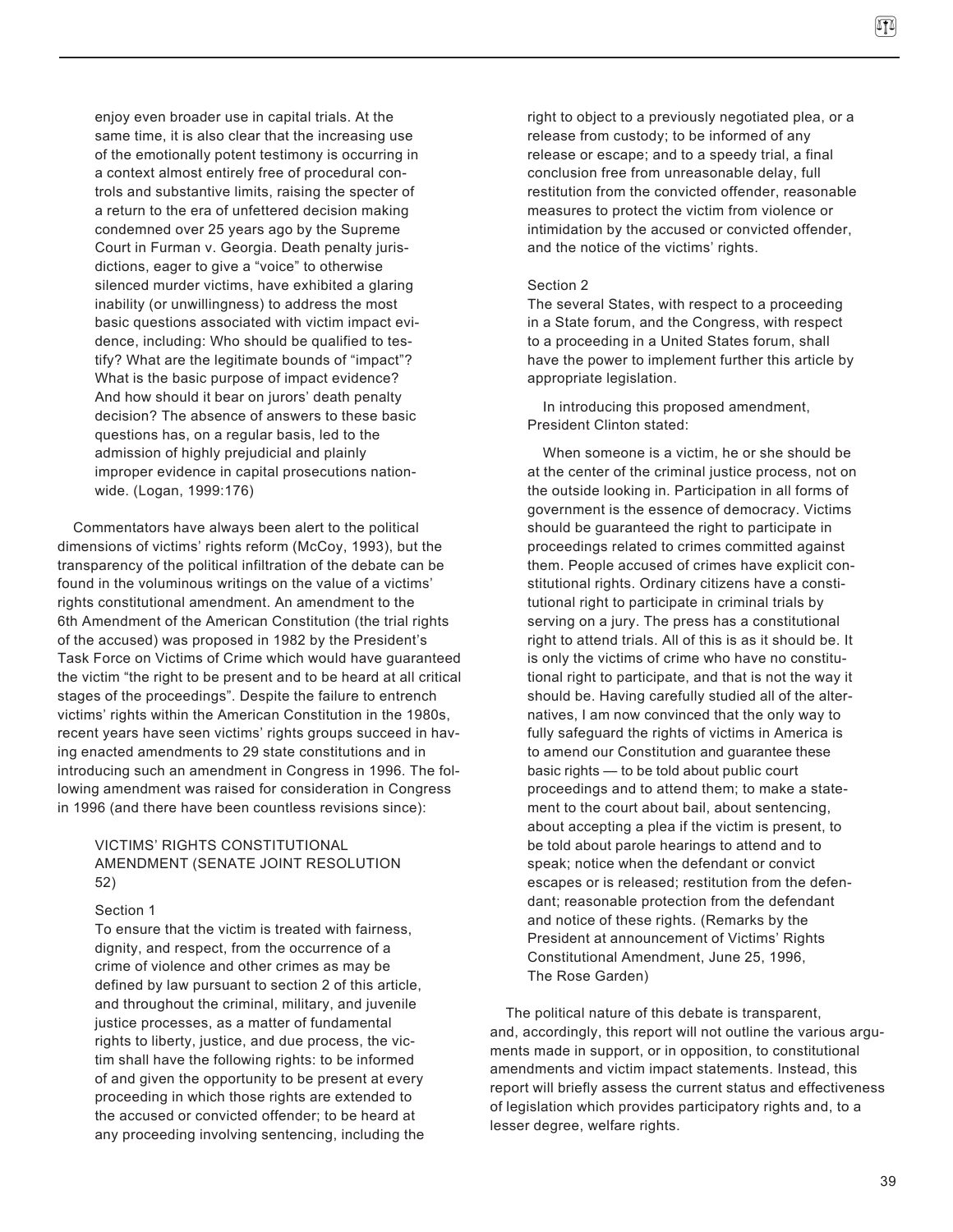# 4.2.1.1 Participatory Rights in America

In the fifteen years since the issuance of the President's Task Force on Victims of Crime, the federal government and all 50 state governments have enacted legislation in the nature and spirit of the Canadian Victims' Bills of Rights. In essence, this legislation guarantees notification of key proceedings and outcomes, some right of consultation with the prosecutor and the right to be heard and be present at significant proceedings. As of 1997, 29 states have ratified "victims' rights" constitutional amendments which are similar in design to the statutory listings of rights.

Of course, there are some minor differences in stated entitlements and some implementation differences between the various states. For example, some states require the police to notify victims of their rights, some states place the burden on the prosecutor and some states do not designate a public official responsible for notification. However, for the purposes of this report, the American jurisdictions will be considered as a monolithic entity.

Although the Canadian Bills of Rights and the American statutes are virtually identical, it must be recognized that some American jurisdictions have gone much further than Canada in articulating a set of rights and an enforcement mechanism. Most commentators consider Arizona to be the frontrunner in expanding the catalogue of victims' rights, and to provide some flavor of the potential scope of an expansive legislative approach to victims' rights (to be contrasted with the representative and limited Canadian listing set out in Chapter 3.0 of this report), the key provisions of the Arizona regime are included in their entirety below:

13-4405. Information provided to victim by law enforcement agencies

- A. As soon after the detection of a criminal offense as the victim may be contacted without interfering with an investigation, the law enforcement agency that has responsibility for investigating the criminal offense shall:
	- 1. Inform the victim of the victims' rights under the victims' bill of rights, article II, Constitution of Arizona, any implementing legislation and court rules.
	- 2. Inform the victim of the availability, if any, of crisis intervention services and emergency and medical services and, where applicable, that medical expenses arising out of the need to secure evidence may be reimbursed pursuant to 13-1414.
	- 3. If an arrest has been made, inform the victim:
		- (a) That a suspected offender has been arrested and that, on request, further information and notice of all proceedings in the case will be given to the victim.
- (b) Of the next regularly scheduled time, place and date for initial appearances in the jurisdiction.
- (c) That the victim has the right to be heard at the initial appearance.
- (d) That the right to be heard may be exercised by the submission of a written statement to the court and advise the victim on how the statement may be submitted.
- 4. If a suspected offender has not been arrested, inform the victim that the victim will be notified by the law enforcement agency that a suspected offender has been arrested at the earliest opportunity after the arrest and that, on request, further information and notice of all proceedings in the case will be given to the victim.
- 5. If a suspected offender is cited and released, inform the victim of the court date and how to obtain additional information about the subsequent criminal proceedings.
- 6. If the case has been submitted to a prosecutor's office, provide the victim with the name, address and telephone number of the prosecutor's office.
- 7. Provide the victim with the names and telephone numbers of private and public victim assistance programs, including programs that provide counselling, treatment and other support services.
- 8. In cases of domestic violence, inform the victim of the procedures and resources available for the protection of the victim pursuant to 13-3601.
- 9. Provide the victim with the police report number, if available, other identifying case information and the following statement: "If within thirty days you are not notified of an arrest in your case, you may call (the law enforcement agency's telephone number) for the status of the case."
- B. The law enforcement agency that has the responsibility for investigating the criminal offense shall provide all notices to the victim required under this section.

# 13-4408. Pretrial notice

A. Within seven days after the prosecutor charges a criminal offense by complaint, information or indictment and the accused is in custody or has been served a summons, the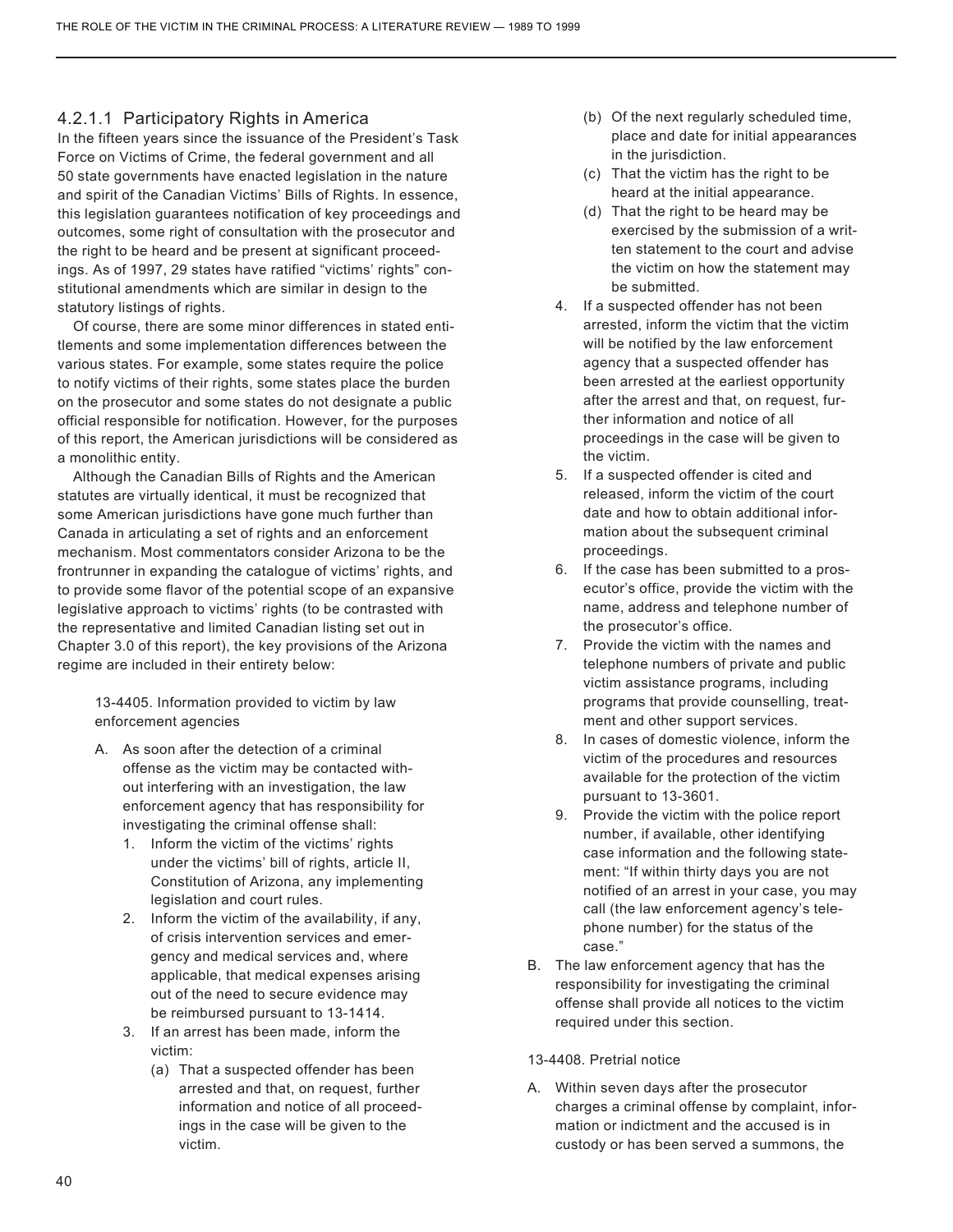prosecutor's office shall give the victim notice of the following:

- 1. The victims' rights under the victim's bill of rights, article II, 2. 1, Constitution of Arizona, any implementing legislation and court rule.
- 2. The charge or charges against the defendant and a clear and concise statement of the procedural steps involved in a criminal prosecution.
- 3. The procedures a victim shall follow to invoke his right to confer with the prosecuting attorney pursuant to 13-4419.
- 4. The person within the prosecutor's office to contact for more information.
- B. Notwithstanding the provisions of subsection A of this section, if a prosecutor declines to proceed with a prosecution after the final submission of a case by a law enforcement agency at the end of an investigation, the prosecutor shall, before the decision not to proceed is final, notify the victim and provide the victim with the reasons for declining to proceed with the case. The notice shall inform the victim of his right on request to confer with the prosecutor before the decision not to proceed is final. Such notice applies only to violations of a state criminal statute.

Added by Laws 1991, Ch. 229, 7, eff. Jan. 1, 1992. Amended by Laws 1992, Ch. 209, 10.

13-4419. Victim conference with prosecuting attorney

- A. On request of the victim, the prosecuting attorney shall confer with the victim about the disposition of a criminal offense, including the victim's views about a decision not to proceed with a criminal prosecution, dismissal, plea or sentence negotiations and pretrial diversion programs.
- B. On request of the victim, the prosecuting attorney shall confer with the victim before the commencement of the trial.
- C. The right of the victim to confer with the prosecuting attorney does not include the authority to direct the prosecution of the case.

Added by Laws 1991, Ch. 229, 7, eff. Jan. 1, 1992. Amended by Laws 1992, Ch. 209, 16.

13-4423. Plea negotiation proceedings

A. On request of the victim, the victim has the right to be present and be heard at any proceeding in which a negotiated plea for the

person accused of committing the criminal offense against the victim will be presented to the court.

- B. The court shall not accept a plea agreement unless:
	- 1. The prosecuting attorney advises the court that before requesting the negotiated plea reasonable efforts were made to confer with the victim pursuant to 13-4419.
	- 2. Reasonable efforts are made to give the victim notice of the plea proceeding pursuant to 13-4409 and to inform the victim that the victim has the right to be present and, if present, to be heard.
	- 3. The prosecuting attorney advises the court that to the best of the prosecutor's knowledge notice requirements of this chapter have been complied with and the prosecutor informs the court of the victim's position, if known, regarding the negotiated plea.

Added by Laws 1991, Ch. 229, 7, eff. Jan. 1, 1992. Amended by Laws 1992, Ch. 209, 17.

13-4431. Minimizing victim's contacts

Before, during and immediately after any court proceeding, the court shall provide appropriate safeguards to minimize the contact that occurs between the victim, the victim's immediate family and the victim's witnesses and the defendant, the defendant's immediate family and defence witnesses.

Added by Laws 1991, Ch. 229, 7, eff. Jan. 1, 1992.

13-4433. Victim's right to refuse an interview

- A. Unless the victim consents, the victim shall not be compelled to submit to an interview on any matter, including a charged criminal offense witnessed by the victim that occurred on the same occasion as the offense against the victim, that is conducted by the defendant, the defendant's attorney or an agent of the defendant.
- B. The defendant, the defendant's attorney or another person acting on behalf of the defendant shall only initiate contact with the victim through the prosecutor's office. The prosecutor's office shall promptly inform the victim of his right to refuse the interview.
- C. If the victim consents to an interview, the prosecutor's office shall inform the defen-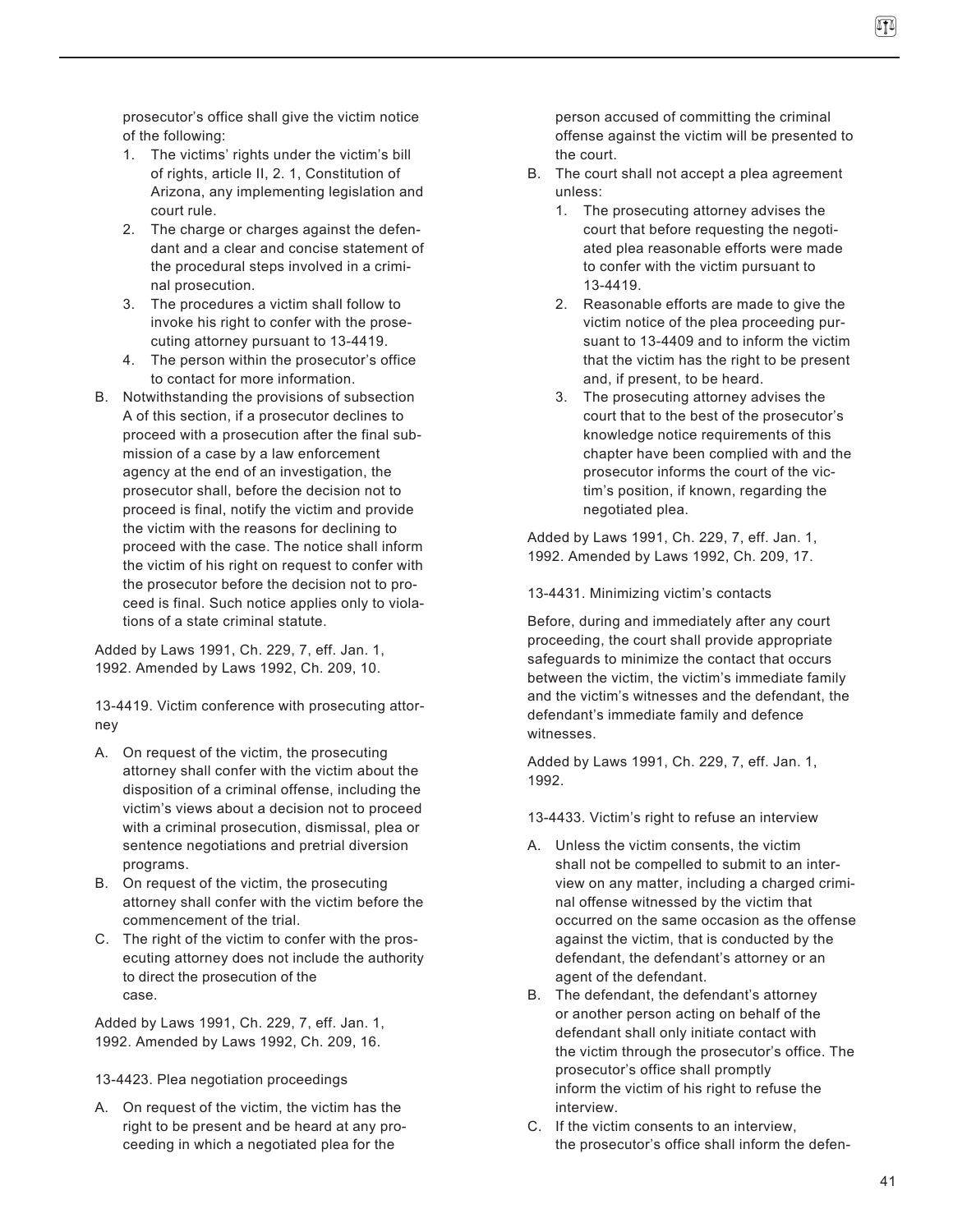dant, the defendant's attorney or an agent of the defendant of the time and place the victim has selected for the interview. If the victim wishes to impose other conditions on the interview, the prosecutor's office shall inform the defendant, the defendant's attorney or an agent of the defendant of the conditions. The victim has the right to terminate the interview at any time or to refuse to answer any question during the interview. The prosecutor has standing at the request of the victim to protect the victim from harassment, intimidation or abuse and, pursuant to that standing, may seek any appropriate protective court order.

- D. Unless otherwise directed by the victim, the prosecutor may attend all interviews. If a transcript or tape of the interview is made and on request of the prosecutor, the prosecutor shall receive a copy of the transcript or tape at the prosecutor's expense.
- E. If the defendant or the defendant's attorney comments at trial on the victim's refusal to be interviewed, the court shall instruct the jury that the victim has the right to refuse an interview under Arizona constitution.
- F. For the purposes of this section, a peace officer shall not be considered a victim if the act that would have made him a victim occurs while the peace officer is acting in the scope of his official duties.

Added by Laws 1991, Ch. 229, 7, eff. Jan. 1, 1992. Amended by Laws 1992, Ch. 209, 24.

# 13-4436. Effect of failure to comply

- A. The failure to use reasonable efforts to perform a duty or provide a right is not cause to seek to set aside a conviction or sentence.
- B. Unless the prisoner is discharged from his sentence, the failure to use reasonable efforts to provide notice and a right to be present or be heard pursuant to this chapter at a proceeding that involves a post-conviction release is a ground for the victim to seek to set aside the post-conviction release until the victim is afforded the opportunity to be present or be heard.
- C. If the victim seeks to have a post-conviction release set aside pursuant to subsection B, the court, board of executive clemency or state department of corrections shall afford the victim a reexamination proceeding after the parties are given notice.
- D. A reexamination proceeding conducted pursuant to this section or any other proceeding

that is based on the failure to perform a duty or provide a right shall commence not more than thirty days after the appropriate parties have been given notice that the victim is exercising his right to a reexamination proceeding pursuant to this section or to another proceeding based on the failure to perform a duty or provide a right.

Added by Laws 1991, Ch. 229, 7, eff. Jan. 1, 1992. Amended by Laws 1992, Ch. 209, 26; Laws 1993, Ch. 255, 52, eff. Jan. 1, 1994.

13-4437. Standing to invoke rights; recovery of damages

- A. The victim has standing to seek an order or to bring a special action mandating that the victim be afforded any right or to challenge an order denying any right guaranteed to victims under the victim's bill of rights, article II, 2.1, Constitution of Arizona, any implementing legislation or court rules. In asserting any right, the victim has the right to be represented by personal counsel at the victim's expense.
- B. A victim has the right to recover damages from a governmental entity responsible for the intentional, knowing or grossly negligent violation of the victims' rights under the victims' bill of rights, article II, 2.1, Constitution of Arizona, any implementing legislation or court rules. Nothing in this section alters or abrogates any provision for immunity provided for under common law or statute.
- C. At the request of the victim, the prosecutor may assert any right to which the victim is entitled.

This Arizona regime is the high-water mark in terms of legislative protection for crime victims and it may not represent an attainable standard for Canada. As in Canada, there are only a few American academic, evaluative studies of the impact of these participatory rights upon the criminal process and their relationship to victim satisfaction. Before turning to these reports, it must be noted that there exists an entirely different body of literature from which some inference can be drawn about the impact of victim rights law reform. Unlike in Canada, there is a growing body of American case law chronicling the battle of crime victims to convert their symbolic legislative recognition into practical action. Even though every American jurisdiction has granted some participatory rights to victims, the federal regime and 40 states expressly deny remedies for violations of these rights. Ten states allow for remedial action either by way of appellate review of public officials' decisions, disciplinary action or damages for the intentional violation of rights. In the past ten years, victims have relied upon the courts to review state inaction with respect to participatory rights by requesting legal remedies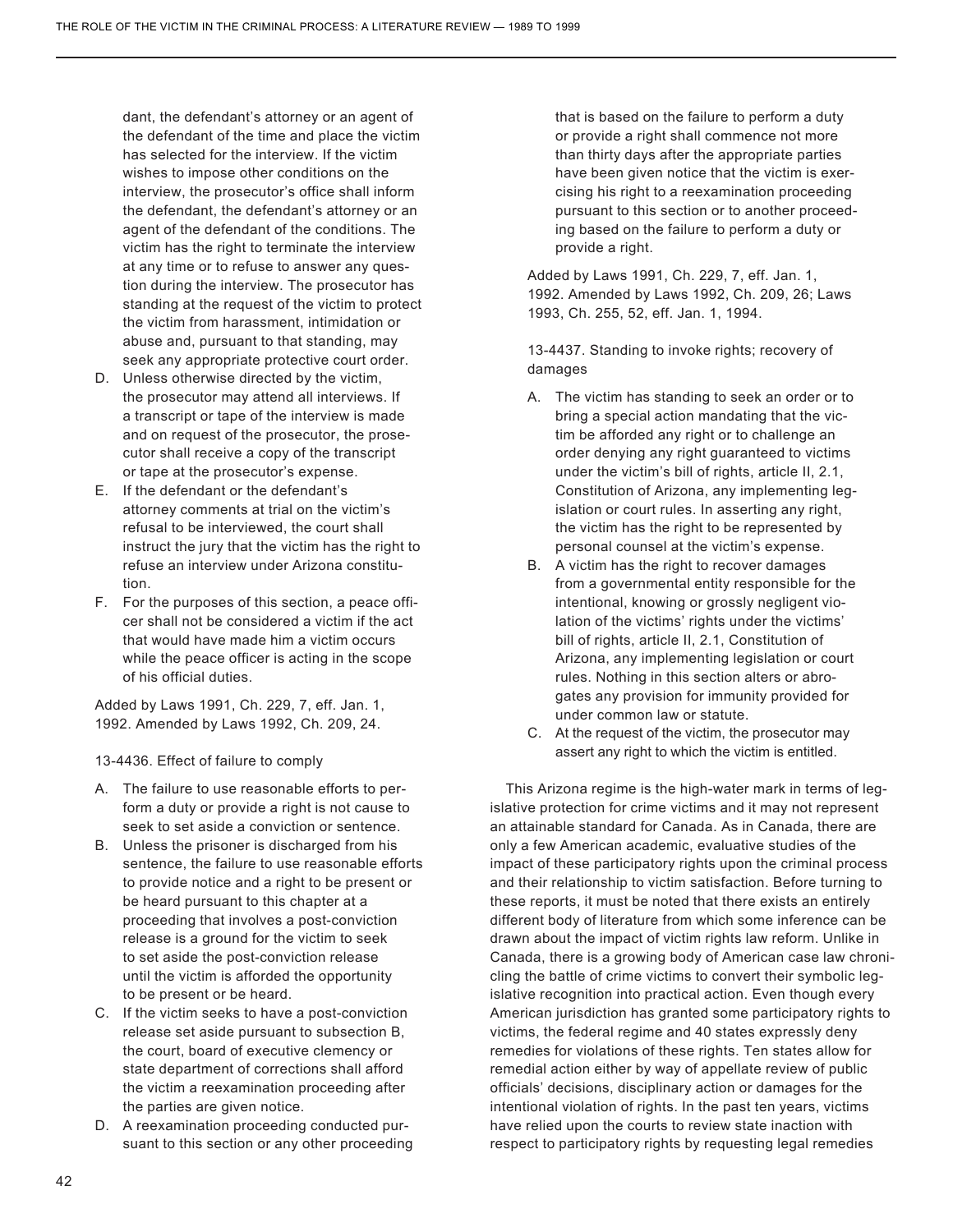when they exist or by attempting to fashion new remedies in the great bulk of jurisdictions which have denied legislative

To date, the most dramatic judicial construction of victims' rights has been the Hance case in 1993 (Hance v. Arizona Board of Pardons and Paroles 875 P. 2d 824). In that case, the Arizona Court of Appeal set aside an offender's release on parole because of the failure of state officials to notify the victim of the hearing. As indicated above, Arizona has the most extensive panoply of rights in the US and it has also provided for various statutory remedies. Although the case was the first of its kind in North America it was not a great leap of faith for the court as the legislature had already contemplated the type of remedy ordered by the court. Beyond this case there are only a handful of examples of court-ordered remedies for a victim/plaintiff. For example, in Myers and Daley, 521 N. E. 2d 98 (1987), the Illinois Appeal Court upheld an award of costs to a crime victim who needed to initiate a suit to compel the prosecutor to provide information about his case, and in People v. Stringham, 253 Calif. Rptr. 484 (1988), the Court of Appeal upheld a decision of a trial judge setting aside a plea bargain which the victim had rejected.

remedies.

Despite growing court battles over the scope and enforceability of victims' rights, victims have largely been unsuccessful in litigation. Due to the fact that most federal and state legislation does not provide remedial provisions, most courts have construed the Bills of Rights as being merely directive or permissive [e.g., People v. Thompson, 202 Cal. Rptr 585 (1984); People v. Pfeiffer, 523 N. W 2d 640 (1994); Dix v. Shasta, 963 F. 2d 1296 (1992); State v. Holt, 874 P. 2d 1183 (1994)]. The failure of state legislators to provide remedies and the failure of the courts to fill the gap has led many commentators to criticize legislative Bills of Rights as being an illusory reform. In fact, this is one of the major arguments made in favor of constitutional entrenchment as entrenchment would trigger judicially-created remedies. Even the US Department of Justice has recently confirmed that the absence of significant remedial provisions is a major factor in the perceived failure of victims' rights reform:

Today, there are more than 27,000 crime-related state statutes, 29 state victims' rights constitutional amendments, and basic rights and services for victims of federal crime. Nevertheless, serious deficiencies remain in the nation's victims' rights laws as well as their implementation. . . Even in states that have enacted constitutional rights for victims, implementation is often arbitrary and based upon the individual practices and preferences of criminal justice officials. . . Victims should have standing to enforce their rights, and sanctions should be applied to criminal and juvenile justice professionals who deny victims their fundamental rights. . . Victims report that criminal and juvenile justice officials at times disregard their statutory and constitutional rights, and that

they have no legal recourse when their rights are violated. States should enact provisions that give victims measures to enforce their rights when they are disregarded. (US Department of Justice, 1997:ix)

One unique feature of American victims' rights legislation is that some jurisdictions have established victims rights compliance projects to evaluate the success of integrating participatory rights into the criminal process (US Department of Justice, 1997). The compliance mechanisms range in scope and authority with Colorado officials having the authority to investigate claims of non-compliance and the power to order institutional change or adjustment, Minnnesota officials only having the power to recommend change and Wisconsin only allowing officials to discuss victim concerns with officials whose actions have been called into question. Victims' Rights Compliance Projects appear to be an effective model for fostering institutional compliance with the stated objectives of Victims Bills of Rights, but formal evaluations of their effectiveness have yet to be completed. The Office for Victims of Crime, a division within the US Department of Justice, has recently issued a report evaluating the experience with compliance efforts in three states, and it has provided a useful checklist of issues which need to be addressed for establishing an effective compliance mechanism:

The creation of a victims' rights compliance enforcement function affords state policymakers and administrators an opportunity to review and reassess the status of victims' rights implementation, as well as the current delivery of victims' services in the state.

An analysis of this sort may allow officials to assess how a compliance enforcement mechanism will interrelate with current delivery systems.

When state officials begin planning victims' rights compliance enforcement mechanisms, they may want to consider the following:

- which agency, individual, or body will accept accountability for the compliance effort;
- what type of system  $-$  a strong state presence or a decentralized board or committee-driven structure — will work most effectively within the current political context of the state;
- what will be the role and support of other groups active on victims' issues, including various state and local victims' advocacy groups and victims' service providers, as well as criminal justice practitioners who have been active in incorporating the concerns of victims in their daily practice;
- whether it is appropriate or viable to create remedies for agency violation of victims' rights laws, to identify the scope and circumstances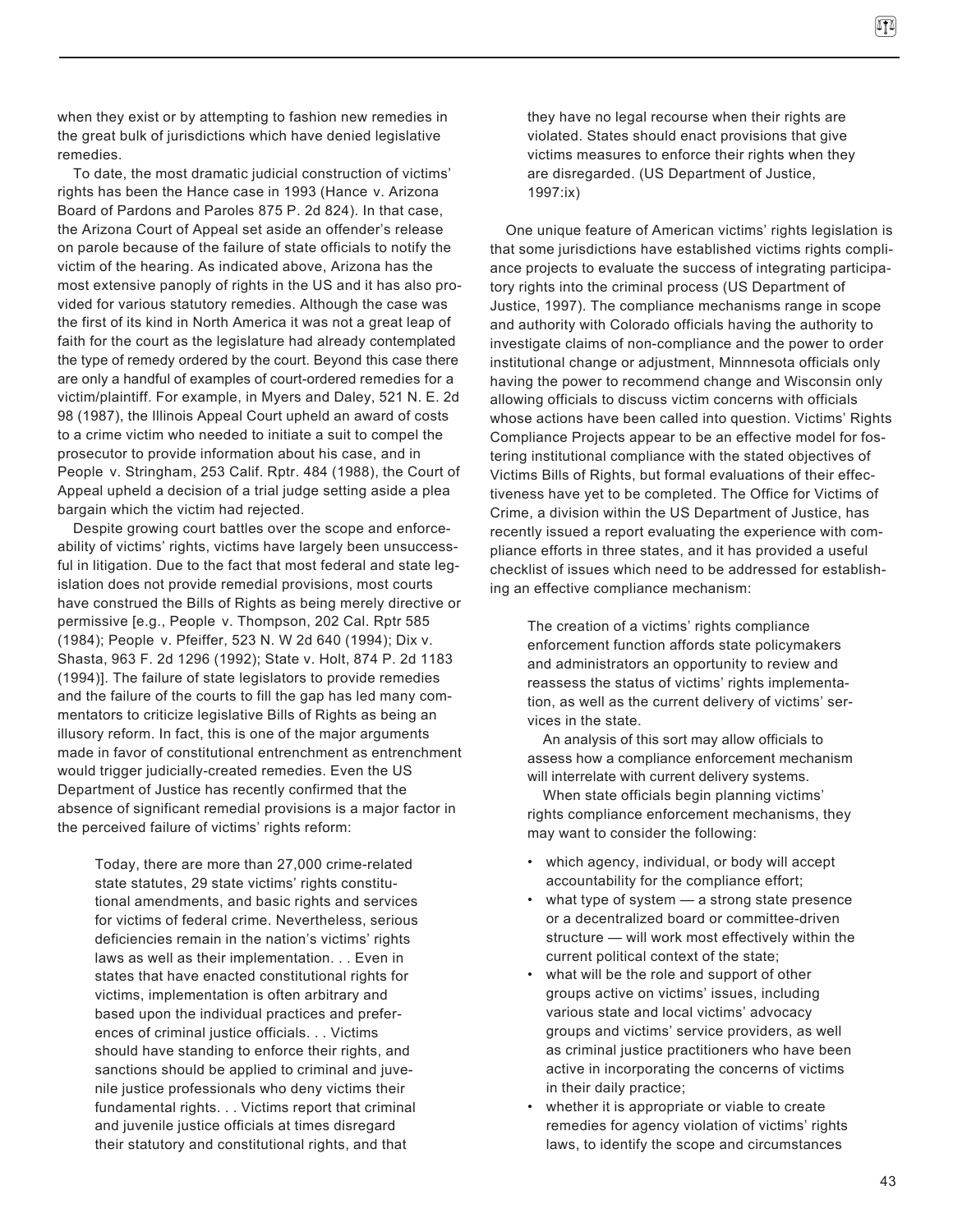that would trigger remedies, whom and/or what may prescribe them, and if changes to current constitutional and/or statutory language are necessary to reflect these remedies;

- whether the creation of a victims' rights compliance system is viable under current budget constraints;
- what, if any, alternative functions and responsibilities a victims' rights compliance program should undertake, such as providing direct counseling to victims or training and technical assistance to promote victims' rights outreach and education; and how evaluation tools and techniques can be built into the liaison program successfully. (Office for Victims of Crime, 1997:viii)

In terms of evaluative academic studies in the 1990s, the general thrust has been to demonstrate that victims' participatory rights have not dramatically changed the legal landscape (Kelly & Erez, 1997; see also Davis & Smith, 1994). A study of 500 felony cases in Ohio revealed that victim impact evidence does not have a significant impact upon the sentence outcome — traditional aggravating factors, gravity of offence and prior record, are still the prime determinants of sentence. The study also confirmed earlier assertions that victims did not present themselves as unduly punitive or vengeful in their statements with only one third even requesting imprisonment or other harsh sanctions. Written victim statements filed with the court in advance of sentence had a greater impact on the choice of sentence than did oral statements provided at the hearing, and the author concluded that this may be a product of the judge having reached a firm conclusion before conducting the hearing such that statements introduced at the sentencing hearing fall upon a decision maker who has already reached a firm conclusion (Erez & Tontodonato, 1990).

Prior to the 1990s, there was a body of literature which found a correlation between victim participation and victim satisfaction. Davis and Smith reviewed this literature and found the evidence lacking. In conducting their own study of 293 victims in the Bronx, Davis and Smith found that there was no indication that victim impact statements led to greater satisfaction and recommended that:

Basic research is needed to ascertain the proportion of victims who want to participate more fully in the justice process and to determine who these victims are. It is necessary also to find out how many victims want to participate. Is it enough to keep them informed? To allow them to be in court during sentencing? To prepare written impact statements? To permit them to allocute? What victims want might or might not be compatible with the aims of the criminal justice system and the rights of the accused. However, until we understand what victims want, we cannot debate

their proper role in the justice process intelligently. (Davis & Smith, 1994:11–12)

The relationship between victim satisfaction and victim participation can be affected by the dynamic between victims and the relevant justice officials. Henley, Davis & Smith (1994) found that despite expressed sympathy for victims, prosecutors and judges were "lukewarm" to the admission of these statements. These findings are consistent with conclusions drawn by Professor E. Erez in studying other jurisdictions (Erez, 1999). A survey of 1,300 victims from various states revealed that the rate of implementation of victims' participatory rights did not significantly vary between states with "strong" victims' rights laws and states with weaker legal protection. However, victims in the "strong" states did express greater satisfaction with both the process and outcome, but, "still, the comparative figures cannot conceal the fact that many victims, even in States where legal protection is strong, gave the system very negative ratings" (Kilpatrick, Beatty & Howley, 1998:6).

Professor Tobolowsky (1999) has provided a clear summary of the existing empirical evidence (including studies conducted before the 1990s) examining the implementation of participatory rights. With respect to the basic right of notification of case progress and outcome, she states:

Just as the extensive notification provisions have received only limited judicial interpretation, they have been the subject of only limited empirical research. Based on surveys conducted at approximately the time of the President's Task Force, a few researchers concluded that their crime victim respondents sought more information as to developments in their cases. Respondents also indicated that the provision of such information would increase their satisfaction with the disposition in their cases and the criminal justice system generally. In a study of the results of an early victim assistance program in which victim liasons, inter alia, notified victims of court dates, however, other researchers found no significant differences between the control and the experimental program groups in the percentage of victims who felt that they "had been treated well in court" or "had been informed of the status of their case". Similarly, in a study to determine the effect of various forms of victim participation in the criminal justice process — including victim notification — on victims' distress levels, researchers found that notification of court proceedings had no significant effect on victims' feelings of distress soon after their victimization or subsequently thereafter. (Tobolowsky, 1999:46–48)

With respect to the right to be present at court: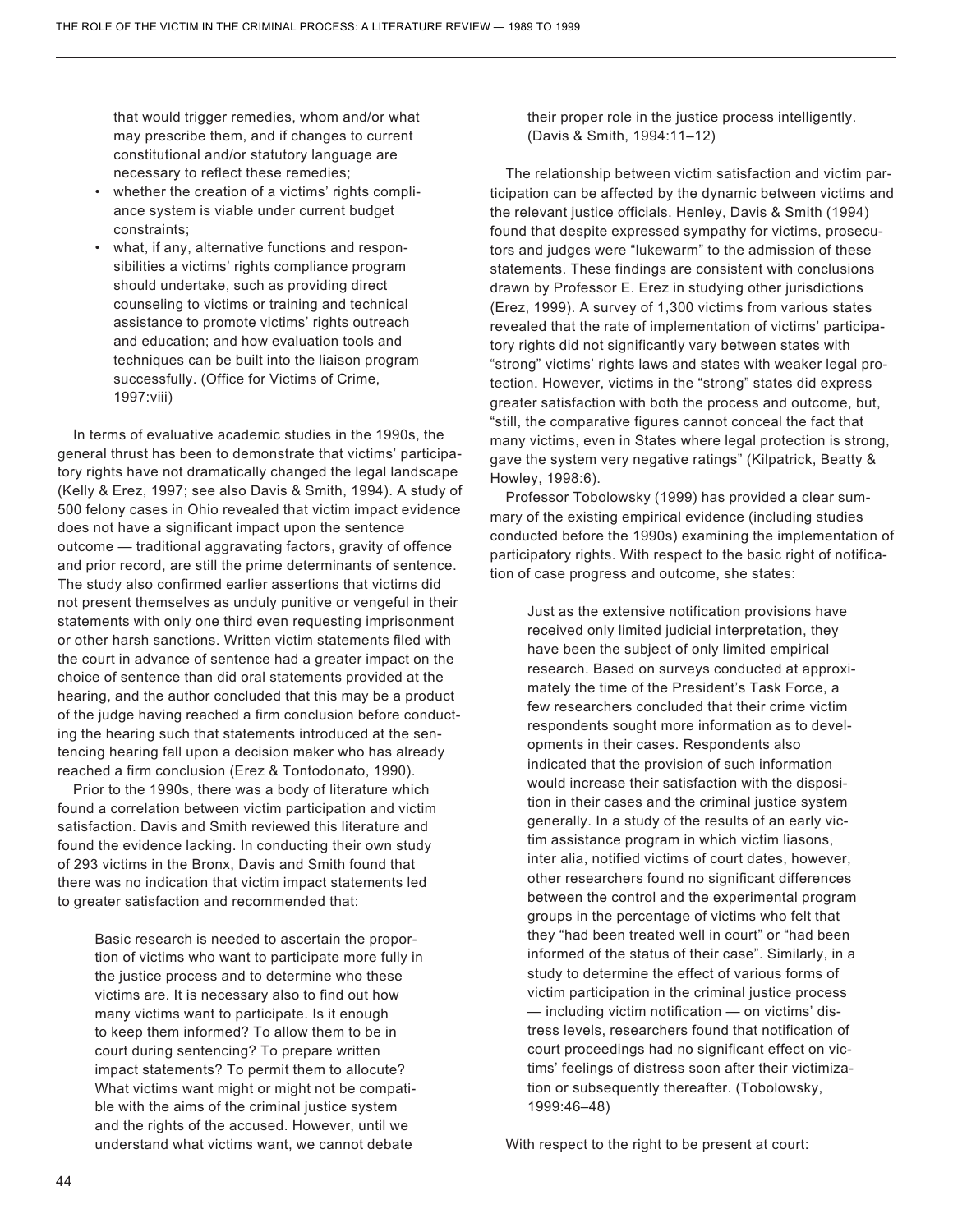Few researchers have attempted to assess the effect or impact of victims' presence at criminal justice proceedings. One study focused on the effects of victims' court attendance and knowledge of dispositions of their cases on their perceptions of their offenders and on sentences imposed generally. Researchers found that court attendance itself appeared to improve victims' perception of sentencing outcomes generally, but had no impact on their perceptions of their offenders. Other researchers found that court attendance had a correlation with whether offenders received sentences of incarceration or probation and the length of the incarceration sentences imposed, but had no significant impact on victims' satisfaction with the sentences imposed or with the criminal justice system generally. These researchers also found that court attendance had a limited positive effect on victims' distress levels. Thus the results of this limited empirical research regarding the effects of court presence are somewhat inconclusive. (Tobolowsky, 1999:56–57)

With respect to the right to be heard or consulted regarding plea resolution agreements:

Despite the continuing expansion of victims' rights to be heard regarding plea negotiations and agreements, researchers have devoted little attention to assessing the effectiveness of such rights. One of the few such efforts is a field experiment conducted over twenty years ago to evaluate the use of pretrial settlement conferences to which the judge, prosecutor, defence attorney, defendant, victim and investigating officer were invited. The research results provide support for policy advocates on all sides of the issue of the effectiveness of victims' rights to be heard regarding pleas. From a systems standpoint, the conferences seemingly shortened the length of time it took to close cases, but did not cause significant changes in the proportion of cases litigated or defendants convicted. In terms of the dynamics of the conferences, they were dominated by the professionals with lay members mainly providing requested information. The sessions were attended by only one-third of the invited victims, but victims and other lay participants indicated modest gains in information and satisfaction with their treatment as compared to non-participants. Subsequent field studies generally confirmed these research results. Seizing upon various aspects of these studies, commentators again have advocated various mechanisms through which victims can provide expanded input regarding plea negotiations and agreements. (Tobolowsky, 1999:66–68)

With respect to the right to participate in the sentencing process:

At the outset, despite advocates' and analysts' portrayal of victims' desire for greater participation in the criminal justice process, and especially the sentencing process, estimates of the extent to which victims have taken full advantage of their rights to be heard at sentencing have varied considerably. Based upon a survey of probation staff and prosecutors in thirty-three states, one researcher concluded that victim impact statements were prepared, on average, in over three-fourths of felony cases. Only eighteen to twenty-six percent of victims, however, were present at sentencing; approximately fifteen percent submitted authorized written statements independently of the victim impact statement included in the pre-sentence report; and nine to thirteen percent of victims reported having made oral allocution statements at sentencing. In a survey of victims in five states, other researchers found that while almost fifty percent of victims reported having been consulted about the sentences in their cases, only twenty-seven percent reported actually making a victim impact statement. Researchers conducting a local study found that fifty-five percent of the felony case victims submitted a victim impact statement, eighteen percent were present during trial or sentencing, and six percent exercised their oral allocution right at sentencing. This final figure is comparable to a state-based study concluding that oral or written allocution at sentencing was exercised in less than three percent of felony cases studied. Hypothesizing the reasons for the less than anticipated exercise of these victim rights to be heard, one researcher suggested an explanation: victim unawareness of the right due to lack of notification, discouragement or the absence of active encouragement by criminal justice personnel of their exercise, and actual victim choice of non-participation. The explanation of victims' failure to take full advantage of their right to be heard at sentencing likely includes all of these factors. (Tobolowsky, 1999:81–83)

With respect to victim satisfaction and participation in the sentencing process:

Finally, especially in light of the limited changes in sentence outcome, the impact of the victim's right to be heard on victim satisfaction must be considered. At the outset, survey results have varied as to whether victims even believe that their input has affected sentence outcome. As to victims' sat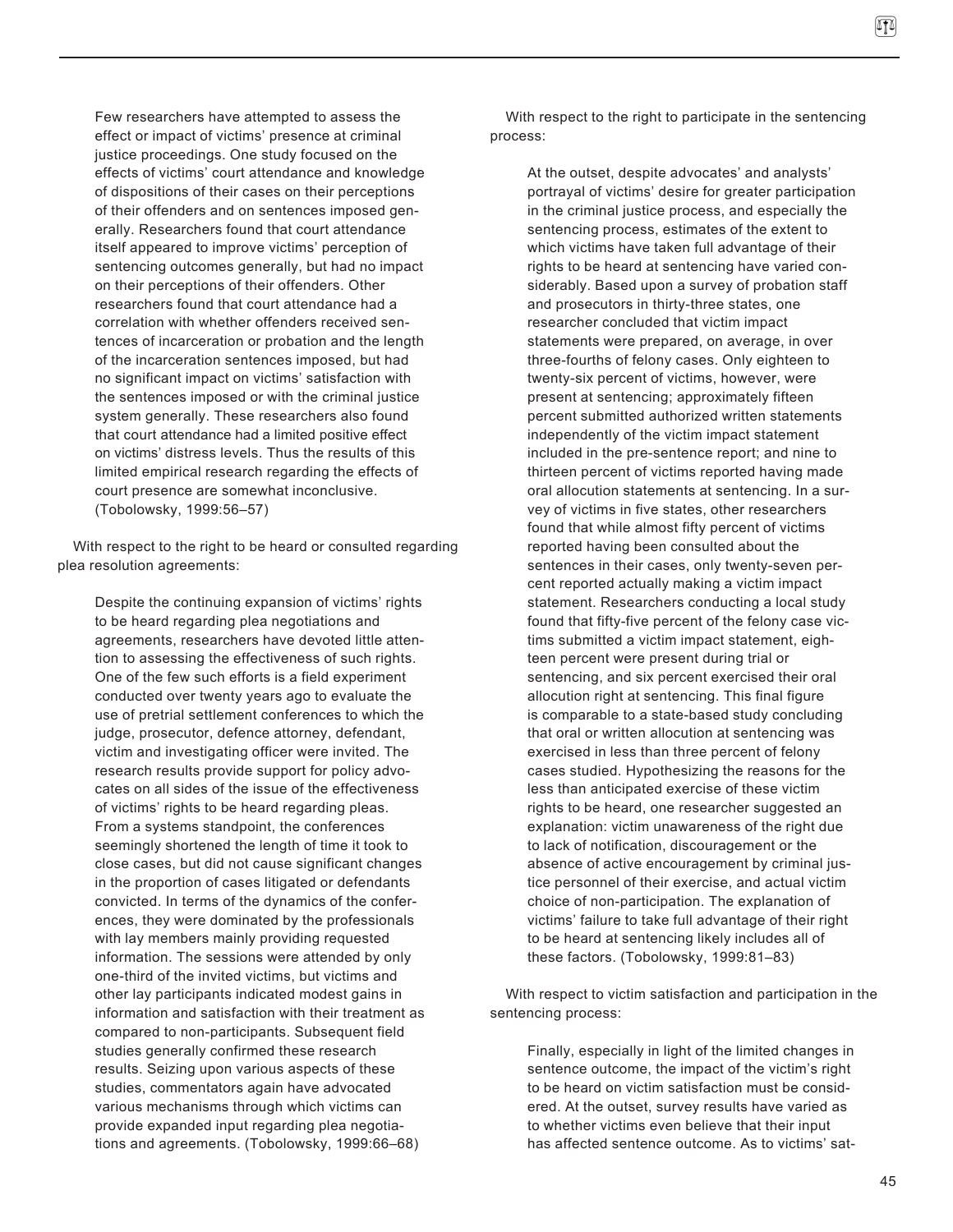isfaction with their right to be heard or increased satisfaction with the resultant sentence outcome, research results are inconclusive. In a five-state survey of victims, half were not satisfied with their opportunity to provide input in the sentencing decision. In specific studies, however, the provision of victim input has not been found to result in any significant increase in victims' satisfaction with the specific sentence imposed or with the criminal justice system generally. (Tobolowsky, 1999:89–90)

# 4.2.1.2 Welfare Rights

Turning to the provision of welfare rights through victim services, a recent study by Davis, Lurigio & Skogan (1999) has provided this overview of the needs of crime victims:

> Two studies have examined in detail victims' needs in the aftermath of crimes. The study by Friedman et al. (1982) of New York City crime victims who reported their crimes to police, tallied the proportion of victims who needed each of twelve different kinds of assistance, from borrowing money to receiving psychological counseling, to finding a temporary place to stay. They found that improving security (for example, repairing or upgrading locks and doors) and borrowing money were the types of help that victims needed most but were unlikely to receive from family, friends, or neighbors. A study of English crime victims by Maguire and Corbett (1987) came to similar conclusions with respect to the large percentage of victims who need help with improving security and making ends meet, but do not receive such assistance from their social networks. Other research has emphasized victims' needs for such practical assistance as obtaining compensation for property losses and injuries, repairing damaged property, installing new locks, replacing stolen documents and credit cards, and finding transportation and child care (Shapland et al., 1985; Smale, 1977). Maguire (1985) found that the most common victim's need was for information on insurance claims, compensation programs, crime prevention strategies and case progress. Furthermore, he suggested that victims' needs were determined, in part, by the victimization experience. And, as Wemmers (1996:19) noted, 'The extent to which [victims'] needs are perceived as a problem is also influenced by factors such as aid from family or friends and the skills of the victim'.

The importance of security assistance and emergency financial aid, which has been found in various studies, is interesting when contrasted with results of Roberts' (1987) investigation of victim services programs. Roberts surveyed 184 victim assistance programs throughout the United States. He found that security and financial assistance were among the least common services that programs offered throughout the United States. Only 13% offered assistance with security and only 24% offered financial help. Moreover, Roberts observed that most programs did not intervene immediately but did so days or weeks after crimes had occurred. By that time, it might be too late to help victims resolve such urgent practical problems as repairing broken doors, windows and locks or buying groceries.

In summary, research suggests that victim services programs might be failing to meet important victim needs. Studies indicate that the counseling services emphasized by victim programs do not match the immediate, practical, and short-term security needs of many crime victims. (Davis, Lurigio & Skogan, 1999:104)

[Author's Note: The references provided in this quotation are not necessarily included in the bibliographical listings found in this part of the report].

The above study was conducted with four victim service programs which were considered by experts to be "among the best victim services programs", and it was concluded that the programs "helped only a small proportion of respondents with most types of problems" (Davis et al.:102). This is best accounted for by the fact that 52% of the sample was not even aware of the existence of the programs. Those who did participate in the programs were generally pleased with the level of service but the majority of victims still looked to support from networks of family, friends and neighbours instead of assistance programs (Davis, Lurigio & Skogan, 1999).

A recent study of 893 justice officials in Florida found that the "criminal justice community is well situated to observe and respond to the needs of victims" (Lucken, 1999:143) with 85% of police, 60% of court officials and 50% of probation officers having made referrals to victim services. However, 53% of justice officials were uncertain about the efficacy of existing programs, and a clear majority (80%) were in favor of creating a centralized victim service centre. The survey data painted a picture of a "victim ensnared in a service referral maze that begins with an overburdened and admittedly ill-informed criminal justice system and ends with various social service organizations that are not designed to meet victim needs exclusively" (Lucken, 1999:147). In terms of the goal of integrating victims' needs into the administration of criminal justice, the author of this study concluded:

The findings indicate that most victim services and assistance, with the exception of restitution/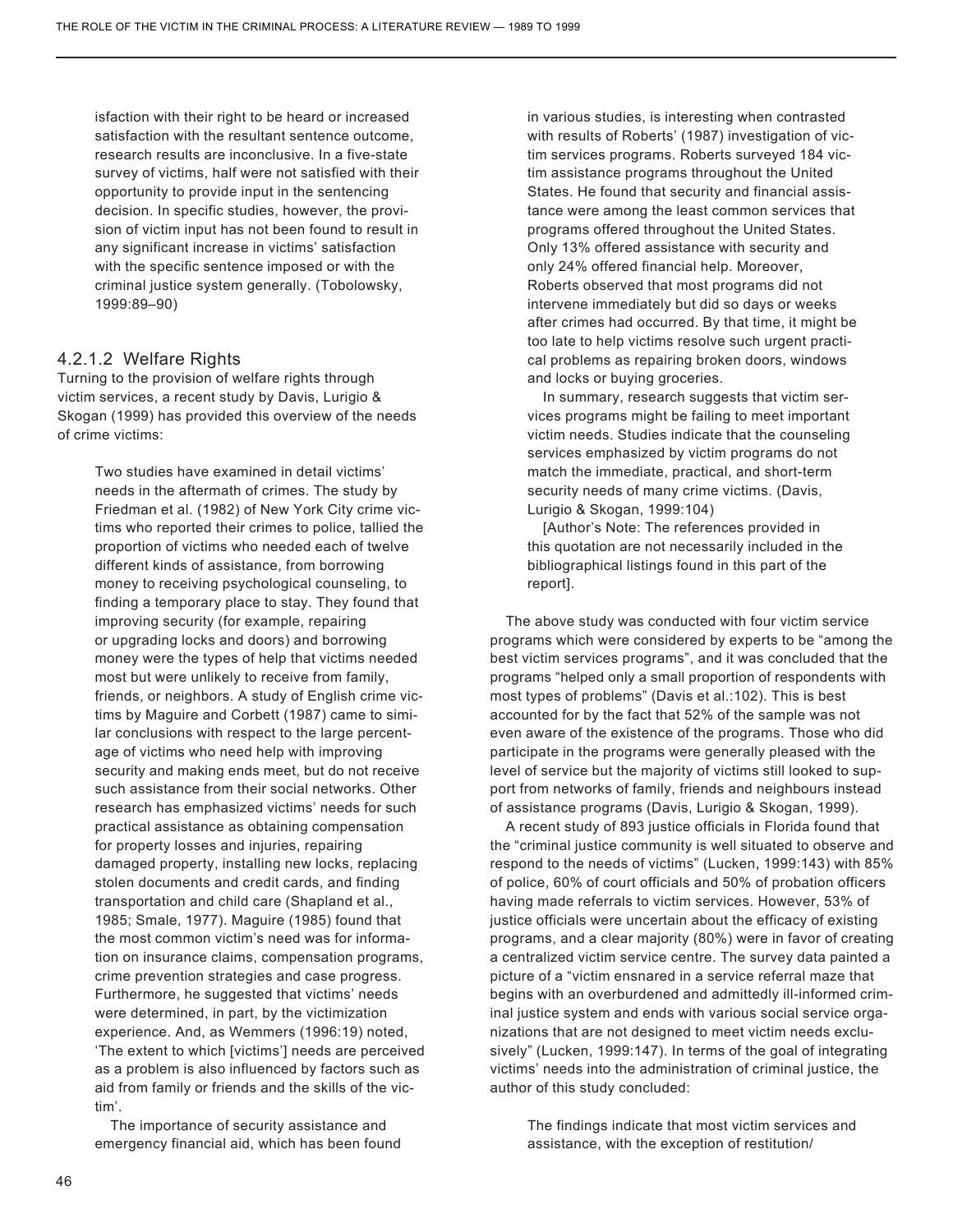compensation, cannot be, and have not been provided by the criminal justice system. They are instead provided by a collection of agencies that are part of a larger and fragmented social service network. Moreover, in attempting to access this network, victims have had to rely on a generally overwhelmed, unreceptive and uninformed criminal justice system. It is concluded that integration — understood broadly as "brought into membership in or partnership with" and narrowly as "awareness of" and sensitivity to victims' issues, responsibility to victims' needs and incorporating services into routine procedure — has not occurred. (Lucken, 1999:153)

This conclusion is consistent with a recent assertion made by the US Department of Justice that "today only a fraction of the nation's estimated 38 million crime victims receive muchneeded services such as emergency financial assistance, crisis and mental health counselling, shelter and information and advocacy with the criminal justice system" (US Department of Justice, 1997, Executive Summary:vii). The major complaint with respect to the victim-witness programs throughout the US has been lack of funding, lack of space and attrition of volunteers (Roberts, 1990) and it may be that the low level of delivery is simply a product of fiscal restraint and not a failure of the concept. Other commentators are not as condemnatory as to the past achievements and future prospects for the service field. The executive director of NOVA (National Organization for Victim Assistance) identified eight basic service elements:

- 1. crisis intervention;
- 2. supportive counseling and general advocacy;
- 3. support during case investigation;
- 4. support during prosecution;
- 5. support after case disposition;
- 6. crime prevention services;
- 7. public education services;
- 8. training of allied professionals. (Young, 1990:193–195)

In a survey of over 100 victim service programs, it was found that most programs were attempting to deliver all eight of these identified service elements. The most significant weakness in the programs related to inadequate training of the staff. The author also concluded that there is little guiding research into the effectiveness of various service programs (Young, 1990). Nonetheless, the author still expressed optimism seven years after the completion of this initial report:

It is clear that in the next decade, the field of victim assistance will continue to build on its successes. It is probable that victim services will be fully integrated into the criminal justice system, crisis services will be available in most communities, victims' rights will be incorporated into the constitutions of most states (if not in the federal government), victimology (by whatever term it is called) will be a part of most educational curricula from elementary school through graduate-degree program, and victim assistance will become a recognized and respected profession. (Young, 1997:203)

# 4.2.1.3 A Note on Compensation

Before turning to the European experience, it is worth noting that one area of extensive academic commentary is the comparative analysis of compensation schemes around the world. In the literature we find elaborate evaluations of European schemes (Hertle, 1991; Villmow, 1991; Wemmers & Zeilstra, 1991; Merigeau, 1991; Rossner, 1991; Morgan, 1995) and comparisons between France and the US (Campbell, 1989), between Australia and the US (Kersh, 1994), between Europe and other European countries (Dunkel, 1985) and between Britain and the US (Greer, 1994).

For the most part the reviews are not positive. With respect to the US it is said that "a recent review of victim service and restitution programs across the country has revealed that many probation and parole agencies lack comprehensive restitution programs" (Franck, 1992:120). Similar criticisms are made with respect to the compensatory schemes in England (Greer, 1994; Villmow, 1991). The failure to achieve a successful and effective compensatory scheme is not a result of victim indifference as it is clear that victims have placed financial support as an important unmet need. In Germany, a pilot project in

court-assisted compensation indicated that both offenders and victims were enthusiastic participants in this exercise in restorative justice.

The perceived failure of the American enterprise has led one commentator to recommend consideration of the French adhesion process in which victims can attach their civil claims to ongoing criminal trials (Campbell, 1989). As is often the case, failure in the implementation of domestic policy will lead to consideration of alternative modes of delivery found in other jurisdictions.

# 4.2.2 The European Experience

The literature provides an abundance of descriptive material outlining the role of the victim in European criminal process (Jousten, 1987; Kaiser, Kury, & Albrecht, 1991; Jousten, 1994; Maguire & Shapland, 1997). The historical development of victims' rights in Europe follows a similar pattern to that found in North America:

Internationally, the "victims' movement" has been in serious motion for less than 20 years, although there has been isolated earlier developments (such as the introduction of state compensation for victims of violent crime in Britain and New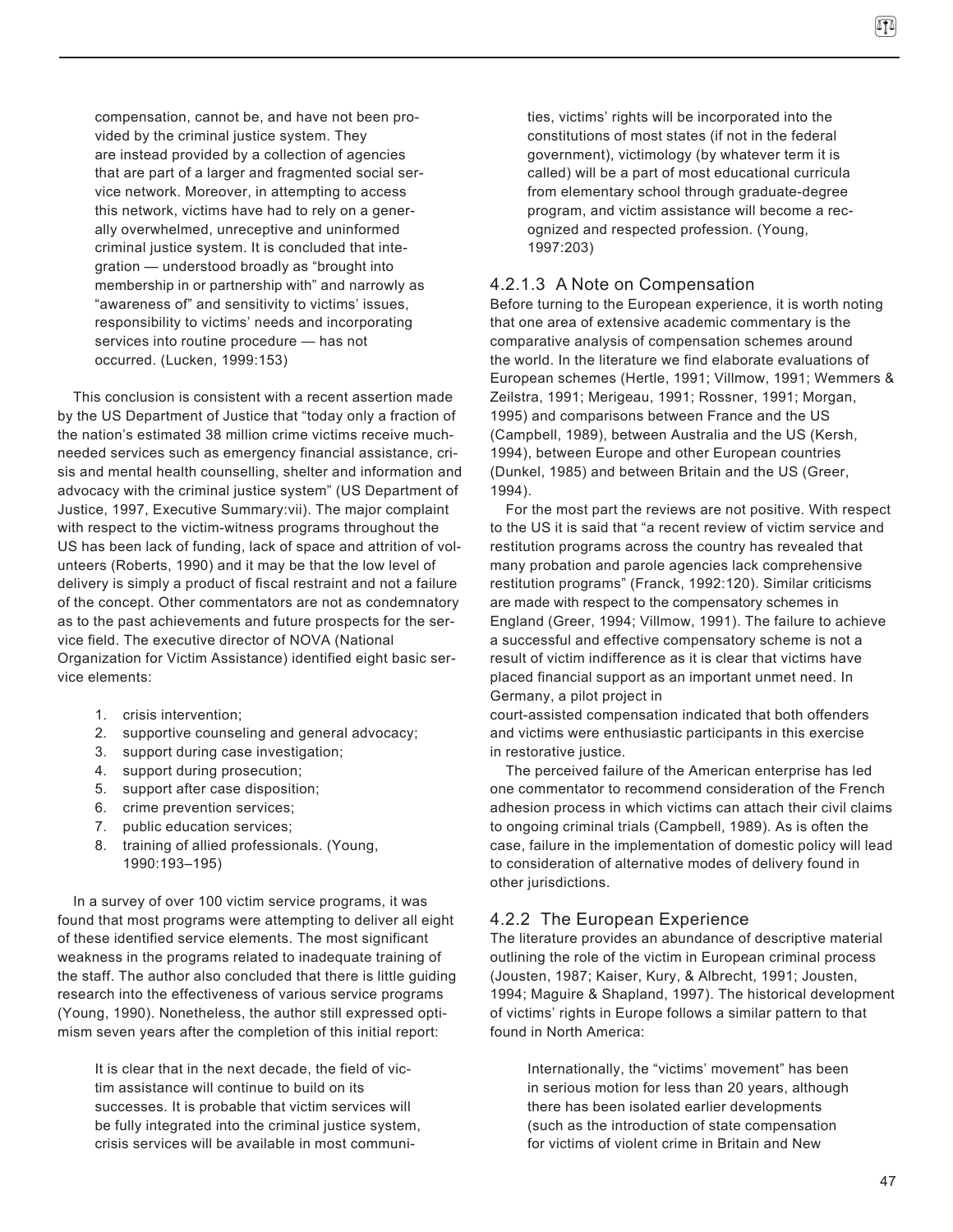Zealand in the 1960s). Indeed, in most Western countries, the real thrust has occurred only over the past 10 years. In Europe, victims receive a considerable boost from a number of important initiatives in the mid-1980s, including a Convention and two important Recommendations by the Council of Europe in 1983, 1985, 1987 (on, respectively, state compensation, the position of the victim in the criminal justice system, and assistance to victims). Before this, in only three countries, the United Kingdom, Germany and the Netherlands — had victims' issues achieved any prominence. More recently, many former Eastern Bloc and Third World countries have begun to give serious attention to victims, a key impetus deriving from the United Nations Declaration on Basic Principles of Justice for Victims of Crime and Abuse of Authority. The reasons for the unprecedented growth of interest in crime victims around the world are not totally clear, but its primary causes are related to public reactions against increasing crime rates, combined with increasingly impersonal, uncaring, and ineffective criminal justice systems and growing awareness of the serious impact of crime on people. (Maguire & Shapland, 1997:212)

The unique feature of the European experience has been the existence of four models for victim participation in the criminal process:

- 1. The right to prosecute privately for any offence in theory (e.g., England, Finland and Cyprus);
- 2. The right to privately prosecute for petty or minor offences (e.g., Austria, Denmark, Germany, Poland and others);
- 3. The right to secondary prosecution if the public prosecutor declines to proceed (e.g., Austria, Norway and Sweden);
- 4. The right to serve as a subsidiary prosecutor (to assist the prosecutor) (e.g., Austria, Germany, Poland, Sweden and others).

In addition, most jurisdictions provide for some form of appellate review or administrative review to question the decision of a prosecutor not to proceed with a case (Jousten, 1987; Spinellis, 1997). Even in Russia the victim is actively involved by being allowed to participate in the hearing and in argument; observers have noted that Russian victims often interrupt testimony with their comments and questions (Boylan, 1998).

The model for victim participation in Europe is found in the French partie civile procedure. This is a mechanism whereby the victim can attach his/her civil claim onto an existing criminal trial and then participate fully in the hearing. This process was created as part of the original Napoleonic Code and therefore vestiges of this process can be found in virtually every other European jurisdiction. The basic components of the partie civile are:

His [the victims] appearance in the criminal trial is by no means a formality, His rights are summarized. . . as follows:

. . . the 'partie civile' has the following rights at the trial: to be legally represented; to suggest questions to be put to the accused or witnesses; to give evidence without taking the oath; to submit a case which the court must answer; at the conclusion of the evidence to give his views thereon (his 'summing up' being before that of the prosecution and defence); in the cour d'assises, to address the court on the civil issues outwith[sic] the presence of the jury, i.e., after the criminal aspect of the case has been decided. If the case is investigated by a juge d'instruction, the 'partie civile' may refuse to be questioned except in the presence of his lawyer (who has a right of access to the 'dossier' recording the judge's investigations); comment on a request by the accused to be released from pre-trial custody; ask for expert evidence to be obtained; appeal certain decisions of the juge d'instruction, of which he must be given notice and finally has right of audience before the chambre d'accusation when such appeals are being considered, and when the chambre is deciding on the question of committal for trial.'. (Lord Cameron of Lochbroom, 1991:329)

Related to the partie civile process is the German nebenklage process. For designated categories of offences (primarily sexual assault), the victim can become a secondary prosecutor with legal representation and full participation in the proceedings. This process does not require the attachment of an accompanying civil claim, and the participation by the victim prevents the case from being withdrawn by public prosecutors. Suprisingly, one report found that few victims take the opportunity to participate in this manner and sexual assault victims only participated in 19.2% of available cases (Pizzi & Perron, 1996). This is consistent with other evidence indicating that most European victims do not take the opportunity to fully participate in the proceedings despite the potential to do so (Jousten, 1987; Maguire & Shapland, 1997; Krainz, 1991).

In the 1990s a number of empirical studies were conducted in Germany to evaluate victim participation and satisfaction. As in North American studies, the empirical studies conducted in Germany indicate that victims do not simply act upon unduly punitive motivations and many are simply interested in proper compensation (Baurmann & Schadler, 1991; Kilchling, 1991). One of the more disturbing findings has been the failure to effectively implement victims' rights. Not content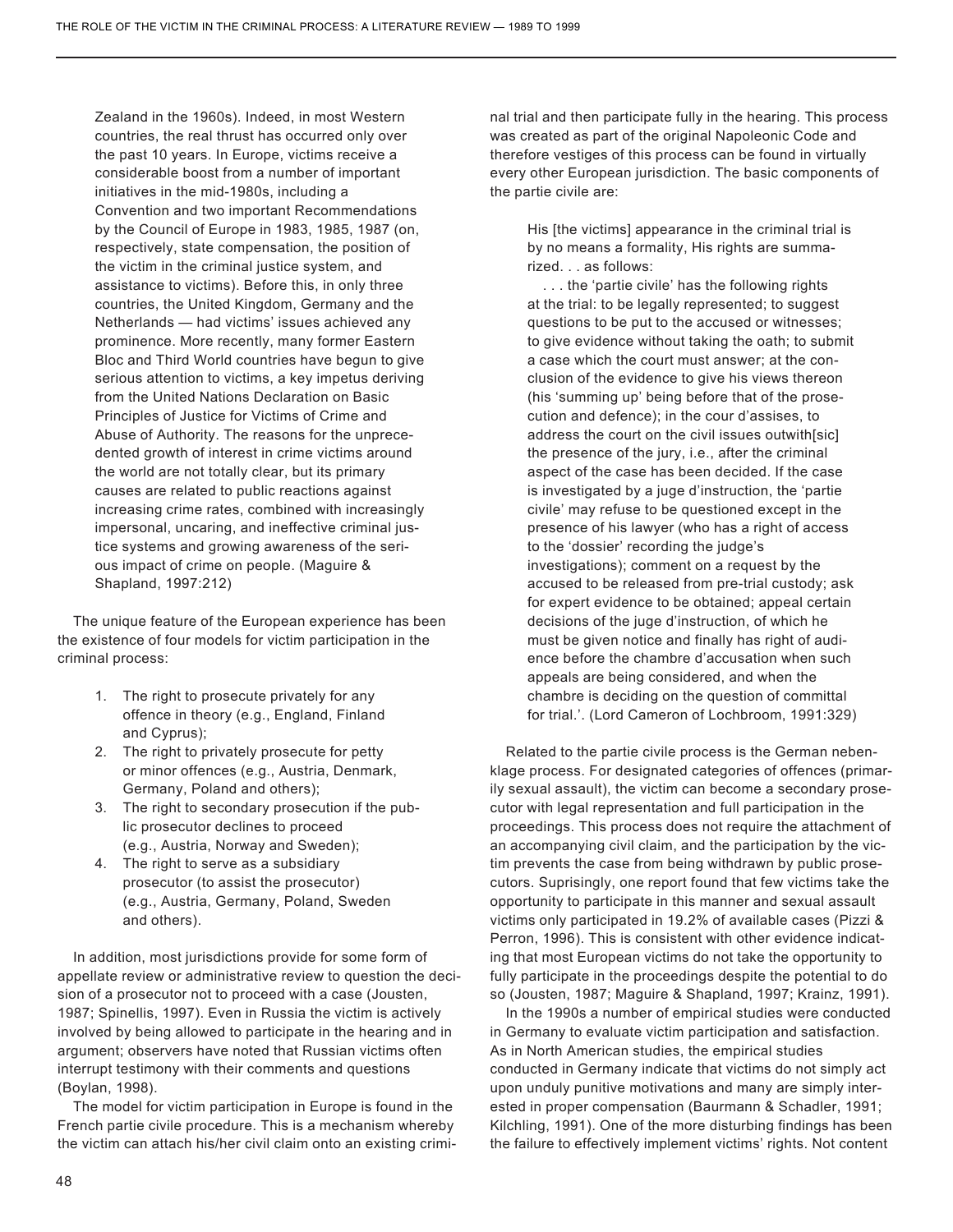with the subsidiary prosecutor protection, Germany enacted in 1986 the Victim Protection Act that, for all intents and purposes, is the German counterpart to North American Bills of Rights. A preliminary study revealed a uniform lack of knowledge about the various rights provided to victims, and professional resistance to the concept. Similar to findings in North American research, the study also revealed that the primary source of stress and anxiety for the victim is not the process itself but rather uncertainty about the process and a lack of information to explain the process (Kaiser, 1991). A more recent study confirmed a general state of ignorance amongst judicial officials about the legislation and the failure of judicial officials to educate and advise victims of their rights. The general thrust of this study is summarized as follows:

Successful implementation of the new laws has been, from the beginning, difficult to accomplish. One in every four judges and prosecutors indicated that the victim was 'never' advised of their rights, and almost half of the judges and prosecutors informed the victim only 'when queried', even though the law imposes such a duty on the public officials. The observance of the duty to advise and instruct an interested party such as the victim would contribute to more stringent protection of their rights. It sounds almost cynical that the majority of the judges and prosecutors stated that they had 'simply forgotten' to carry out their duty to instruct the victims, or found 'no suitable opportunity' to do so. This clearly indicates that the victim protection provisions are really not taken seriously by the major participants in the criminal justice process. And, of course, it follows that if victims are not even informed of their rights, then the opportunity to exercise their rights in general is limited or restricted. (Kury, Kaiser & Teske, 1994:77)

There has recently been an extensive review of the approach to victims' rights in Poland (Bienkowska & Erez, 1991; Bienkowska, 1991; Erez & Bienkowska, 1993; Marek, 1996; Stefanowicz, 1992; Bronistowski, 1993). It has been stated that Poland is "one of the Eastern European countries mentioned as a haven for victims" (Bienkowska & Erez, 1991:217), but the available literature does not necessarily establish this jurisdiction as a model jurisdiction. As in other jurisdictions, Polish victims express dissatisfaction and a lack of knowledge of their various rights (Bienkowski & Erez, 1991; Stefanowicz, 1992). However, despite the low frequency of victim utilization of the right to be a subsidiary prosecutor or attach a civil claim to the criminal process, it appears that there is increased victim satisfaction when the victim becomes more involved in the process as a subsidiary prosecutor. The same study highlights the importance of ensuring that victims are made aware of these rights because the low utilization rate of a popular procedural mechanism can only

be explained by ignorance of the existence of the right (Erez & Bienkowska, 1993).

Studies in the Netherlands confirm that victims have a strong need for information. Their perception of being treated fairly is contingent upon the proper receipt of information. Despite the enactment of guidelines with respect to victim notification and information, it is apparent that the guidelines are honoured more in the breach than in compliance. This could lead to unfortunate results as the study indicates that victims who did not receive requested information demonstrated a decrease in their perceived obligation to obey the law (Wemmers, 1995; Wemmers, Leeden & Steensma, 1995). A further study of victim satisfaction concluded that victims place greater importance on process than outcome and this may explain the decrease in victim satisfaction when information is not forthcoming. The Dutch victim seemed most interested in restitution and fair process and these factors were most directly related to victim satisfaction (Wemmers, 1996; Wemmers, 1994).

Finally, a recent study was conducted to assess compliance with Council of Europe Recommendation R(85) 11 regarding the furnishing of basic information to crime victims. A review of 22 jurisdictions assessed compliance with the duty to provide information about services, compensation and legal advice, the outcome of the police investigation, the final decision as to whether to prosecute and the date and place of the hearing. Even with respect to the date and place of the hearing, it was found that most victims are not being properly notified. Although states have succeeded in formally implementing the terms and conditions of the Council of Europe Recommendation, there has been little actual implementation. Beyond establishing a routine method of imparting information and creating educational leaflets, the report recommended as an effective solution the appointment of a victims' advocate. The most important determinants of whether victims would receive relevant information is the attitude of the responsible public official and whether or not the victim has chosen to act as a secondary or subsidiary prosecutor (in which case, receipt of information is consistent and clear). The report concludes:

In general, victims of crime attach much importance to notification. Only if they know of their rights can they exercise them, and only if they are being informed of the decisions taken in their case are they safeguarded from becoming the "forgotten figure in criminal justice". The criminal justice process stands to gain from a successful transmission of information to the victim, for it can do much for the sympathy and support the public feels and provides to the system. That makes it particularly critical that in the practice of the countries involved in the comparative research on which this article is based, there are so many problems that need to be overcome to ensure adequate provision of information. The realization of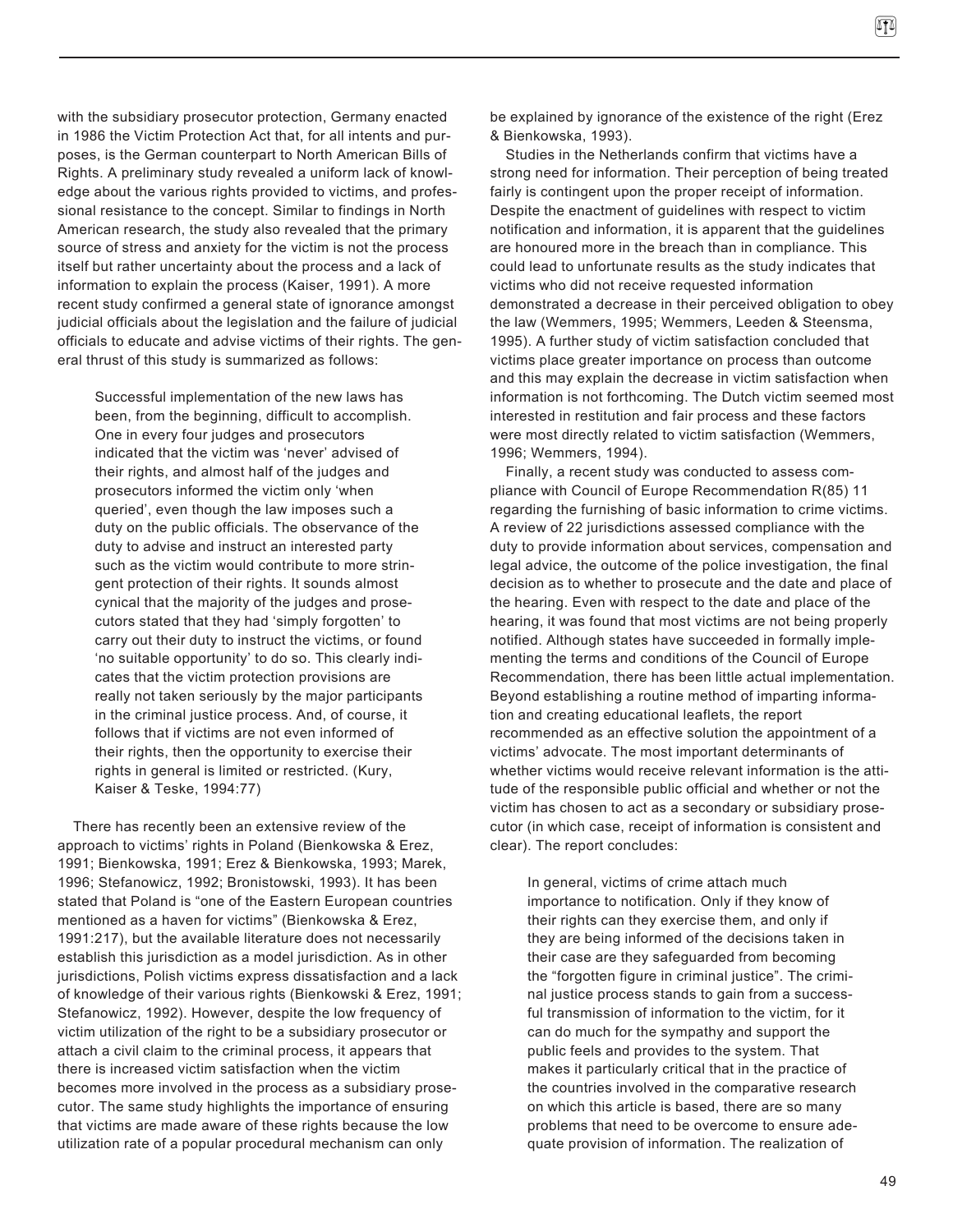the importance of information is there. The many pieces of legislation, guidelines and policy documents bear testimony to this. What is now needed is a commitment on the part of legal practitioners to put this realization into practice. (Brienen & Hoegen, 1998:185)

# 4.2.3 The Commonwealth Experience

In many ways the British experience is similar to the Canadian one; however, the small body of literature in England presents a rather cynical and unenthusiastic acceptance of victims' rights. The United Kingdom entered one reservation to the U.N. Declaration and that was with respect to the principle that the victims' views should be heard where appropriate (Ashworth, 1993). Commentators express doubt about the feasibility of making effective orders of reparation within the British criminal justice system (Wasik, 1999) and about the justifiability of introducing victim impact evidence at sentencing hearings (Ashworth, 1993). Doubt is also expressed as to whether the British practice of charge bargaining and sentencing discounts is at all consistent with the interests of victims (Fenwick, 1997(b)). The resistance to victim impact evidence compelled Professor Edna Erez to recently write a rejoinder entitled, "Who's Afraid of the Big Bad Victim" (Erez, 1999), in which she reviewed the existing empirical evidence (none of which originated in England) and concluded that the "social science evidence clearly suggests that we have no reason to fear, and every reason to include, victims in the criminal justice process" (Erez, 1999:356).

The similarity between the British approach to participatory rights and the Canadian approach is that the British have articulated the rights in a non-enforceable instrument and the Provincial governments have articulated rights in a legislative context which appears virtually unenforceable. The governing British regime is described as follows:

At present, procedural and service rights for victims in the United Kingdom exist on a quasi- or non-legal basis since they are contained in various Home Office documents, including the Victim's and Court's Charters. Both Charters are part of the Citizen's Charter, and therefore appear to share its obscure legal status. It may possibly have some quasi-legal status, but, as a White Paper, it clearly has no legal status. While the Victim's and Court's Charters tend to be couched in prescriptive and, in places, very precise language, they do not provide victims with legal remedies if their provisions are breached. However, a general grievance procedure is provided for victims under the 1996 version of the Victim's Charter and in relation to mistakes in the conduct of court business under the Court's Charter. Such complaints may now ultimately reach the Parliamentary Commissioner for Administration. (Fenwick, 1997:323)

In the scant literature available, commentators condemn this "quasi-legal" instrument for promulgating victims' participatory rights (Miers, 1992; Fenwick, 1995; Fenwick, 1997(a)).

The Australian and New Zealand experiences appear consistent with the British experience in that there has been some professional resistance and a failure to enact an enforceable Bill of Rights. Although New Zealand introduced the practice of admitting victim impact statements as early as 1987 (Hall, 1992), nine of ten Australian jurisdictions resisted introducing legislation as late as 1994. However, Australia has produced a fair share of government reports in the 1990s (e.g., Community Law Reform Committee of the Australian Capital Territory, 1993; South Australian Attorney General's Report on Victims and Criminal Justice, 1990), and much of the empirical evidence relating to victim participation and satisfaction is found in studies conducted in Australia.

The following studies were completed in Australia in the 1990s:

- 1) Douglas, Laster and Inglis (1994): In Victoria (a jurisdiction without authority to admit victim impact statements), the standard police report was woefully deficient in terms of providing information about the circumstances of the victim; however, a review of sentencing practices did not reveal that harm to the victim was related to sentence outcome.
- 2) Erez and Roeger (1995): In South Australia, the introduction of victim impact evidence did not affect sentence outcome both in terms of the proportion of prison sentences imposed and in terms of the average prison sentence. The introduction of victim impact evidence also did not lead to a discernible increase in compensation and restitution order.
- 3) Erez, Roeger and Morgan (1997): In South Australia, a survey of 427 victims confirmed the importance of outcome for victim satisfaction, but did not suggest a clear relationship between "process control" (participatory rights) and satisfaction. The introduction of a victim impact statement had only a marginal effect on victim satisfaction.
- 4) Erez and Roeger (1999): Interviews with legal professionals revealed the agreement of lawyers and judges that victim impact statements have not increased sentence severity, nor have they changed sentencing patterns in any significant fashion. Practitioners did not report any adverse effects of victim statements on court administration. The interviews revealed a "rich repertoire of strategies used by the legal profession" to maintain an illusion of objectivity and distance from the victim and his/her statement of harm. The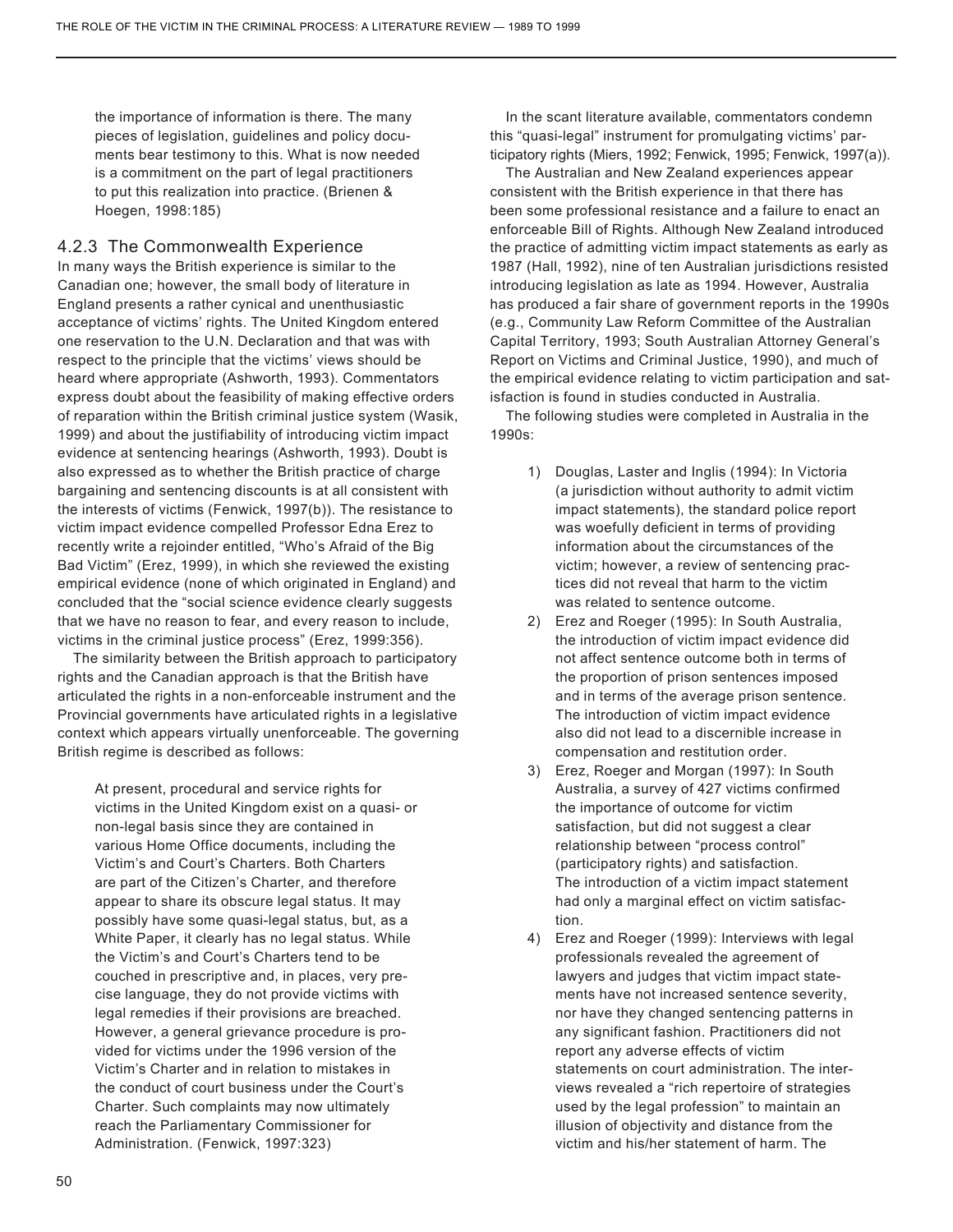authors concluded that "contemporary VIS practices in Australia and elsewhere are successful in maintaining the time-honoured tradition of excluding victims from criminal justice with a thin veneer of being part of it" (Erez & Roeger:235).

5) Erez and Laster (1999): In a study of lawyers and judges in South Australia it was found that legal professionals support the concept of victim participation in principle, but they often ignored or minimized the importance of the victim impact statement and the harm experienced by the victims.

Government reports in the 1980s were critical of the admission of victim impact statements (Australian Law Reform Commission, 1987; Victorian Sentencing Committee, 1988) and it appears that professional resistance was the result in the 1990s (Mitchell, 1996). All state governments have enacted Bills of Rights contained in administrative guidelines and most have simply been published and distributed as a brochure. As in England, the only commentary on this administrative process of creating rights and entitlements has been critical:

Despite the issuing of DPP guide-lines and Declarations or Charter of Victims' Rights, little real change has occurred as far as the role of victims is concerned, and they continue to lack any formal role in court proceedings. While the DPP guide-lines and the various Declarations or Charters of Victims' Rights may be of symbolic value, they have proven to be largely ineffectual for five reasons. First, the DPP guide-lines provide that consideration for the victim be only one of many factors to be taken into account. Thus, it is always open to a prosecutor to justify a decision the victim may disagree with on the basis of the other considerations. Secondly, the 'rights' contained in the various Declarations and Charters are all dependent on victims being aware of these rights, and then making a request for the relevant right in question to be granted. There is no legal obligation on the police, the Prosecutions' Department or the DPP to inform victims of these rights. Consequently, many victims remain ignorant of these rights, and even if aware, often have difficulty knowing how to exercise them. The third reason is that time constraints often prevent prosecutors from considering the victim, even if they are inclined to do so. Fourthly, even if a breach of the Rights or Guidelines can be proven, none provide for any judicial or administrative remedies. Finally, and most importantly, there is the largely hidden factor of bureaucratic

resistance to change, particularly changes that add to the burden of a Department.

Andrew Kartmen summarizes the situation succinctly:

Criminal justice professionals have little incentive to act in accordance with the wishes and needs of victims, since they are not directly accountable to them, either legally or organizationally. Official priorities are to achieve high levels of productivity and to maintain smooth coordination with other components of the system. Victims are viewed as a resource to be drawn on, as needed, in the pursuit of organizational objectives that are usually only incidental to the satisfaction of the interests of the individual victims. (Garakawe, 1994:599–600)

# BIBLIOGRAPHICAL MATERIALS

# American

#### Pre-1990

- Boudreaux, P. (1989). Booth v. Maryland and the individual vengeance rationale for criminal punishment. The Journal of Criminal Law and Criminology, 80, 177.
- Calcutt, P. (1988). The Victims' Rights Act of 1988, the Florida constitution and the new struggle for victims' rights. Florida State U.L. Rev., 16, 811.
- Campbell, P. (1980). Comparative study of victim compensation procedures in France and the United States: A modest proposal. Hastings Int'l and Comparative L. Rev., 3, 321.

Davis, R., Kunreuther, F., & Connick, E. (1984). Expanding the victim's role in the criminal court dispositional process: The results of an experiment. The Journal of Criminal Law and Criminology, 75, 491.

Eikenberry, K. (1989). The elevation of victims' rights in Washington State: Constitutional status. Pepperdine L. Rev., 17, 19.

- Hellerstein, D. (1989). The victim impact statement: Reform or reprisal? Am. Crim. L. Rev., 27, 391.
- Henderson, L. (1985). The wrongs of victims' rights. Stanford L. Rev., 37, 937.
- Welling, S. (1987). Victim participation in plea bargains. Washington U. L. Q., 65, 301.
- Welling, S. (1988). A victims in the criminal process: Utilitarian analysis of victim participation in the charging decision. Arizona L. Rev., 30, 85.

# 1990

- Erez, E., & Tontodonato, P. (1990). Effect of victim participation on sentence outcome. Criminology, 28, 451.
- Roberts, A. (1990). Helping Crime Victims: Research, Policy, and Practice. Newbury Park: Sage Publications.
- Young, M. (1990). Victim assistance in the United States: The end of the beginning. Int'l Rev. Victimology, 1, 181.

- Hall, D. (1991). Victims' voices in criminal court: The need for restraint. Am. Crim. L. Rev., 28, 233.
- Dixon, T. (1991). Arizona criminal procedure after the Victims' Bill of Rights amendment: Implications of a victim's absolute right to refuse a defendant's discovery request. Arizona State L.J., 23, 831.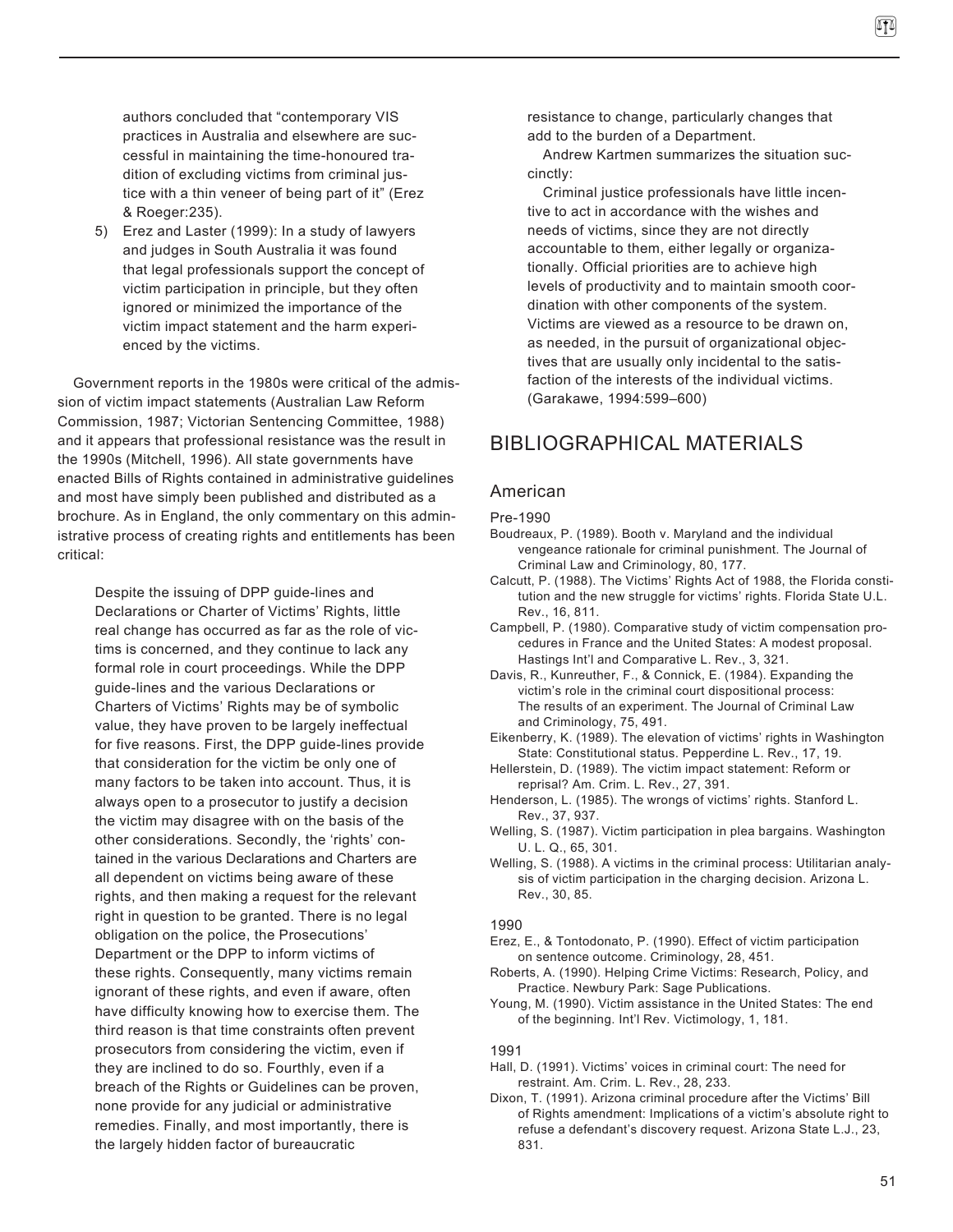1992

- Bendor, C. (1992). Defendants' wrongs and victims' rights (case note) Payne v. Tennessee (111 S. Ct. 2597). Harv. Civil Rights-Civil Liberties L. Rev., 27, 219.
- Clarke, C., & Block, T. (1992). Victims' voices and constitutional quandaries: Life after Payne v. Tennessee. St. John's Journal of Legal Commentary, 8, 35.
- Ewing, C. (1992). The demise of Booth v. Maryland (case note) Payne v. Tennessee (111 S. Ct. 2597). Pacific L.J., 23, 1389.
- Fahey, P. (1992). An eye for an eye and then some (constitutionality of victim impact testimony) Payne v. Tennessee. Connecticut L. Rev., 25, 205.
- Ford, M., & Nembach, P. (1992). The victim's right to privacy: Imperfect protection from the criminal justice system (Victims' Rights Symposium). St. John's Journal of Legal Commentary, 8, 205.
- Franck, L. (1992). The collection of restitution: An often overlooked service to crime victims. St. John's Journal of Legal Commentary, 8, 107.
- Gegan, S., & Rodriguez, N. (1992). Victims' roles in the criminal justice system: A fallacy of victim empowerment? (Victims' Rights Symposium). St. John's Journal of Legal Commentary, 8, 225.
- Gerwurz, D., & Mercurio, M. (1992). The victims' Bill of Rights: Are victims all dressed up with no place to go? (Victims' Rights Symposium). St. John's Journal of Legal Commentary, 8, 251.
- Karmen, A. (1992). Who's against victims' rights? The nature of the opposition to pro-victim initiatives in criminal justice (Victims' Rights Symposium). St. John's Journal of Legal Commentary, 8, 157.
- Lauri, A., & Schaubeck, P. (1992). Like father like son? The constitutionality of New York's Son of Sam law (Victims' Rights Symposium). St. John's Journal of Legal Commentary, 8, 279.
- Meske, M. (1992). Between the devil and the deep blue sea: Crime victims' dilemma (case note) Simon & Schuster v. Members of the New York State Crime Victims Board. Wash. L. Rev., 67, 1001.
- Nicholson, G. (1992). Victims rights, remedies and resources: A maturing presence in american jurisprudence (California) (Victims' Rights Symposium). Pacific L.J., 23, 815.
- Smith, B., & Huff, C.R. (1992). From victim to political activist: An empirical examination of a state-wide victims' rights movement. J. Crim. Just., 20, 201.
- Sperry, W. (1992). Victim impact evidence with a retributive system of justice. Creighton L. Rev., 25, 1275.
- Starkweather, D. (1992). The retributive theory of 'just deserts' and victim participation in plea bargaining. Indiana L.J., 67, 853.
- Tschorn, A. (1992). Beyond Son of Sam: A constitutionally valid alternative to New York executive law section 632-a. (case note) Simon and Schuster Inc. v. New York State Crime Victims Board (112 S. Ct. 501). Vermont L. Rev., 17, 321.
- Uelmen, G. (1992). Victims' rights in California (Victims' Rights Symposium). St. John's Journal of Legal Commentary, 8, 197.

#### 1993

- Cornille, S. (1993). Retribution's 'harm component' and the victim impact statement: Finding a workable model. U. of Dayton L.R., 389.
- Erlemeier, M. (1993). The First Amendment prevails over crime victim compensation (case note) Simon & Schuster Inc. v. New York State Crime Victims Board. Creighton L. Rev., 26, 1301.
- Loverdi, R. (1993). Victim impact evidence Eighth Amendment does not erect a per se bar to the introduction of victim impact evidence at a capital sentencing hearing (Payne v. Tennessee). Rutgers L. J., 24, 543.
- McCoy, C. (1993). Politics and Plea Bargaining: Victims' Rights in California. Philadelphia: University of Pennsylvania Press.
- McLeod, E. (1993). Re-examining the admissibility of victim impact evidence. Mercer L. Rev., 44, 1461.
- Umbreit, M., & Coates, R. (1993). Cross-site analysis of victimoffender mediation in four states. Crime and Delinquency, 39, 565.
- Wegryn, R. (1993). New Jersey constitutional amendment for victims' rights: Symbolic victory? Rutgers L.J., 25, 183.

#### 1994

- Bernat, F., Parsonage, W., & Helfgott, J. (1994). Victim impact laws and the parole process in the United States. Int'l Rev. Victimology, 3, 121.
- Brown, J. (1994). Politics and plea bargaining: Victims' rights in California. Hastings L.J., 45, 697.
- Cassell, P. (1994). Balancing the scales of justice: The case for and the effects of Utah's victims' rights amendment. Utah L. Rev., 1373.
- Davis R.C., & Smith, B. (1994). The effects of victim impact statements on sentencing decisions: A test in an urban setting. Justice Quarterly, 11, 453.
- Davis, R., & Smith, B. (1994). Victim impact statements and victim satisfaction: An unfulfilled promise? J. Crim. Justice, 22, 1.
- Ginsburg, W. (1994). Victims' Rights: A Complete Guide to Crime Victim Compensation. Clearwater: Sphinx.
- Greer, D. (1994). Transatlantic perspective on the compensation of crime victims in the United States. Journal of Criminal Law and Criminology, 85, 333.
- Henley, M., Davis, R., & Smith, B. (1994). The reactions of prosecutors and judges to victim impact statements. Int'l Rev. Victimology, 3, 63.
- Kersh, M. (1994). The empowerment of the crime victim: A comparative study of victim compensation schemes in the United States and Australia. Calif. W. Int'l L.J., 24, 345.
- Palmer, J. (1994). Everything You Need to Know When You are a Victim of Violent Crime. New York: Rosen Publishing.
- Scott, S. (1994). Beyond the victims' bill of rights: The shield becomes a sword. Arizona L. Rev., 36, 249.
- Sebba, L. (1994). Sentencing and the victim: The aftermath of Payne. Int'l Rev. Victimology, 3, 141.
- Umbreit, M. (1994). Crime victims confront their offenders: The impact of a Minneapolis mediation program. Research on Social Work Practice, 4, 436.
- Vital, V. (1994). The use of victim impact evidence at capital sentencing trials. Thurgood Marshall L. Rev., 19, 497.

#### 1995

- Fletcher, G. (1995). With Justice for Some: Victims' Rights in Criminal Trials. Reading: Addison-Wellesley.
- Luginbuhl, J., & Burkhead, M. (1995). Victim impact evidence in a capital trial: Encouraging votes for death. Am. J. Criminal Justice, 20, 1.
- Mosteller, R. (1995). With justice for some: Victims' rights in criminal trials. Harv. L. Rev., 109, 487.
- Mulholland, C. (1995). Sentencing criminals: The constitutionality of victim impact statements. Missouri L.R., 60, 731.
- Schulhofer, S. (1995). With justice for some: Victims' rights in criminal trials. Yale L. J., 105, 825.
- Weed, F. (1995). Certainty of Justice: Reform in the Crime Movement. New York: Aldine de Gruyter.

- Dugger, A. (1996). Victim impact evidence in capital sentencing: A history of incompatibility. Am. J. Crim. L., 23, 375.
- Galaway, B., & Hudson, J. (Eds.). (1996). Restorative Justice: International Perspectives. Monsey: Criminal Justice Press.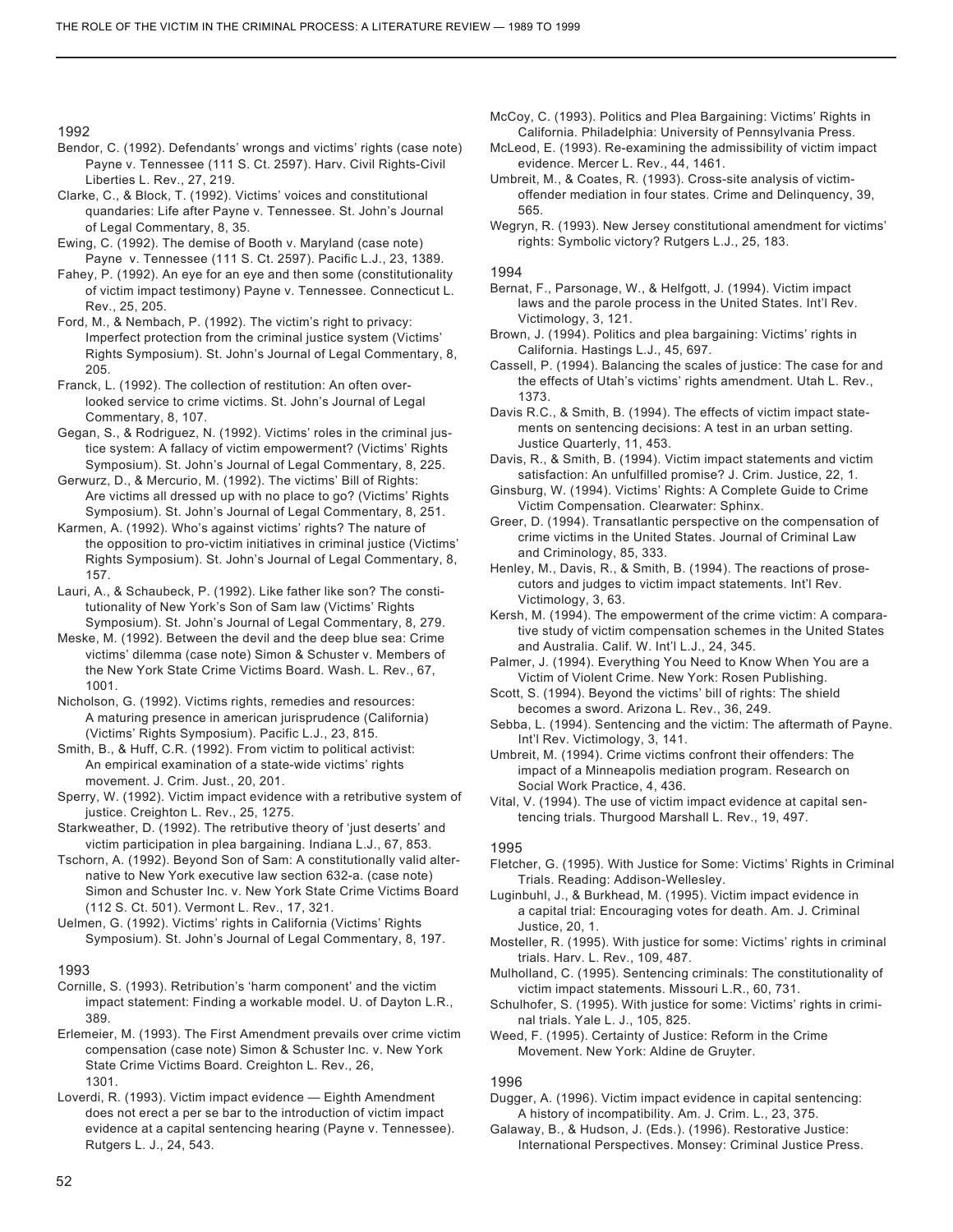- Niemeyer, M., & Shichor, D. (1996). Preliminary study of a large victim/offender reconciliation program (Orange County, California). Federal Probation, 60, 30.
- Pizzi, W., & Perron, W. (1996). Crime victims in German courtrooms: A comparative perspective on American problems. Stanf. J. Int'l L., 32, 37.
- Spears, J., & Spohn, C. (1996). The genuine victim and prosecutors' charging decisions in sexual assault cases. Am. J. Crim. Justice, 20, 183.
- Subar, I. (1996). Emphasizing victims' rights at the sentencing phase of criminal proceedings. Maryland L. Rev., 55, 72.
- Sarnoff, S. (1996). Paying for Crime: The Policies and Possibilities of Crime Victim Reimbursement. Westport: Praeger.
- Sebba, L. (1996). Third Parties: Victims and the Criminal Justice System. Columbus: Ohio State University Press.
- Taylor, S. (1996). Victim-offender reconciliation program A new paradigm toward justice (Alternative Dispute Resolution Symposium). U. Memphis L.R., 26, 1187.

#### 1997

- Barajas, R., & Nelson, S. (1997). The proposed crime victims' federal constitutional amendment: Working toward a proper balance. Baylor L. Rev., 49, 1.
- Davis, R., Lurigio, A., & Skogan, W. (Eds.). (1997). Victims of Crime. Thousand Oaks: Sage.
- Hauptman, W. (1997). Lethal reflection: New York's new death penalty and victim impact statements. New York Law School Journal of Human Rights, 13, 439.
- Kelly, D., & Erez, E. (1997). Victim participation in criminal justice. In R. Davis, A. Lurigio, & W. Skogan (Eds.), Victims of Crime. Thousand Oaks: Sage.
- Koskela, A. (1997). Victims' rights amendments: An irresistible political force transforms the criminal justice system. Idaho L. Rev., 34, 157.
- Larson, N. (1997). Helping Crime Victims: A Guide for Victim/Witness Advocate. Burdett: D.A. Larson Foundation.
- Maguire, M., & Shapland, J. (1997). Provision for victims in an international context. In R. Davis, A. Lurigio, & W. Skogan (Eds.), Victims of Crime. Thousand Oaks: Sage.
- McCormack, M., (1997). United States crime assistance: History, organization and evaluation. In M. McShane & F. Williams (Eds.), Victims of Crime and the Victimization Process. New York: Garland Publishing.
- Mosteller, R. (1997). Victims' rights and the United States Constitution: An effort to recast the battle in criminal litigation. Georgetown L.J., 85, 1691.
- Office for Victims of Crime. (1997). Victims' Rights Compliance Efforts: Experience in Three States. US Department of Justice.
- Philips, K. (1997). Thou shalt not kill any nice people: The problem of victim impact statements in penal sentencing. Am. Crim. L. Rev., 35, 93.
- Smith, & Hillenbrand. (1997). Making victims whole again: Restitution, victim-offender reconciliation programs and compensation. In R. Davis, A. Lurigio, & W. Skogan (Eds.), Victims of Crime. Thousand Oaks: Sage.
- Tomz, J., & McGillis, D. (1997). Serving crime victims and witnesses. US Dept. of Justice, National Institute of Justice.
- Umbreit, M., & Bradshaw, W. (1997). Victim experience of meeting adult vs. juvenile offenders: A cross-national comparison. Federal Probation, 61, 33.
- Young, M. (1997). Victims rights and services: A modern saga. In R. Davis, A. Lurigio, & W. Skogan (Eds.), Victims of Crime. Thousand Oaks: Sage.
- US Department of Justice. (1997). New Directions from the Field. Washington, D.C.: Author.
- 1998
- Caissie, J. (1998). Passing the Victims' Rights Amendment: A nation's march toward a more perfect union. New England Journal on Criminal & Civil Confinement, 24, 647.
- Henderson, L. (1998). Co-opting Compassion: The federal victims' rights amendment (Criminal Law Symposium). St. Thomas L. Rev., 10, 579.
- Kilpatrick, D., Beatty, D., & Howley, S. (1998). The Rights of Crime Victims — Does it Make a Difference. US Department of Justice.
- Mills, L. (1998). Mandatory arrest and prosecution policies for domestic violence: A critical literature review and the case for more research to test victim empowerment approaches. Criminal Justice and Behaviour, 25, 306.
- Mosteller, R. (1998). Victims' rights and the constitution: Moving from guaranteeing participatory rights to benefiting the prosecution (Symposium: Thoughts on Death Penalty Issues 25 years after Furman v. Georgia). St. Mary's L.J., 29, 1053.
- US Department of Justice. (1998). New Directions from the Field: Victims' Rights and Services for the 21st century. Washington, D.C.: US Dept. of Justice, Office for Victims of Crime.

#### 1999

- Beloof, D. (1999). Victims in Criminal Procedure. Durham: Carolina Academic Press.
- Davis, R., Lurigio, A., & Skogan, W. (1999). A services for victims: A market research study. Int'l Review of Victimology, 6, 101.
- Logan, W. (1999). Through the past darkly: A survey of the uses and abuses of victim impact evidence in capital trials, Payne v. Tennessee. Arizona Law Review, 41, 143.
- Lucken, K. (1999). Victims and the criminal justice system: The vagaries of integration. Int'l Rev. Victimology, 6, 137.
- Tobolowsky, P. (1999). Victim participation in the criminal justice process: Fifteen years after the president's task force on victims of crime. New England Journal on Criminal & Civil Confinement, 25, 21.

# Europe and the Commonwealth

#### Pre-1990

- Australian Law Reform Commission. (1988). Sentencing. Canberra: Australia Government Publishing Service.
- Campbell, P. (1989). A comparative study of victim compensation procedures in France and the United States: A modest proposal. Hastings Int'l and Comparative L. Rev., 3, 321.
- Duff, P. (1989). Criminal injuries compensation: The scope of the new scheme. Modern L. Rev., 52, 518.
- Dunkel, F. (1985). Victim compensation and offender restitution in the Federal Republic of Germany — a Western-European comparative perspective. Int'l J. Comparative and Applied Criminal Justice, 9, 29.
- Joutsen, M. (1987). The Role of the Victim of Crime in European Criminal Justice Systems: A Cross-National Study of the Role of the Victim. Helsinki: Helsinki Institute for Crime Prevention and Control.
- Joutsen, M. (1987). Listening to the victim: The victim's role in European criminal justice systems. Wayne L. Rev., 34, 95.
- Victorian Sentencing Commission. (1988). Sentencing: Report of the Committee. Melbourne: Author.

- Erez, E., & Tontodonato, P. (1990). The effect of victim participation on sentence outcome. Criminology, 28, 451.
- Great Britain Central Office of Information. (1990). Victim's Charter: A Statement of the Rights of Victims of Crime. Prepared for the Home Office by the Central Office of Information London: H.M.S.O.
- Miers, D. (1990). Compensation for Criminal Injuries. London: Butterworths.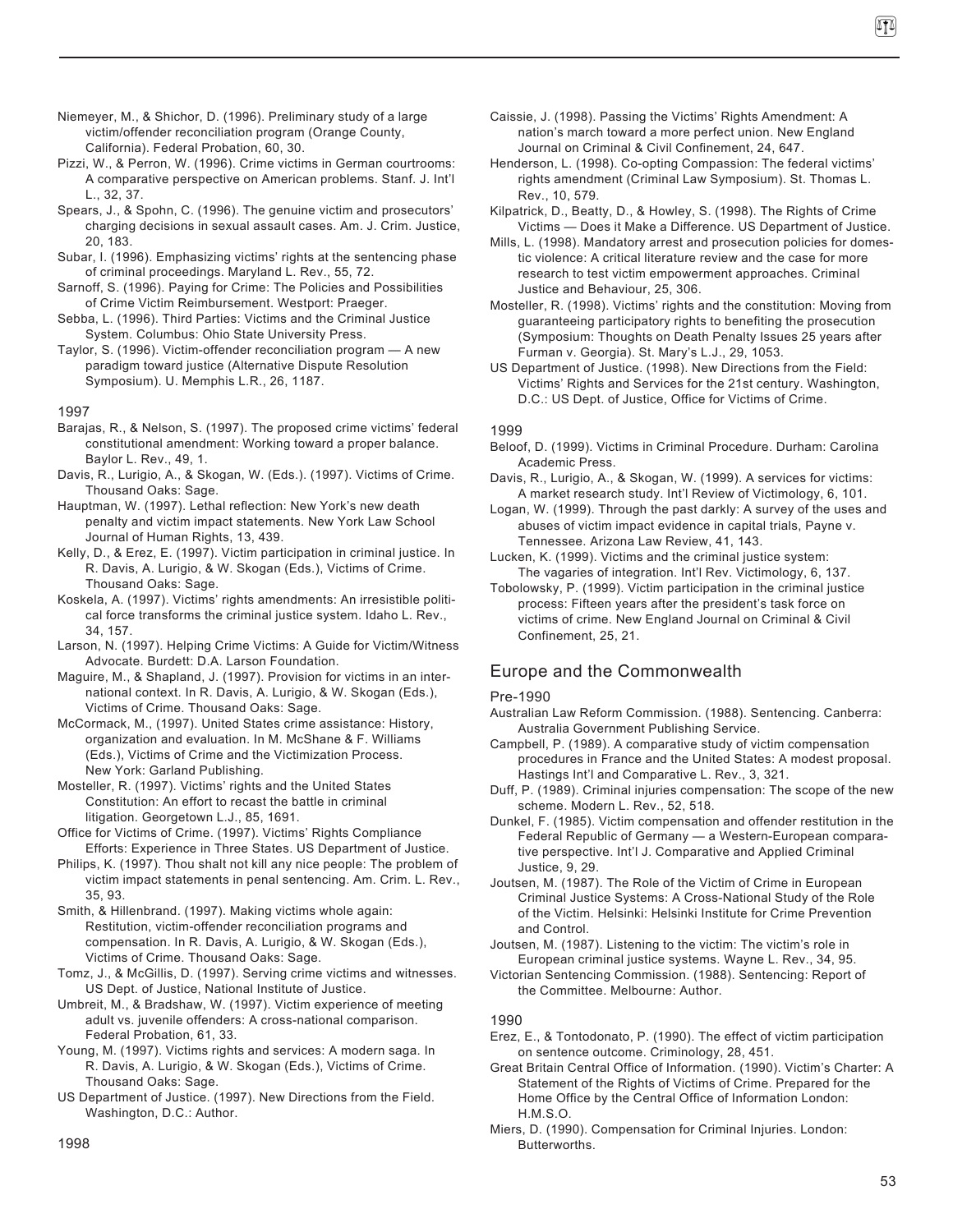Muller-Rappard, E. (1990). Perspectives on the council of Europe's approach to the issue of basic principles of justice for victims of crime. Hum. Rts. Q., 12, 231.

South Australia's Attorney General's Department. (1990). Victims and Criminal Justice.

#### 1991

Bienkowska, E., & Erez, E. (1991). Victims in the Polish criminal justice system: Law and reality. Int'l J. Comparative and Applied Criminal Justice, 15, 217.

Baurmann, & Schadler. (1991). Victims of reported crimes — Their expectations, needs and perspectives. In G. Kaiser, H. Kury, & J. Albrecht (Eds.), Victims and Criminal Justice. Freiburg: Max-Planck-Institut.

Bienkowska, E. (1991). Law and practice: Two faces of reality — Victims in the Polish criminal justice system. In G. Kaiser, H. Kury, & J. Albrecht (Eds.), Victims and Criminal Justice. Freiburg: Max-Planck-Institut.

Davies, T. (1991). Compensation for criminal injuries in Australia: A proposal for change in Queensland. Bond L. Rev., 3, 1.

Erez, E. (1991). Victim participation in sentencing, sentence outcome and victim's welfare. In G. Kaiser, H. Kury, & J. Albrecht (Eds.), Victims and Criminal Justice. Freiburg: Max-Planck-Institut.

Hering, R.D. (1991). Court assistance and victims of crime — The opportunity of social services in practice with the justice system in practice. In G. Kaiser, H. Kury, & J. Albrecht (Eds.), Victims and Criminal Justice. Freiburg: Max-Planck-Institut.

Hertle, D. (1991). Compensation in the context of sanctioning and victim's interest — Results of court practices' and victim survey. In G. Kaiser, H. Kury, & J. Albrecht (Eds.), Victims and Criminal Justice. Freiburg: Max-Planck-Institut.

Huber, B. (1991). Punishment and compensation — A comparative research project at the Max-Planck Institute. In G. Kaiser, H. Kury, & J. Albrecht (Eds.), Victims and Criminal Justice. Freiburg: Max-Planck-Institut.

Joutsen, M. (1991). Changing victim policy: International dimensions. In G. Kaiser, H. Kury, & J. Albrecht (Eds.), Victims and Criminal Justice. Freiburg: Max-Planck-Institut.

Kaiser, G., Kury, H., & Albrecht, J. (Eds.). (1991). Victims and Criminal Justice. Freiburg: Max-Planck-Institut.

Kaiser, M. (1991). The status of the victim in the criminal justice system according to the Victim Protection Act. In G. Kaiser, H. Kury, & J. Albrecht (Eds.), Victims and Criminal Justice. Freiburg: Max-Planck-Institut.

Kilchling, M. (1991). Interests of the victim and public prosecution — First result of a national survey. In G. Kaiser, H. Kury, & J. Albrecht (Eds.), Victims and Criminal Justice. Freiburg: Max-Planck-Institut.

Krainz, K.W. (1991). The position of injured parties in the Austrian criminal procedure — First results of an empirical investigation. In G. Kaiser, H. Kury, & J. Albrecht (Eds.), Victims and Criminal Justice. Freiburg: Max-Planck-Institut.

Kury, H., & Kaiser, G. (1991). The victim's position within the criminal proceedings — An empirical study. In G. Kaiser, H. Kury, & J. Albrecht (Eds.), Victims and Criminal Justice. Freiburg: Max-Planck-Institut.

Lord Cameron of Lochbroom. (1991). Future trends in sentencing policy — the satisfaction of the individual victim within a system of public prosecution. Int'l Rev. Victimology, 1, 315.

Melup, I. (1991). United Nations: Victims of crime; implementation of the conclusions and recommendations of the Seventh United Nations Congress on the Prevention of Crime and the Treatment of Offenders; measures taken to implement the declaration of basic principles of justice for victims of crime and abuse of power. Int'l Rev. Victimology, 2, 29.

Rossner. (1991). Compensation and sanctioning — The courtassistance as aid to the resolution of conflicts. In G. Kaiser, H. Kury, & J. Albrecht (Eds.), Victims and Criminal Justice. Freiburg: Max-Planck-Institut.

Serrano, Gomez A. (1991). Problems relating to compensation in Spain. In G. Kaiser, H. Kury, & J. Albrecht (Eds.), Victims and Criminal Justice. Freiburg: Max-Planck-Institut.

Tsitsoura, A. (1991). Policy regarding the victim — Council of Europe norms. In G. Kaiser, H. Kury, & J. Albrecht (Eds.), Victims and Criminal Justice. Freiburg: Max-Planck-Institut.

Villmow, B. (1991). Victim compensation in western countries. In G. Kaiser, H. Kury, & J. Albrecht (Eds.), Victims and Criminal Justice. Freiburg: Max-Planck-Institut.

Weitekamp. (1991). Recent developments on restitution and victimoffender reconciliation in the USA and Canada: An assessment. In G. Kaiser, H. Kury, & J. Albrecht (Eds.), Victims and Criminal Justice. Freiburg: Max-Planck-Institut.

Wemmers, & Zeilstra. (1991). Victim policy and restitution in the Netherlands. In G. Kaiser, H. Kury, & J. Albrecht (Eds.), Victims and Criminal Justice. Freiburg: Max-Planck-Institut.

#### 1992

Hall, G. (1992). Victim impact statements: Sentencing on thin ice? New Zealand U.L. Rev., 52, 143.

Mason, B. (1992). Reparation and mediation programmes: The perspective of the victim of crime (Queensland). Crim. L.J., 16, 402.

Messmer, H., & Otto, H.U. (Eds.). (1992). Restorative Justice on Trial: Pitfalls and Potentials of Victim-Offender Mediation: International Perspectives. Boston: Kluwer Academic Publishers.

Miers, D. (1992). The responsibilities and the rights of victims of crime. Modern L. Rev., 55, 482.

Stefanowicz, K. (1992). The victim of crime in Polish criminal law (perspectives in comparative law). Capital U. L. Rev., 21, 83.

#### 1993

- Ashworth, A. (1993). Victim impact statements and sentencing (UK). Crim. L. Rev., 498.
- Balin, A. (1993). The victims task force: Its role in support of victims of violence. Community Mental Health in New Zealand, 7, 22.
- Broniatowski, K. (1993). Compensation for criminal injury in Poland. Int'l Rev. Victimology, 2, 239.

Community law reform committee of the Australian Capital Territory. (1993). Victims of Crime.

Erez, E., & Bienkowska, E. (1993). Victim participation in proceedings and satisfaction with justice in the continental systems: The case of Poland. J. Crim. Justice, 21, 47.

Fisher, T. (1993). Victim/offender mediation: A survey of overseas practices and research. Australian Dispute Resolution Journal, 4, 125.

Morris, A., Maxwell, G., & Robertson, J. (1993). Giving victims a voice: A New Zealand experiment. Howard J. Crim. Justice, 32, 304.

#### 1994

- Corns, C. (1994). Criminal proceedings: An obligation or choice for crime victims? (Australia). U. Tasmania L. Rev., 13, 346.
- Davis, R., & Smith, B. (1994). Victim impact statements and victim satisfaction: An unfulfilled promise? J. Crim. Justice, 22, 1.

Douglas, R., Laster, K., & Inglis, N. (1994). Victims of efficiency: Tracking victim impact information through the system in Victoria, Australia. Int'l Rev. Victimology, 3, 95.

Garkawe, S. (1994). The role of the victim during criminal court proceedings. U. New S. Wales L. Rev., 17, 595.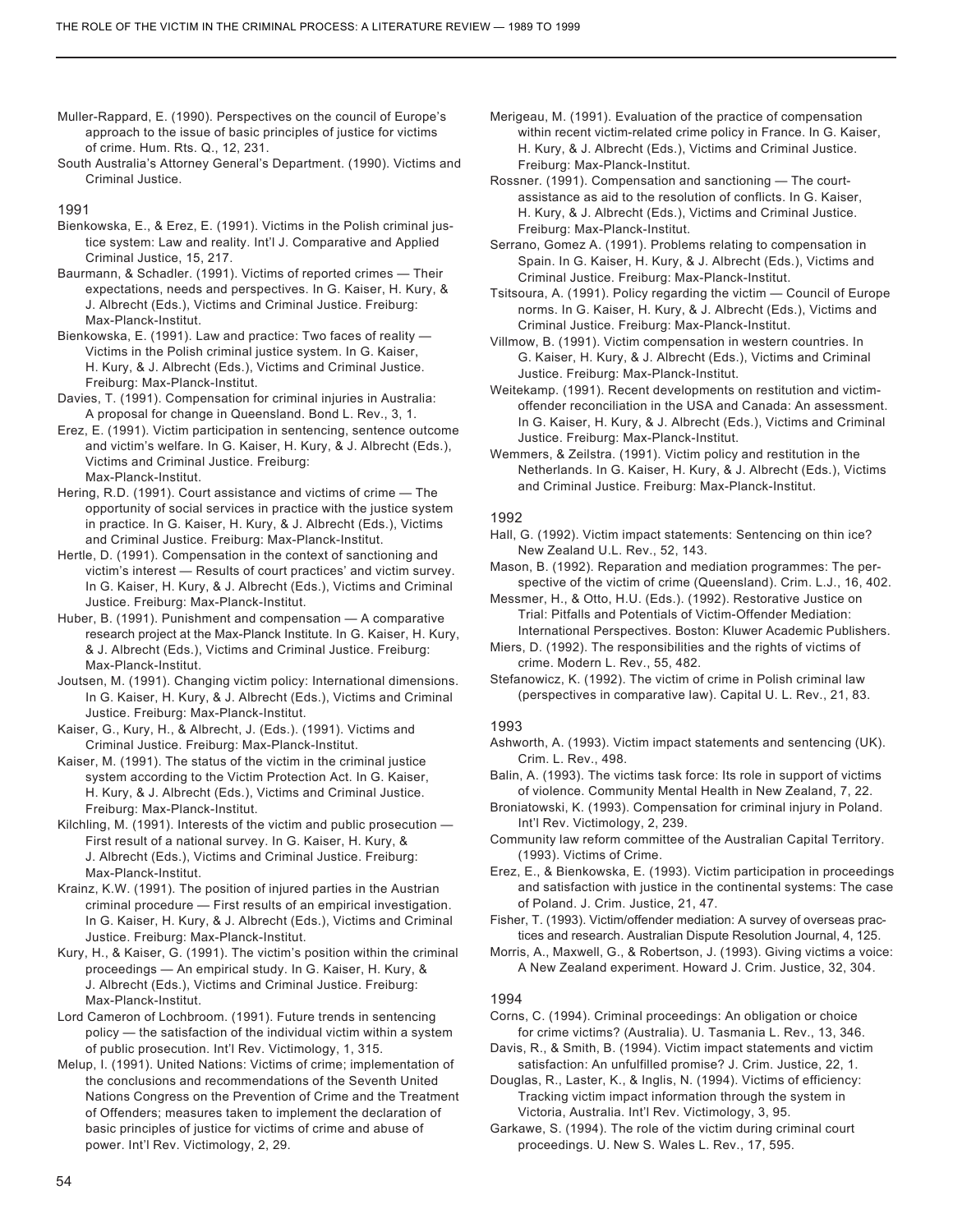- Greer, D. (1994). A transatlantic perspective on the compensation of crime victims in the United States. J. Crim. Law and Criminology, 85, 333.
- Joutsen, M. (1994). Victim participation in proceedings and sentencing in Europe. Int'l Review of Victimology, 3, 57.
- Kersh, M. (1994). The empowerment of the crime victim: A comparative study of victim compensation schemes in the United States and Australia. Calif. W. Int'l L.J., 24, 345.
- Kury, H., Kaiser, M., & Teske, R. (1994). The position of the victim in criminal procedure — The results of a German study. Int'l Rev. Victimology, 3, 69.
- Sumner, C.J. (1994). Taking account of the victim in sentencing in South Australia. Int'l Rev. Victimology, 3, 111.
- Wemmers, J. (1994). The Dutch victim guidelines and their impact upon victim satisfaction. As posted on the International Victimology Website (www.victimology.nl/rechts).

#### 1995

- Erez, E., & Roeger, L. (1995). The effect of victim impact statements on sentencing patterns and outcomes: The Australian experience. J. Crim. Justice, 23, 363.
- Fenwick, H. (1995). Rights of victims in the criminal justice system: Rhetoric or reality? Crim. L. Rev., 843.
- Hinton, M. (1995). Expectations dashed: Victim impact statements and the common law approach to sentencing in South Australia. U. Tasmania L. Rev., 14, 81.
- Miles, J. (1995). The role of the victim in the criminal process: Fairness to the victim and fairness to the accused. Crim. L. J., 19, 193.
- Morgan, J., Winkel, F., & Williams, K. (1995). Protection of and compensation for victims of crime. In Fennel et al. (Eds.), Criminal Justice in Europe: A Comparative Study. Oxford: Clarendon Press.
- Raineri, A. (1995). Re-integrating the victim into the sentencing process: victim impact statement as an element of offender disposition. Queensland University of Technology L. J., 11, 79.
- Wemmers, J. (1995). Victims in the Dutch criminal justice system: The effects of treatment on victims' attitudes and compliance. Int'l Rev. Victimology, 3, 323.
- Wemmers, J., et al. (1995). What is procedural justice: Criteria used by Dutch victims to assess the fairness of criminal justice procedures. Social Justice Research, 8, 329.

# 1996

- Galaway, B., & Hudson, J. (Eds.). (1996). Restorative Justice: International Perspectives. Monsey: Criminal Justice Press.
- Garkawe, S., & Baragwanath, M. (1996). Victims compensation bill: A diminution of the rights of crime victims? Law Society Journal, 34, 60.
- Marek, A. (1996). Victim policy and penal law: Some reflections on the legal possibilities to adjudicate restitution with particular reference to Poland. Int'l Rev. Victimology, 4, 221.
- Mitchell, D. (1996). Victim impact statements: A brief examination of their implementation in Victoria. Current Issues in Criminal Justice, 8, 163.
- Pizzi, W., & Perron, W. (1996). Crime victims in German courtrooms: A comparative perspective on American problems. Stanf. J. Int'l L., 32, 37.
- Wemmers, J. (1996). Victims in the Criminal Justice System. Monsey, New York: Criminal Justice Press.

# 1997

Erez, E., Roeger, L., & Morgan, F. (1997). Victim harm impact statements and victim satisfaction with justice, an Australian experience. Int'l Rev. Victimology, 5, 37.

Fenwick, H. (1997a). Procedural rights of victims of crime: Public or private ordering of the criminal justice system. Modern Law Review, 60, 317.

Fenwick, H. (1997b). Charge bargaining and sentence discount: The victim's perspective. Int'l Rev. Victimology, 5, 23.

Maguire, M., & Shapland, J. (1997). Provision for victims in an international context. In R. Davis, A. Lurigio, & W. Skogan (Eds.), Victims of Crime (2nd ed.). Thousand Oaks: Sage.

Nijboer, J.F. (1997). Protection of victims of rape and sexual abuse in the Netherlands. Israel L. Rev., 31, 300.

- Spencer, J. (1997). Improving the position of the victim in English criminal procedure. Israel L. Rev., 31, 286.
- Spinellis, D. (1997). Victims of crime and the criminal process. Israel L. Rev., 36, 337.
- Zion, J. (1997). Traditional Indian solutions for victims of crime. Australian Journal of Law and Society, 13, 167.

# 1998

- Baldry, A. (1998). Victim-offender mediation in the Italian juvenile system: The role of the social worker. British Journal of Social Work, 28, 729.
- Boylan, S. (1998). Coffee from a samovar: The role of the victim in the criminal procedure of Russia and the proposed victims rights amendment to the United States Constitution. U.C. Davis Journal of International Law and Policy, 4, 103.
- Brienen, M., & Hoegen, E. (1998). Information systems for victims of crime: Results of comparative research. Int'l Rev. Victimology, 5, 163.

Justice Committee. (1998). Victims in Criminal Justice.

- Mills, L.G. (1998). Mandatory arrest and prosecution policies for domestic violence — A critical literature review and the case for more research to test victim empowerment approaches. Criminal Justice and Behavior, 25, 306.
- Sage, Y. (1998). Reinforcing the rights of the victim in the French Law on civil liability. Victoria University of Wellington L. Rev., 28, 543.

- Erez, E. (1999). Who's afraid of the big bad victim? Victim impact statements as victim empowerment and enhancement of justice (UK). Crim. L. Rev., 545.
- Erez, E., & Laster, K. (1999). Neutralizing victim reform: Legal professionals' perspectives on victims and impact statements. Crime and Delinquency, 45, 530.
- Erez, E., & Roeger, L. (1999). Victim impact statements and sentencing outcomes and processes. British J. Criminology, 39, 216.
- Faherty, S. (1999). Victims and Victims' Rights. Oxford: Chelsea House.
- Wasik, M. (1999). Reparation: Sentencing and the victim (UK). Crim. L. Rev., 470.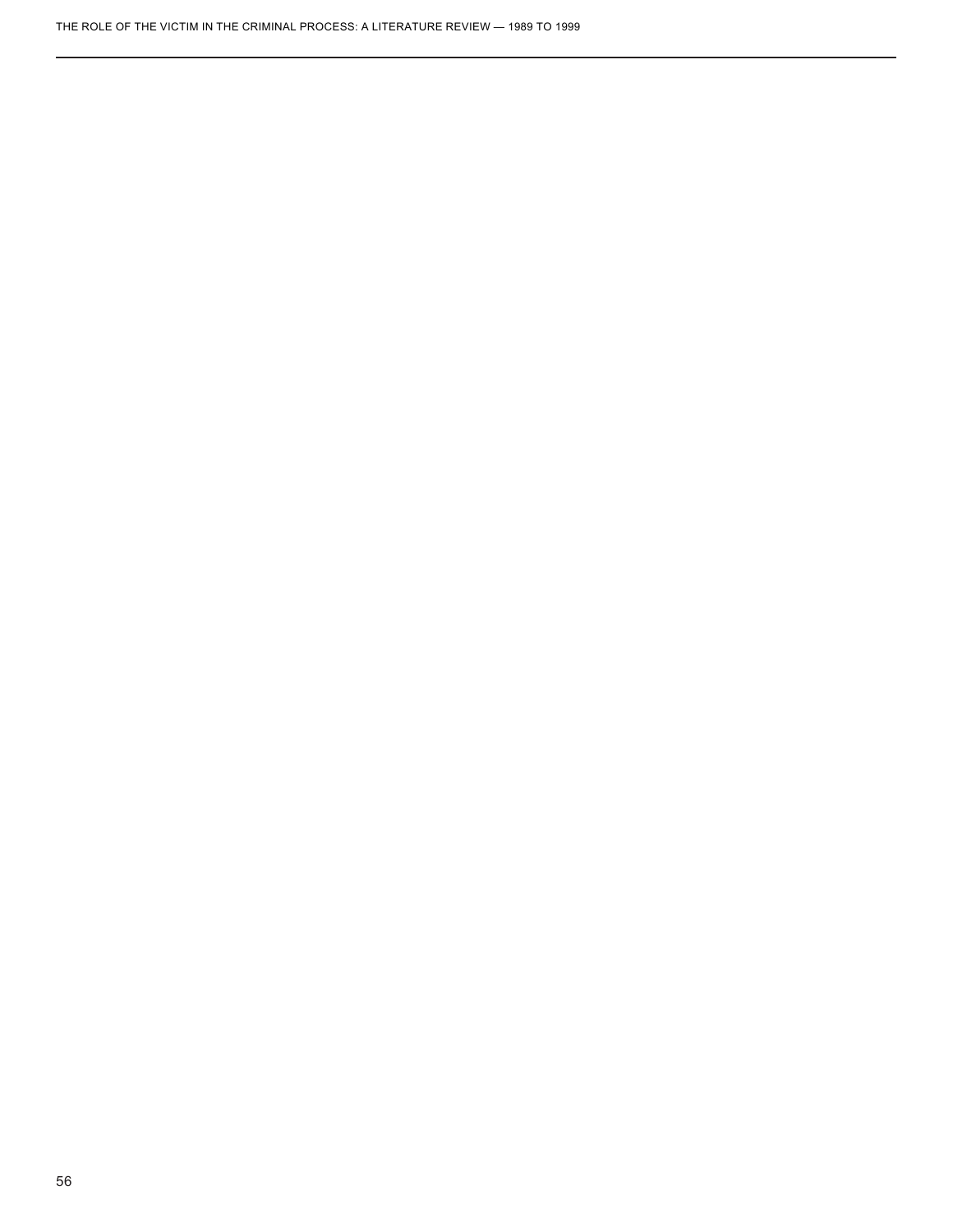# 5.0 Social Science Perspectives, Mediation and Victim Satisfaction

# 5.1 INTRODUCTION

The evaluation of participatory rights outlined in the earlier chapter calls into question basic assumptions most people make about the needs and objectives of victims. Contrary to expectations, it has been found that victims are not vindictive in their approach to most offenders and that participation in the sentencing process does not significantly improve victim satisfaction. In addition, despite the best efforts of state officials, it appears that victim assistance programs are not meeting the needs of victims. Accordingly, it may be that the criminal justice policy makers have designed programs upon faulty assumptions regarding the psychological and financial needs of victims, or that the existing programs have simply been poorly implemented. This part of the report will examine the views of social scientists and social service providers to determine if there is a better understanding of the plight of victims than the conventional understanding espoused by criminal justice officials.

Putting aside the role of the victim and the measures taken to increase victim satisfaction, it is clear that public dissatisfaction with criminal justice is pronounced and passionate. If members of the public generally maintain a negative perspective regarding the criminal process, it may be impossible for modest reforms with respect to victim participation to significantly affect a fairly well established negative point of view. Recognizing that the criminal process is the subject of fear and disrespect, there were major developments in the 1990s in creating alternatives to criminal courts based upon principles of restorative justice. Mediation is the primary alternative to the criminal courts which is offered to offenders and victims, and this part of the report will also evaluate whether mediation programs have been able to achieve what the conventional criminal cannot — that is, an increase in victim satisfaction.

# 5.2 DISCUSSION

# 5.2.1 Psychological Perspectives and the Role of Health Care Workers

It is common knowledge that the impersonal criminal justice system can lead to psychological distress and secondary victimization for the victim. Many of the law review articles adopt this as a working premise and the commentators often cite Kilpatrick and Otto (1987) as support for this assertion. However, in reviewing the seminal Kilpatrick and Otto article, it is clear that the assertion of psychological distress is an assumption and is not based upon a proper empirical foundation.

Available studies do confirm some of the assumptions regarding secondary victimization but the findings also place some qualifications on the view that victims suffer high levels of distress within the criminal process. In 1979, a Dutch study found that victims regularly experienced feelings of guilt upon victimization, with victims of violence experiencing the greatest level of guilt. More significantly, no clear relationship existed between feelings of guilt and the need for retaliation, and this may explain why studies of victim impact statements have not led to expressions of vengeance as guilt-ridden victims do not necessarily turn to vengeance in wrestling with their guilt. Nonetheless, 70% of victims in this study did believe that sentences were too lenient (Smale & Spickenheuer, 1979).

In 1994, a study of 500 cases in Ohio indicated that victim distress is largely a function of offence type, victim perception of sentence severity and the demographic characteristics of the victim. The author noted that "the most important predictor of current victim distress was level of distress following the victimization. Victims who received restitution were less distressed than those who had not. Unmarried victims and nonwhite victims had higher levels of distress than married victims and white victims." Beyond the ability of restitution to temper victim distress, it was found that a perception of sentence leniency can contribute to the aggravation of victim distress (Erez et al., 1994:47).

What constitutes victim distress? A study of over 500 victims in Kentucky confirmed that depression, somatization, hostility, anxiety and fear of crime were all associated with victimization. Symptoms were persistent and tended to last 15 months after the crime. Even after 15 months victims displayed a high prevalence of Post Traumatic Stress Disorder (PTSD):

. . . after three months, the victims in this study showed pervasive symptomology across diverse domains, including depression, anxiety, somatization, hostility and fear. All victims exhibited a similar profile of symptoms, but violent crime victims were clearly the most severely distressed. Although victims' symptoms declined from these levels over the next 6 months, they soon leveled off. After 9 months, there was little evidence that crime victims would continue to improve. After 15 months, which is where our study ends, violent crime victims were still more symptomatic than were property crime victims who, in turn, were still more symptomatic than nonvictims. (Norris & Kaniasty, 1997:276; see also Norris, Kaniasty & Thompson, 1997)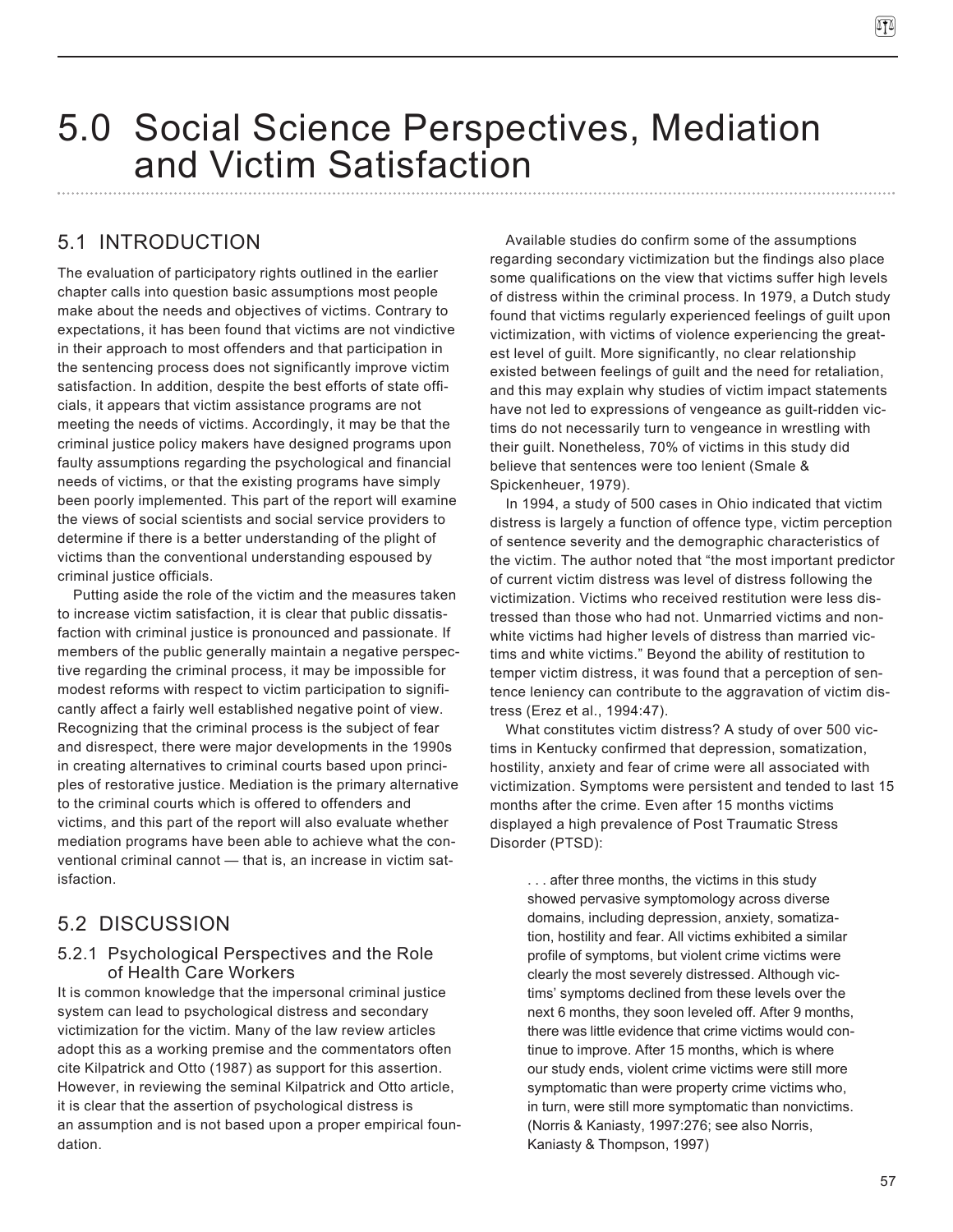In a 1997 study of over 500 victims in South Carolina it was found that more than 90% of all victims believed that the criminal justice system should be responsible for providing a broad range of services, including psychological counseling, information about case status, personal protection, legal assistance, social service referral information, and assistance in dealing with police or court. Reported access to such services fell below victims' expectations with the lowest proportion of victims receiving access to psychological counseling and the highest proportion receiving access to assistance in dealing with police or court. In addition, 50% of the sample met diagnostic criteria for PTSD during their lifespan but despite the high prevalence of PTSD in the entire sample, most participants reported inadequate access to victim services, including mental health services (Freedy, Resnick, Kilpatrick, Dansky & Tidwell, 1997).

A 1998 Dutch study confirmed some of the findings of the Norris and Kaniasty study. The primary finding was that there is no difference with respect to fear of crime "between non-victims and victims of either property or violent crimes, not before, and not after the incident took place" (Denkers & Winkel, 1998:151). However, crime victims reported being less satisfied with life, reported less positive affect, and reported perceiving the world as being less benevolent and themselves less worthy than non-victims. Victims perceived themselves as being more vulnerable than non-victims. Nonetheless, victims were not necessarily more afraid of crime, people or situations, nor did they perceive a greater negative impact of crime than non-victims. Finally, the study shows a relationship between well-being and victimization; victims, both before and after the crime, appear to be 'unhappier' than non-victims (Denkers & Winkel, 1998).

It appears that some of the assumptions regarding secondary victimization have not been fully verified by empirical study (although they have clearly been sustained in qualitative evaluation based upon informal interviews), and the relevant psychological literature speaks primarily of distress levels attendant upon the commission of the crime and not the criminal process. Further, it is not a dramatic revelation to conclude that victims experience distress upon victimization, and as such the studies cannot really contribute in a significant way to the development of public policy. With respect to state-induced secondary victimization, the studies reach general conclusions which are in accord with common sense but do not contribute to a greater understanding of the process of secondary victimization.

For example, Norris and Thompson conducted a study into victim alienation with 200 American crime victims and they concluded that "these results indicate that criminal justice officials (most specifically the police) can either intensify or ease the victim's alienated state" (1993:527). Nonetheless, a recent review of the psychological literature is instructive and serves to ensure that assumptions made concerning the victim's psychological well-being have some basis in clinical experience. The relevant literature has been surveyed as follows:

Criminal victimization can leave psychological scars that endure as long or longer than any physical or financial damage (Fischer, 1984; Frank, 1988; Henderson, 1992). Criminal victimization may result in anxiety disorders, depression, drug and alcohol abuse, fear, flashbacks, lowered self esteem, sexual dysfunction, somatic complaints, suicidal ideation, suspiciousness, and a sense of social isolation (Fischer, 1984; Keane, 1989; Lurgio & Resick, 1990). In some cases victims may suffer from posttraumatic stress disorder (PTSD) (American Psychiatric Association, 1994).

Although much of the research on the impact of crime has focused on rape, victims of other crimes may suffer qualitatively similar consequences (Resick, 1987). Other factors being equal, like level of violence and victim's perception of danger, rape may harm the victim's mental health more than do other violent crimes (Kilpatrick, 1989; Kilpatrick et al., 1985), but this issue is not settled (Resick, 1987; Riggs, Kilpatrick & Resnick, 1992). Significant psychological injuries have been reported among victims of many other crimes, including assault (Lurigio & Resick, 1990; Riggs et al., 1992; Shepher, 1990; Steinmetz, 1984; Wirtz & Harrell, 1987), attempted rape (Becker, Skinner, Abel, Howell, & Bruce, 1982), bank fraud (Ganzini, McFarland & Cutler, 1990), burglary (Brown & Harris, 1989), child abuse (Caviola & Schiff, 1988), kidnapping (Terr, 1983), and robbery (Kilpatrick et al., 1985). In addition, families of crime victims in general (Riggs & Kilpatrick, 1990) and of rape (Mio, 1991; Orzek, 1983) and homicide (Amick-McMullen, Kilpatrick & Resnick, 1991; NcCune, 1989) victims in particular often develop psychological symptoms as a result of the crime. Finally, community residents may suffer as a result of public vandalism, a crime with no specific victim (Reiss, 1986).

The consequences of victimization are not necessarily intuitively obvious. Although crime victims indeed experience more mental health problems than do other persons (Ganzinii, McFarland, & Cutler, 1990; Kilpatrick et al., 1985; Riggs et al., 1992; Santiago, McCall-Perez, Gorcey, & Beigel, 1985), the severity of the crime does not necessarily predict the severity of the symptoms. For example, Becker et al. (1982) found that victims of attempted rape and rape did not significantly differ in their short- and long-term responses to the assault; Ganzini et al. (1990) found significant levels of depression in victims of the relatively placid crime of bank fraud. Furthermore, though it is clear that support from family members and friends can assist victim's recovery (Janoff-Bulman & Frieze, 1983), those persons do not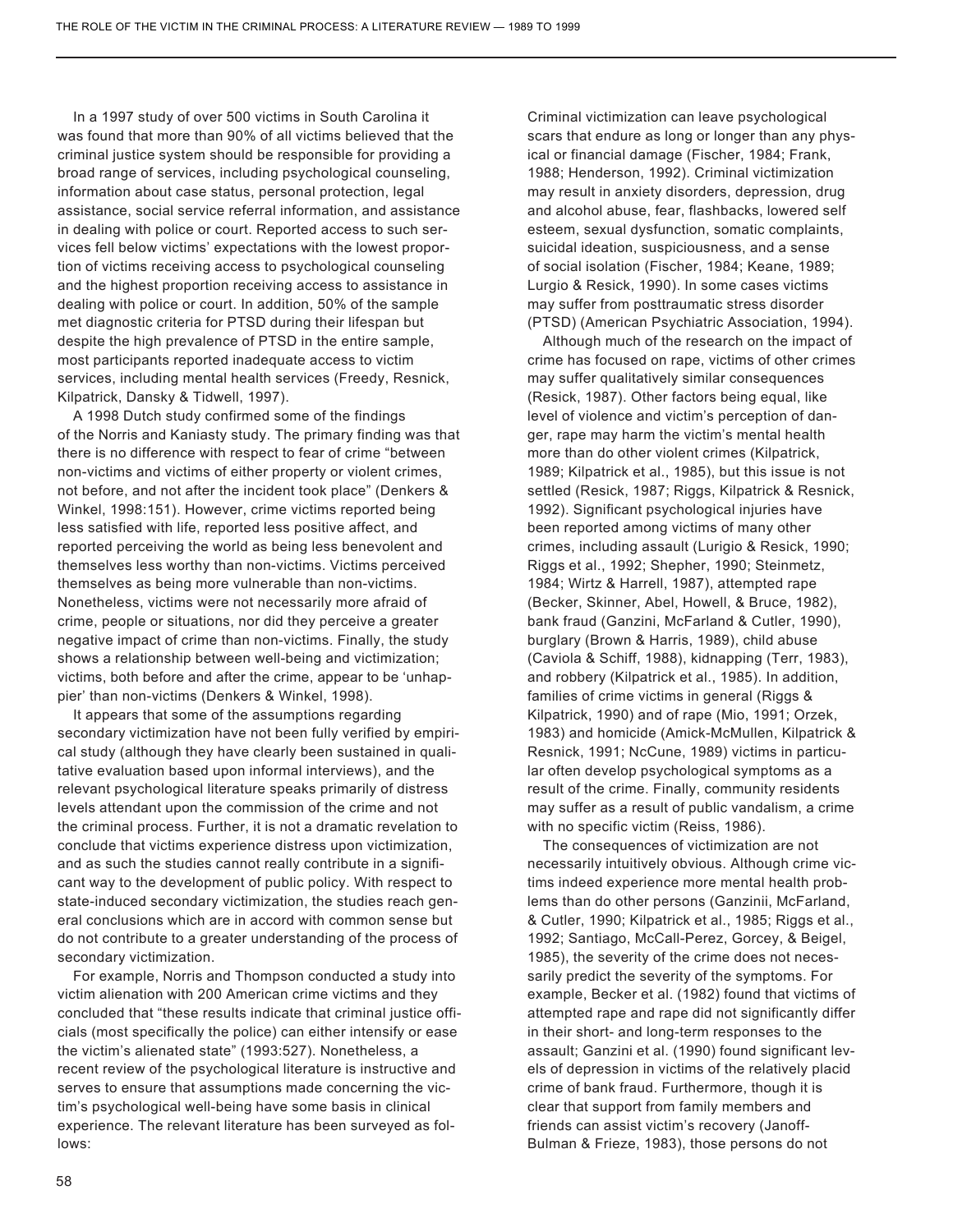always understand the extent of psychological trauma and may think the victim should have recovered earlier than is reasonable to expect (Mio, 1991; Riggs & Kilpatrick, 1990; Sales, Baum & Shore, 1984). In addition, not all crime victims will react the same way to similar victimizations (Lurigio & Resick, 1990; Shapland, 1986). (Wiebe et al., 1996:416–7)

[Author's Note: References within the text of this quotation are not necessarily found in the Bibliographical Materials for this part of the report.]

After providing this survey, the author of the report goes on to consider whether or not the assertion of some commentators (e.g., Erez, 1999) that victim participation in the criminal process is potentially therapeutic has any foundation in fact. It appears that justice as therapy has not been borne out by the evidence, yet there still remains some hope that procedural control for the victim could assist in recovery:

Although legislatures have enacted a plethora of statutes attempting to ease the victim's experience with the court system, research does not yet support the contention that the quality of this experience significantly aids the victim's eventual psychological recovery (see, for example, Cluss, Boughton, Frank, Stewart & West, 1983; Lurigio & Resick, 1990). Maximizing procedural justice, however, most likely does no harm. It is difficult to see how provisions that seek respectful treatment of victims in court could interfere with their recovery, and such provisions may be of significant benefit (Resick, 1987). Furthermore, because a victim's perception of control has been shown to be important to recovery (Kelly, 1990), and persons who believe they have had a voice in court proceedings are generally more satisfied with those proceedings than those who do not so believe, it is possible that the notions of "voice" and "control" represent the same underlying psychological process. If so, victim participation in the court process may be therapeutic, including at plea bargaining and other stages generally closed to the public. (Wiebe et al., 1996:425)

In two studies commissioned by the Solicitor General Canada, it was concluded that rape victims and child sexual abuse victims suffer psychological ill-effects years after victimization. Victims who did receive support from family and friends showed better adjustment over time; however, symptoms of psychological distress were evident with child sex abuse victims ten years after the events (Solicitor General Canada, 1990–1). In turning to the psychological impact of non-sexual offences (Solicitor General Canada, 1992), the

report is inconclusive and the author presents a critical perspective on the value of existing psychological studies:

Part of the problem stems from the fact that researchers working in the field of victimology operate from diverse academic perspectives. For example, social psychologists studying reactions to stress, negative outcomes and victimization have focused primarily on the assumptions, attributions, and perceptions that influence (or are influenced by) the psychological and behavioral responses to distress, personal failure and/or loss of control. Other psychologists, usually those with clinical training, have concentrated their efforts on the emotional trauma that may accompany unpredictable and sudden negative life-events. Many are also interested in the social support received by crime victims, the quality of service provided by victim assistance agencies, and the effectiveness of treatment strategies. Unfortunately, the theory and research findings of researchers and practitioners working in these various fields of psychology have seldom borrowed from or melded with the wealth of data on victimization accumulated by criminologists. (Solicitor General, 1992:2–3)

In light of the fact that most jurisdictions have established victim service programs, there is a growing body of literature which explores the role and function of social workers and other health care professionals in attending to the needs of victims. Manuals have been developed to train these volunteers and professionals to deflect the constant criticism of poor training among service providers (e.g., for the Victim Assistance training in British Columbia, see Quong, 1991). Books and articles have been written to explore the role of the social worker in providing victim services (Roberts, 1990; Roberts, 1997). However, the literature has been critical of the contribution made by social workers and probation officers. In England, it has been noted that probation services are ill-equipped to deal with victims' needs. No studies have been conducted to determine what the views of victims are with respect to the provision of services by probation officials, and the limited review of victims' perspectives indicate that they are wary of being attended to by officials whose primary responsibility is to supervise offenders (Williams, 1996; Nettleton, Walklate & Williams, 1997). In Holland, one study indicated that victim support workers tended to demonstrate an 'upward bias' towards victims (i.e., a misperception imparted to victims that they are "worse off" than others) and as such suggested that this could seriously undermine the therapeutic value of the service. The authors concluded that extensive training must be employed to offset victim support worker biases and that deployment of volunteer workers could assist in ensuring that victims and support workers are in a relationship of 'social solidarity' (Winkel & Renssen, 1998).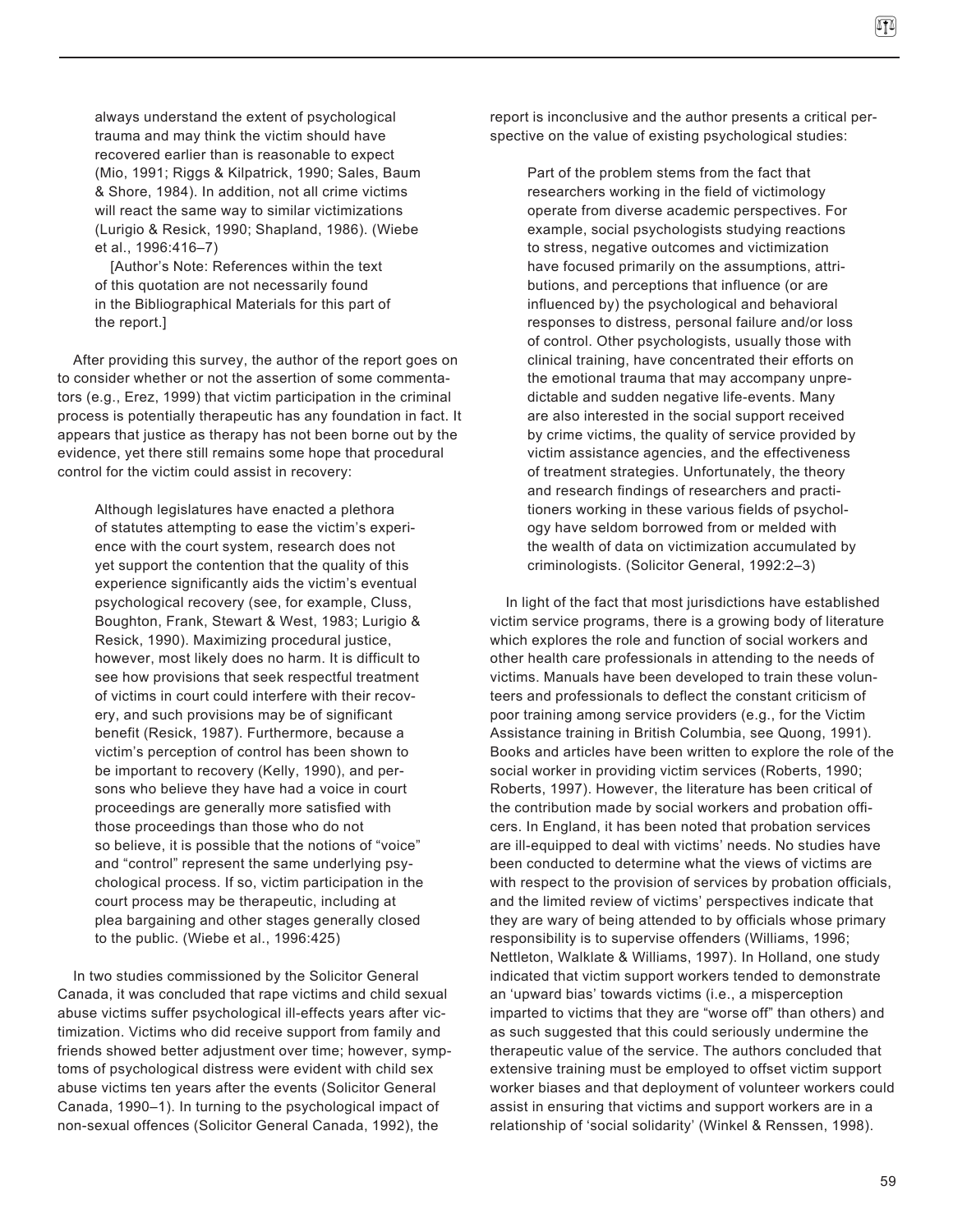# 5.2.2 Mediation and Restorative Justice

Despite the criticism of social worker and probation officer involvement with victim support, there is a growing body of literature which encourages the involvement of social workers. This literature concerns social work involvement in the mediation process, and it is argued that social workers, who have experience in crisis intervention, are ideally suited to facilitate face-to-face confrontations between offender and victim (Roberts, 1997). Mediation is seen as a new field for social work practice (Umbreit, 1993; Umbreit, 1999). In contrast, a victim-offender mediation program in Italian juvenile justice was reviewed and it was found that despite the benefits of mediation services for youthful offenders, social workers were not properly trained in mediation techniques (Baldry, 1998).

Restorative justice (as discussed in Chapter 2.0 of this report) seeks to heal the wounds triggered by victimization and to instil a sense of accountability in the offender. One of the first contemporary victim-offender mediation programs in the world was established in Kitchener, Ontario in 1974 and since then there has been an explosion of restorative justice programs around the world. There are now 26 programs in Canada and 300 in the US — "the field has actually grown more rapidly in Europe in recent years, with 17 programs in Austria, 31 in Belgium, 5 in Denmark, 19 in England, 130 in Finland, 73 in France, 293 in Germany, 4 in Italy, 44 in Norway, 2 in Scotland, 10 in Sweden" (Umbreit, 1999:216) (it should be noted that there may be many more mediation programs in Canada than are listed by Professor Umbreit). The body of literature on this topic is vast and it is beyond the scope of this report to provide an exhaustive outline of existing programs and their efficacy; however, a brief overview will be provided.

It would be of value for the development of public policy to conduct a large-scale review of mediation programs found world-wide as there is reason to believe that mediation and other restorative justice measures will continue to grow into the future. The continued growth of mediation programs in Canada is secured by two facts: 1) restorative principles of sentencing have been incorporated into the Criminal Code as part of the fundamental purpose of sentencing (s. 718) and alternative measures have also been incorporated into the Code (s. 717); 2) unlike the studies of victim participation in sentencing (the results of which are somewhat inconclusive), the general thrust of evaluations of mediation programs indicates that they are successful and lead to victim and offender satisfaction. Anecdotal evidence suggests that mediation may not work well for certain offences and offenders (e.g., family violence scenarios); however, the reviewing literature does not directly address this issue.

There is a vast body of literature outlining the nature of mediation programs around the globe (Messmer & Otto, 1992; Wright & Galaway, 1989: Kaiser, Kury & Albrecht, 1991; Wright, 1996; Fisher, 1993; Hughes & Schneider, 1989). For

the purposes of this report, a handful of North American studies conducted in the 1990s will be reviewed to demonstrate the general consensus which has been reached regarding the desirability of this alternative to criminal punishment.

The sampling of North American studies confirms the 1989 conclusion that in the US "mediation programs appeared to be fairly widespread and functioning well" (Hughes & Schneider, 1989:231). In 1993, Professor Mark Umbreit (who is responsible for conducting most of the evaluative studies) concluded, "victims of violence have often been among those who advocate extending the mediation process to more serious cases. However, this does not include domestic assault. The mediation process has been effective in assisting victims of violent crimes in regaining a sense of power and control in their lives, as well as the ability to 'let go' of the victimization experience" (Umbreit, 1993:73).

In 1994, an evaluation of four victim-offender programs in the US revealed that the vast majority of offenders voluntarily chose to participate in the process, and that victims who undertook mediation were generally more satisfied with the criminal process than those who had not chosen mediation (81% of victims were satisfied after mediation compared to 58% of victims without mediation). In addition, it was found that mediation led to a higher rate of success in securing restitution. However, the authors concluded that despite the growth of mediation it has still had little impact in most jurisdictions due to underutilization (Umbreit & Coates, 1993).

In a study of victim-offender mediation in Minneapolis in 1990 and 1991, it was found that the mediation process had a significant impact on victims feeling less upset about the crime and less fearful of being revictimized by the same offender. However, this increase in victim satisfaction is confounded by the passage of time, which clearly contributes to the gradual reduction of fear and anxiety. The mediation program did lead to a higher success rate in completing restitution, but offender satisfaction was not increased as it was with the victim (Umbreit, 1994a).

In a 1994 report, qualitative research into the views of Canadian criminal justice officials showed that there was strong support for the concept. There was concern expressed about inadequate funding and too few referrals; however, there was professional recognition that mediation serves an important function in the administration of criminal justice: "even in Winnipeg, which represents the largest victim offender mediation program in North America and Europe, concern was expressed that many more cases filed in criminal court could be dealt with more effectively through mediation" (Umbreit, 1994b:6).

A recent study of one of the largest Victim Offender Reconciliation Projects (VORPs) in the US showed a great willingness of victims and offenders to meet for mediation. For violent crimes, only 58% of victims and 69% of offenders were willing to confront each other; however, the figures rose considerably for property crimes and crimes of a minor nature (79% of victims and 77% of offenders). In cases in which mediation was successful, 96.8% of all mediation agreements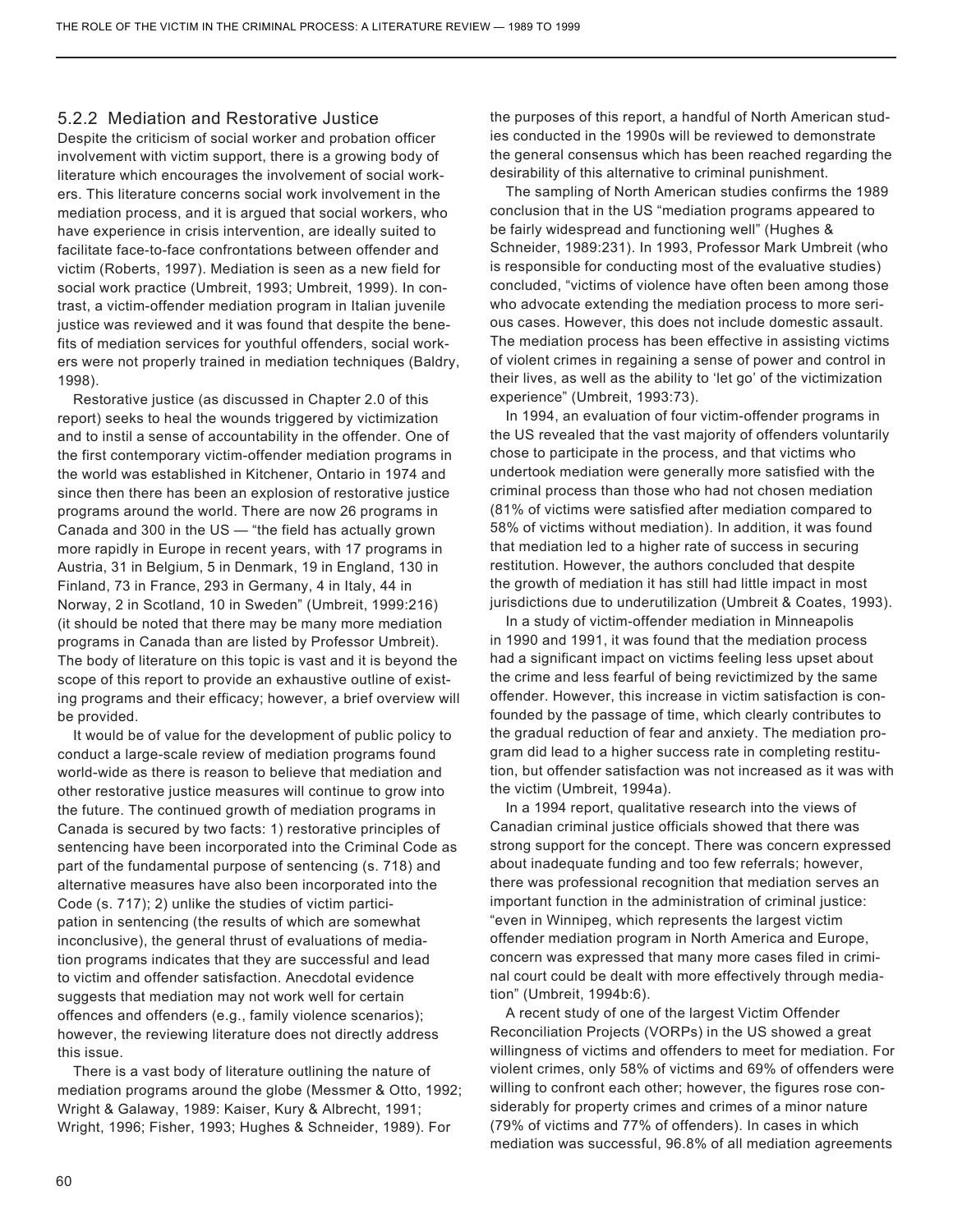were completed and successfully discharged. There were more failures with respect to mediation agreements for property offences, "so while it is harder to get the parties to a mediation session in personal crime cases, once they did meet, the agreements were at least as durable as, or maybe even more durable than, those in property offence cases" (Niemeyer & Shichor, 1996:33).

In a 1997 study of victim-offender meetings/confrontations in Winnipeg and Minneapolis, it was found that victims in both sites reported moderately high levels of satisfaction with the justice system and victim-offender mediation. They also reported being less upset about the crime, having less fear that they will be revictimized, and having more positive views of the offender. Victims in juvenile victim-offender mediation reported that participation in mediation significantly enhanced their sense of participation in the justice system when compared to those victims who participated in adult victimoffender mediation. It was hypothesized that the greater victim satisfaction found in juvenile victim-offender mediation may simply be a product of the fact that the victim rights reform has primarily related to adult victims and offenders, and with the paucity of services available in juvenile court, the availability of mediation takes on heightened importance. The author concluded:

This study lends empirical support to the emerging practice theory of restorative justice, of which victim-offender mediation is the most well established and clear expression. Restorative justice emphasizes that crime is first an offense against people rather than against a legal abstraction called "the state." Holding offenders accountable is understood to mean taking direct responsibility for making things right to the person(s) who was victimized, rather than simply enduring everincreasing amounts of costly punishment by the state with no responsibility to the direct victim. (Umbreit & Bradshaw, 1997:38)

Finally, a study of mediation in four Canadian sites (Calgary, Langley, Ottawa and Winnipeg) led to the following findings:

- 91% of victims and 93% of offenders would participate in mediation again;
- 92% of cases successfully negotiated;
- greater client satisfaction among victims (78%) and offenders (74%) who participated in mediation than those who didn't;
- 89% of victims satisfied with outcome (91% of offenders);
- 80% of victims and offenders who participated felt they were treated more fairly by the justice system as opposed to 43% of victims and 56% of offenders who didn't;
- mediated agreement was viewed as fair by 92% of victims, 93% of offenders;
- fear of revictimization by the same offender was significantly less (11%) as opposed to 31% by those who didn't participate;
- remaining upset about the crime was less for victims in mediation (53%) as opposed to 66% for those not in mediation. (Umbreit, 1999)

# The author concluded that:

These findings suggest that the quality of justice experienced by many victims and offenders may be significantly enhanced through expanded use of mediation in criminal conflicts. Similarly, diversion of appropriate criminal complaints to mediation after a charge has been laid but prior to a trial has important potential for reducing the caseload pressures facing nearly all courts, thereby freeing up resources to be used for other purposes. Finally, use of mediation after a finding of guilt in a criminal court can strengthen the process of holding the convicted offender accountable directly to the victim through a determination of a mutually agreeable restitution plan. (Umbreit, 1999:226)

It is impossible to do justice to the extensive body of literature available on mediation and the criminal process. Suffice it to say that the sample of studies discussed is reflective of overall optimism expressed about the value of victimoffender mediation. This report is primarily about victim participation in the process and therefore the topics of mediation and alternatives to criminal court are beyond the scope of this report. However, it is critical to review this restorative justice movement as it may be that in some cases victim satisfaction can only be enhanced outside of a criminal court setting. Studies of mediation programs consistently reveal a high level of victim satisfaction for some cases; however, the empirical evidence relating to increased victim participation in the criminal process does not lead to the same finding. The studies do demonstrate that victim participation has not led to chaos in the courts, nor has it led to

a significant impact on sentence outcome. However, when the studies turn to victim satisfaction the results are inconclusive and discouraging. These studies have been reviewed throughout the paper; however, to contrast the encouraging prospects for mediation and victim satisfaction with the rather muted endorsement of victim participation as the path to happiness, a lengthy summary from Professors Erez and Kelly is set out to demonstrate this muted endorsement:

Do opportunities for victim participation increase victims' satisfaction with the criminal justice system? Research results are divided and suggest at best modest effects. One study found that filing VIS usually results in increased satisfaction with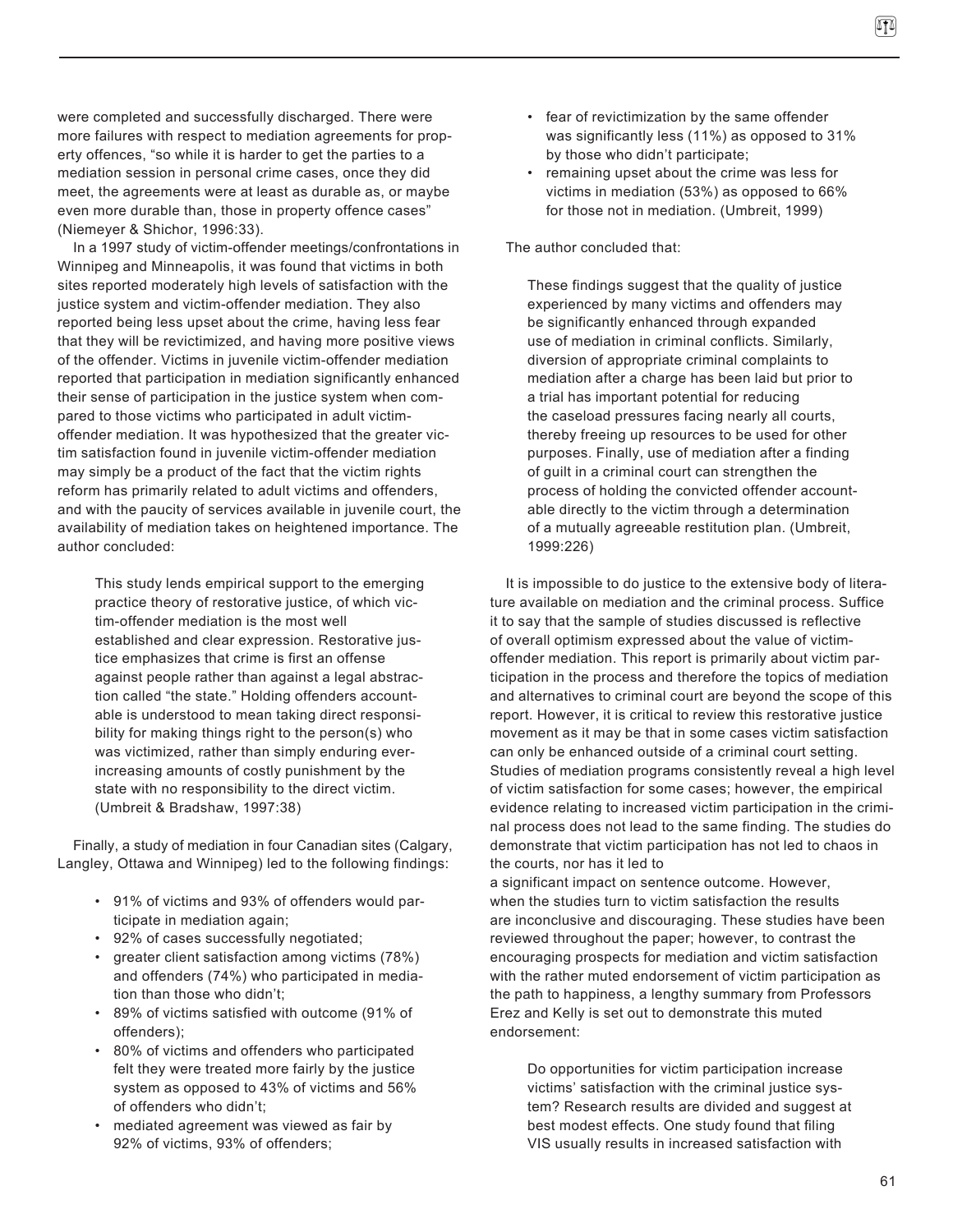the outcome (Erez & Tontodonato, 1992). Another found that victims' participation generally increases victims' satisfaction (Kelly, 1984). Sometimes merely filing a VIS heightens victims' expectations that they will influence the outcome. When that does not happen, victims' satisfaction may actually be reduced (Erez et. al., 1994).

Another study that randomly assigned victims' cases to various treatments found that VIS had no effect on victims' feelings of involvement or satisfaction with the criminal justice process or its outcome (Davis and Smith, 1994). These results are consistent with an earlier quasi-experimental study by Davis (1985) that also did not find any effect of VIS on satisfaction with justice. Similarly, studies of the VIS program in Canada (Department of Justice Canada, 1990) and in Australia (Erez et al., 1994) revealed that victims who provide information for VIS are not necessarily more satisfied with the outcome or with the criminal justice system.

In contrast, a comparative study of victims in the continental criminal justice systems (which allow victims a party status and significant input into the proceedings) suggests that victims who participated as subsidiary prosecutors or acted as private prosecutors were more satisfied than victims who did not participate (Erez and Bienkowska, 1993). These differences may suggest that the more participation a jurisdiction affords crime victims, the greater victim levels of satisfaction. (Kelly & Erez, 1997:239)

The evidence on victim satisfaction with increased participation in the criminal process is not convincing. In addition, there is no evidence to demonstrate that victim participation can lead to a decrease in victim distress (except for the fact that participation through the VIS may lead to increased orders for restitution and restitution is a factor in reducing victim distress (Kelly & Erez, 1997)). The absence of evidence may suggest one of three possibilities:

- 1) victim participation will not lead to victim satisfaction;
- 2) victim participation has not led to increased satisfaction because the current participatory rights are underutilized, and often merely symbolic in nature; or
- 3) current studies are inconclusive and deficient and therefore better studies need to be undertaken.

Regardless of which possibility is the most plausible explanation, there is one proposition established on the state of the current evidence: victims do not feel greater satisfaction when they participate within the current criminal process but they do experience some relief of distress and increased satisfaction when their cases are resolved outside of criminal courts in some cases. At a minimum, for true victim rights advocates, this proposition should lead to greater consideration and study of alternatives to adversarial criminal courts.

# BIBLIOGRAPHICAL MATERIALS

# Pre-1990

- Agnew, R. (1985). Neutralizing the impact of crime. Criminal Justice and Behaviour, 12, 221.
- Davis, R.C. (1985). First Year Evaluation of the Victim Impact Demonstration Project. New York: Victims Service Agency.
- Duff, P. (1989). Criminal injuries compensation: The scope of the new scheme. Modern L. Rev., 52, 518.
- Greaves, P. (1988). Victims of Violent Crimes: A Study of Victim Services in Ottawa and their Treatment of Post-Traumatic Stress Disorder. Ottawa: National Library of Canada.
- Hughes, S., & Schneider, A. (1989). Victim-offender mediation: A survey of program characteristics and perceptions of effectiveness. Crime and Delinquency, 35, 217.
- Janoff-Bulman, R., & Hanson Frieze, I. (1983). Reactions to Victimization. Norwell: Plenum Publishing.
- Jehu, D.(19887). An Intervention Program for Women who were Sexually Victimized in Childhood or Adolescence: Final Report. Ottawa: Family Violence Prevention Division, Health and Welfare Canada.
- Kelly, D. (1984). Victims' perception of criminal justice. Pepperdine L.R., 11, 15.
- Kilpatrick, D., & Otto, R. (1987). Constitutionally guaranteed participation in criminal proceedings for victims: Potential effects on psychological functioning. Wayne L. Rev., 34, 7.
- Marshall, T. (1985). Alternatives to Criminal Courts: The Potential for Non-Judicial Dispute Resolution. Aldershot: Gower Publishing.
- Smale, G., & Spickenheurer, H. (1979). Feeling of guilt and need for retaliation in victims of serious crimes against property and persons. Victimology, 4, 75.
- Wright, M., & Galaway, B. (1989). Mediation and Criminal Justice. London: Sage Publications.
- Victorian Sentencing Commission. (1988). Sentencing: Report of the Committee. Melbourne.

# 1990

- Department of Justice Canada. (1990). Victim Impact Statements in Canada. Ottawa: Department of Justice.
- Roberts, A. (1990). Helping Crime Victims: Research, Policy, and Practice. Newbury Park: Sage.
- Solicitor General Canada. (1990–1991). The Psychological Impact of Crime: A Review. Ottawa: Solicitor General Canada.

- Kaiser, G., Kury, H., & Albercht, J. (Eds.). (1991). Victims and Criminal Justice. Freiburg: Max-Planck-Institute für ausländisches und internationales Strafrecht.
- Kerner, Marks, & Schreckling. (1991). Implementation and acceptance of victim/offender mediation in the Federal Republic of Germany. In G. Kaiser, H. Kury, & J. Albrecht (Eds.), Victims and Criminal Justice: Legal Protection, Restitution, and Support. Max-Planck-Institut für ausländisches und internationales Strafrecht.
- Quong, P.W. (1991). Victims of Crime: Victim Support Worker Handbook. British Columbia Victim Assistance Program.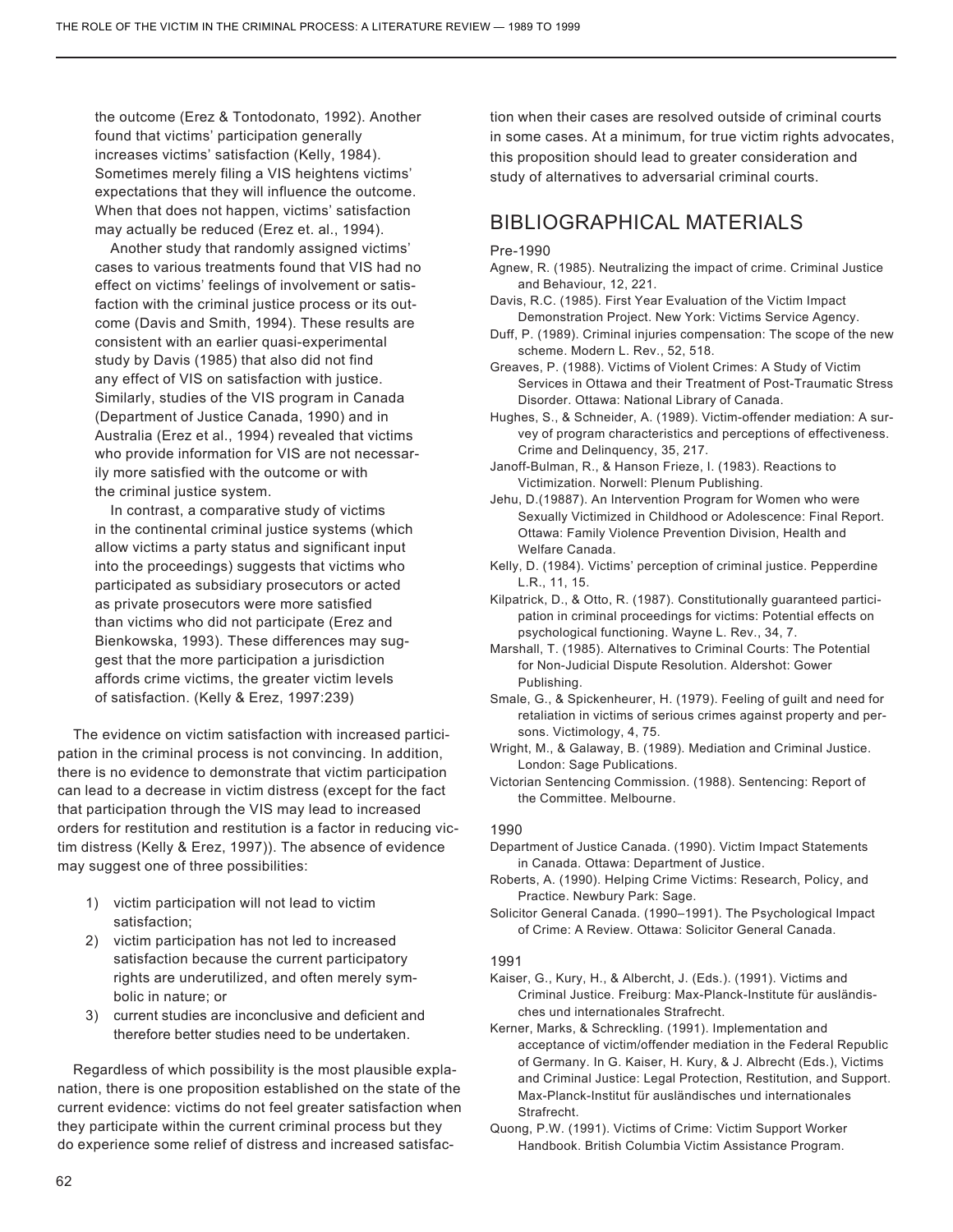Schoch, & Bannenberg. (1991). Victim-offender reconciliation in Germany — Stocktaking and criminal-political consequences. In G. Kaiser, H. Kury, & J. Albrecht (Eds.), Victims and Criminal Justice: Legal Protection, Restitution, and Support. Max-Planck-Institut für ausländisches und internationales Strafrecht.

# 1992

- Acker, J. (1992). Social sciences and the criminal law: victims of crime — Plight vs. rights. Criminal Law Bulletin, 28, 64.
- Coolbear, J. (1992). Credibility of young children in sexual abuse cases: Assessment strategies of legal and human service professionals. Canadian Psychology, 33, 151.
- Erez, E., & Tontodonato, P. (1992). Victim participation in sentencing and criminal justice. Justice Quarterly, 9, 393.
- Markesteyn, T. (1992). The Psychological Impact of Non-sexual Criminal Offences on Victims. Ottawa: Solicitor General, Ministry Secretariat.
- Mason, B. (1992). Reparation and mediation programmes: The perspective of the victim of crime. Criminal L. J., 16, 402.
- Messmer, H., & Otto, H. (Eds.). (1992). Restorative Justice On Trial. Boston: Kluwer.
- Solicitor General of Canada. (1992). The Psychological Impact of Nonsexual Criminal Offences on Victims. Ottawa: Solicitor General of Canada.

#### 1993

- Erez, E., & Bienkowska, E. (1993). Victim participation in proceedings and satisfaction with justice in continental systems: The case of Poland. Journal of Criminal Justice, 21, 47.
- Fisher, T. (1993). Victim/offender mediation: A survey of overseas practices and research. Australian Dispute Resolution Journal, 4, 125.
- Morris, A., Maxwell, G., & Robertson, J. (1993). Giving victims a voice: A New Zealand experiment. Howard L.J., 32, 304.
- Norris, F., & Thompson, M. (1993). The victim in the system: The influence of police responsiveness on victim alienation. J. Traumatic Stress, 6, 515.
- Umbreit, M. (1993). Crime victims and offenders in mediation: An emerging area of social work practice. Social Work, 38, 69.
- Umbreit, M., & Coates, R. (1993). Cross-site analysis of victimoffender mediation in four states. Crime and Delinquency, 39, 565.

# 1994

- Davis, R.C., & Smith, B. (1994). The effects of victim impact statements on sentencing decisions: A test in an urban centre. Justice Quarterly, 11, 453.
- Erez, et al. (1994). Victim Impact Statements in South Australia: An Evaluation. South Australia: Office of Crime Statistics.
- Freedy, J., et al. (1994). The psychological adjustment of recent crime victims in the criminal justice system. J. Interpersonal Violence, 9, 450.
- Ruback, R.B. (1994). Advice to crime victims: Effects of crime, victim, and advisor factors. Criminal Justice and Behaviour, 21, 423.
- Tontodonato, P., & Erez, E. (1993). Crime, punishment, and victim distress. Int'l Review of Victimology, 3, 33.
- Umbreit, M. (1994a). Crime victims confront their offenders: The impact of a Minneapolis mediation program. Research on Social Work Practice, 4, 436.
- Umbreit, M. (1994b). Canadian Component Cross-National Study of Victim Offender Mediation — Final Report #7. Ottawa: Department of Justice.

# 1995

McEvoy, M., & Daniluk, J. (1995). Wounds to the soul: The experiences of Aboriginal women survivors of sexual abuse. Canadian Psychology, 36, 221.

Wemmers, J., Van der Leeden, R., & Steensma, H. (1995). What is procedural justice: Criteria used by dutch victims to assess the fairness of criminal justice procedures. Social Justice Research, 8, 329.

Winkel, F., & Denkers, A. (1995). Crime victims and their social network: Field study on the cognitive effects of victimization, attributional responses and the victim-blaming model (Netherlands). Int'l Rev. Victimology, 3, 309.

Wight, M. (1995). Victims, mediation and criminal justice. Crim. L.R., 187.

# 1996

- Dorais, M. (1996). The coping strategies of boys who are victims of sexual abuse. Social Worker/Travailleur-Social, 64, 75.
- Kubacki, A., & Jankowski, K. (1996). Victim subculture or the 'poor me' syndrome. Can. J. Psychiatry, 41, 414.
- Niemeyer, M., & Shichor, D. (1996). A preliminary study of a large victim/offender reconciliation program. Federal Probation, 60, 30.
- Taylor, S. (1996). A victim offender reconciliation program A new paradigm toward justice. U. of Memphis L. R., 26, 1187.
- Thompson, M., Norris, F., & Ruback, R.B. (1996). System influences on post-homicide beliefs and distress. Am. J. Community Psychology, 24, 785.
- Wiebe, R., Sales, B., & Shuman, D. (Eds.). (1996). The mental health implications of crime victims' rights. In Law, Mental Health, and Mental Disorder. Pacific Grove: Brooks/Cole Publishing.
- Williams, B. (1996). The probation service and victims of crime: Paradigm shift or cop-out? J. Social Welfare and Family Law, 18, 461.
- Wright, M. (1996). Justice for Victims and Offenders: A Restorative Response to Crime (2nd ed). Winchester, U.K.: Waterside Press.

- Doueck, H., Weston, E., Filbert, L., Beekhuis, R., & Redlich, H. (1997). A child witness advocacy program: Caretakers and professionals' views. J. Child Sexual Abuse, 6, 113.
- Gandy, J.A., Roberts, & Charles, C. (1997). Social work and victim assistance programs. In Social Work in Juvenile and Criminal Justice Setting (2nd ed.). Springfield: Thomas Publisher.
- Freedy, J., Resnick, J., Kilpatrick, D., Dansky, B., & Tidwell, R. (1997). The psychological adjustment of recent crime victims in the criminal justice system. In M. McShane, & F. Williams (Eds.), Victims of Crime and the Victimization Process. New York: Garland Pub.
- Kelly, D., & Erez, E. (1997). Victim participation in the criminal justice system. In R. Davis, A. Lurigio, & W. Skogan (Eds.), Victims of Crime (2nd ed.). Thousand Oaks: Sage Publications.
- Nettleton, H., Walklate, S., & Williams, B. (1997). Three models of probation involvement with victims of crime. Liverpool L. Rev, 19, 203.
- Norris, F., & Kaniasty, K. (1997). psychological distress following criminal victimization in the general population: Cross-sectional, longitudinal and prospective analyses. In M. McShane, & F. Williams (Eds.), Victims of Crime and the Victimization Process. New York: Garland Pub.
- Norris, Kaniasty, & Thompson. (1997). The psychological consequences of crime: Findings from a longitudinal population-based study. In R. Davis, A. Lurigio, & W. Skogan (Eds.), Victims of Crime (2nd ed.). Thousand Oaks: Sage Publications.
- Roberts, A. (Ed.). (1997). Social Work in Juvenile and Criminal Justice Settings. Thousand Oaks: Charles Thomas.
- Umbreit, M., & Bradshaw, W. (1997). Victim experience of meeting adult vs. juvenile offenders: A cross-national comparison. Federal Probation, 61, 33.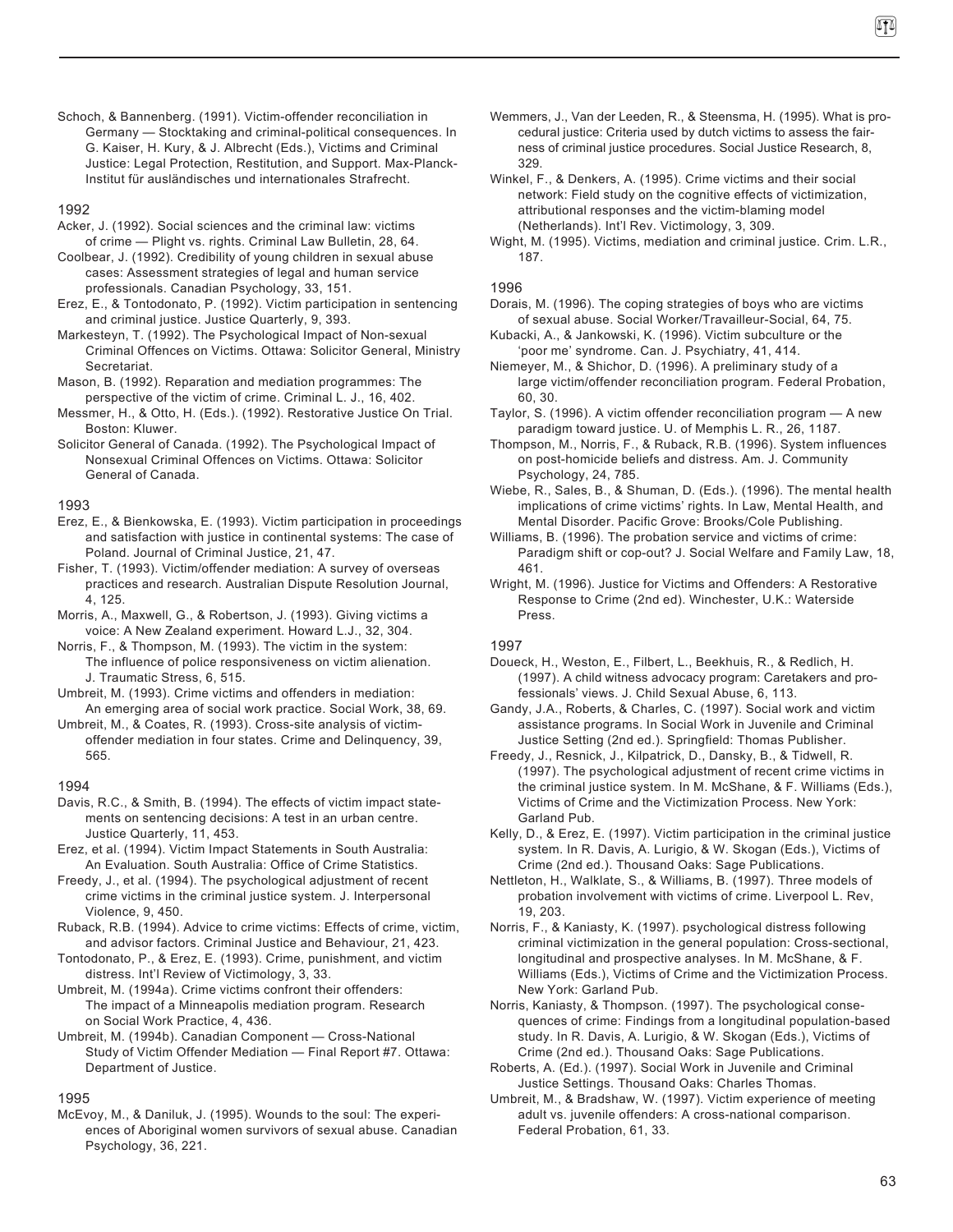1998

- Baldry, A. (1998). Victim-offender mediation in the Italian juvenile system: The role of the social worker. British Journal of Social Work, 28, 729.
- Carriere, R.M., Malschh, M., Vermunt, R., & De Keijser, J.W. (1998). Victim offender negotiations: An exploratory study of different damage types and compensation. Int'l Review of Victimology, 5, 221.
- Denkers, A., & Winkel, F. (1998). Crime victims' well-being and fear in a prospective and longitudinal study. Int'l Rev. Victimology, 5, 141.
- Erez, E., & Belknap, J. (1998). In their own words: Battered women's assessment of the criminal processing system's responses. Violence and Victims, 13, 251.
- Winkel, F., & Renssen, M. (1998). A pessimistic outlook on victims and an 'upward bias' in social comparison expectations of victim support workers regarding their clients. Int'l Rev. of Victimology, 5, 203.

1999

Davis, R., Lurigio, A., & Skogan, W. (1999). Services for victims: Market research study. Int'l Rev. Victimology, 6, 137.

- Erez, E. (1999). Who's afraid of the big bad victim? Victim impact statements as victim empowerment and enhancement of justice. Criminal Law Review, 545.
- Erez, E., & Laster, K. (1999). Neutralizing victim reform: Legal professionals' perspectives on victims and impact statements. Crime & Delinquency, 45, 530.
- MacLeod, M., & Paton, D. (1999). Victims, violent crime and the criminal justice system: Developing an integrated model of recovery. Legal and Criminological Psychology, 4, 203.
- Umbreit, M. (1999). Victim offender mediation in Canada. International Social Work, 42, 214.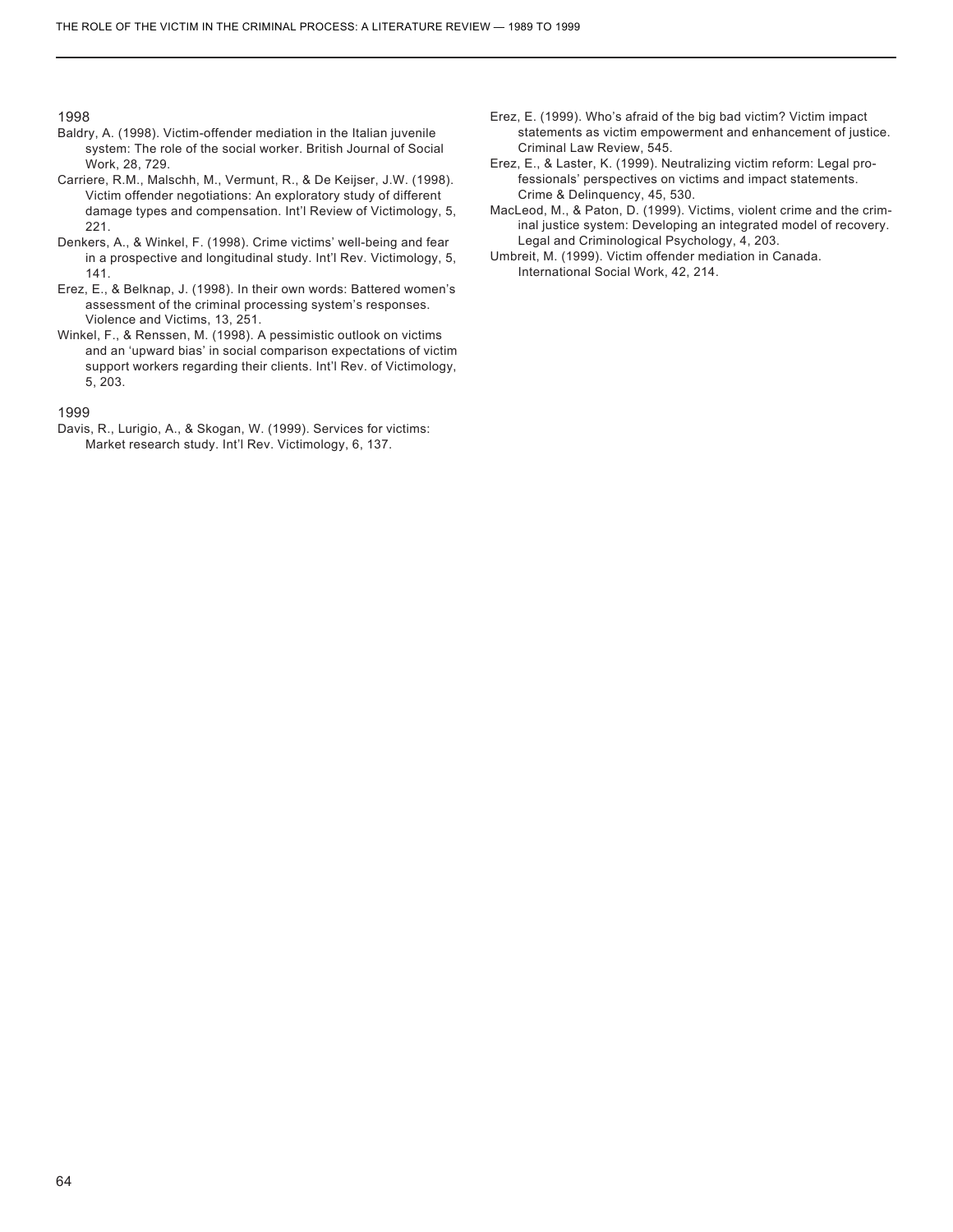# 6.0 Concluding Remarks

The literature on victims' rights in the 1990s paints a picture of an exponential growth in the 'victim industry' with little indication of progress being made in ameliorating the plight of the victim. This is why a recent book has characterized the modern crime victim as 'all dressed up with nowhere to go' (Elias, 1993:26). A recurring theme in the literature has been the symbolic endorsement of the concept of empowering victims while, at a practical level, legal professionals develop strategies to neutralize the symbolic gains achieved at the political level. True victim participation will require structural reform of the adversarial system, and structural reform is threatening to the vested interests of legal professionals.

Nothing constructive can be accomplished until the political objectives of the movement are co-ordinated with the constraints of an adversarial criminal process. For example, in 1994 the Standing Committee on the Administration of Justice in Ontario considered the enactment of a Victims' Bill of Rights similar to statutory enactments in other provinces. The Committee concluded that the government should focus its efforts on identifying deficiencies in the process and determine which services and remedies should be established. The Committee indicated that the government's position on a Bill of Rights was negative because of fears of creating expectations that could not be met:

A victims' bill of rights typically sets out the kinds of services a victim may ask for and contains no government commitment to make those remedies and services available. Victim's bills of rights such as those available in other provinces may often mask an absence of resources for victims. A close look behind such bills may reveal they're little more than a cover for failure to provide adequate programs and services. (Standing Committee, 1994:31)

A little over a year later, a Victims' Bill of Rights was proclaimed in force in Ontario despite the failure to conduct any studies on the needs of victims and the impact that victims' participatory rights would have on the criminal process. Political considerations have taken precedence over an informed approach to the proper integration of the victim into the criminal process. Political aspirations, which can shift with the winds of public opinion, cannot serve as a solid foundation for legal reform. The point is that it is easy for political actors to make promises and establish institutions but without a proper understanding of the issue, based upon proper research, these promises are doomed to failure.

It is somewhat ironic that the highly professionalized justice systems of Europe have legal mechanisms that facilitate greater victim participation in the process. The irony of this inversion of expectations is that common law regimes are founded upon a tradition and history of private prosecution and community involvement (e.g., the jury), whereas continental inquisitorial systems of criminal justice have traditionally frowned upon lay involvement. The fact that these highly professionalized systems can accommodate true victim participation should have led legal scholars and criminologists to study and evaluate the features of continental justice which serve to facilitate true participation. However, as with most areas concerning victims' rights, there is little original research of an empirical nature.

We have created an edifice of victims' rights legislation without comprehensive research being conducted into:

- 1) the needs of victims;
- 2) the relationship between victim satisfaction and victim participation;
- 3) the impact of professional resistance; and
- 4) the impact of the criminal process on victims' psychological functioning.

Very few Canadian studies have been conducted with the exception of Department of Justice Canada studies in the 1980s. Presumably these studies fueled the law reform efforts of the past two decades, but little, or nothing, has been done to determine the impact of these law reform efforts on victim satisfaction. Public policy has been built upon assumptions and stereotypical views of crime victims, and even if many of these assumptions turn out to be true, there still remains the question of why the wide-ranging legal reforms of the 1980s and 1990s have not served to placate the fears and concerns of crime victims. Symbolic recognition of the moral obligation to assist those who are victimized has been established around the globe, but effective implementation of law reform measures has failed.

At a 1990 meeting to address the implementation of the U.N. Declaration, Professor I. Waller listed the various questions which, in his view, should be addressed in assessing the level of compliance with the principles contained in the Declaration. These questions are listed below. In reviewing this list it will become apparent that in most jurisdictions the answer to these questions still remains the subject of debate, and the inability to answer these questions is evidence of what has or has not actually been accomplished by the victims' rights movement. Professor Waller's questions are as follows: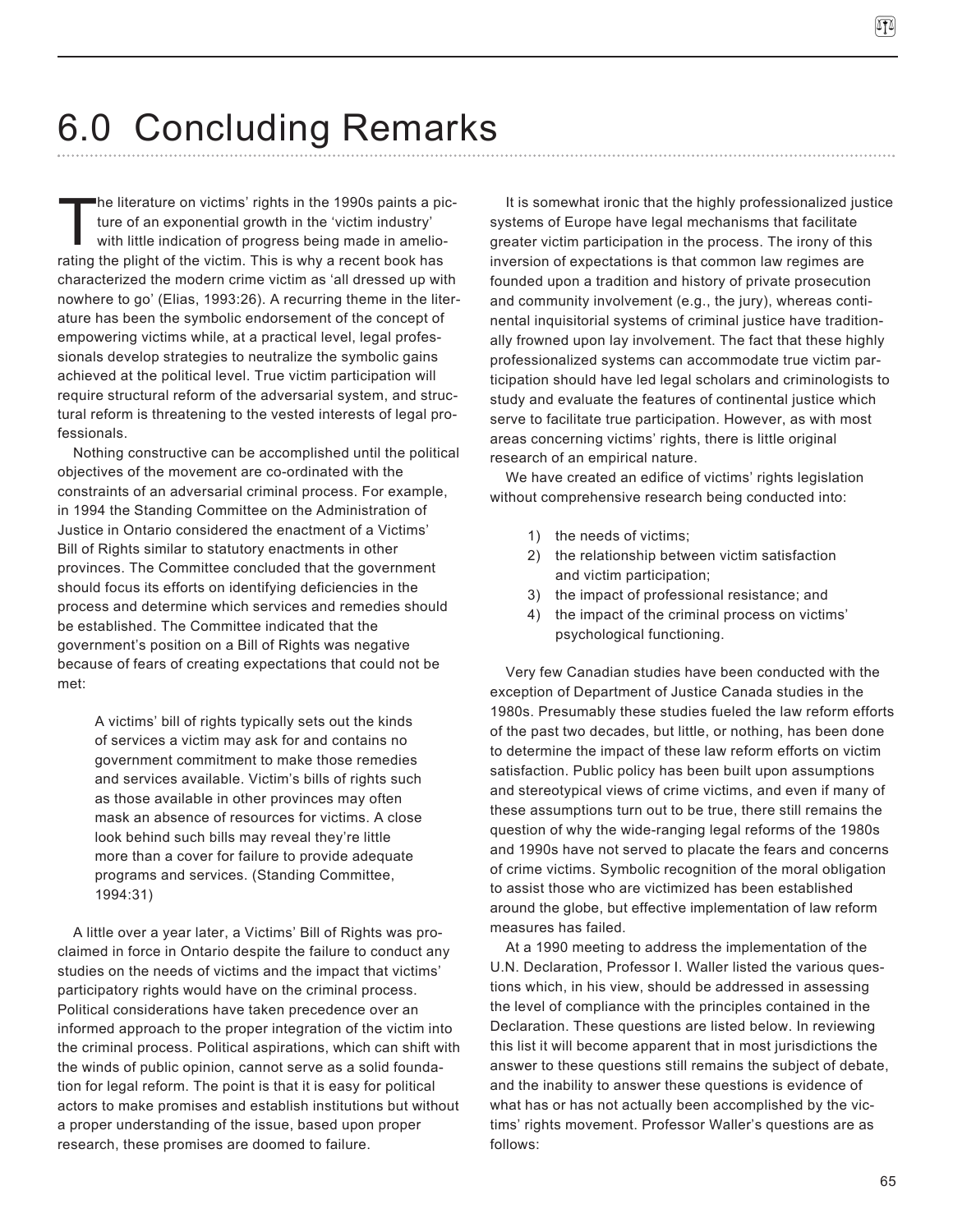- How are victims informed of the different sources of assistance, of their rights, and of what they have to do to secure these rights?
- What informal mechanisms for the resolution of disputes are supported or encouraged by the law?
- Do victims have the right to start legal proceedings against the offender?
- Do they have a right to legal aid?
- What specialized legal services exist?
- Are victims informed about the progress of their case?
- Are they informed about what role they should play in the proceedings?
- Are they regularly consulted in the scheduling of cases?
- How are their views and concerns taken into consideration by the court?
- How is the right of the victim to privacy and safety protected?
- How is the right of the victim to fair restitution from the offender secured? Is restitution a sentencing option?
- Once a court order has been made, what must be done to have the order actually enforced?
- Do victims have the right to State Compensation for their loss?
- What training is provided to persons who come into contact with victims, for example to the police, justice, health and social service personnel?
- What is done to help victims of abuse of power? (Waller, 1991:68)

A consensus was reached many years ago that crime victims have been unjustifiably excluded from the criminal process, yet debate continues as to the most effective and balanced approach to the reintegration of the victim into the process. A great deal has been achieved in pursuing this goal; however, it appears that we have reached a crossroads in this quest. Symbolic recognition of the rights of crime victims has been secured and the question is whether or not we are content to leave the state of victims' rights at this abstract level with the hope that symbolic recognition will eventually lead to a modified prosecutorial ethos in which victims' needs and interests are specifically addressed by public officials. Victims' rights are far too important to relegate them to mere abstract statements of principle and the time has come to translate symbolic recognition into a practical and meaningful law reform agenda.

Victims' rights tend to be associated with a conservative, crime control agenda, and this association is borne out by some of the American reforms that have served to erode an accused's constitutional rights. However, this erosion is neither natural nor inevitable, and can easily be prevented. The current disdain with which the public views the criminal process should compel lawmakers to consider deep structural reforms that will include an increased participatory role for the victims of crime. Putting a human face on the sentencing process will help in combating the legitimacy crisis that currently plagues North American criminal justice.

# BIBLIOGRAPHICAL MATERIALS

- Elias, R. (1993). Victims Still: The Political Manipulation of Crime Victims. Thousand Oaks: Sage Publications.
- Ontario Legislative Assembly. (1994). Report under Standing Order 125 on Victims of Crime. Toronto: Author.
- Waller, I. (1991). Report on the implementation of the basic principles embodied in the United Nations declaration on victims. Int'l Review of Victimology, 2, 65.